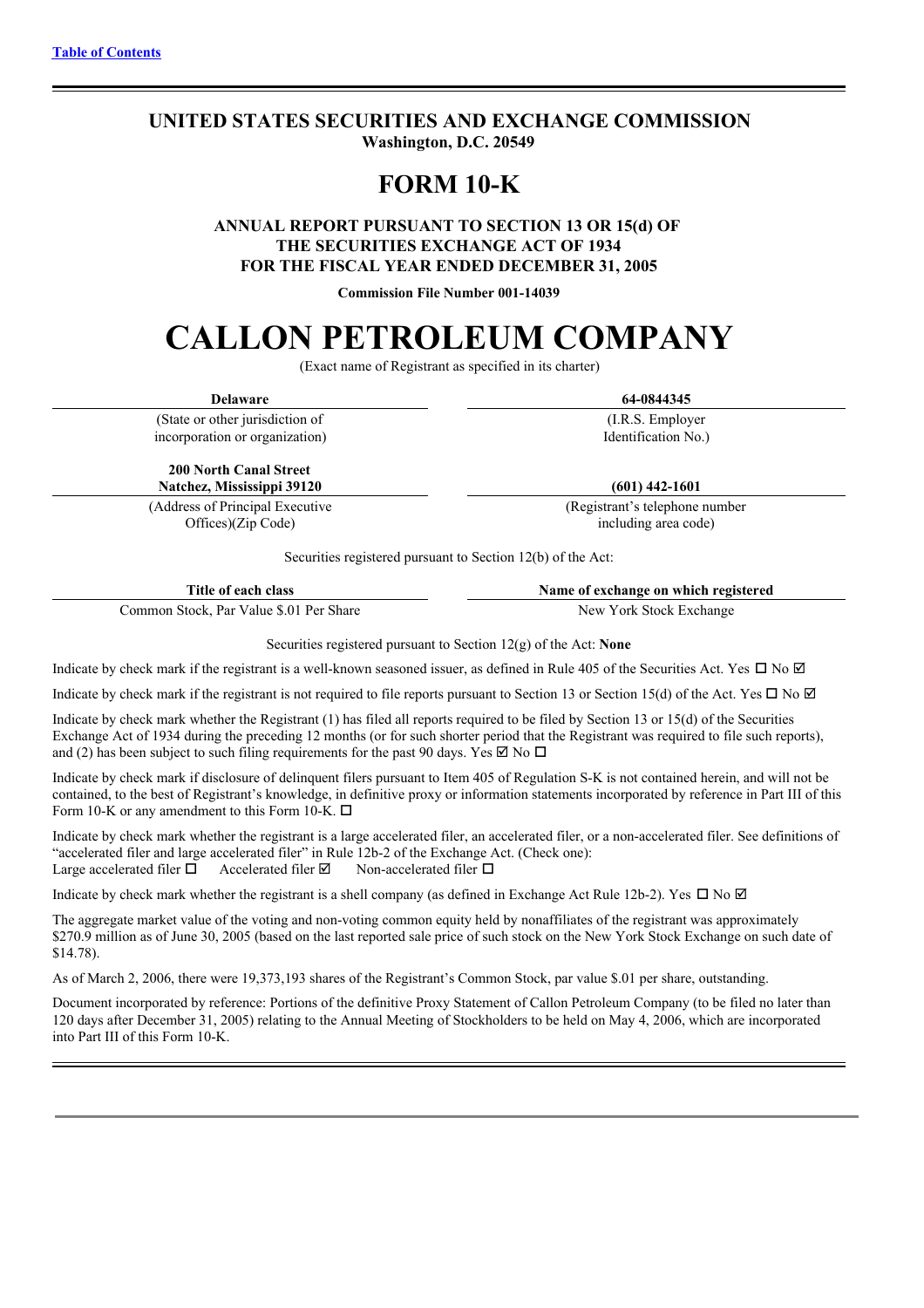## **TABLE OF CONTENTS**

[PART](#page-0-0) I

ITEM 1 and 2. BUSINESS and [PROPERTIES](#page-0-0)

ITEM 3. LEGAL [PROCEEDINGS](#page-0-0)

ITEM 4. [SUBMISSION](#page-0-0) OF MATTERS TO A VOTE OF SECURITY HOLDERS

[PART](#page-0-0) II

ITEM 5. MARKET FOR REGISTRANT'S COMMON EQUITY AND RELATED [STOCKHOLDER](#page-0-0) **MATTERS** 

ITEM 6. SELECTED [FINANCIAL](#page-0-0) DATA

ITEM 7. [MANAGEMENT'S](#page-0-0) DISCUSSION AND ANALYSIS OF FINANCIAL CONDITION AND RESULTS OF OPERATIONS

ITEM 7A. [QUANTITATIVE](#page-0-0) AND QUALITATIVE DISCLOSURES ABOUT MARKET RISKS

ITEM 8. FINANCIAL STATEMENTS AND [SUPPLEMENTARY](#page-0-0) DATA

ITEM 9. CHANGES IN AND [DISAGREEMENTS](#page-0-0) WITH ACCOUNTANTS ON ACCOUNTING AND FINANCIAL DISCLOSURE

ITEM 9.A CONTROLS AND [PROCEDURES](#page-0-0)

ITEM 9.B OTHER [INFORMATION](#page-0-0)

[PART](#page-0-0) III.

ITEM 10. DIRECTORS AND EXECUTIVE OFFICERS OF THE [REGISTRANT](#page-0-0) ITEM 11. EXECUTIVE [COMPENSATION](#page-0-0)

ITEM 12. SECURITY OWNERSHIP OF CERTAIN BENEFICIAL OWNERS AND

MANAGEMENT AND RELATED [STOCKHOLDER](#page-0-0) MATTERS

ITEM 13. CERTAIN [RELATIONSHIPS](#page-0-0) AND RELATED TRANSACTIONS

ITEM 14. PRINCIPAL [ACCOUNTANT](#page-0-0) FEES AND SERVICES

[PART](#page-0-0) IV.

ITEM 15. EXHIBITS, FINANCIAL [STATEMENT](#page-0-0) SCHEDULES AND REPORTS ON FORM 8-K [SIGNATURES](#page-0-0) [Consent](#page-83-0) of Ernst & Young LLP

Consent of [Huddleston](#page-84-0) & Co., Inc.

[Certification](#page-85-0) of Chief Executive Officer

[Certification](#page-87-0) of Chief Executive Officer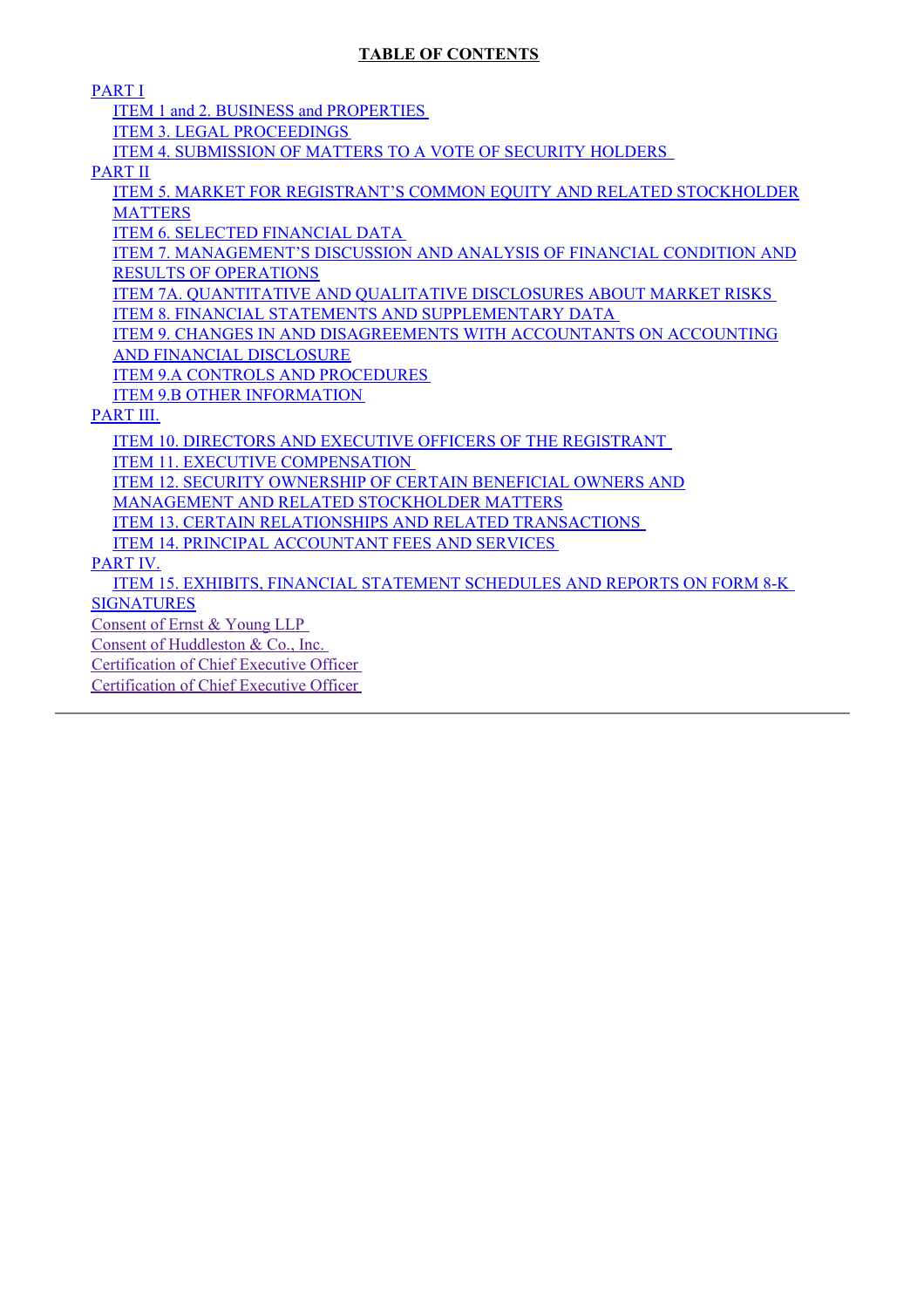#### **PART I.**

#### **ITEM 1 and 2. BUSINESS and PROPERTIES**

#### **Overview**

Callon Petroleum Company has been engaged in the exploration, development, acquisition and production of oil and gas properties since 1950. Our properties are geographically concentrated primarily offshore in the Gulf of Mexico and onshore in Louisiana and Alabama. We were incorporated under the laws of the state of Delaware in 1994 and succeeded to the business of a publicly traded limited partnership, a joint venture with a consortium of European investors and an independent energy company owned by members of current management. As used herein, the "Company," "Callon," "we," "us," and "our" refer to Callon Petroleum Company and its predecessors and subsidiaries unless the context requires otherwise.

In 1989, we began increasing our reserves through the acquisition of producing properties that were geologically complex, had (or were analogous to fields with) an established production history from stacked pay zones and were candidates for exploitation. We focused on reducing operating costs and implementing production enhancements through the application of technologically advanced production and recompletion techniques.

Over the past 10 years, we have placed emphasis on the acquisition of acreage with exploration and development drilling opportunities in the Gulf of Mexico shelf and deepwater areas. At December 31, 2005, we owned working interests in a total of 88 blocks/leases covering 152,000 net acres. To minimize risk we join with industry partners to explore federal offshore blocks acquired in the Gulf of Mexico. We perform extensive geological and geophysical studies using computer-aided exploration techniques (CAEX), including, where appropriate, the acquisition of 3-D seismic or high-resolution 2-D data to facilitate these efforts. We continue to develop prospects on the shelf through our 3-D seismic partnership using Amplitude versus Offset ("AVO") technology. In 1998, we began exploration in the Gulf of Mexico deepwater area (generally 900 to 5,500 feet of water) and during the fourth quarter of 2003, our first two deepwater projects, the Medusa and Habanero fields, began production. Please see "Significant Properties" for a more detailed discussion.

We ended the year 2005 with estimated net proved reserves of 188.6 billion cubic feet of natural gas equivalent ("Bcfe"). This represents a decrease of 1% from 2004 year-end estimated net proved reserves of 191.1 Bcfe. We produced 18.8 million cubic feet of natural gas equivalent ("Mmcfe") and had net reserve additions of 16.3 Mmcfe.

The major focus of our future operations is expected to continue to be the exploration for and development of oil and gas properties, primarily in the Gulf of Mexico.

#### **Availability of Reports**

All of our annual reports on Form 10-K, quarterly reports on Form 10-Q, current reports on Form 8-K, and amendments to such reports as well as other filings we make pursuant to Section 13(a) and 15(d) of the Securities Exchange Act of 1934 are available free of charge on our Internet website. The address of our Internet website is www.callon.com. Our Securities and Exchange Commission ("SEC") filings are available on our website as soon as they are posted to the EDGAR database on the SEC's website.

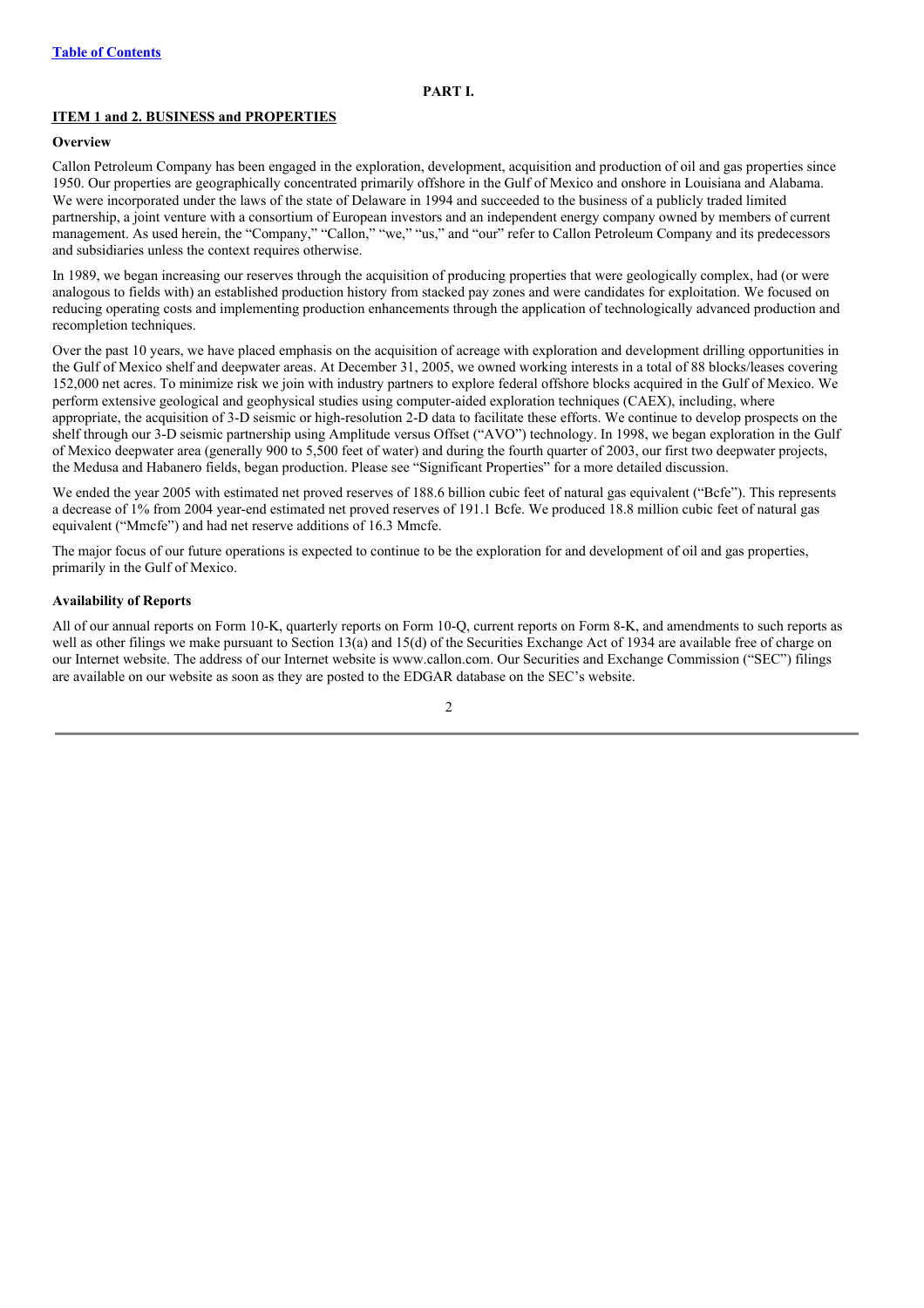#### **Business Strategy**

Our goal is to increase shareholder value by increasing our reserves, production, cash flow and earnings. We seek to achieve these goals through the following strategies:

- **•** focus on Gulf of Mexico exploration with a balance between shelf and deepwater areas using the latest available technology;
- **•** aggressively explore our existing prospect inventory; and
- replenish our prospect inventory with increasing emphasis on prospect generation using AVO technology.

#### **Exploration and Development Activities**

In 2005, capital expenditures for exploration and development costs related to oil and gas properties totaled approximately \$90 million, of which \$17 million was included in accounts payable at December 31, 2005. We incurred approximately:

- **•** \$34 million in the Gulf of Mexico shelf and onshore south Louisiana areas which included the drilling of 11 exploratory wells, four of which were unsuccessful;
- **•** \$16 million for completion and development costs associated with our successful drill wells, two of which came online in 2005 and the remaining are scheduled to come online in the first half of 2006;
- **•** \$5 million in our deepwater area, which includes the development and completion costs for North Medusa;
- \$15 million for leasehold and seismic costs;
- **•** \$7 million for the acquisition of producing oil and gas properties and miscellaneous costs; and
- **•** \$6 million for capitalized interest and \$7 million for capitalized general and administration costs allocable directly to exploration and development projects.

#### **Risk Factors**

A decrease in oil and gas prices may adversely affect our results of operations and financial condition. Our success is highly dependent on prices for oil and gas, which are extremely volatile. Any substantial or extended decline in the price of oil or gas would have a material adverse effect on us. Oil and gas markets are both seasonal and cyclical. The prices of oil and gas depend on factors we cannot control such as weather, economic conditions, and levels of production, actions by OPEC and other countries and government actions. Prices of oil and gas will affect the following aspects of our business:

- **•** our revenues, cash flows and earnings;
- the amount of oil and gas that we are economically able to produce;
- **•** our ability to attract capital to finance our operations and the cost of the capital;
- the amount we are allowed to borrow under our senior secured credit facility;
- **•** the value of our oil and gas properties; and
- the profit or loss we incur in exploring for and developing our reserves.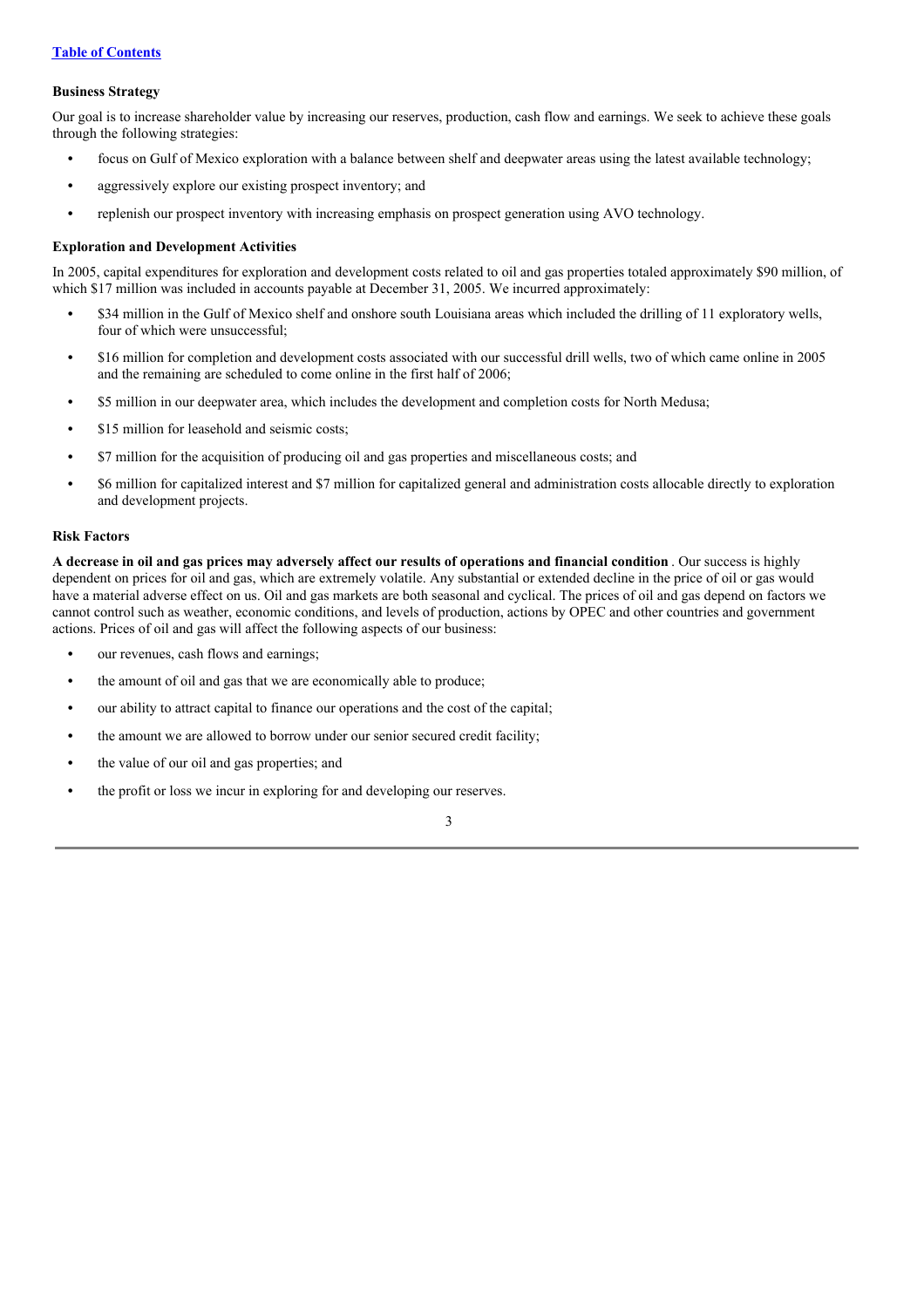Our reserve information represents estimates that may turn out to be incorrect if the assumptions upon which these estimates are based are inaccurate. Any material inaccuracies in these reserve estimates or underlying assumptions will materially affect the **quantities and present value of our reserves.** The process of estimating oil and gas reserves is complex. It requires interpretations of available technical data and various assumptions, including assumptions relating to economic factors. Any significant inaccuracies in these interpretations or assumptions could materially affect the estimated quantities and present value of reserves shown in this annual report.

In order to prepare these estimates, we must project production rates and the timing of development expenditures. The assumptions regarding the timing and costs to commence production from our deepwater wells used in preparing our reserves are often subject to revisions over time as described under "Our deepwater operations have special operational risks that may negatively affect the value of those assets." We must also analyze available geological, geophysical, production and engineering data, the extent, quality and reliability of which can vary. The process also requires us to make economic assumptions, such as oil and gas prices, drilling and operating expenses, capital expenditures, taxes and availability of funds. Therefore, estimates of oil and gas reserves are inherently imprecise.

Actual future production, oil and gas prices, revenues, taxes, development expenditures, operating expenses and quantities of recoverable oil and gas reserves most likely will vary from the estimates. Any significant variance could materially affect the estimated quantities and present value of reserves shown in this report. In addition, estimates of proved reserves may be adjusted to reflect production history, results of exploration and development, prevailing oil and gas prices and other factors, many of which are beyond our control.

Also, under MMS rules governing our deepwater Medusa property and several of our shallow water, deep natural gas properties and prospects, we are eligible for royalty suspensions depending on the difference between the average monthly New York Mercantile Exchange (NYMEX) sales price for oil or gas and price thresholds set by the MMS. As a result, our reserve estimates may increase or decrease depending upon the relation of price thresholds versus the average NYMEX prices.

You should not assume that the present value of future net cash flows from our proved reserves referred to in this report is the current market value of our estimated oil and gas reserves. In accordance with SEC requirements, we generally base the estimated discounted future net cash flows from our proved reserves on prices and costs on the date of the estimate. Actual future prices and costs may differ materially from those used in the present value estimate.

The discounted present value of our oil and gas reserves is prepared in accordance with guidelines established by the SEC. A purchaser of reserves would use numerous other factors to value the reserves. The discounted present value of reserves, therefore, does not necessarily represent the fair market value of those reserves.

On December 31, 2005, approximately 58% of the discounted present value of our estimated net proved reserves were proved undeveloped. Proved undeveloped reserves represented 60% of total proved reserves. Most of these proved undeveloped reserves were attributable to our deepwater properties. Development of these properties is subject to additional risks as described above.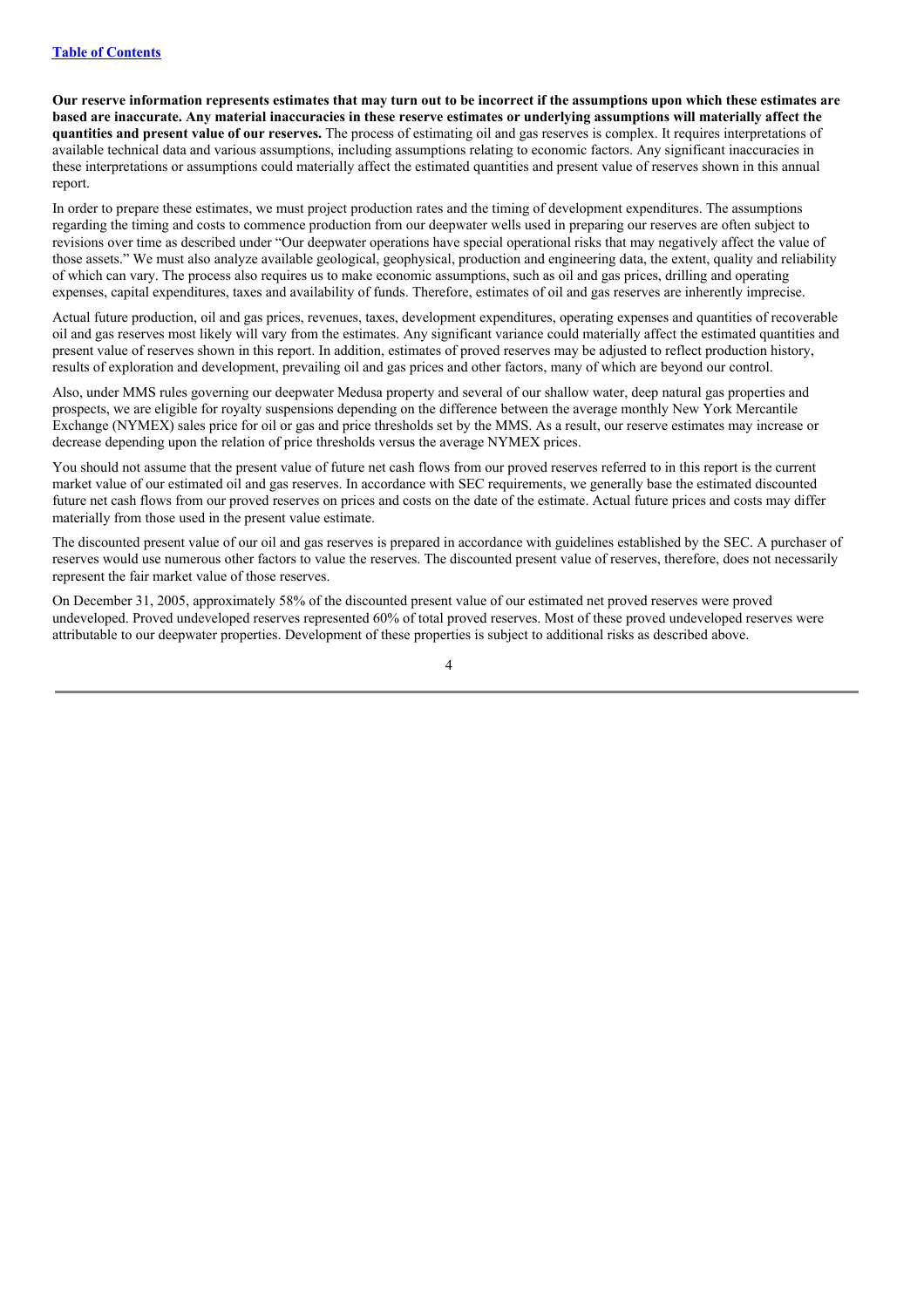#### **Information about reserves constitutes forward-looking information. See "Forward-Looking Statements" for information regarding forward-looking information.**

Unless we are able to replace reserves which we have produced, our cash flows and production will decrease over time. Our future success depends upon our ability to find, develop and acquire oil and gas reserves that are economically recoverable. As is generally the case for Gulf properties, our producing properties usually have high initial production rates, followed by a steep decline in production. As a result, we must continually locate and develop or acquire new oil and gas reserves to replace those being depleted by production. We must do this even during periods of low oil and gas prices when it is difficult to raise the capital necessary to finance these activities and during periods of high operating costs when it is expensive to contract for drilling rigs and other equipment and personnel necessary to explore for oil and gas. Without successful exploration or acquisition activities, our reserves, production and revenues will decline rapidly. We cannot assure you that we will be able to find and develop or acquire additional reserves at an acceptable cost.

Also, because of the aggregate short life of our reserves, our return on the investment we make in our oil and gas wells and the value of our oil and gas wells will depend significantly on prices prevailing during relatively short production periods.

A significant part of the value of our production and reserves is concentrated in a small number of offshore properties, and any production problems or inaccuracies in reserve estimates related to those properties would adversely impact our business. During 2005, 86% of our daily production came from five of our properties in the Gulf of Mexico. Moreover, one property accounted for 43% of our production during this period. In addition, at December 31, 2005, most of our proved reserves were located in three fields in the Gulf of Mexico, with approximately 76% of our total net proved reserves attributable to these properties. If mechanical problems, storms or other events curtailed a substantial portion of this production or if the actual reserves associated with any one of these producing properties are less than our estimated reserves, our results of operations and financial condition could be adversely affected.

Our focus on exploration projects increases the risks inherent in our oil and gas activities. Our business strategy focuses on replacing reserves through exploration, where the risks are greater than in acquisitions and development drilling. Although we have been successful in exploration in the past, we cannot assure you that we will continue to increase reserves through exploration or at an acceptable cost. Additionally, we are often uncertain as to the future costs and timing of drilling, completing and producing wells. Our drilling operations may be curtailed, delayed or canceled as a result of a variety of factors, including:

- **•** unexpected drilling conditions;
- **•** pressure or inequalities in formations;
- **•** equipment failures or accidents;
- adverse weather conditions;
- **•** compliance with governmental requirements; and
- **•** shortages or delays in the availability of drilling rigs and the delivery of equipment.

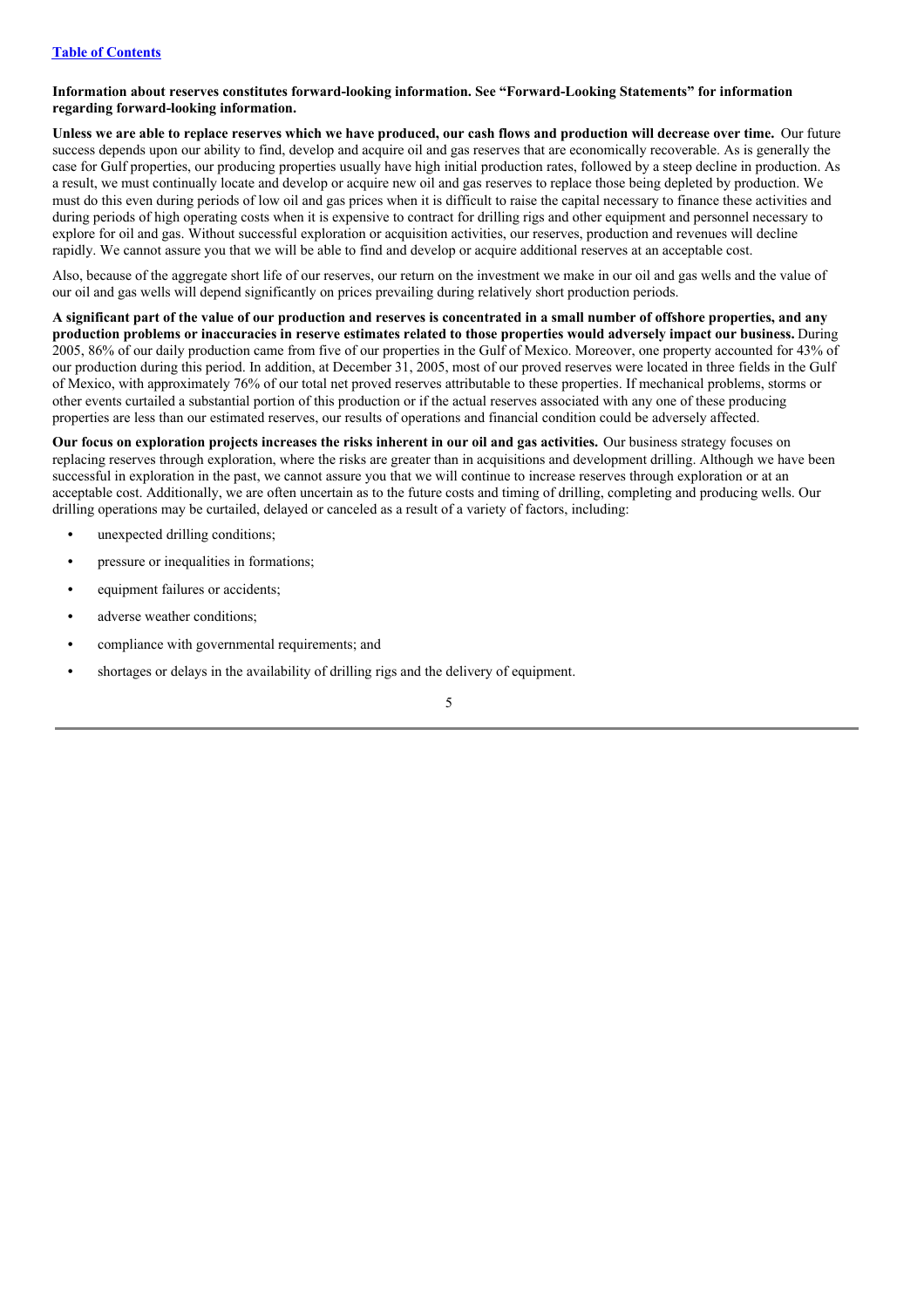We do not operate all of our properties and have limited influence over the operations of some of these properties, particularly **our deepwater properties.** Our lack of control could result in the following:

- the operator may initiate exploration or development at a faster or slower pace than we prefer;
- the operator may propose to drill more wells or build more facilities on a project than we have funds for or that we deem appropriate, which may mean that we are unable to participate in the project or share in the revenues generated by the project even though we paid our share of exploration costs; and
- **•** if an operator refuses to initiate a project, we may be unable to pursue the project.

Any of these events could materially reduce the value of our non-operated properties.

Our deepwater operations have special operational risks that may negatively affect the value of those assets. Drilling operations in the deepwater area are by their nature more difficult and costly than drilling operations in shallow water. Deepwater drilling operations require the application of more advanced drilling technologies involving a higher risk of technological failure and usually have significantly higher drilling costs than shallow water drilling operations. Deepwater wells are completed using sub-sea completion techniques that require substantial time and the use of advanced remote installation equipment. These operations involve a high risk of mechanical difficulties and equipment failures that could result in significant cost overruns.

In deepwater, the time required to commence production following a discovery is much longer than in shallow water and on-shore. Deepwater discoveries require the construction of expensive production facilities and pipelines prior to production. We cannot estimate the costs and timing of the construction of these facilities with certainty, and the accuracy of our estimates will be affected by a number of factors beyond our control, including the following:

- **•** decisions made by the operators of our deepwater wells;
- the availability of materials necessary to construct the facilities;
- the proximity of our discoveries to pipelines; and
- the price of oil and natural gas.

Delays and cost overruns in the commencement of production will affect the value of our deepwater prospects and the discounted present value of reserves attributable to those prospects.

**Competitive industry conditions may negatively affect our ability to conduct operations.** We operate in the highly competitive areas of oil and gas exploration, development and production. We compete for the purchase of leases in the Gulf of Mexico from the U. S. government and from other oil and gas companies. These leases include exploration prospects as well as properties with proved reserves. Factors that affect our ability to compete in the marketplace include: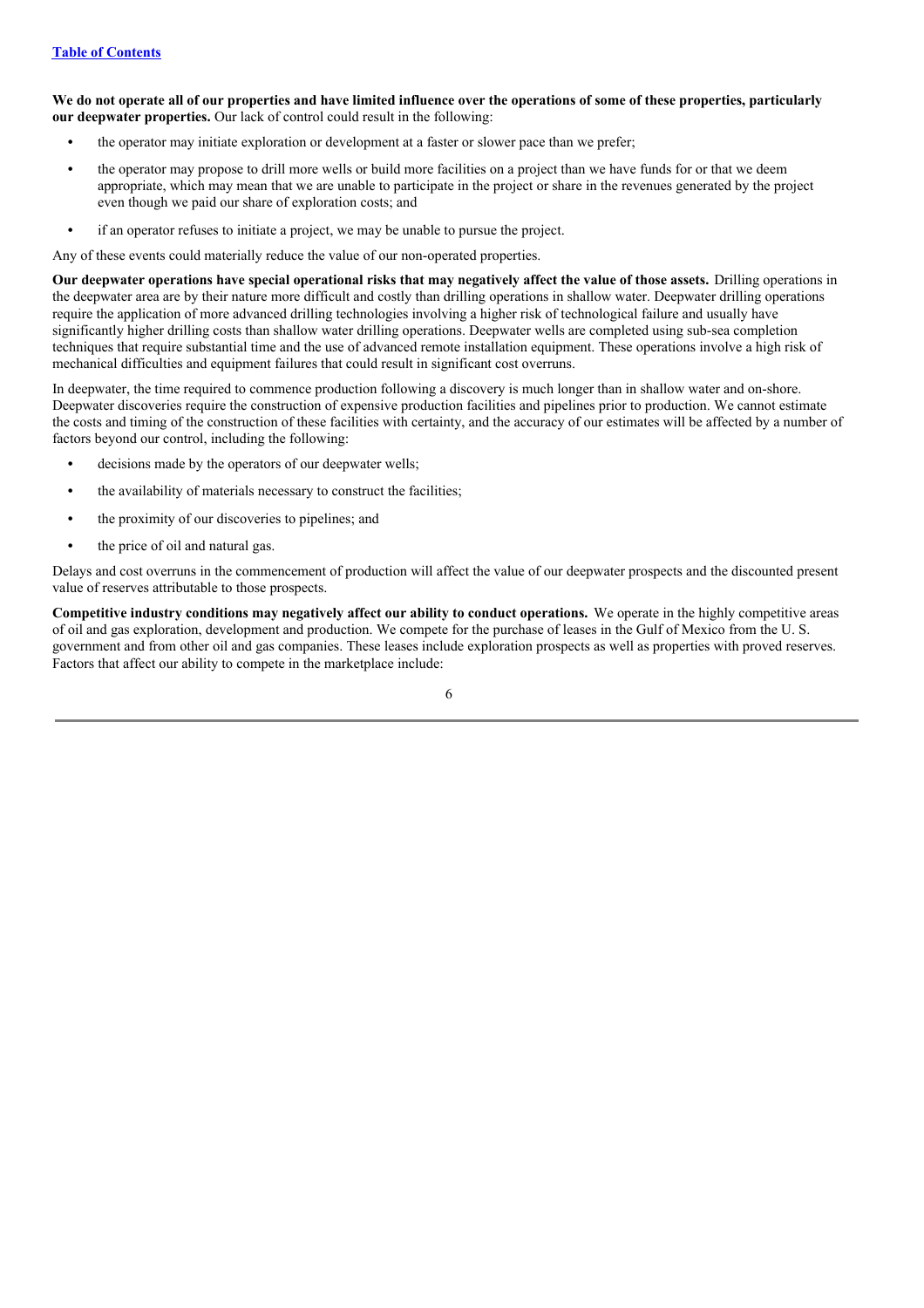- **•** our access to the capital necessary to drill wells and acquire properties;
- our ability to acquire and analyze seismic, geological and other information relating to a property;
- our ability to retain the personnel necessary to properly evaluate seismic and other information relating to a property;
- **•** the location of, and our ability to access, platforms, pipelines and other facilities used to produce and transport oil and gas production;
- the standards we establish for the minimum projected return on an investment of our capital; and
- **•** the availability of alternate fuel sources.

Our competitors include major integrated oil companies, substantial independent energy companies, and affiliates of major interstate and intrastate pipelines and national and local gas gatherers, many of which possess greater financial, technological and other resources than we do.

Our competitors may use superior technology, which we may be unable to afford or which would require costly investment by us **in order to compete.** Our industry is subject to rapid and significant advancements in technology, including the introduction of new products and services using new technologies. As our competitors use or develop new technologies, we may be placed at a competitive disadvantage, and competitive pressures may force us to implement new technologies at a substantial cost. In addition, our competitors may have greater financial, technical and personnel resources that allow them to enjoy technological advantages and may in the future allow them to implement new technologies before we can. We cannot be certain that we will be able to implement technologies on a timely basis or at a cost that is acceptable to us. One or more of the technologies that we currently use or that we may implement in the future may become obsolete, and we may be adversely affected. For example, marine seismic acquisition technology has been characterized by rapid technological advancements in recent years, and further significant technological developments could substantially impair our 3-D seismic data's value.

We may not be able to replace our reserves or generate cash flows if we are unable to raise capital. We will be required to make substantial capital expenditures to develop our existing reserves, and to discover new oil and gas reserves. Historically, we have financed these expenditures primarily with cash from operations, proceeds from bank borrowings and proceeds from the sale of debt and equity securities. See "Management's Discussion and Analysis of Financial Condition and Results of Operations — Liquidity and Capital Resources" for a discussion of our capital budget. We cannot assure you that we will be able to raise capital in the future. We also make offers to acquire oil and gas properties in the ordinary course of our business. If these offers are accepted, our capital needs may increase substantially.

We expect to continue using our senior secured credit facility to borrow funds to supplement our available cash. The amount we may borrow under our senior secured credit facility may not exceed a borrowing base determined by the lenders under such facility based on their projections of our future production, production costs, taxes, commodity prices and any other factors deemed relevant by our lenders. We cannot control the assumptions the lenders use to calculate our borrowing base. The lenders may, without our consent, adjust the borrowing base semiannually or in situations where we purchase or sell assets or issue debt securities. If our borrowings under the senior secured credit facility exceed the borrowing base, the lenders may require that we repay the excess. If this were to occur, we might have to sell assets or seek financing from other sources. Sales of assets could further reduce the amount of our borrowing base. We cannot assure you that we would be successful in selling assets or arranging substitute financing. If we were not able to repay borrowings under our senior secured credit facility to reduce the outstanding amount to less than the borrowing base, we would be in default under our senior secured credit facility. For a description of our senior secured credit facility and its principal terms and conditions, see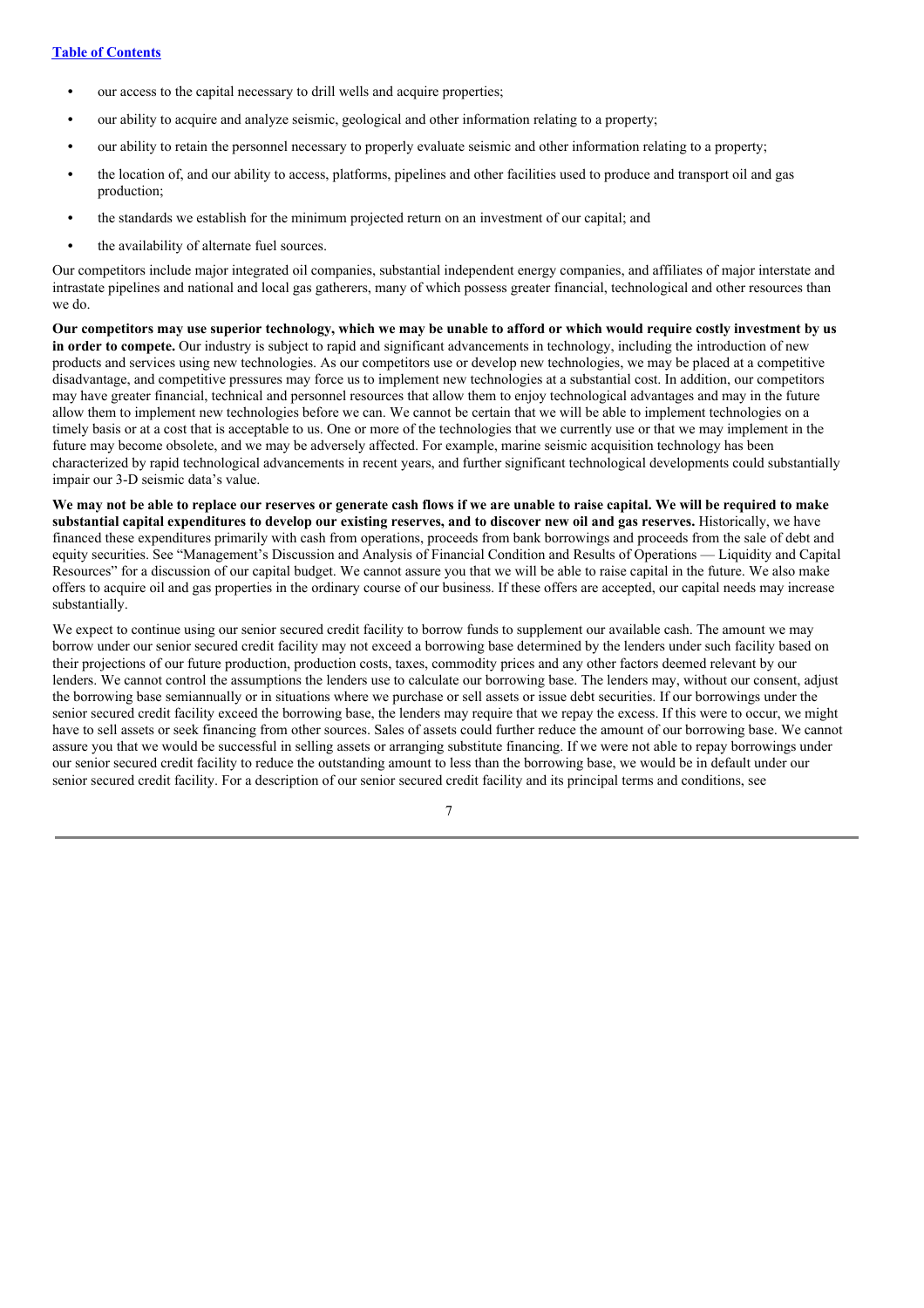"Management's Discussion and Analysis of Financial Condition and Results of Operations — Liquidity and Capital Resources" and Note 5 to our Consolidated Financial Statements.

Our decision to drill a prospect is subject to a number of factors and we may decide to alter our drilling schedule or not drill at **all.** A prospect is a property on which we have identified what our geoscientists believe, based on available seismic and geological information, to be indications of hydrocarbons. Our prospects are in various stages of evaluation, ranging from a prospect which is ready to drill to a prospect which will require substantial additional seismic data processing and interpretation. Whether we ultimately drill a prospect may depend on the following factors:

- **•** receipt of additional seismic data or the reprocessing of existing data;
- material changes in oil or gas prices;
- **•** the costs and availability of drilling rigs;
- the success or failure of wells drilled in similar formations or which would use the same production facilities;
- **•** availability and cost of capital;
- **•** changes in the estimates of the costs to drill or complete wells;
- **•** our ability to attract other industry partners to acquire a portion of the working interest to reduce exposure to costs and drilling risks; and
- **•** decisions of our joint working interest owners.

We will continue to gather data about our prospects and it is possible that additional information may cause us to alter our drilling schedule or determine that a prospect should not be pursued at all. You should understand that our plans regarding our prospects are subject to change.

Weather, unexpected subsurface conditions, and other unforeseen operating hazards may adversely impact our ability to conduct **business.** There are many operating hazards in exploring for and producing oil and gas, including:

- our drilling operations may encounter unexpected formations or pressures, which could cause damage to equipment or personal injury;
- **•** we may experience equipment failures which curtail or stop production;
- **•** we could experience blowouts or other damages to the productive formations that may require a well to be re-drilled or other corrective action to be taken; and
- **•** because of these or other events, we could experience environmental hazards, including oil spills, gas leaks, and ruptures.

In the event of any of the foregoing, we may be subject to interrupted production or substantial environmental liability due to injury to or loss of life, damage to or destruction of property, natural resources and equipment, pollution and other environmental damage, investigation and remediation requirements. Moreover, a substantial portion of our operations are offshore and are subject to a variety of risks peculiar to the marine environment such as capsizing, collisions, hurricanes and other adverse weather conditions. These conditions can cause substantial damage to facilities and interrupt production. Offshore operations are also subject to more extensive governmental regulation.

We cannot assure you that we will be able to maintain adequate insurance at rates we consider reasonable to cover our possible losses from operating hazards. The occurrence of a significant event not fully insured or indemnified against could materially and adversely affect our financial condition and results of operations.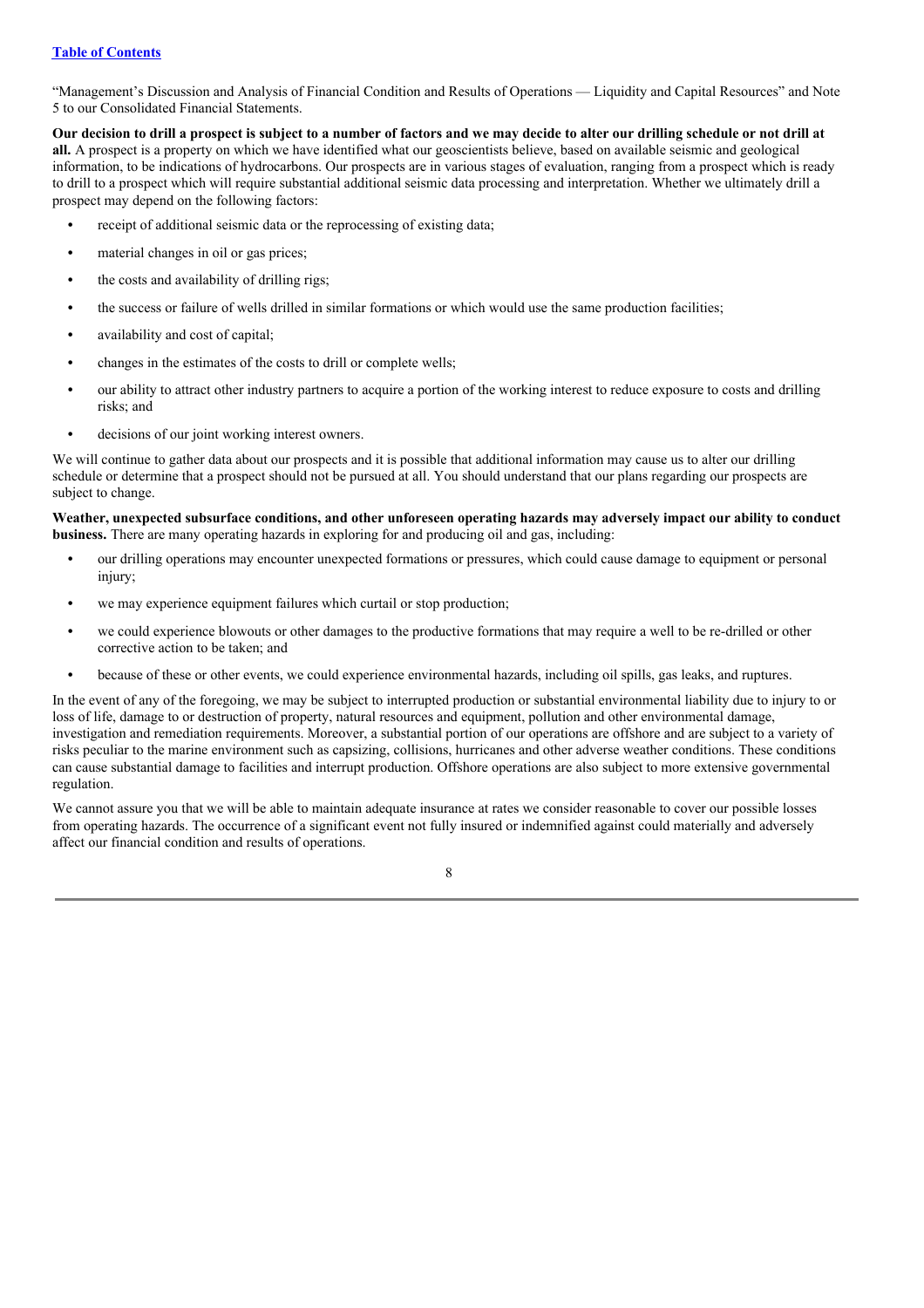We may not have production to offset hedges; by hedging, we may not benefit from price increases. Part of our business strategy is to reduce our exposure to the volatility of oil and gas prices by hedging a portion of our production. In a typical hedge transaction, we will have the right to receive from the other parties to the hedge the excess of the fixed price specified in the hedge over a floating price based on a market index, multiplied by the quantity hedged. If the floating price exceeds the fixed price, we are required to pay the other parties this difference multiplied by the quantity hedged. We are required to pay the difference between the floating price and the fixed price when the floating price exceeds the fixed price regardless of whether we have sufficient production to cover the quantities specified in the hedge. Significant reductions in production at times when the floating price exceeds the fixed price could require us to make payments under the hedge agreements even though such payments are not offset by sales of production. Hedging will also prevent us from receiving the full advantage of increases in oil or gas prices above the fixed amount specified in the hedge. We also enter into price "collars" to reduce the risk of changes in oil and gas prices. Under a collar, no payments are due by either party so long as the market price is above a floor set in the collar and below a ceiling. If the price falls below the floor, the counter-party to the collar pays the difference to us and if the price is above the ceiling, we pay the counter-party the difference. Another type of hedging contract we have entered into is a put contract. Under a put, if the price falls below the set floor price, the counter-party to the contract pays the difference to us. See "Quantitative and Qualitative Disclosures About Market Risks" for a discussion of our hedging practices.

Compliance with environmental and other government regulations could be costly and could negatively impact production. Our operations are subject to numerous laws and regulations governing the operation and maintenance of our facilities and the discharge of materials into the environment or otherwise relating to environmental protection. For a discussion of the material regulations applicable to us, see "Regulations". These laws and regulations may:

- **•** require that we acquire permits before commencing drilling;
- restrict the substances that can be released into the environment in connection with drilling and production activities;
- **•** limit or prohibit drilling activities on protected areas such as wetlands or wilderness areas; and
- require remedial measures to mitigate pollution from former operations, such as dismantling abandoned production facilities.

Under these laws and regulations, we could be liable for personal injury and clean-up costs and other environmental and property damages, as well as administrative, civil and criminal penalties. We maintain limited insurance coverage for sudden and accidental environmental damages. We do not believe that insurance coverage for environmental damages that occur over time is available at a reasonable cost. Also, we do not believe that insurance coverage for the full potential liability that could be caused by sudden and accidental environmental damages is available at a reasonable cost. Accordingly, we may be subject to liability or we may be required to cease production from properties in the event of environmental damages.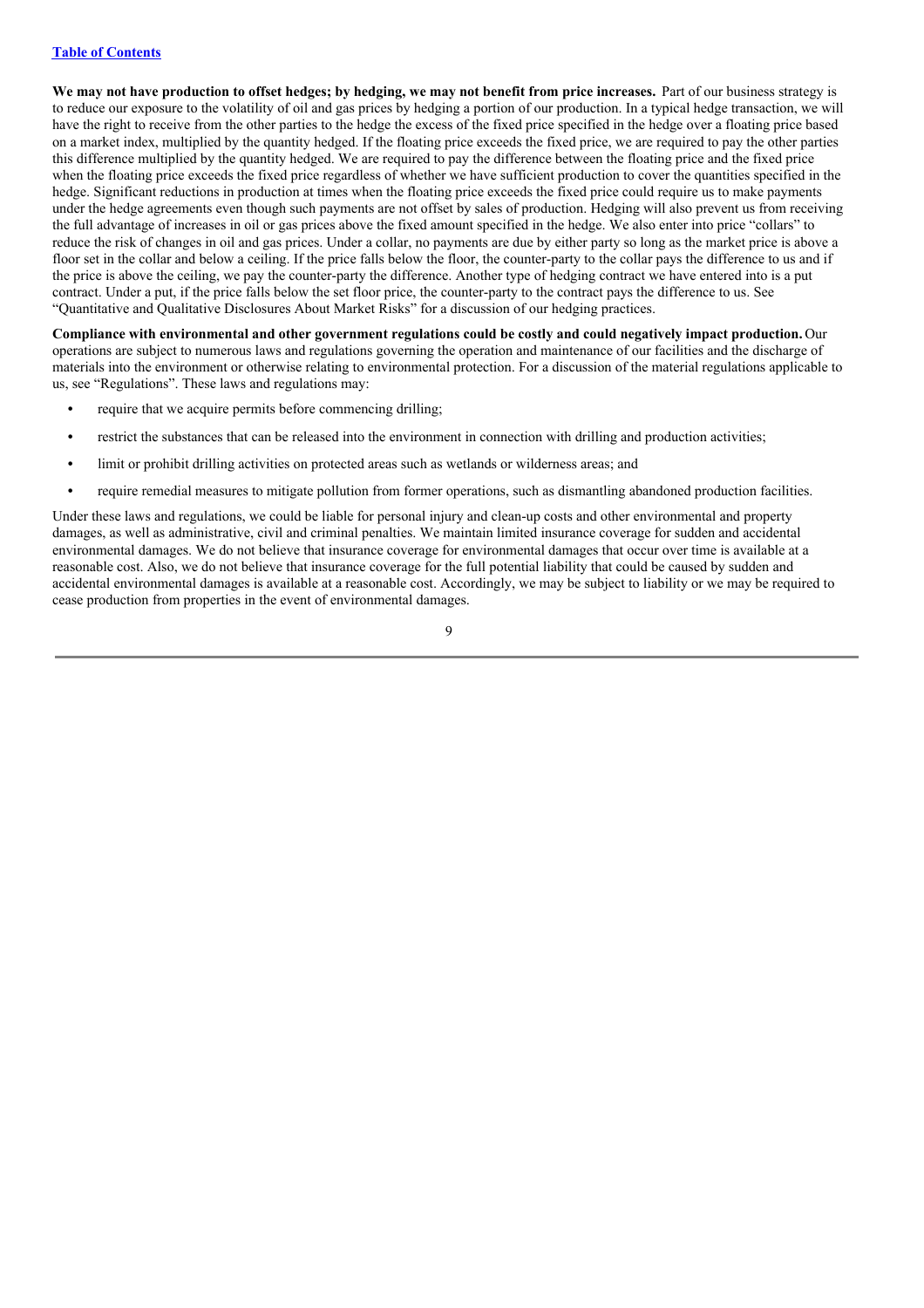Factors beyond our control affect our ability to market production and our financial results. The ability to market oil and gas from our wells depends upon numerous factors beyond our control. These factors include:

- **•** the extent of domestic production and imports of oil and gas;
- the proximity of the gas production to gas pipelines;
- the availability of pipeline capacity;
- the demand for oil and gas by utilities and other end users:
- the availability of alternative fuel sources;
- the effects of inclement weather:
- **•** state and federal regulation of oil and gas marketing; and
- **•** federal regulation of gas sold or transported in interstate commerce.

Because of these factors, we may be unable to market all of the oil or gas we produce. In addition, we may be unable to obtain favorable prices for the oil and gas we produce.

If oil and gas prices decrease, we may be required to take writedowns of the carrying value of our oil and gas properties. We may be required to writedown the carrying value of our oil and gas properties when oil and gas prices are low or if we have substantial downward adjustments to our estimated net proved reserves, increases in our estimates of development costs or deterioration in our exploration results. Under the full-cost method which we use to account for our oil and gas properties, the net capitalized costs of our oil and gas properties may not exceed the present value, discounted at 10%, of future net cash flows from estimated net proved reserves, using period end oil and gas prices or prices as of the date of our auditor's report, plus the lower of cost or fair market value of our unproved properties. If net capitalized costs of our oil and gas properties exceed this limit, we must charge the amount of the excess to earnings. This type of charge will not affect our cash flows, but will reduce the book value of our stockholders' equity. We review the carrying value of our properties quarterly, based on prices in effect as of the end of each quarter or at the time of reporting our results. Once incurred, a writedown of oil and gas properties is not reversible at a later date, even if prices increase.

There are inherent limitations in all control systems, and misstatements due to error or fraud that could seriously harm our **business may occur and not be detected.** Our management, including our Chief Executive and Financial Officer, does not expect that our internal controls and disclosure controls will prevent all possible error and all fraud. A control system, no matter how well conceived and operated, can provide only reasonable, not absolute, assurance that the objectives of the control system are met. In addition, the design of a control system must reflect the fact that there are resource constraints and the benefit of controls must be relative to their costs. Because of the inherent limitations in all control systems, an evaluation of controls can only provide reasonable assurance that all material control issues and instances of fraud, if any, in our company have been detected. These inherent limitations include the realities that judgments in decision-making can be faulty and that breakdowns can occur because of simple error or mistake. Further, controls can be circumvented by the individual acts of some persons or by collusion of two or more persons. The design of any system of controls is based in part upon certain assumptions about the likelihood of future events, and there can be no assurance that any design will succeed in achieving its stated goals under all potential future conditions. Because of inherent limitations in a cost-effective control system, misstatements due to error or fraud may occur and not be detected. A failure of our controls and procedures to detect error or fraud could seriously harm our business and results of operations.

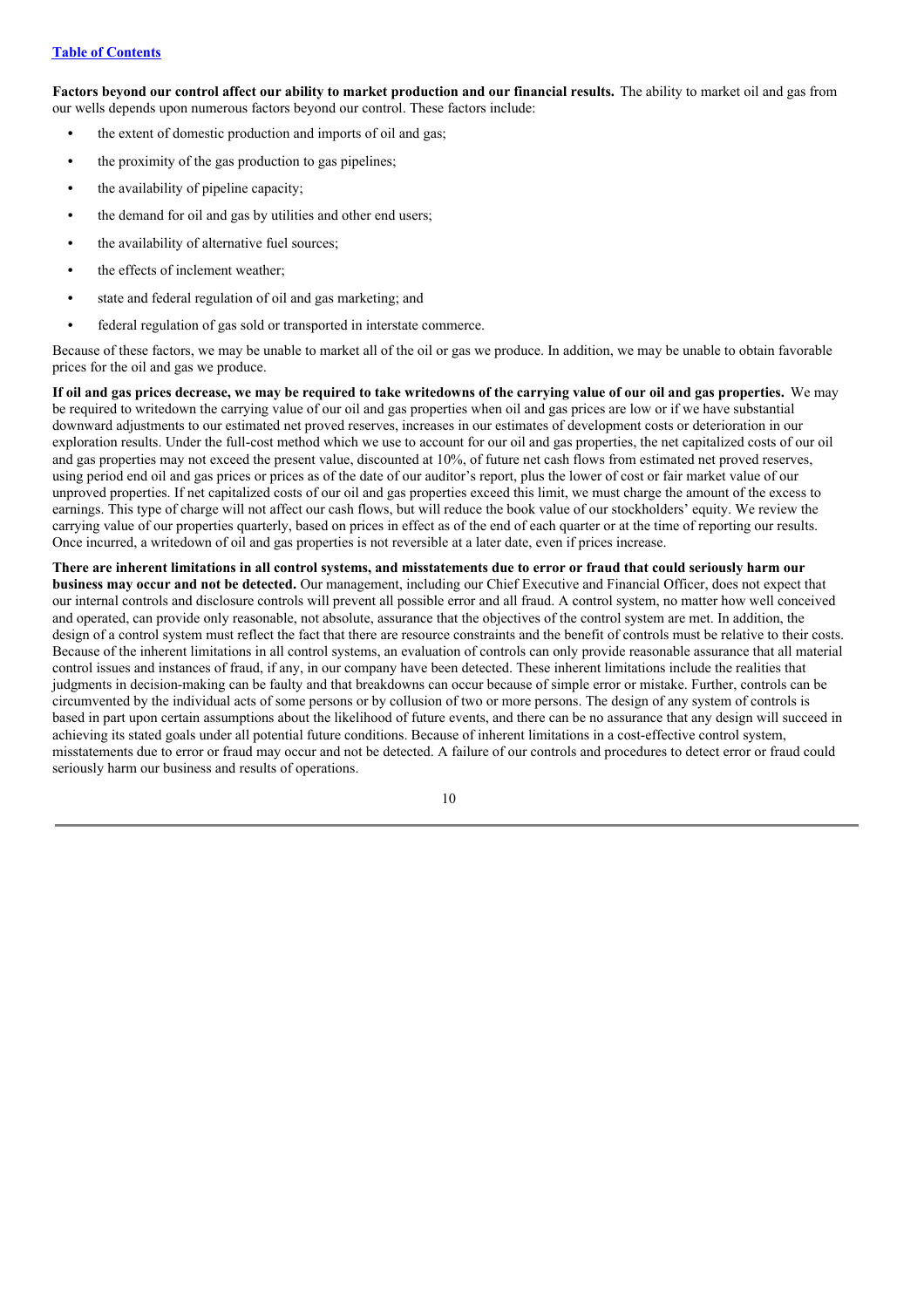## **Forward-Looking Statements**

In this report, we have made many forward-looking statements. We cannot assure you that the plans, intentions or expectations upon which our forward-looking statements are based will occur. Our forward-looking statements are subject to risks, uncertainties and assumptions, including those discussed elsewhere in this report. Forward-looking statements include statements regarding:

- our oil and gas reserve quantities, and the discounted present value of these reserves;
- the amount and nature of our capital expenditures;
- **•** drilling of wells;
- **•** the timing and amount of future production and operating costs;
- **•** business strategies and plans of management; and
- **•** prospect development and property acquisitions.

Some of the risks, which could affect our future results and could cause results to differ materially from those expressed in our forwardlooking statements, include:

- **•** general economic conditions;
- the volatility of oil and natural gas prices:
- the uncertainty of estimates of oil and natural gas reserves;
- the impact of competition;
- **•** the availability and cost of seismic, drilling and other equipment;
- operating hazards inherent in the exploration for and production of oil and natural gas;
- **•** difficulties encountered during the exploration for and production of oil and natural gas;
- **•** difficulties encountered in delivering oil and natural gas to commercial markets;
- **•** changes in customer demand and producers' supply;
- the uncertainty of our ability to attract capital;
- compliance with, or the effect of changes in, the extensive governmental regulations regarding the oil and natural gas business;
- **•** actions of operators of our oil and gas properties; and
- **•** weather conditions.

The information contained in this report, including the information set forth under the heading "Risk Factors," identifies additional factors that could affect our operating results and performance. We urge you to carefully consider these factors and the other cautionary statements in this report. Our forward-looking statements speak only as of the date made, and we have no obligation to update these forward-looking statements.

#### **Corporate Offices**

Our headquarters are located in Natchez, Mississippi, in approximately 51,500 square feet of owned space. We also maintain a business office in Houston, Texas, and own or lease field offices in the area of the major fields in which we operate properties or have a significant interest. Replacement of any of our leased offices would not result in material expenditures by us as alternative locations to our leased space are anticipated to be readily available**.**

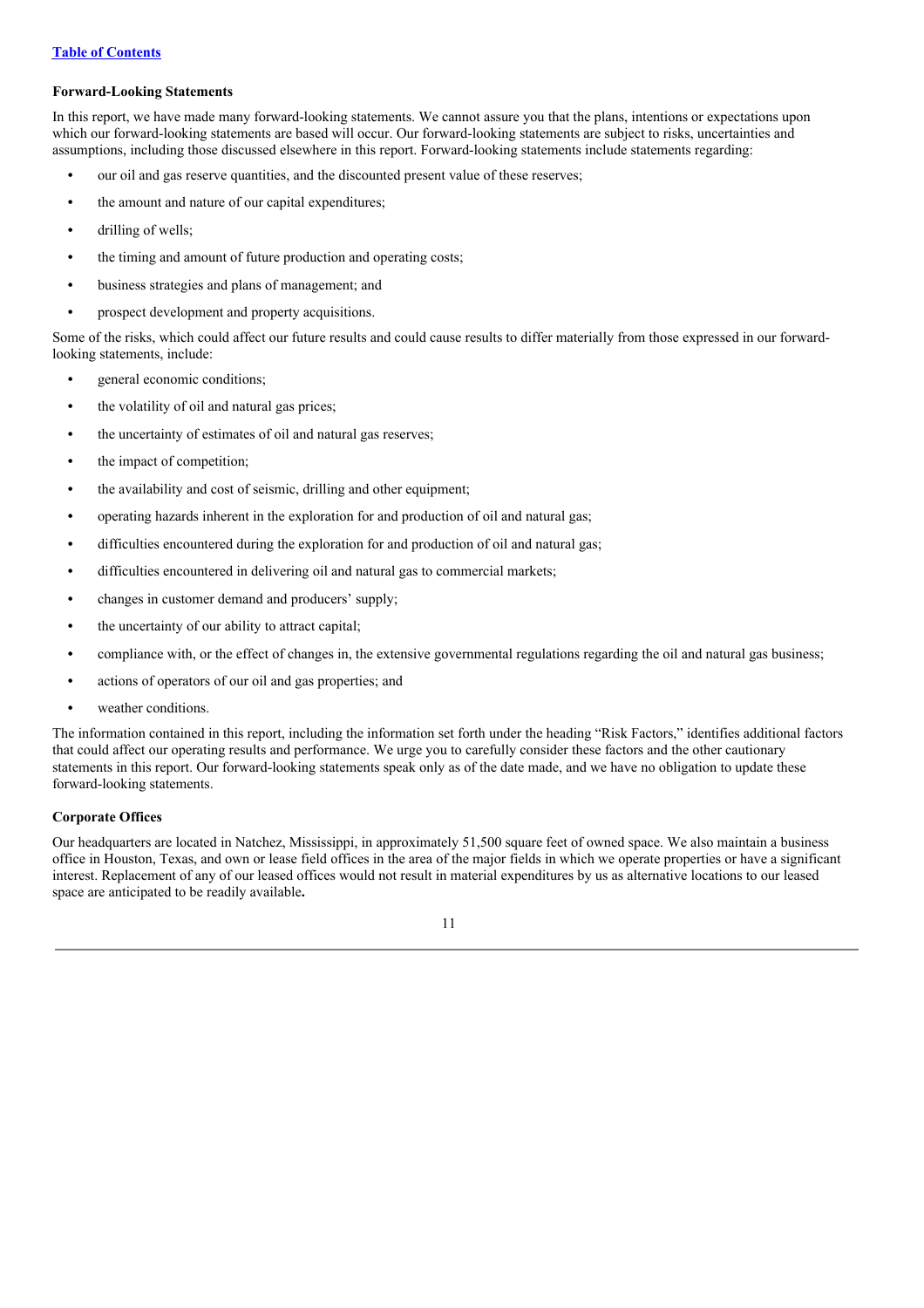#### **Employees**

We had 87 employees as of December 31, 2005, none of whom are currently represented by a union. We believe that we have good relations with our employees. We employ five petroleum engineers and seven petroleum geoscientists.

## **Regulations**

**General***.* The oil and gas industry is subject to regulation at the federal, state and local level, and some of the laws, rules and regulations that govern our operations carry substantial penalties for non-compliance. This regulatory burden increases our cost of doing business and, consequently, affects our profitability.

**Exploration and Production.** Our operations are subject to federal, state and local regulations that include requirements for permits to drill and to conduct other operations and for provision of financial assurances (such as bonds) covering drilling and well operations. Other activities subject to regulation are:

- the location of wells.
- the method of drilling and completing wells,
- the rate of production,
- **•** the surface use and restoration of properties upon which wells are drilled,
- **•** the plugging and abandoning of wells,
- the disposal of fluids used or other wastes obtained in connection with operations,
- **•** the marketing, transportation and reporting of production, and
- **•** the valuation and payment of royalties.

For instance, our OCS leases in federal waters are administered by the Minerals Management Service, or MMS, and require compliance with detailed MMS regulations and orders. Lessees must obtain MMS approval for exploration plans and exploitation and production plans prior to the commencement of such operations. The MMS has promulgated regulations requiring offshore production facilities located on the OCS to meet stringent engineering and construction specifications. The MMS also has regulations restricting the flaring or venting of natural gas, and prohibiting the flaring of liquid hydrocarbons and oil without prior authorization. MMS policies concerning the volume of production that a lessee must have to maintain an offshore lease beyond its primary term also are applicable to Callon. Similarly, the MMS has promulgated other regulations governing the plugging and abandonment of wells located offshore and the installation and removal of all production facilities. To cover the various obligations of lessees on the OCS, the MMS generally requires that lessees have substantial net worth or post bonds or other acceptable assurances that such obligations will be met. The cost of these bonds or other surety can be substantial, and there is no assurance that bonds or other surety can be obtained in all cases. Under some circumstances, the MMS may require any of our operations on federal leases to be suspended or terminated. Any such suspension or termination could materially adversely affect our financial conditions and results of operations.

Our sales of oil and natural gas are affected by the availability, terms and cost of pipeline transportation. The price and terms for access to pipeline transportation remain subject to extensive federal regulation. If these regulations change, we could face higher transmission costs for our production and, possibly, reduced access to transmission capacity.

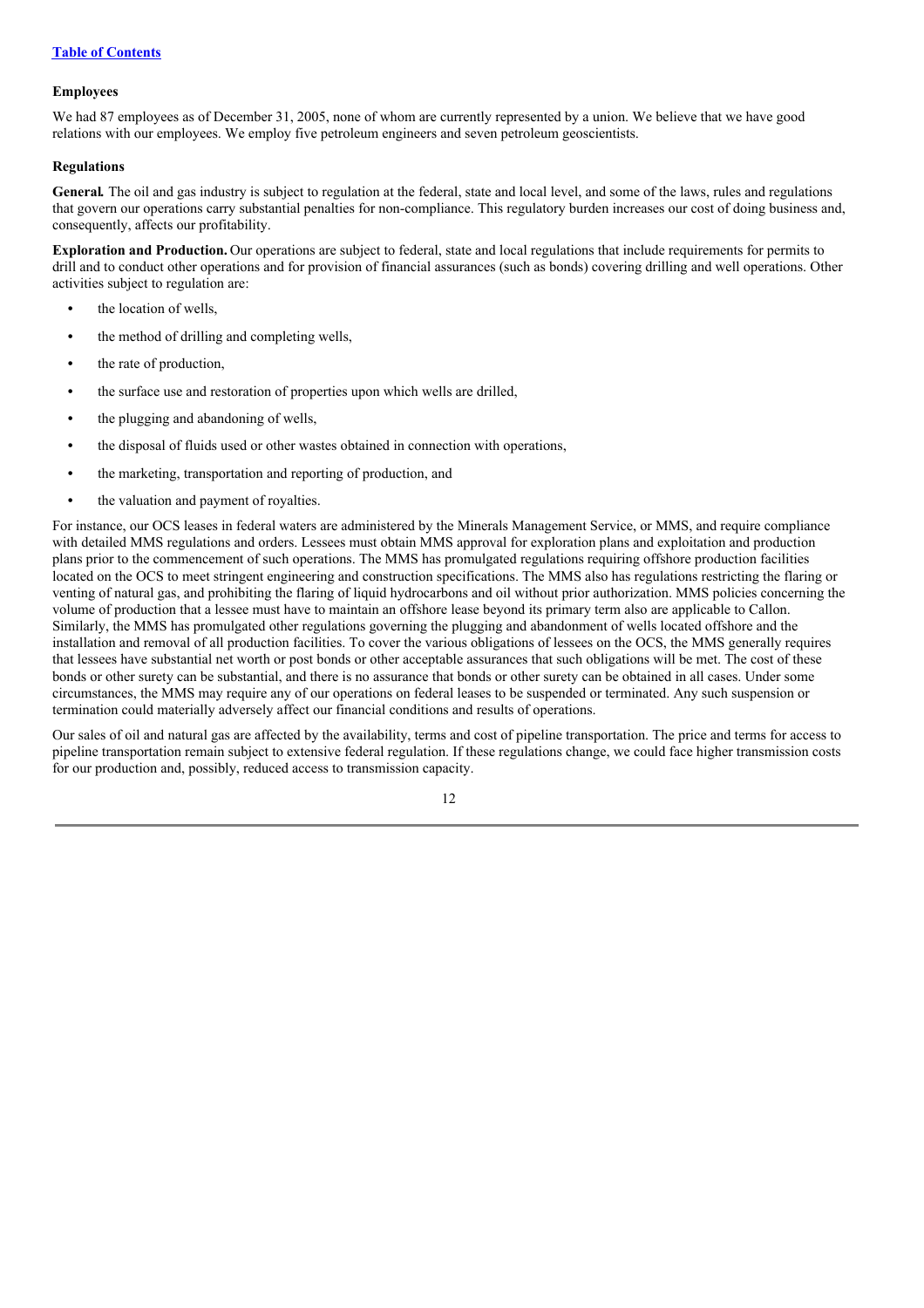We do not currently anticipate that compliance with existing laws and regulations governing exploration and production will have a significantly adverse effect upon our capital expenditures, earnings or competitive position.

Various proposals and proceedings that might affect the petroleum industry are pending before Congress, the Federal Energy Regulatory Commission, or FERC, various state legislatures, and the courts. The industry historically has been heavily regulated and we can offer you no assurance that the less stringent regulatory approach recently pursued by the FERC and Congress will continue nor can we predict what effect such proposals or proceedings may have on our operations.

**Environmental Regulation.** Various federal, state and local laws and regulations concerning the discharge of contaminants into the environment, the generation, storage, transportation and disposal of contaminants, and the protection of public health, natural resources, wildlife and the environment affect our exploration, development and production operations, including processing facilities. We must take into account the cost of complying with environmental regulations in planning, designing, drilling, constructing, operating and abandoning wells. In most instances, the regulatory requirements relate to the handling and disposal of drilling and production waste products, water and air pollution control procedures, and the remediation of petroleum-product contamination. In addition, our operations may require us to obtain permits for, among other things,

- **•** air emissions,
- **•** discharges into surface waters, and
- **•** the construction and operations of underground injection wells or surface pits to dispose of produced saltwater and other nonhazardous oilfield wastes.

In the event of an unauthorized discharge, emission or activity, we may be liable for penalties, costs and damages. Under state and federal laws, we could be required to remove or remediate previously disposed wastes and remediate contamination, including contamination in surface water, soil or groundwater, caused by disposal of that waste. We could be responsible for wastes disposed of or released by us or prior owners or operators at properties owned or leased by us or at locations where wastes have been taken for disposal. We could also be required to suspend or cease operations in contaminated areas, or to perform remedial well plugging operations or cleanups to prevent future contamination. The Environmental Protection Agency and various state agencies have limited the disposal options for hazardous and nonhazardous wastes. The owner and operator of a site, and persons that treated, disposed of or arranged for the disposal of hazardous substances found at a site, may be liable, without regard to fault or the legality of the original conduct, for the release of a hazardous substance into the environment. The Environmental Protection Agency, state environmental agencies and, in some cases, third parties are authorized to take actions in response to threats to human health or the environment and to seek to recover from responsible classes of persons the costs of such action. Furthermore, certain wastes generated by our oil and natural gas operations that are currently exempt from treatment as hazardous wastes may in the future be designated as hazardous wastes and, therefore, be subject to considerably more rigorous and costly operating and disposal requirements.

Federal and state occupational safety and health laws require us to organize information about hazardous materials used, released or produced in our operations. Certain portions of this information must be provided to employees, state and local governmental authorities and local citizens. We are also subject to the requirements and reporting set forth in federal workplace standards.

We have made and will continue to make expenditures to comply with environmental regulations and requirements. These are necessary business costs in the oil and gas industry. Although we are not fully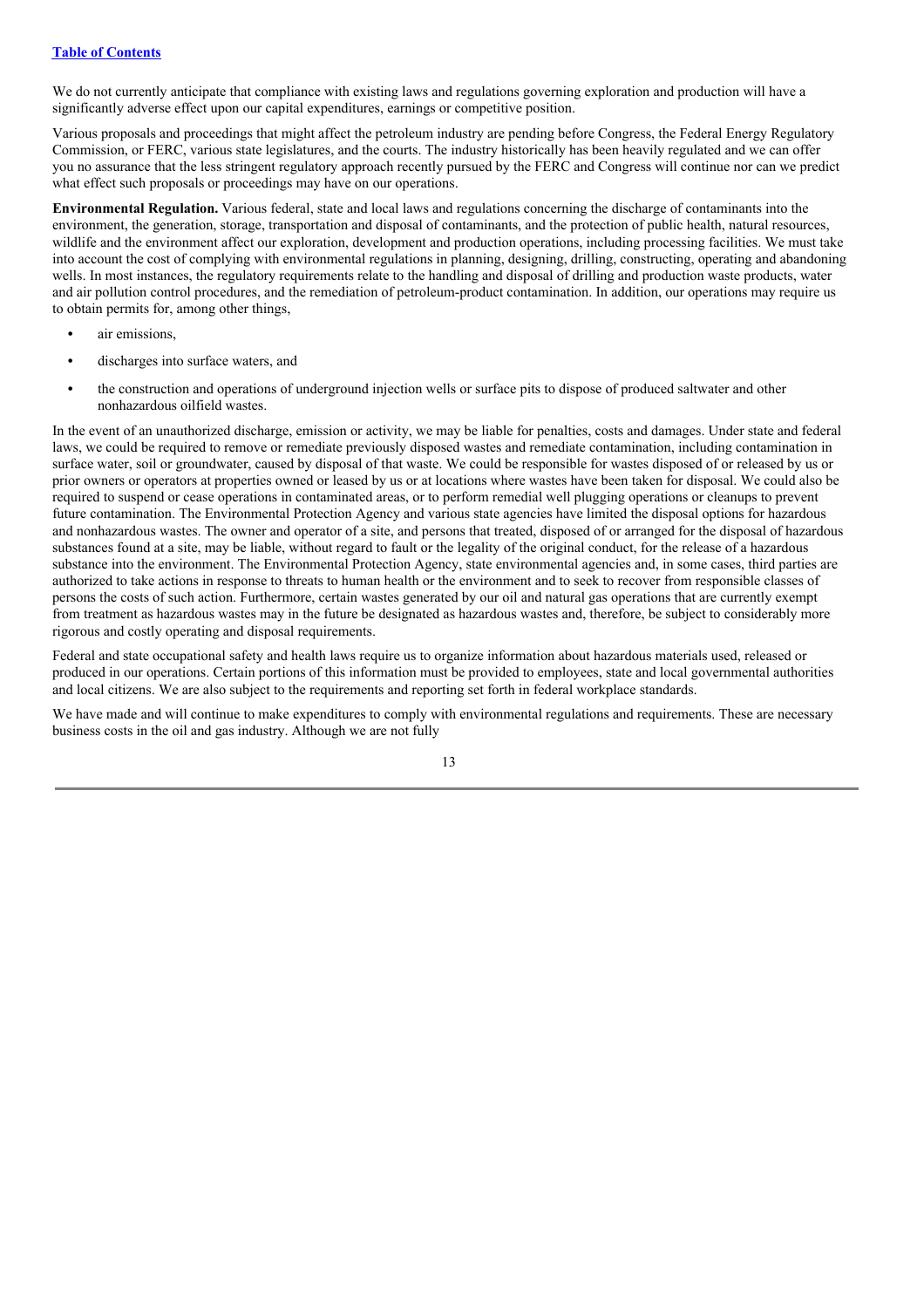insured against all environmental risks, we maintain insurance coverage which we believe is customary in the industry. Moreover, it is possible that other developments, such as stricter and more comprehensive environmental laws and regulations, as well as claims for damages to property or persons resulting from company operations, could result in substantial costs and liabilities, including civil and criminal penalties, to Callon. We believe we are in compliance with existing environmental regulations, and that, absent the occurrence of an extraordinary event the effect of which cannot be predicted, any noncompliance will not have a material adverse effect on our operations or earnings.

#### **Commitments and Contingencies**

The Company's activities are subject to federal, state and local laws and regulations governing environmental quality and pollution control. Although no assurances can be made, the Company believes that, absent the occurrence of an extraordinary event, compliance with existing federal, state and local laws, rules and regulating the release of materials in the environment or otherwise relating to the protection of the environment will not have a material effect upon the capital expenditures, earnings or the competitive position of the Company with respect to its existing assets and operations. The Company cannot predict what effect additional regulation or legislation, enforcement polices thereunder, and claims for damages to property, employees, other person, and the environment resulting from the Company's operations could have on its activities.

#### **Property Summary**

We are engaged in the exploration, development, acquisition and production of oil and gas properties. Our properties are concentrated offshore in the Gulf of Mexico and onshore, primarily, in Louisiana and Alabama. We have historically increased our reserves and production by focusing primarily on low to moderate risk exploration and acquisition opportunities in the Gulf of Mexico shelf area. In 1998, we expanded our area of exploration to include the Gulf of Mexico deepwater area. As of December 31, 2005, our estimated net proved reserves totaled 188.6 Bcfe and included 18.4 million barrels of oil ("MMBbl") and 78.0 billion cubic feet of natural gas ("Bcf"), with a pre-tax present value, discounted at 10%, of the estimated future net revenues based on constant prices in effect at year-end of \$1.1 billion. Oil constitutes approximately 59% on an equivalent basis of our total estimated proved reserves and approximately 40% of our total estimated proved reserves are proved developed reserves.

Our Medusa (Mississippi Canyon Blocks 538/582) and Habanero (Garden Banks Block 341) discoveries began production in the fourth quarter of 2003. A detailed discussion of each of these properties is provided in the "Significant Properties" section of this report. These two deepwater discoveries were responsible for 62% of our total production during 2005.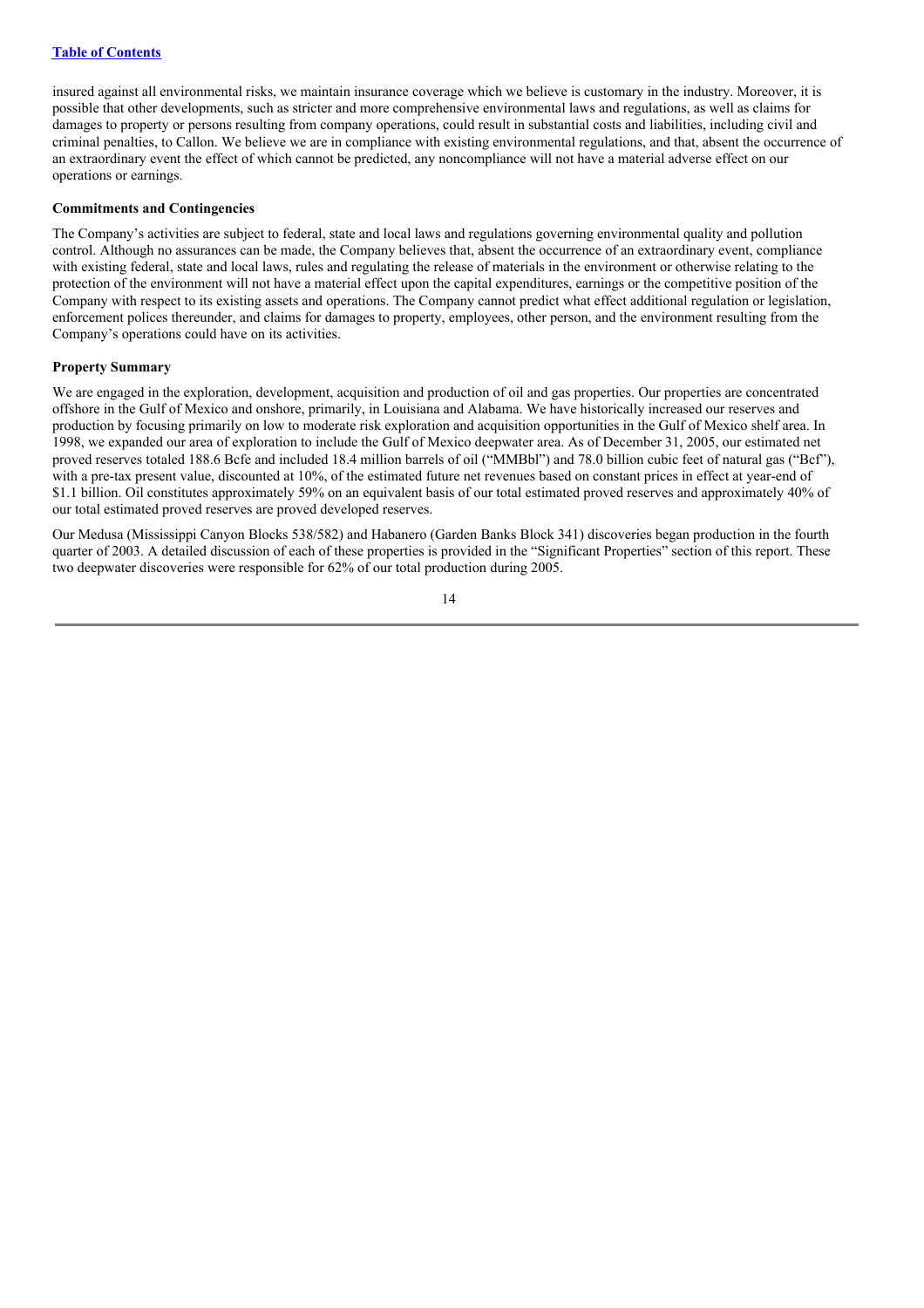## **Significant Properties**

The following table shows discounted cash flows and estimated net proved oil and gas reserves by major field and for all other properties combined at December 31, 2005.

|                                                 | <b>Estimated Net Proved Reserves</b> |                |               | Pre-tax<br><b>Discounted</b> |                                                 |
|-------------------------------------------------|--------------------------------------|----------------|---------------|------------------------------|-------------------------------------------------|
|                                                 | Operator                             | Oil<br>(MBbls) | Gas<br>(MMcf) | <b>Total</b><br>(MMcfe)      | <b>Present Value</b><br>$($ \$000 $)$<br>(a)(b) |
| <b>Gulf of Mexico Deepwater:</b>                |                                      |                |               |                              |                                                 |
| Garden Banks Block 738/782/826/827<br>"Entrada" | <b>BP</b>                            | 7,772          | 29,126        | 75,760                       | 409,904<br>S.                                   |
| Mississippi Canyon 538/582 "Medusa"             | Murphy                               | 6,566          | 4,814         | 44,208                       | 255,386                                         |
| Garden Banks Block 341 "Habanero"               | Shell                                | 2,886          | 6,730         | 24,047                       | 150,678                                         |
| <b>Gulf of Mexico Shelf:</b>                    |                                      |                |               |                              |                                                 |
| West Cameron Block 295                          | HydroGOM/Cimarex                     |                | 8,217         | 8,217                        | 58,401                                          |
| High Island Block A-540                         | Walter                               | 106            | 3,305         | 3,939                        | 24,127                                          |
| Mobile Blocks 953/955                           | Callon                               |                | 4,216         | 4,216                        | 24,201                                          |
| Mobile Block 864 Unit                           | Callon                               |                | 3,517         | 3,517                        | 19,008                                          |
| North Padre Island Block 913                    | Callon                               | $\overline{c}$ | 3,457         | 3,467                        | 29,381                                          |
| East Cameron Block 90                           | Callon                               |                | 2,255         | 2,256                        | 19,487                                          |
| High Island Block 119                           | Kerr-McGee                           | 25             | 1,822         | 1,970                        | 14,803                                          |
| Other                                           | Various                              | 70             | 4,107         | 4,530                        | 19,319                                          |
| <b>Onshore and Other:</b>                       |                                      |                |               |                              |                                                 |
| Alabama                                         | Various                              | 513            | 1,288         | 4,365                        | 18,121                                          |
| Louisiana                                       | Various                              | 356            | 4,714         | 6,848                        | 38,335                                          |
| <b>Other States</b>                             | Various                              | 132            | 453           | 1,248                        | 7,566                                           |
| <b>Total Net Proved Reserves</b>                |                                      | 18,428         | 78,021        | 188,588                      | \$1,088,714                                     |

(a) Represents the present value of future net cash flows before deduction of federal income taxes, discounted at 10%, attributable to estimated net proved reserves as of December 31, 2005, as set forth in the Company's reserve reports prepared by its independent petroleum reserve engineers, Huddleston & Co., Inc. of Houston, Texas.

(b) Includes a reduction for estimated plugging and abandonment costs that is reflected as a liability on our balance sheet at December 31, 2005, in accordance with Statement of Financial Accounting Standards No. 143, "Accounting for Asset Retirement Obligations" ("SFAS 143"). See the Oil and Gas Reserve table for the standardized measure of discounted future net cash flow which is a required calculation by the SEC.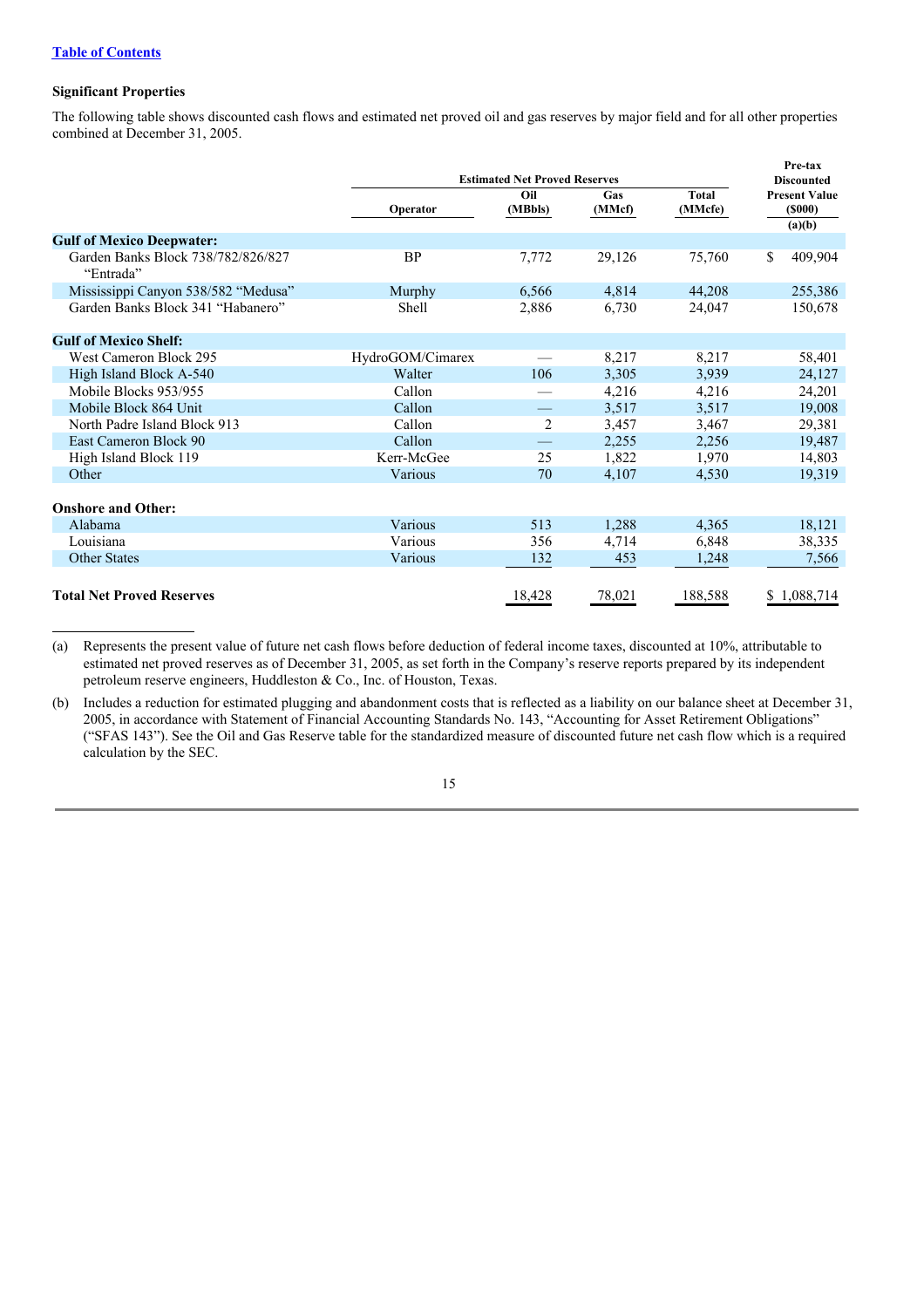#### **Gulf of Mexico Deepwater**

## Entrada, Garden Banks Blocks 738/782/826/827

The Entrada discovery is located in approximately 4,500 feet of water in the Gulf of Mexico. Two wells and seven sidetracks have been drilled to date. The Entrada Area is characterized by a northwest plunging salt ridge with multiple stacked amplitudes trapped against the salt and various faults. We own a 20% working interest in this discovery with BP, the operator, holding the remaining working interest.

An integrated project team consisting of personnel from BP and Callon, along with Conoco-Phillips and Devon Energy Corporation, the owners of production facilities in nearby Garden Banks 783, are working on a front-end engineering design study to tie-back Entrada to the production facilities. Project sanction is targeted for the second half of 2006 with first production expected in 2008.

#### Medusa, Mississippi Canyon Blocks 538/582

Our Medusa deepwater discovery was announced in September 1999, after we drilled the initial test well in 2,235 feet of water to a total depth of 16,241 feet and encountered over 120 feet of pay in two intervals. Subsequent sidetrack drilling from the wellbore was used to determine the extent of the discovery and a second well was drilled in the first quarter of 2000 to further delineate the extent of the pay intervals. We own a 15% working interest, Murphy Exploration & Production Company ("Murphy"), the operator, owns a 60% working interest and ENI Deepwater, LLC, owns the remaining 25% working interest.

In 2001 a drilling program began which included four development wells and one sidetrack. The program included production casing being set on six wells to provide initial production take-points and was completed in the first half of 2002. The construction of a floating production system, spar, at Medusa was completed during the second quarter of 2003. The A-1 well was completed and tied into the spar and commenced production in late November 2003. The remaining five wells were completed and commenced production in 2004. Mississippi Canyon 538 #4, North Medusa, was drilled in 2003 and was temporarily abandoned after encountering 28 feet of net pay. The well bore was re-entered in the fourth quarter of 2004, sidetracked and reached an objective depth of 9,600 feet in January 2005. The sidetrack encountered 46 feet of net pay, was completed and commenced initial production in April 2005 at a gross rate of 5,000 barrels of oil equivalent per day.

During 2005 the field produced 8.1 Bcfe net to us which accounted for 43% of our total production. Due to hurricanes and tropical storms during 2005, Medusa was not productive for approximately 102 days. After repairs of damage to Medusa's facilities and third-party transmission lines and production facilities caused by Hurricane Katrina, production was restored in November 2005 and pre-hurricane rates were achieved during December 2005. Medusa produced at an average daily gross rate of 34,000 barrels of crude oil and 35 MMcf during January 2006.

In December 2003, we transferred our undivided 15% working interest in the spar production facilities to Medusa Spar LLC in exchange for cash proceeds of approximately \$25 million and a 10% ownership interest in the LLC. A detailed discussion of this transaction is included in Management's Discussion and Analysis of Financial Condition and Results of Operations-"Off-Balance Sheet Arrangements".

## Habanero, Garden Banks Block 341

During February 1999, the initial test well on our Habanero deepwater discovery encountered over 200 feet of net pay in two zones. Located in 2,000 feet of water, the well was drilled to a measured depth of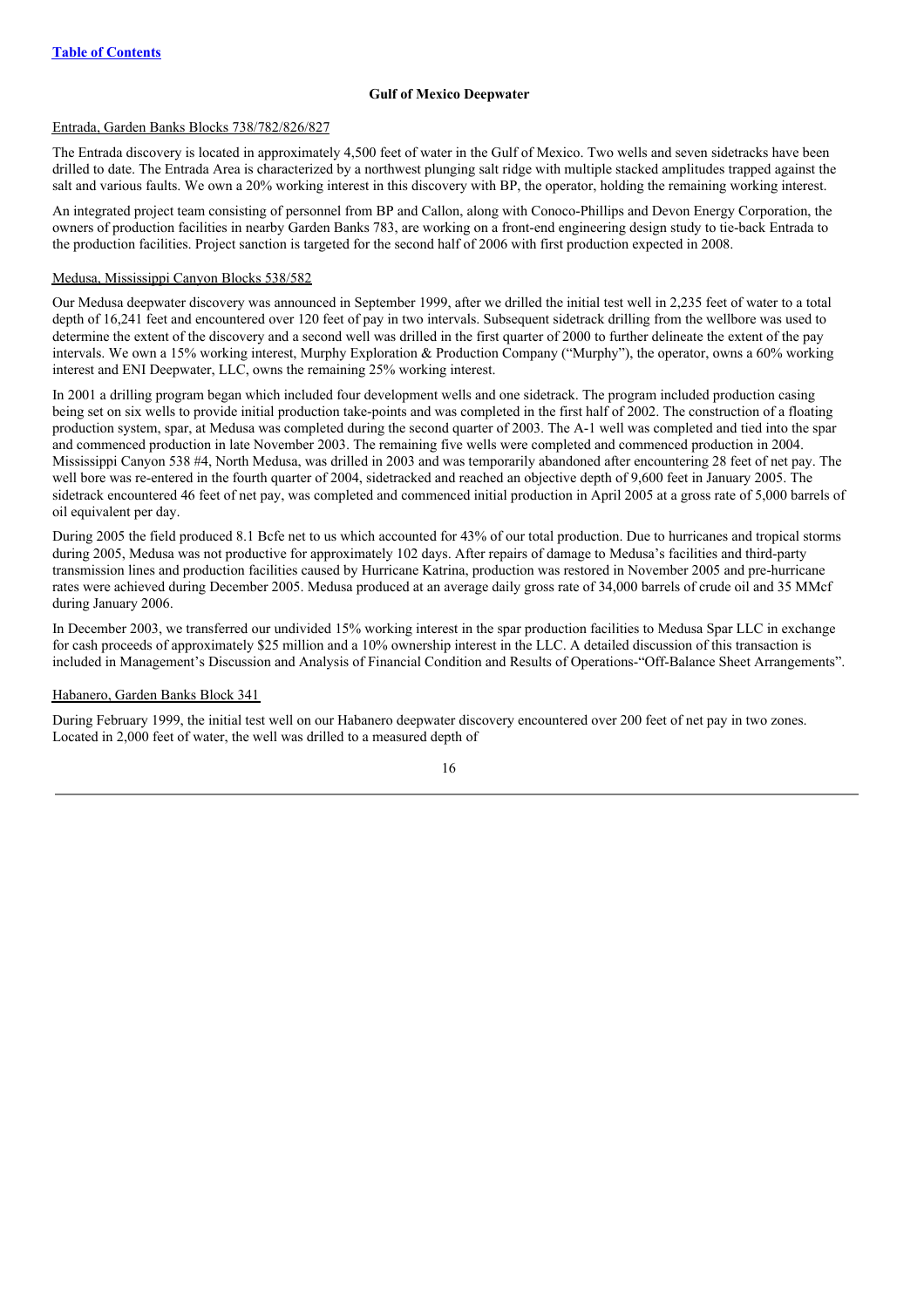21,158 feet. We own an 11.25% working interest in the well. The well is operated by Shell Deepwater Development Inc., which owns a 55% working interest, with the remaining working interest being owned by Murphy.

A field delineation program began in mid-year 2001, which included three sidetracks of the discovery well. Production casing was set on this well through one of the sidetracks to the Habanero 52 oil and gas sand and the Habanero 55 gas sand. Also, a development well was drilled in the summer of 2003 which provides a take-point for production from the Habanero 52 oil sand. By means of a sub-sea completion and tie back to an existing production facility in the area operated by Shell, production from the Habanero 52 oil sand commenced in late November 2003 and from the Habanero 55 gas sand in January 2004. In July 2004 the #2 well producing the Habanero 52 oil sand developed mechanical difficulties with a subsurface control value and was shut-in resulting in a significant loss of production. Repairs were completed and production was restored in late December 2004. In addition, the #1 well producing the Habanero 55 gas sand was recompleted to the Habanero 55 oil sand in December 2004.

During 2005 Habanero produced 3.5 Bcfe net to us which accounted for 19% of our total production. Due to hurricanes and tropical storms during 2005 the field was not productive for approximately 85 days. After repairs of damage primarily to third-party transmission lines and production facilities caused by Hurricane Rita, production was restored in November 2005 and pre-hurricane rates were achieved during December 2005. Habanero produced at an average daily gross rate of 12,000 barrels of crude oil and 17 MMcf during January 2006.

#### **Gulf of Mexico Shelf**

#### West Cameron Block 295

During the third quarter of 2005, the #2 well reached a total depth of 15,775 feet and logged 150 feet of net pay in two zones. Each zone was encountered at the predicted depth and exceeded anticipated thickness. First production from the #2 well is expected in the first half of March 2006 at a gross rate of approximately 30 MMcf per day. Callon holds a 20.5% working interest in the block and Hydro Gulf of Mexico, LLC is the operator.

A second prospect on this block was also drilled during 2005. The #3 well was drilled to a depth of 16,286 feet in December 2005 and logged 110 feet of net (94 feet true vertical depth) pay in two zones. Production is expected to commence during May 2006 at a gross rate of approximately 10 MMcf per day. Callon holds a 20.5% working interest in the block and Cimarex Energy Company is the operator.

## High Island Block A-540

The #1 well was spud in November 2005 and reached a total depth of 9,450 feet the following month after logging 32 feet of net pay in the objective section. First production is scheduled to commence in July 2006 at an anticipated gross rate of approximately 11 MMcfe per day. The company owns a 60% working interest and Walter Oil and Gas is the operator.

## Mobile Blocks 953/955

We own a 100% working interest in these two blocks and we are the operator. In the fourth quarter of 2001, we initiated a production acceleration program for Mobile Blocks 952, 953 and 955, which were being produced through the Mobile Block 864 Unit facilities and were production constrained. An

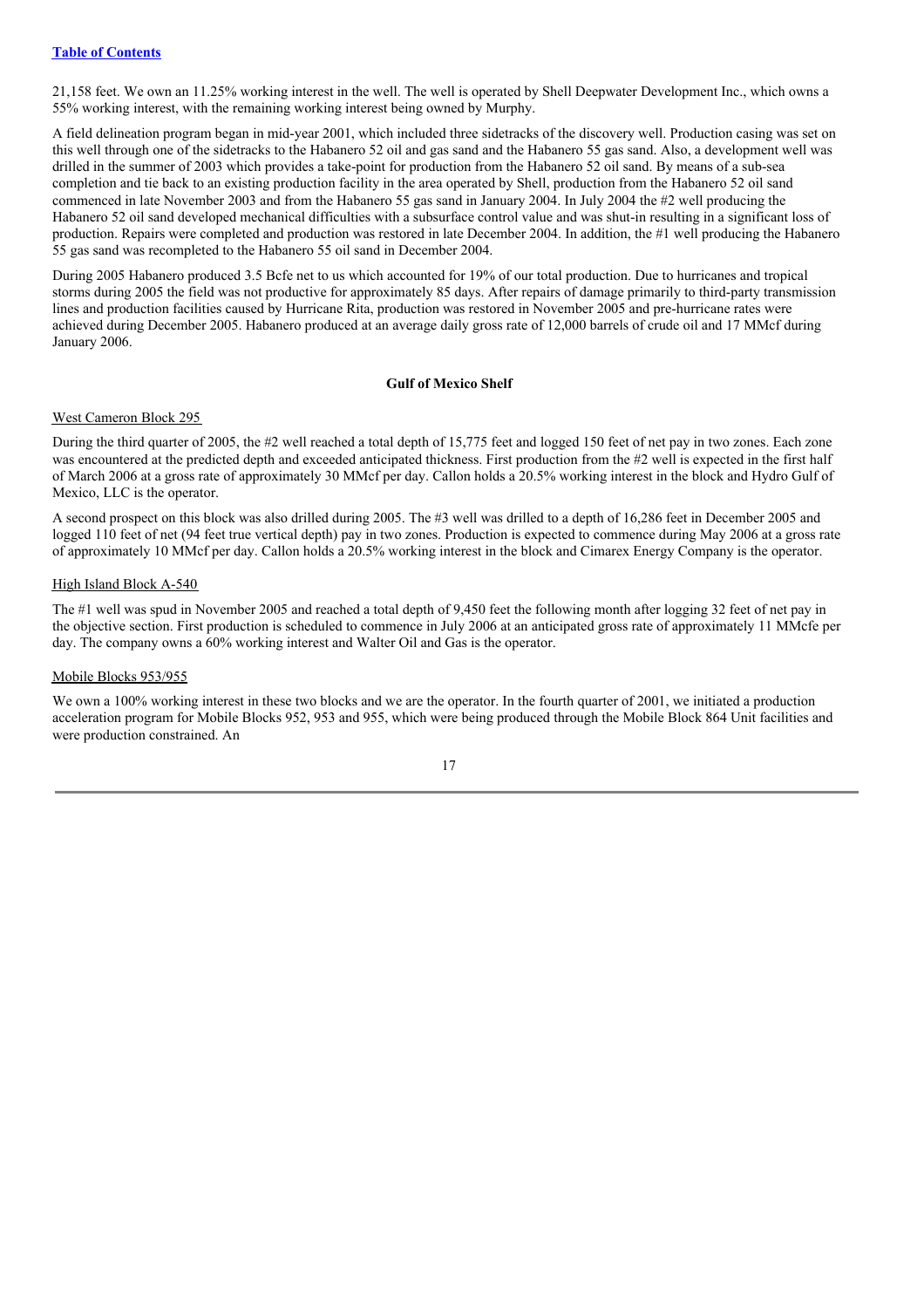acceleration well was successfully drilled in the fourth quarter of 2001 and stand-alone production facilities were installed and production flow lines were rerouted to the new facilities. Production commenced through the new facilities in April 2002. In order to completely produce the proved reserves of the field we drilled a development well on Mobile Block 955 during the first quarter of 2004.

During 2005 the three wells on the blocks produced 2.5 Bcf of natural gas net to us which accounted for 13.2% of our total production. Due to hurricanes and tropical storms during 2005, two of the wells were not productive for approximately 48 days and one well was down for 136 days. After repairs of damages caused by Hurricane Katrina, the field produced at an average daily gross rate of 7 MMcf during January 2006.

#### Mobile Block 864 Unit

We operate the Mobile Block 864 Unit, in which we have a 66.4% working interest. The Unit has four producing wells, unit production facilities and covers portions of three blocks.

During 2005 the Unit produced 833 MMcf of natural gas net to us which accounted for 4.4% of our total production. Due to hurricanes and tropical storms during 2005, the Unit was not productive for approximately 48 days. After repairs of damages caused by Hurricane Katrina, production was restored in November 2005. The field produced at an average daily gross rate of 4 MMcf during January 2006.

#### North Padre Island Block 913

An exploratory well was drilled to a vertical depth of 8,082 feet in the fourth quarter of 2004 and found natural gas pay in multiple intervals. Currently, the well is being tied back to existing infrastructure on a nearby block. We are the operator and own a 50% working interest. First production is expected to commence in March 2006 at a gross rate of 15 MMcfe per day. The initial production was delayed due to equipment availability problems caused by Hurricanes Katrina and Rita.

#### East Cameron Block 90

The #1 well reached total depth of 8,500 feet in January 2005 and encountered 42 feet of net pay at two intervals, including 34 feet in the primary objective. The well commenced initial production in December 2005 at a gross rate of 5 MMcf per day. Callon operates and owns a 61.7% working interest. The initial production was delayed due to equipment availability problems caused by Hurricanes Katrina and Rita.

## High Island Block 119

An initial exploratory well and one development well were drilled and completed in 2004. First production began in the third quarter of 2004. An exploratory well in an offsetting fault block was spud late in the fourth quarter of 2004 and was completed in 2005. We own a 22% working interest and Kerr- McGee Oil and Gas Corporation is the operator.

These three wells produced 1.2 Bcfe of natural gas net to our interest during 2005 which accounted for 6.5% of our total production. Due to hurricanes and tropical storms during 2005, the field was not productive for approximately 102 days. After repairs of damages caused by Hurricane Rita, production was restored in January 2006. The field is currently producing at an average daily gross rate of 13.0 MMcfe.

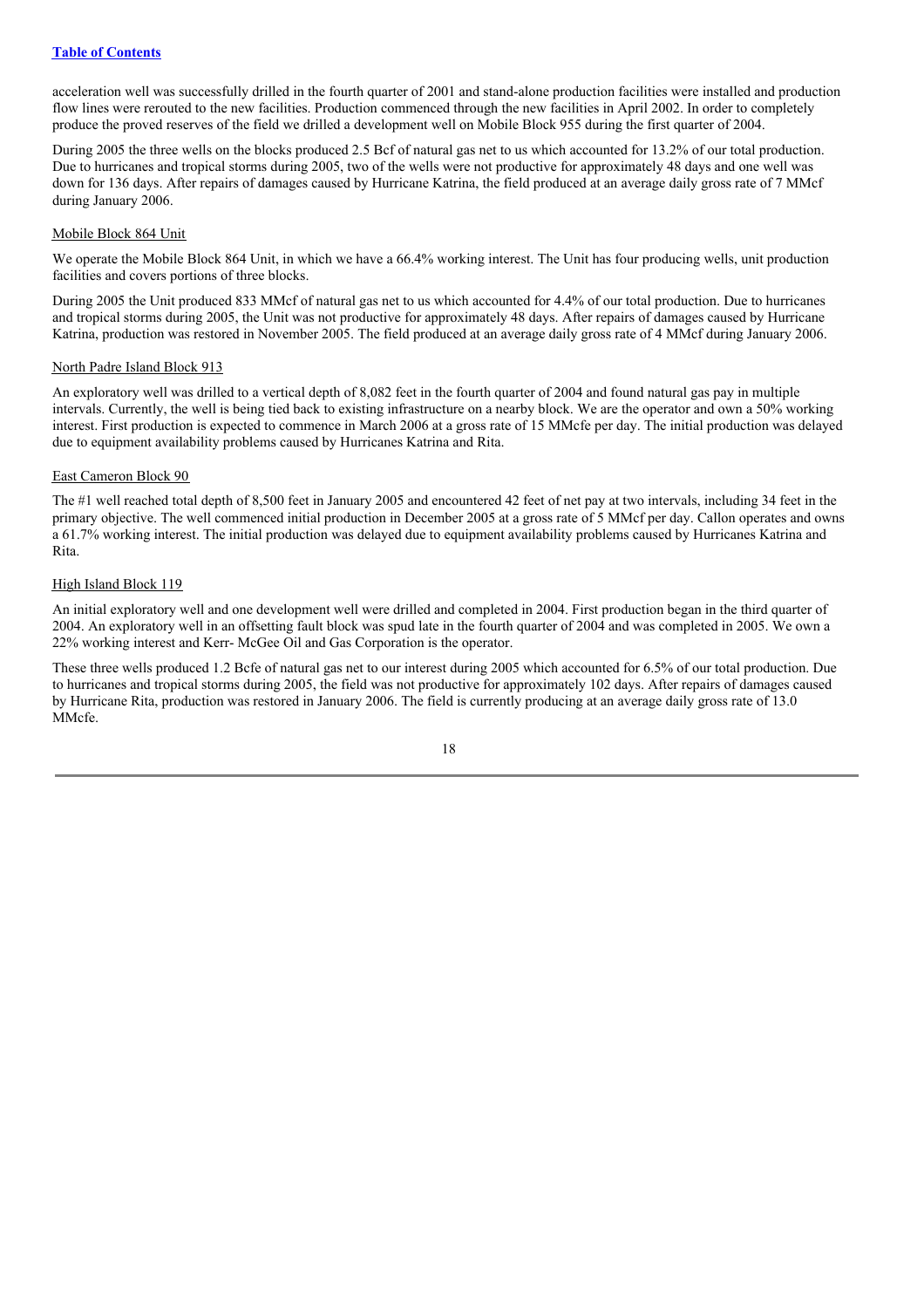## **Oil and Gas Reserves**

The following table sets forth certain information about our estimated proved reserves as reported by Huddleston & Co., Inc. as of the dates set forth below.

|                                                             | <b>Years Ended December 31,</b> |                |           |
|-------------------------------------------------------------|---------------------------------|----------------|-----------|
|                                                             | 2005                            | 2004           | 2003      |
|                                                             |                                 | (In thousands) |           |
| Proved developed:                                           |                                 |                |           |
| Oil (Bbls)                                                  | 7,323                           | 10,292         | 9,919     |
| Gas (Mcf)                                                   | 30,982                          | 33,982         | 31,415    |
| Mcfe                                                        | 74,921                          | 95,735         | 90,926    |
| Proved undeveloped:                                         |                                 |                |           |
| Oil (Bbls)                                                  | 11,105                          | 9,456          | 13,790    |
| Gas (Mcf)                                                   | 47,039                          | 38,637         | 43,276    |
| Mcfe                                                        | 113,667                         | 95,373         | 126,017   |
| Total proved:                                               |                                 |                |           |
| Oil (Bbls)                                                  | 18,428                          | 19,748         | 23,709    |
| Gas (Mcf)                                                   | 78,021                          | 72,619         | 74,691    |
| Mcfe                                                        | 188,588                         | 191,108        | 216,943   |
| Estimated pre-tax future net cash flows (a)                 | \$1,487,817                     | \$<br>892,145  | \$838,847 |
| Pre-tax discounted present value (a)                        | \$1,088,714                     | 612,595<br>S   | \$570,463 |
| Standardized measure of discounted future net cash flows(a) | \$ 837,552                      | \$<br>515,893  | \$519,026 |

(a) Includes a reduction for estimated plugging and abandonment costs that is reflected as a liability on our balance sheet at December 31, 2005, in accordance with SFAS 143.

Our independent reserve engineers, Huddleston & Co., Inc., prepared the estimates of the proved reserves and the future net cash flows and present value thereof attributable to such proved reserves. Reserves were estimated using oil and gas prices and production and development costs in effect on December 31 of each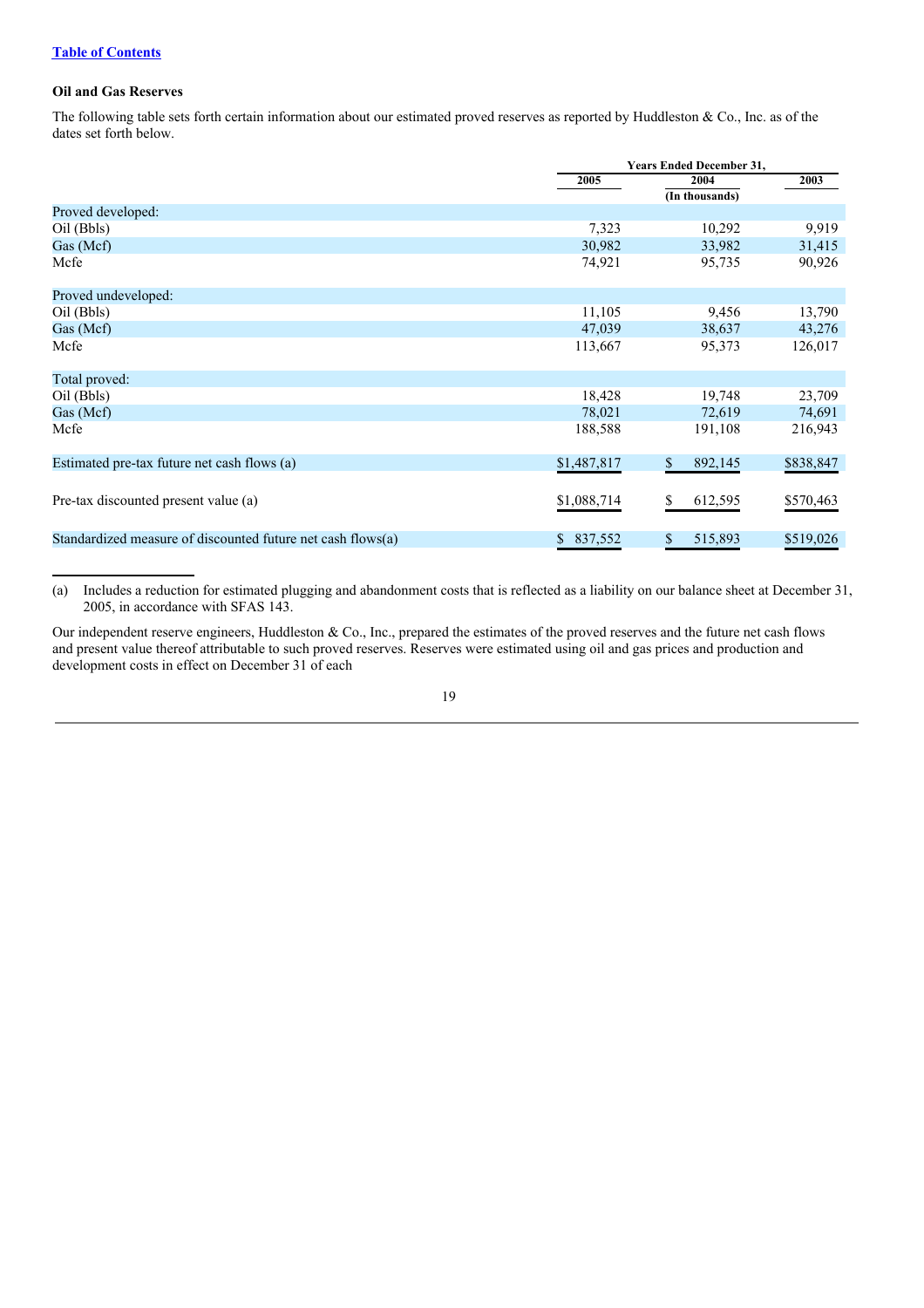such year, without escalation, and were otherwise prepared in accordance with SEC regulations regarding disclosure of oil and gas reserve information.

There are numerous uncertainties inherent in estimating quantities of proved reserves, including many factors beyond our control or the control of the reserve engineers. Reserve engineering is a subjective process of estimating underground accumulations of oil and gas that cannot be measured in an exact manner. The accuracy of any reserve or cash flow estimate is a function of the quality of available data and of engineering and geological interpretation and judgment. Estimates by different engineers often vary, sometimes significantly. In addition, physical factors, such as the results of drilling, testing and production subsequent to the date of an estimate, as well as economic factors, such as an increase or decrease in product prices that renders production of such reserves more or less economic, may justify revision of such estimates. Accordingly, reserve estimates could be different from the quantities of oil and gas that are ultimately recovered.

We have not filed any reports with other federal agencies which contain an estimate of total proved net oil and gas reserves during our last fiscal year.

#### **Present Activities and Productive Wells**

The following table sets forth the wells we have drilled and completed during the periods indicated. All such wells were drilled in the continental United States primarily in federal and state waters in the Gulf of Mexico.

|                |       |            | <b>Years Ended December 31,</b> |            |                |                   |
|----------------|-------|------------|---------------------------------|------------|----------------|-------------------|
|                | 2005  |            |                                 | 2004       | 2003           |                   |
|                | Gross | <b>Net</b> | <b>Gross</b>                    | <b>Net</b> | Gross          | <b>Net</b>        |
| Development:   |       |            |                                 |            |                |                   |
| Oil            |       | 0.15       |                                 |            | $\overline{2}$ | .23               |
| Gas            |       |            | $\overline{\mathcal{L}}$        | 1.22       |                |                   |
| Non-productive |       |            |                                 |            |                |                   |
| Total          |       | 0.15       | 2                               | 1.22       | $\mathcal{L}$  | $\frac{1}{.23}$   |
|                |       |            |                                 |            |                |                   |
| Exploration:   |       |            |                                 |            |                |                   |
| Oil            |       |            |                                 |            |                | .15               |
| Gas            |       | 2.42       | $\overline{2}$                  | .72        |                |                   |
| Non-productive | 4     | 1.25       |                                 | 1.24       |                |                   |
| Total          | 11    | 3.67       |                                 | 1.96       | ာ              | $\frac{.20}{.35}$ |
|                |       |            |                                 |            |                |                   |
|                |       | 20         |                                 |            |                |                   |
|                |       |            |                                 |            |                |                   |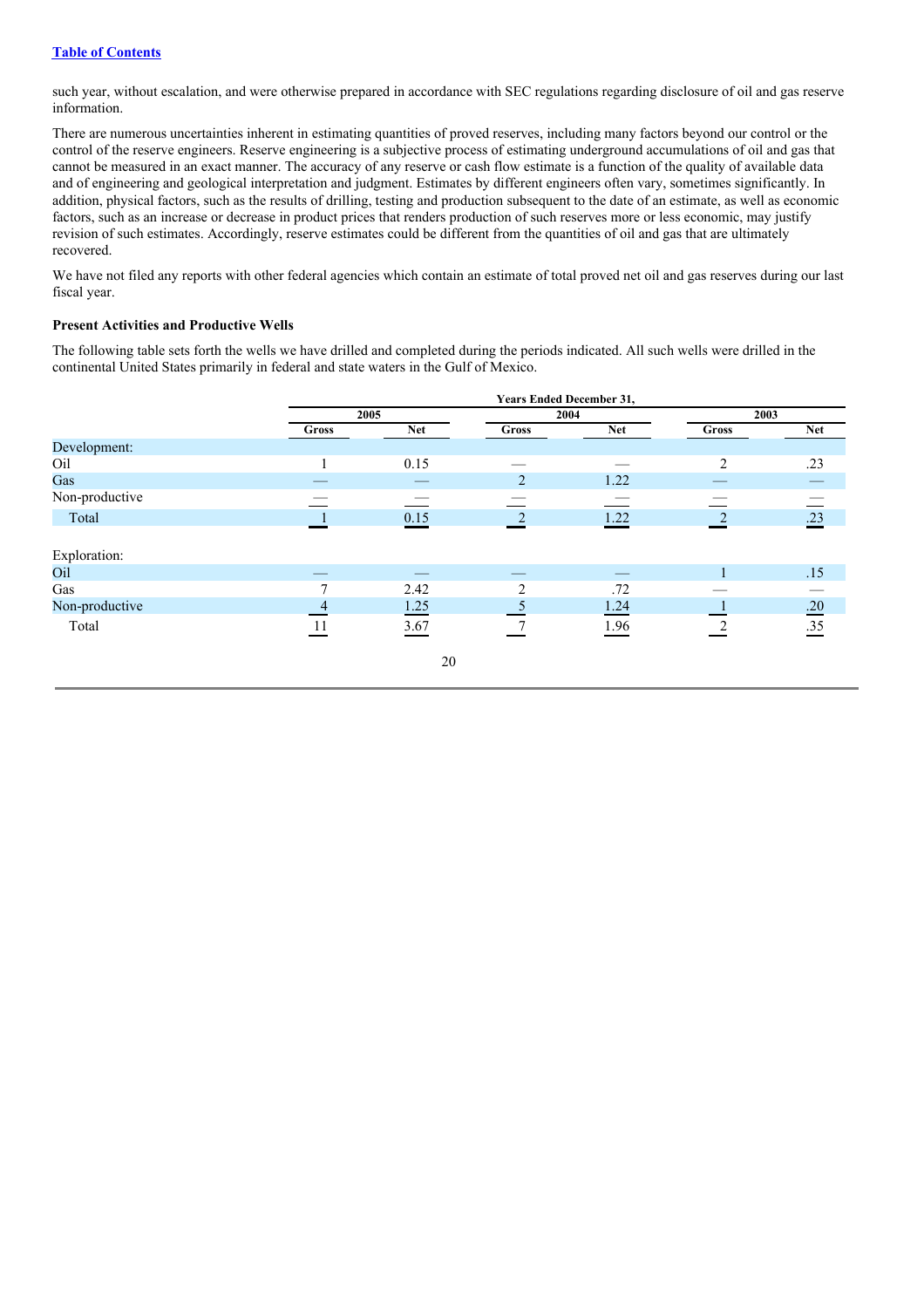The following table sets forth our productive wells as of December 31, 2005:

|                  |        | Wells      |
|------------------|--------|------------|
|                  | Gross  | <b>Net</b> |
| Oil:             |        |            |
| Working interest | 39.00  | 3.75       |
| Royalty interest | 192.00 | 3.14       |
| Total            | 231.00 | 6.89       |
| Gas:             |        |            |
| Working interest | 33.00  | 12.70      |
| Royalty interest | 209.00 | 1.58       |
| Total            | 242.00 | 14.28      |

A well is categorized as an oil well or a natural gas well based upon the ratio of oil to gas reserves on a Mcfe basis. However, some of our wells produce both oil and gas. At December 31, 2005, we had no wells with multiple completions. At December 31, 2005, 1 gross (0.033 net) exploration oil well and 1 gross (0.205 net) exploration gas well were in progress.

## **Leasehold Acreage**

The following table shows our approximate developed and undeveloped (gross and net) leasehold acreage as of December 31, 2005.

|                | Leasehold Acreage |                  |         |            |  |  |
|----------------|-------------------|------------------|---------|------------|--|--|
|                |                   | <b>Developed</b> |         |            |  |  |
| Location       | Gross             | <b>Net</b>       | Gross   | <b>Net</b> |  |  |
| Louisiana      | 6,092             | 3,882            | 13,516  | 5,584      |  |  |
| Texas          | 78                |                  | 15,870  | 6,680      |  |  |
| Other states   |                   |                  | 681     | 509        |  |  |
| Federal waters | 108,102           | 56,770           | 257,140 | 78,523     |  |  |
| Total          | 114,272           | 60,652           | 287,207 | 91,296     |  |  |

As of December 31, 2005, we owned various royalty and overriding royalty interests in 1,336 net developed and 6,862 net undeveloped acres. In addition, we owned 4,309 developed and 121,691 undeveloped mineral acres.

## **Major Customers**

Our production is sold generally on month-to-month contracts at prevailing prices. The following table identifies customers to whom we sold a significant percentage of our total oil and gas production during each of the 12-month periods ended: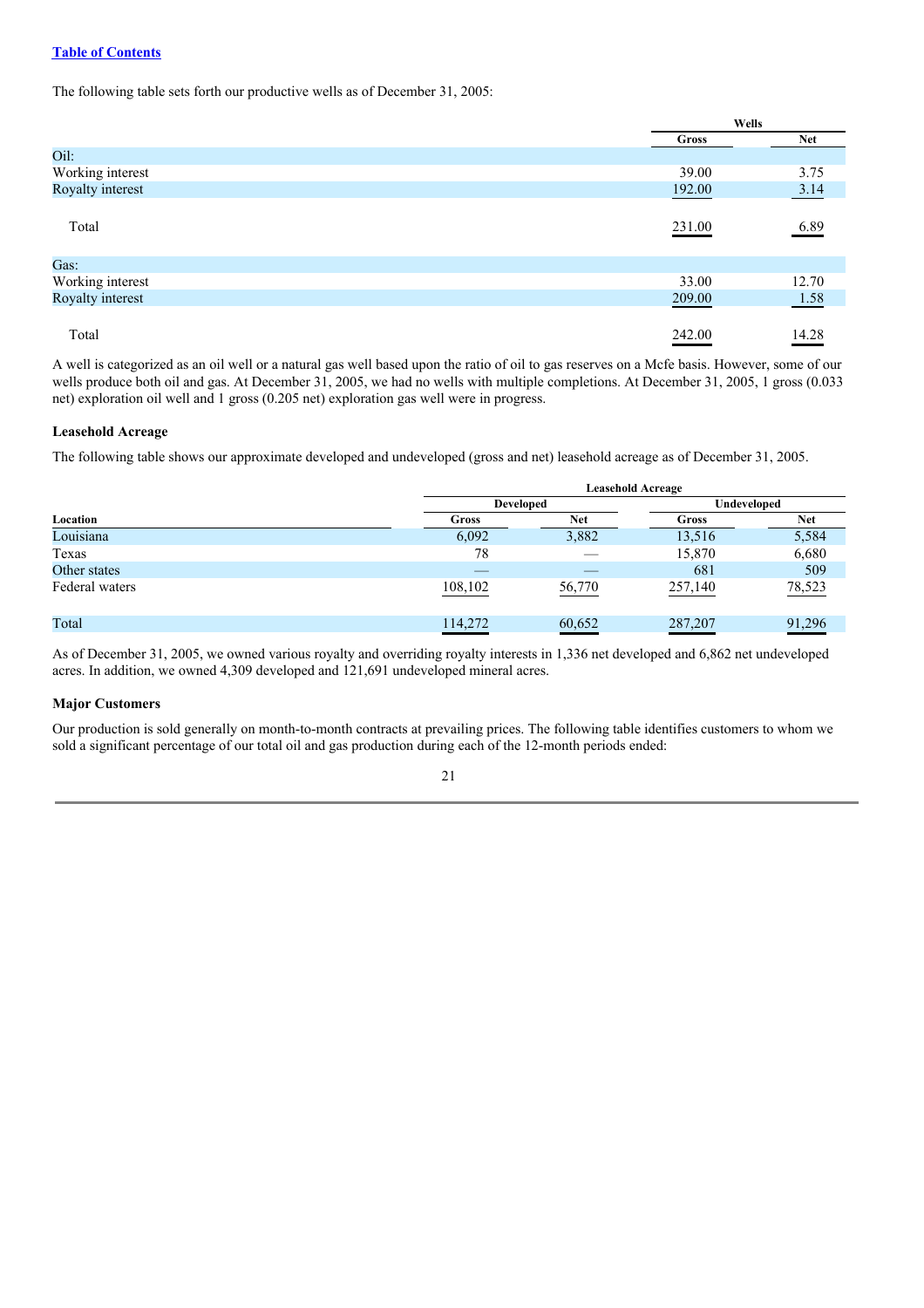|                                | December 31. |      |      |
|--------------------------------|--------------|------|------|
|                                | 2005         | 2004 | 2003 |
| <b>Shell Trading Company</b>   | 34%          | 30%  |      |
| Louis Dreyfus Energy Services  | 16%          | 23%  | 27%  |
| Plains Marketing, L.P.         | 16%          | 13%  |      |
| Chevron Texaco Natural Gas     | 10%          | 6%   |      |
| <b>Reliant Energy Services</b> |              | 6%   | 28%  |
| Prior Energy Corporation       |              |      | 20%  |

Because alternative purchasers of oil and gas are readily available, we believe that the loss of any of these purchasers would not result in a material adverse effect on our ability to market future oil and gas production.

## **Title to Properties**

We believe that the title to our oil and gas properties is good and defensible in accordance with standards generally accepted in the oil and gas industry, subject to such exceptions which, in our opinion, are not so material as to detract substantially from the use or value of such properties. Our properties are typically subject, in one degree or another, to one or more of the following:

- **•** royalties and other burdens and obligations, express or implied, under oil and gas leases;
- **•** overriding royalties and other burdens created by us or our predecessors in title;
- **•** a variety of contractual obligations (including, in some cases, development obligations) arising under operating agreements, farmout agreements, production sales contracts and other agreements that may affect the properties or their titles;
- back-ins and reversionary interests existing under purchase agreements and leasehold assignments;
- liens that arise in the normal course of operations, such as those for unpaid taxes, statutory liens securing obligations to unpaid suppliers and contractors and contractual liens under operating agreements;
- **•** pooling, unitization and communitization agreements, declarations and orders; and
- **•** easements, restrictions, rights-of-way and other matters that commonly affect property.

To the extent that such burdens and obligations affect our rights to production revenues, they have been taken into account in calculating our net revenue interests and in estimating the size and value of our reserves. We believe that the burdens and obligations affecting our properties are conventional in the industry for properties of the kind owned by us.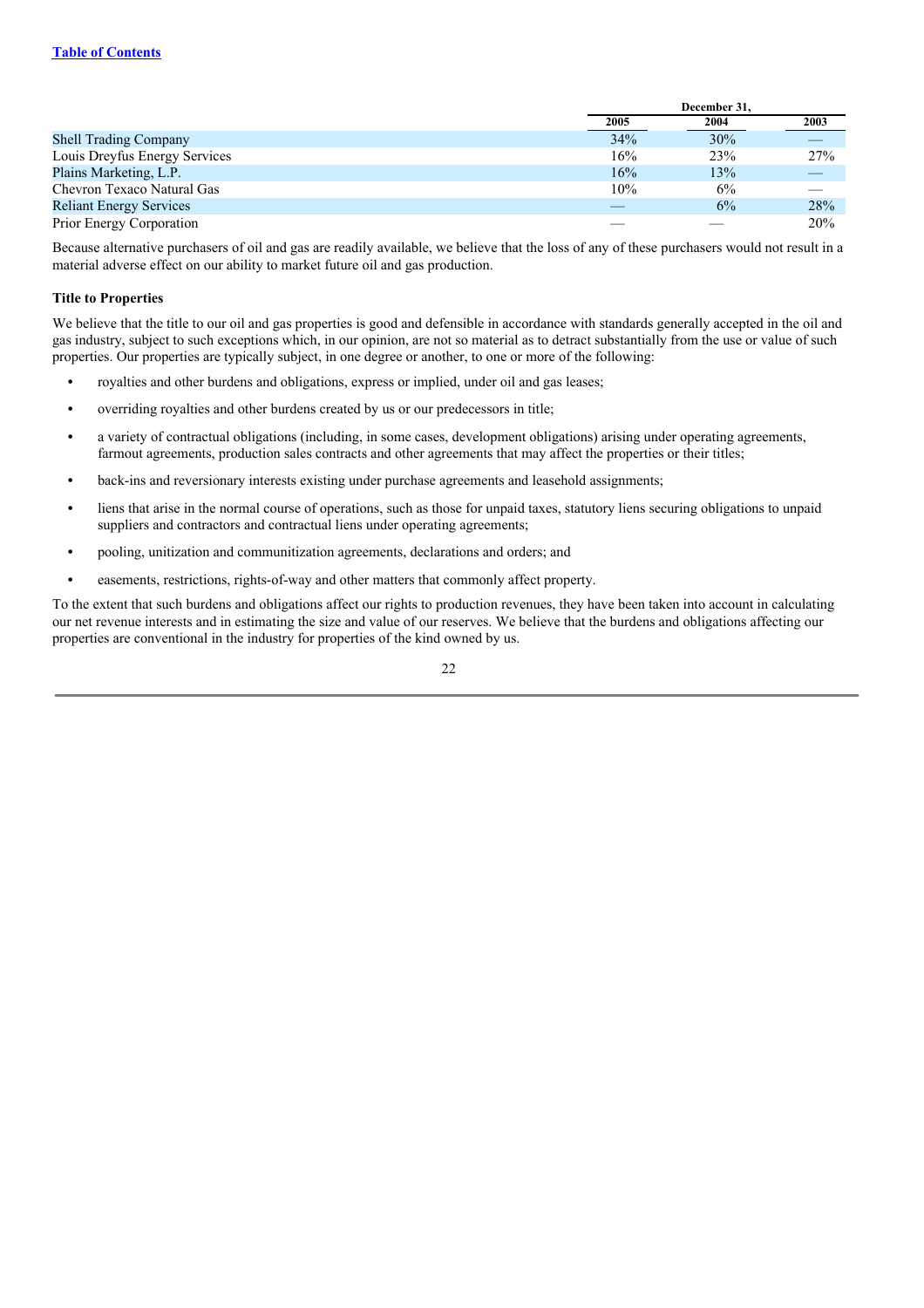## **ITEM 3. LEGAL PROCEEDINGS**

We are a defendant in various legal proceedings and claims, which arise in the ordinary course of our business. We do not believe the ultimate resolution of any such actions will have a material affect on our financial position or results of operations.

## **ITEM 4. SUBMISSION OF MATTERS TO A VOTE OF SECURITY HOLDERS**

There were no matters submitted to a vote of security holders during the fourth quarter of 2005.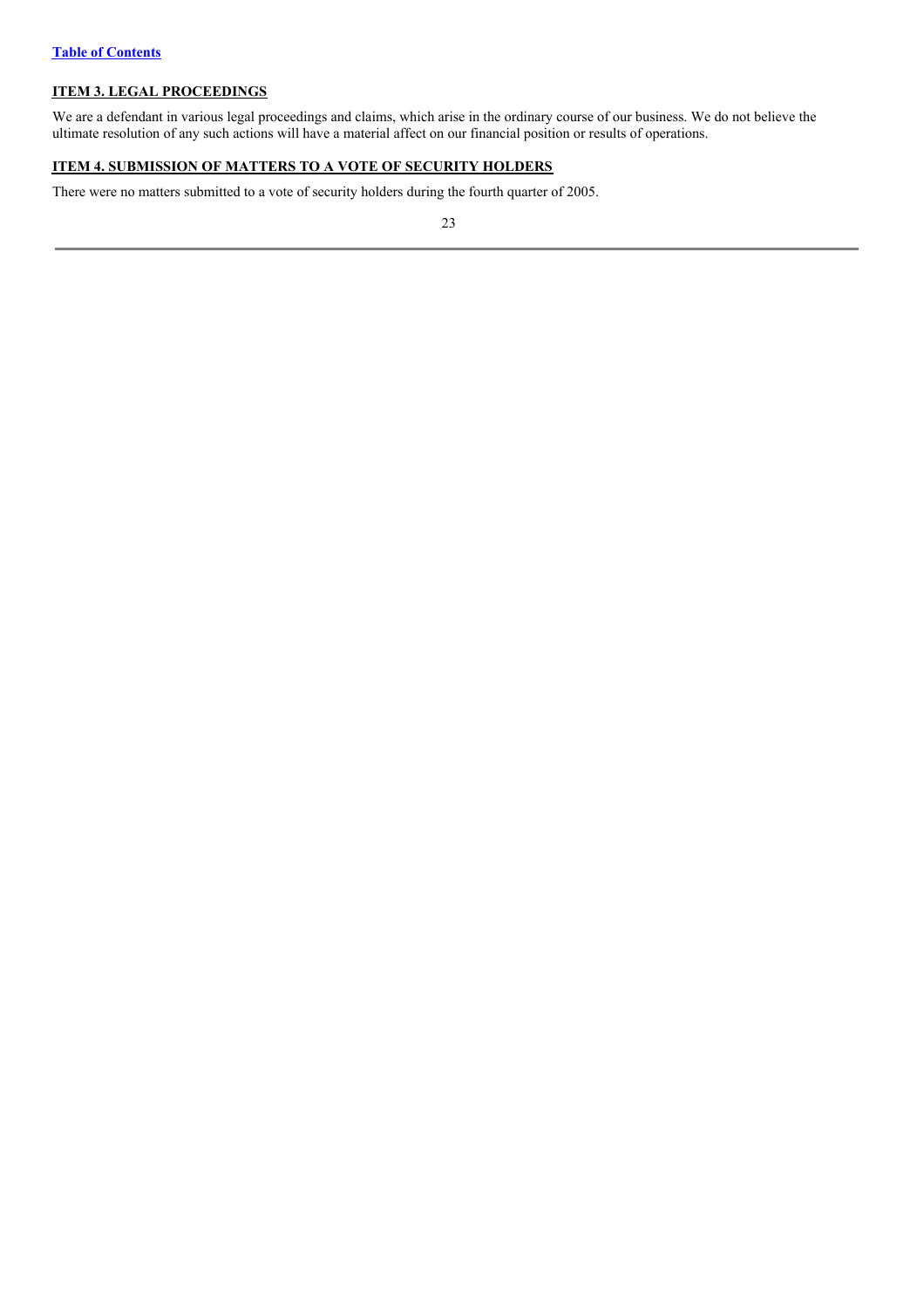## **PART II.**

## **ITEM 5. MARKET FOR REGISTRANT'S COMMON EQUITY AND RELATED STOCKHOLDER MATTERS**

Our common stock trades on the New York Stock Exchange under the symbol "CPE". The following table sets forth the high and low sale prices per share as reported for the periods indicated.

|       | <b>Quarter Ended</b> | High    | Low     |
|-------|----------------------|---------|---------|
| 2004: |                      |         |         |
|       | First quarter        | \$11.23 | \$8.70  |
|       | Second quarter       | 14.27   | 10.15   |
|       | Third quarter        | 14.40   | 11.10   |
|       | Fourth quarter       | 14.72   | 12.30   |
| 2005: |                      |         |         |
|       | First quarter        | \$18.00 | \$13.22 |
|       | Second quarter       | 16.12   | 12.42   |
|       | Third quarter        | 21.25   | 14.81   |
|       | Fourth quarter       | 22.29   | 16.65   |

As of March 2, 2006, there were approximately 4,179 common stockholders of record.

We have never paid dividends on our common stock and intend to retain our cash flow from operations, net of preferred stock dividends, for the future operation and development of our business. In addition, our primary credit facility and the terms of our outstanding subordinated debt prohibit the payment of cash dividends on our common stock.

## **ITEM 6. SELECTED FINANCIAL DATA**

The following table sets forth, as of the dates and for the periods indicated, selected financial information about us. The financial information for each of the five years in the period ended December 31, 2005 has been derived from our audited Consolidated Financial Statements for such periods. The information should be read in conjunction with "Management's Discussion and Analysis of Financial Condition and Results of Operations" and the Consolidated Financial Statements and Notes thereto. The following information is not necessarily indicative of our future results.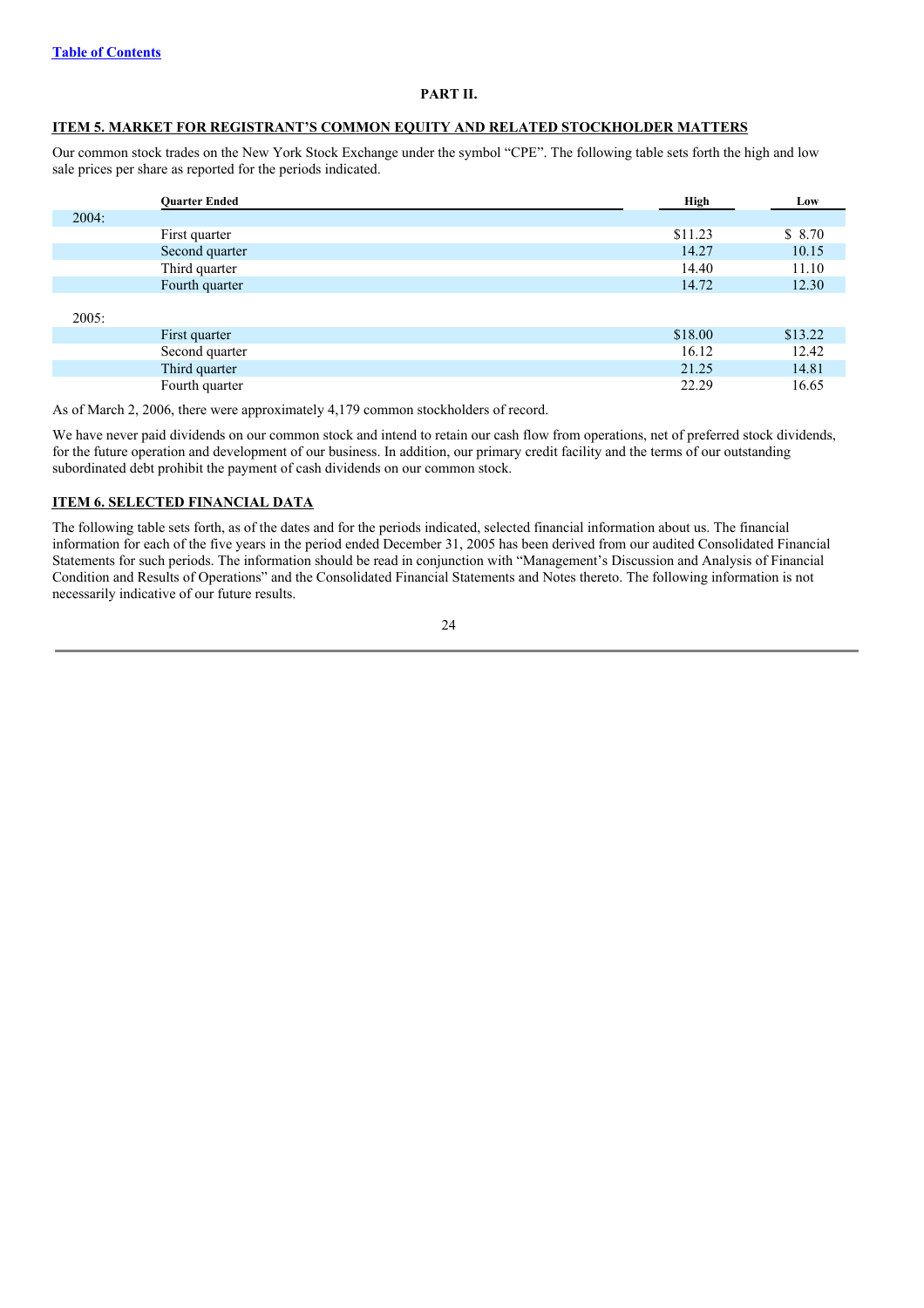## **CALLON PETROLEUM COMPANY SELECTED HISTORICAL FINANCIAL INFORMATION (In thousands, except per share amounts)**

|                                                        |           |           | <b>Years Ended December 31,</b> |           |           |
|--------------------------------------------------------|-----------|-----------|---------------------------------|-----------|-----------|
|                                                        | 2005      | 2004      | 2003                            | 2002      | 2001      |
| <b>Statement of Operations Data:</b>                   |           |           |                                 |           |           |
| Operating revenues:                                    |           |           |                                 |           |           |
| Oil and gas sales                                      | \$141,290 | \$119,802 | \$73,697                        | \$61,171  | \$60,010  |
| Operating expenses:                                    |           |           |                                 |           |           |
| Lease operating expenses                               | 24,377    | 22,308    | 11,301                          | 11,030    | 11,252    |
| Depreciation, depletion and amortization               | 44,946    | 47,453    | 28,253                          | 27,096    | 21,081    |
| General and administrative                             | 8,085     | 8,758     | 4,713                           | 4,705     | 4,635     |
| Accretion expense                                      | 3,549     | 3,400     | 2,884                           |           |           |
| Derivative expense                                     | 6,028     | 1,371     | 535                             | 708       |           |
| Total operating expenses                               | 86,985    | 83,290    | 47,686                          | 43,539    | 36,968    |
| Income from operations                                 | 54,305    | 36,512    | 26,011                          | 17,632    | 23,042    |
| Other (income) expenses:                               |           |           |                                 |           |           |
| Interest expense                                       | 16,660    | 20,137    | 30.614                          | 26,140    | 12,805    |
| Other (income)                                         | (998)     | (357)     | (444)                           | (1,004)   | (1,742)   |
| Loss on early extinguishment of debt                   |           | 3,004     | 5,573                           |           |           |
| Gain on sale of pipeline                               |           |           |                                 | (2, 454)  |           |
| Gain on sale of Enron derivatives                      |           |           |                                 | (2, 479)  |           |
| Writedown of Enron derivatives                         |           |           |                                 |           | 9,186     |
| Total other (income) expenses                          | 15,662    | 22,784    | 35,743                          | 20,203    | 20,249    |
| Income (loss) before income taxes                      | 38,643    | 13,728    | (9, 732)                        | (2,571)   | 2,793     |
| Income tax expense (benefit)                           | 13,209    | (6,697)   |                                 |           | 977       |
|                                                        |           |           | 8,432                           | (900)     |           |
| Income (loss) before Medusa Spar LLC and               |           |           |                                 |           |           |
| cumulative effect of change in accounting principle    | 25,434    | 20,425    | (18, 164)                       | (1,671)   | 1,816     |
| Income (loss) on Medusa Spar LLC, net of tax           | 1,342     | 1,076     | (8)                             |           |           |
| Income (loss) before cumulative effect of change in in |           |           |                                 |           |           |
| accounting principle                                   | 26,776    | 21,501    | (18, 172)                       | (1,671)   | 1,816     |
| Cumulative effect of change in accounting              |           |           |                                 |           |           |
| principle, net of tax                                  |           |           | 181                             |           |           |
| Net income (loss)                                      | 26,776    | 21,501    | (17,991)                        | (1,671)   | 1,816     |
| Preferred stock dividends                              | 318       | 1,272     | 1,277                           | 1,277     | 1,277     |
| Net income (loss) available to common shares           | \$26,458  | \$20,229  | \$(19, 268)                     | \$(2,948) | \$<br>539 |
|                                                        | 25        |           |                                 |           |           |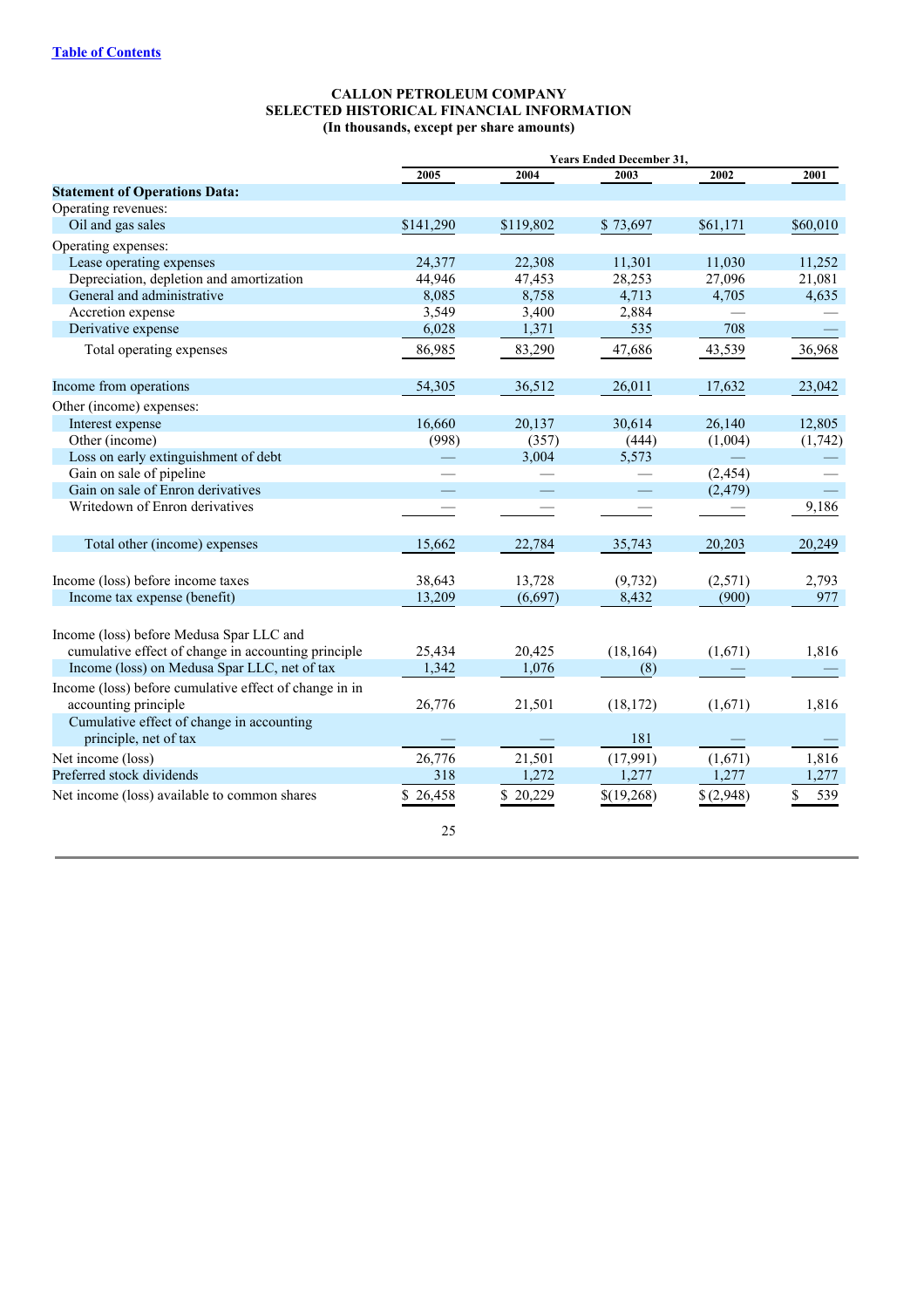## **CALLON PETROLEUM COMPANY SELECTED HISTORICAL FINANCIAL INFORMATION (In thousands, except per share amounts)**

|                                                                                                        | <b>Years Ended December 31,</b> |            |              |               |           |
|--------------------------------------------------------------------------------------------------------|---------------------------------|------------|--------------|---------------|-----------|
|                                                                                                        | 2005                            | 2004       | 2003         | 2002          | 2001      |
| Net income (loss) available to common shares                                                           | \$26,458                        | \$20,229   | \$(19,268)   | (2,948)<br>\$ | \$<br>539 |
| Net income (loss) per common share:                                                                    |                                 |            |              |               |           |
| Basic:                                                                                                 |                                 |            |              |               |           |
| Net income (loss) available to common before<br>cumulative effect of change in accounting<br>principle | \$<br>1.43                      | \$<br>1.28 | \$<br>(1.42) | \$<br>(.22)   | \$<br>.04 |
| Cumulative effect of change in accounting<br>principle, net of tax                                     |                                 |            | .01          |               |           |
| Net income (loss) available to common                                                                  | 1.43<br>S                       | 1.28<br>\$ | (1.41)<br>\$ | (.22)<br>\$   | .04<br>\$ |
| Diluted:                                                                                               |                                 |            |              |               |           |
| Net income (loss) available to common before<br>cumulative effect of change in accounting<br>principle | 1.28<br>\$                      | \$<br>1.22 | \$<br>(1.42) | \$<br>(.22)   | \$<br>.04 |
| Cumulative effect of change in accounting<br>principle, net of tax                                     |                                 |            | .01          |               |           |
| Net income (loss) available to common                                                                  | S<br>1.28                       | \$<br>1.22 | \$<br>(1.41) | \$<br>(.22)   | .04<br>\$ |
| Shares used in computing net income (loss) per<br>common share:                                        |                                 |            |              |               |           |
| <b>Basic</b>                                                                                           | 18,453                          | 15,796     | 13,662       | 13,387        | 13,273    |
| <b>Diluted</b>                                                                                         | 20,883                          | 17,678     | 13,662       | 13,387        | 13,366    |
| <b>Balance Sheet Data (end of period):</b>                                                             |                                 |            |              |               |           |
| Oil and gas properties, net                                                                            | \$447,364                       | \$406,690  | \$390,163    | \$377,661     | \$343,158 |
| <b>Total assets</b>                                                                                    | \$533,776                       | \$457,523  | \$496,032    | \$410,613     | \$372,095 |
| Long-term debt, less current portion                                                                   | \$188,813                       | \$192,351  | \$214,885    | \$248,269     | \$161,733 |
| Stockholders' equity                                                                                   | \$228,048                       | \$198,312  | \$133,261    | \$140,960     | \$147,224 |

We use the full-cost method of accounting. Under this method of accounting, our net capitalized costs to acquire explore and develop oil and gas properties may not exceed the standardized measure of our proved reserves. If these capitalized costs exceed a ceiling amount, the excess is charged to expense.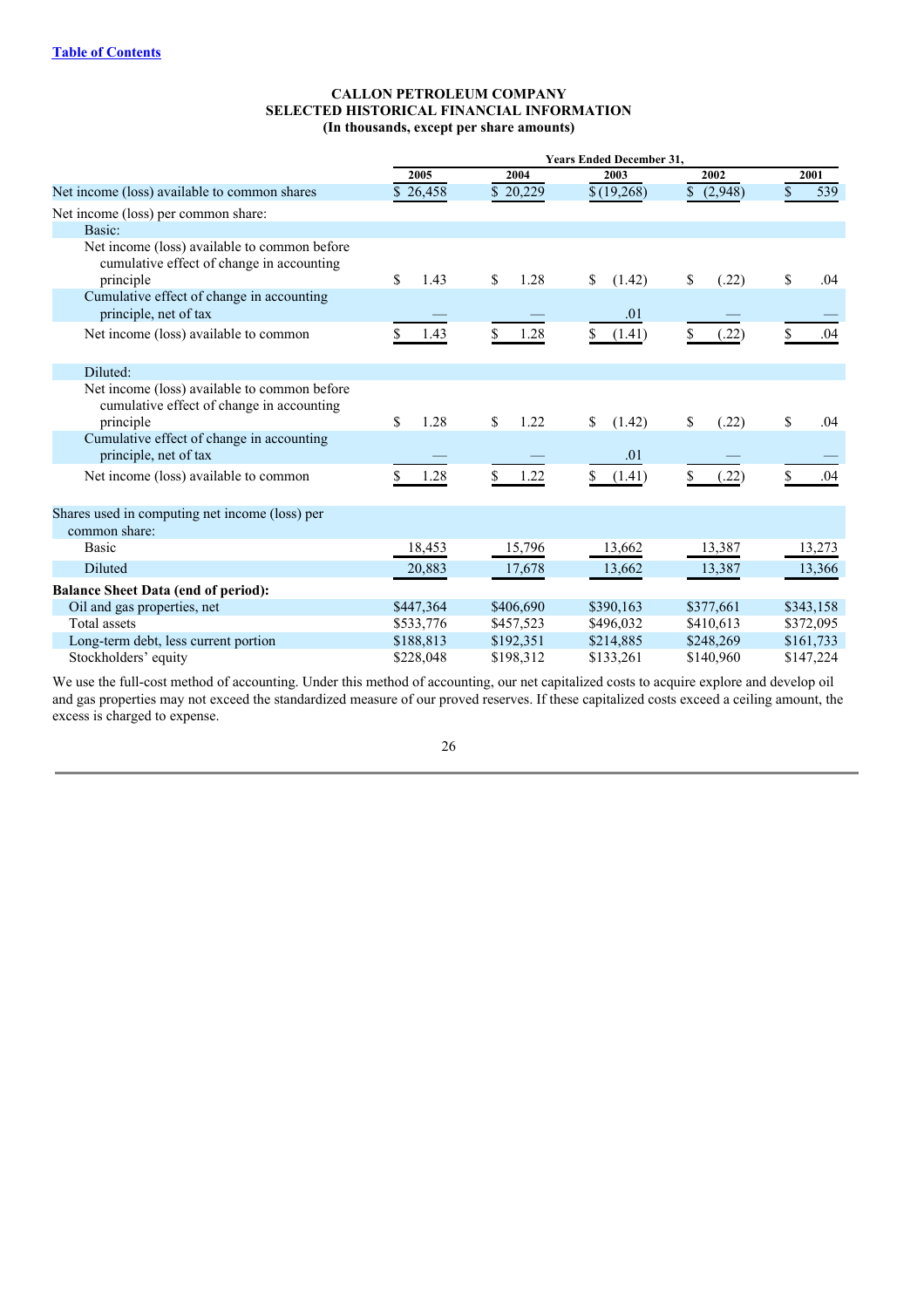## **ITEM 7. MANAGEMENT'S DISCUSSION AND ANALYSIS OF FINANCIAL CONDITION AND RESULTS OF OPERATIONS**

The following discussion is intended to assist in an understanding of our financial condition and results of operations. Our Consolidated Financial Statements and Notes thereto contain detailed information that should be referred to in conjunction with the following discussion. See Item 8. "Financial Statements and Supplementary Data."

#### **General**

We have been engaged in the exploration, development, acquisition and production of oil and gas properties since 1950. Our revenues, profitability and future growth and the carrying value of our oil and gas properties are substantially dependent on prevailing prices of oil and gas and our ability to find, develop and acquire additional oil and gas reserves that are economically recoverable. Our ability to maintain or increase our borrowing capacity and to obtain additional capital on attractive terms is also influenced by oil and gas prices.

Significant events of our financial and operating results for the year ended December 31, 2005 included an increase in the borrowing base from \$60 million to \$70 million, production downtime in the third and fourth quarter associated with the tropical storm activity and the redemption of all our outstanding shares of \$2.125 Convertible Exchange Preferred Stock, Series A. As a result of the redemption, we will benefit from an annual cash savings of \$1.3 million in dividend payments.

We expect that planned 2006 capital expenditures of approximately \$125 million will be funded with cash flows from operations and supplemented, if necessary, with our senior secured credit facility which had \$62.5 million available on December 31, 2005. For a more detailed discussion of outstanding debt see Note 5 to our Consolidated Financial Statements.

Our estimated net proved oil and gas reserves decreased at December 31, 2005 to 188.6 Bcfe. This represents a decrease of 1% from previous year-end 2004 estimated proved reserves of 191.1 Bcfe. We produced 18.8 Mmcfe and had net reserve additions of 16.3 Mmcfe.

Prices for oil and gas are subject to large fluctuations in response to relatively minor changes in the supply of and demand for oil and gas, market uncertainty and a variety of additional factors beyond our control. These factors include weather conditions in the United States, the condition of the United States economy, the actions of the Organization of Petroleum Exporting Countries, governmental regulation, political stability in the Middle East and elsewhere, the foreign supply of crude oil and natural gas, the price of foreign imports and the availability of alternate fuel sources. Any substantial and extended decline in the price of crude oil or natural gas would have an adverse effect on our carrying value of our proved reserves, borrowing capacity, revenues, profitability and cash flows from operations. We use derivative financial instruments (see Note 6 to our Consolidated Financial Statements and Item 7A. "Quantitative and Qualitative Disclosures About Market Risks") for price protection purposes on a limited amount of our future production and do not use them for trading purposes. On a Mcfe basis, natural gas represents approximately 58% of the budgeted 2006 production and 41% of proved reserves at year-end 2005.

Inflation has not had a material impact on us and is not expected to have a material impact on us in the future.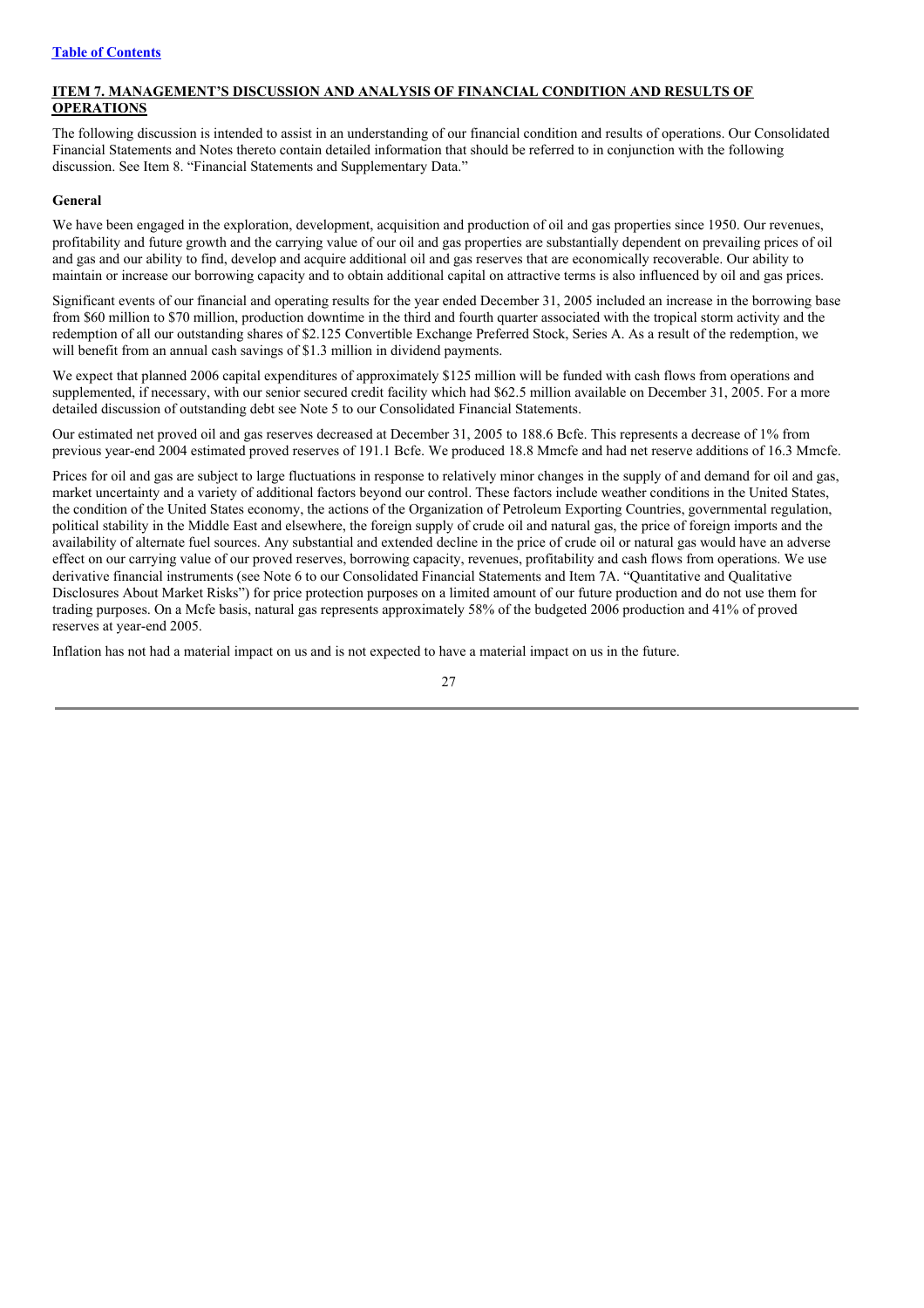## **Summary of Significant Accounting Policies**

On December 16, 2004, the FASB issued Statement of Financial Accounting Standards No. 123 (revised 2004), Share-Based Payment ("SFAS 123R"), which is a revision of Statement of Financial Accounting Standards No. 123, "Accounting for Stock-Based Compensation" ("SFAS 123"). SFAS 123R supersedes APB Opinion No. 25, "Accounting for Stock Issued to Employees", and amends Statement of Financial Accounting Standards No. 95, "Statement of Cash Flows". Generally, the approach in SFAS 123R is similar to the approach described in SFAS 123. However, SFAS 123R requires all share-based payments to employees, including grants of employee stock options, to be recognized in the income statement based on their fair values. Pro forma disclosure is no longer an alternative.

In April 2005, the SEC delayed the effective date of SFAS 123R for public companies to no later than the beginning of the first fiscal year beginning after June 15, 2005. Early adoption will be permitted in periods in which financial statements have not yet been issued. SFAS 123R permits public companies to adopt its requirements using one of two methods below:

- **•** A "modified prospective" method in which compensation cost is recognized beginning with the effective date (a) based on the requirements of SFAS 123R for all share-based payments granted after the effective date and (b) based on the requirements of SFAS 123 for all awards granted to employees prior to the effective date of SFAS 123R that remain unvested on the effective date; or
- **•** A "modified retrospective" method which includes the requirements of the modified prospective method described above, but also permits entities to restate based on the amounts previously recognized under SFAS 123 for purposes of pro forma disclosures either (a) all prior periods presented or (b) prior interim periods of the year of adoption.

As permitted by SFAS 123, we currently account for share-based payments to employees using APB Opinion 25's intrinsic value method and, as such, generally recognize no compensation cost for employee stock options. Accordingly, the adoption of SFAS 123R's fair value method could have a significant impact on our result of operations, although it will have no impact on our overall financial position. The impact of adoption of SFAS 123R cannot be predicted at this time because it will depend on levels of share-based payments granted in the future. However, had we adopted SFAS 123R in prior periods, the impact of that standard would have approximated the impact of SFAS 123 as described in the disclosure of pro forma net income and earnings per share in Note 2 to our Consolidated Financial Statements. We adopted SFAS 123R on January 1, 2006 using the modified prospective method.

**Property and Equipment.** We follow the full-cost method of accounting for oil and gas properties whereby all costs incurred in connection with the acquisition, exploration and development of oil and gas reserves, including certain overhead costs, are capitalized into the "full-cost pool." The amounts we capitalize into the full-cost pool are depleted (charged against earnings) using the unit-ofproduction method. The full-cost method of accounting for our proved oil and gas properties requires that we make estimates based on assumptions as to future events which could change. These estimates are described below.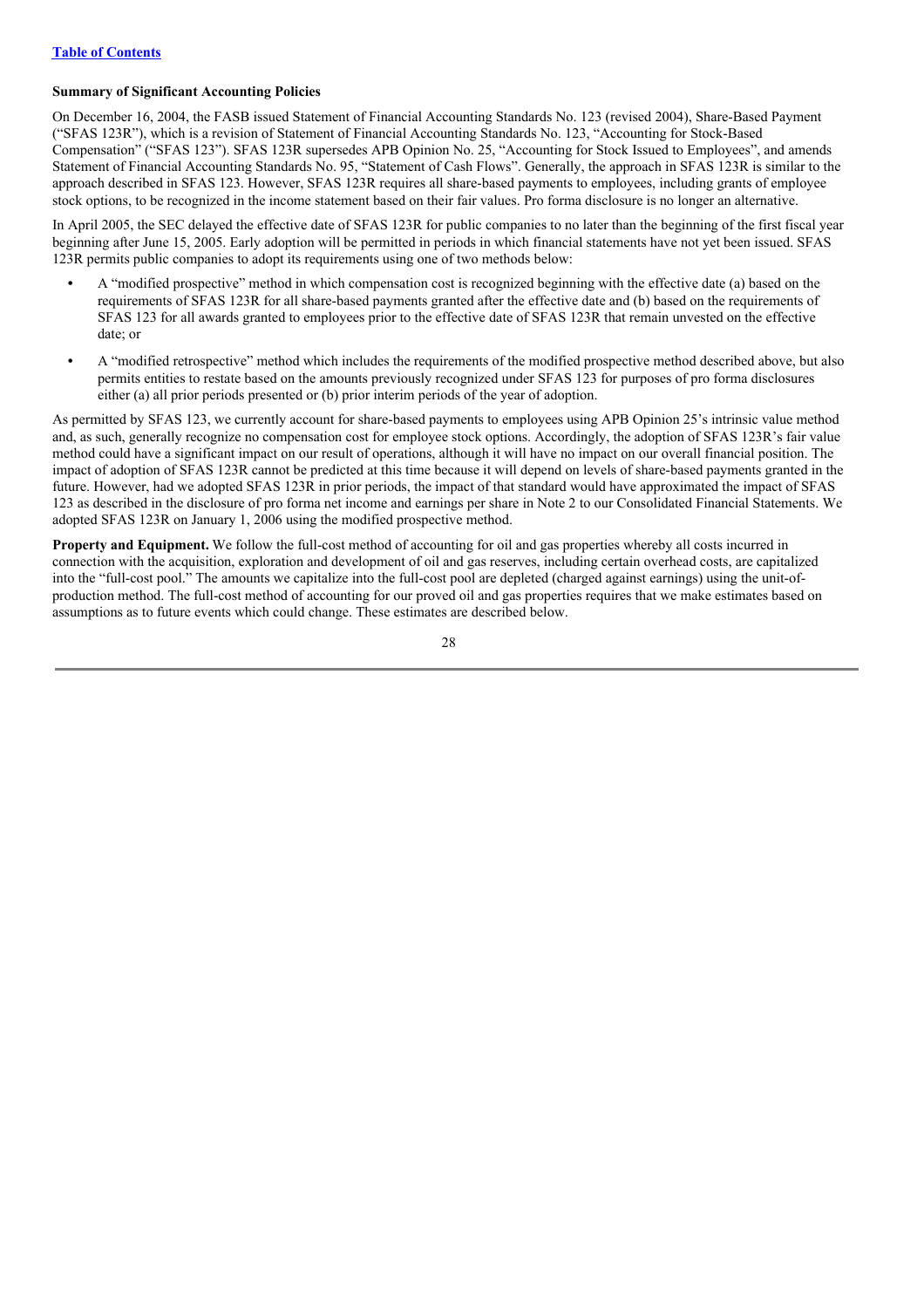*Depreciation, Depletion and Amortization (DD&A) of Oil and Gas Properties*. We calculate depletion by using the capitalized costs in our full-cost pool plus future development and abandonment costs (combined, the depletable base) and our estimated net proved reserve quantities. Capitalized costs added to the full-cost pool and other costs added to the depletable base include the following:

- **•** the cost of drilling and equipping productive wells, dry hole costs, acquisition costs of properties with proved reserves, delay rentals and other costs related to exploration and development of our oil and gas properties;
- **•** our payroll and general and administrative costs and costs related to fringe benefits paid to employees directly engaged in the acquisition, exploration and/or development of oil and gas properties as well as other directly identifiable general and administrative costs associated with such activities. Such capitalized costs do not include any costs related to our production of oil and gas or our general corporate overhead;
- **•** costs associated with properties that do not have proved reserves attributed to them are excluded from the full-cost pool. These unevaluated property costs are added to the full-cost pool at such time as wells are completed on the properties, the properties are sold or we determine these costs have been impaired. Our determination that a property has or has not been impaired (which is discussed below) requires that we make assumptions about future events;
- **•** our estimates of future costs to develop proved properties are added to the full-cost pool for purposes of the DD&A computation. We use assumptions based on the latest geologic, engineering, regulatory and cost data available to us to estimate these amounts. However, the estimates we make are subjective and may change over time. Our estimates of future development costs are periodically updated as additional information becomes available; and
- **•** prior to the adoption of SFAS 143, estimated costs to dismantle, abandon and restore a proved property were added to the full-cost pool for the purposes of DD&A. Subsequent to the adoption of SFAS 143, effective January 1, 2003, these costs are included in the full-cost pool. Such cost estimates are periodically updated as additional information becomes available. As discussed below specifically SFAS 143, beginning January 1, 2003, we changed the method for which we account for such costs.

Capitalized costs included in the full-cost pool are depleted and charged against earnings using the unit of production method. Under this method, we estimate our quantity of proved reserves at the beginning of each accounting period. For each barrel of oil equivalent produced during the period, we record a depletion charge equal to the amount included in the depletable base (net of accumulated depreciation, depletion and amortization) divided by our estimated net proved reserve quantities.

Because we use estimates and assumptions to calculate proved reserves (as discussed below) and the amounts included in the full-cost pool, our depletion calculations will change if the estimates and assumptions are not realized. Such changes may be material.

*Ceiling Test*. Under the full-cost accounting rules, capitalized costs included in the full-cost pool, net of accumulated depreciation, depletion and amortization (DD&A), cost of unevaluated properties and deferred income taxes, may not exceed the present value of our estimated future net cash flows from proved oil and gas reserves, discounted at 10%, plus the lower of cost or fair value of unproved properties included in the costs being amortized, net of related tax effects. These rules generally require that, in estimating future net cash flow, we assume that future oil and gas production will be sold at the unescalated market price for oil and gas received at the end of each fiscal quarter and that future costs to produce oil and gas will remain constant at the prices in effect at the end of the fiscal quarter. We are required to write-down and charge to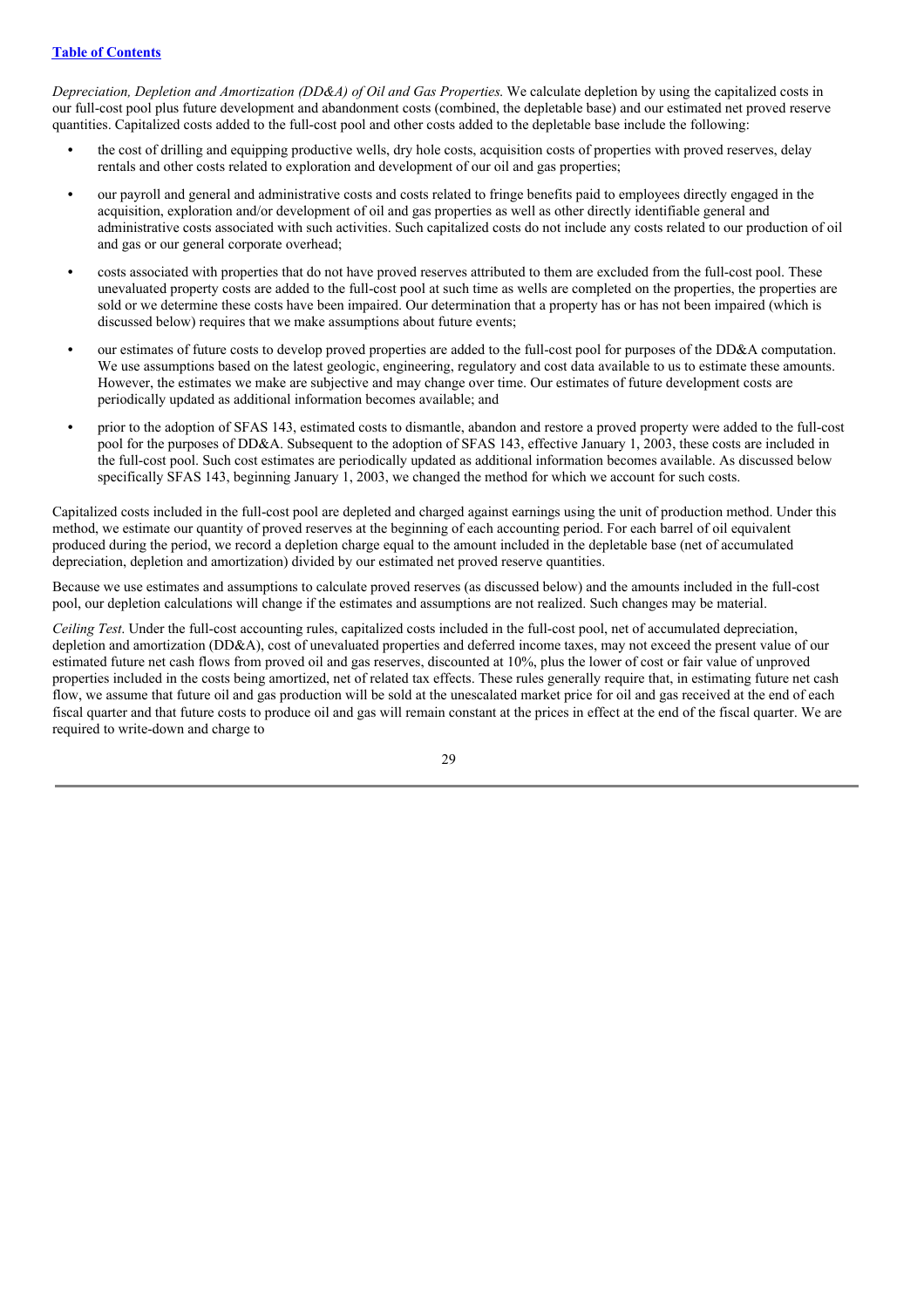earnings the amount, if any, by which these costs exceed the discounted future net cash flows, unless prices recover sufficiently before the date of our financial statements. Given the volatility of oil and gas prices, it is likely that our estimates of discounted future net cash flows from proved oil and gas reserves will change in the near term. If oil and gas prices decline significantly, even if only for a short period of time, it is possible that writedowns of oil and gas properties could occur in the future.

*Estimating Reserves and Present Values*. The estimates of quantities of proved oil and gas reserves and the discounted present value of such reserves at the end of each quarter are based on numerous assumptions which are likely to change over time. These assumptions include:

- **•** the prices at which we can sell our oil and gas production in the future. Oil and gas prices are volatile, but we are generally required to assume that they will not change from the prices in effect at the end of the quarter. In general, higher oil and gas prices will increase quantities of proved reserves and the present value of such reserves, while lower prices will decrease these amounts. Because our properties have relatively short productive lives, changes in prices will affect the present value more than quantities of oil and gas reserves;
- **•** the costs to develop and produce our reserves and the costs to dismantle our production facilities when reserves are depleted. These costs are likely to change over time, but we are required to assume that costs in effect at the end of the quarter will not change. Increases in costs will reduce oil and gas quantities and present values, while decreases in costs will increase such amounts. Because our properties have relatively short productive lives, changes in costs will affect the present value more than quantities of oil and gas reserves; and
- the liability to pay royalties to the Mineral Management Service. See Note 7 of our Consolidated Financial Statements for a more detailed discussion of this potential liability.

In addition, the process of estimating proved oil and gas reserves requires that our independent and internal reserve engineers exercise judgment based on available geological, geophysical and technical information. We have described the risks associated with reserve estimation and the volatility of oil and gas prices, under "Risk Factors".

*Unproved Properties*. Costs associated with properties that do not have proved reserves, including capitalized interest, are excluded from the full-cost pool. These unproved properties are included in the line item "Unevaluated properties excluded from amortization." Unproved property costs are transferred to the full-cost pool when wells are completed on the properties or the properties are sold. In addition, we are required to determine whether our unproved properties are impaired and, if so, add the costs of such properties to the fullcost pool. We determine whether an unproved property should be impaired by periodically reviewing our exploration program on a property by property basis. This determination may require the exercise of substantial judgment by our management.

**Asset Retirement Obligations.** In June 2001, the FASB issued SFAS 143 effective for fiscal years beginning after June 15, 2002. SFAS 143 essentially requires entities to record the fair value of a liability for obligations associated with the retirement of tangible long-lived assets and the associated asset retirement costs. We adopted the statement on January 1, 2003 resulting in a cumulative effect of accounting change of \$181,000, net of tax. See Note 8 to our Consolidated Financial Statements.

**Derivatives.** We use derivative financial instruments for price protection purposes on a limited amount of our future production and do not use them for trading purposes. Such derivatives were accounted for in years prior to 2001 as hedges and have been recognized as an adjustment to oil and gas sales in the period in which they are related. We currently use the accounting treatment for derivatives specified under SFAS 133.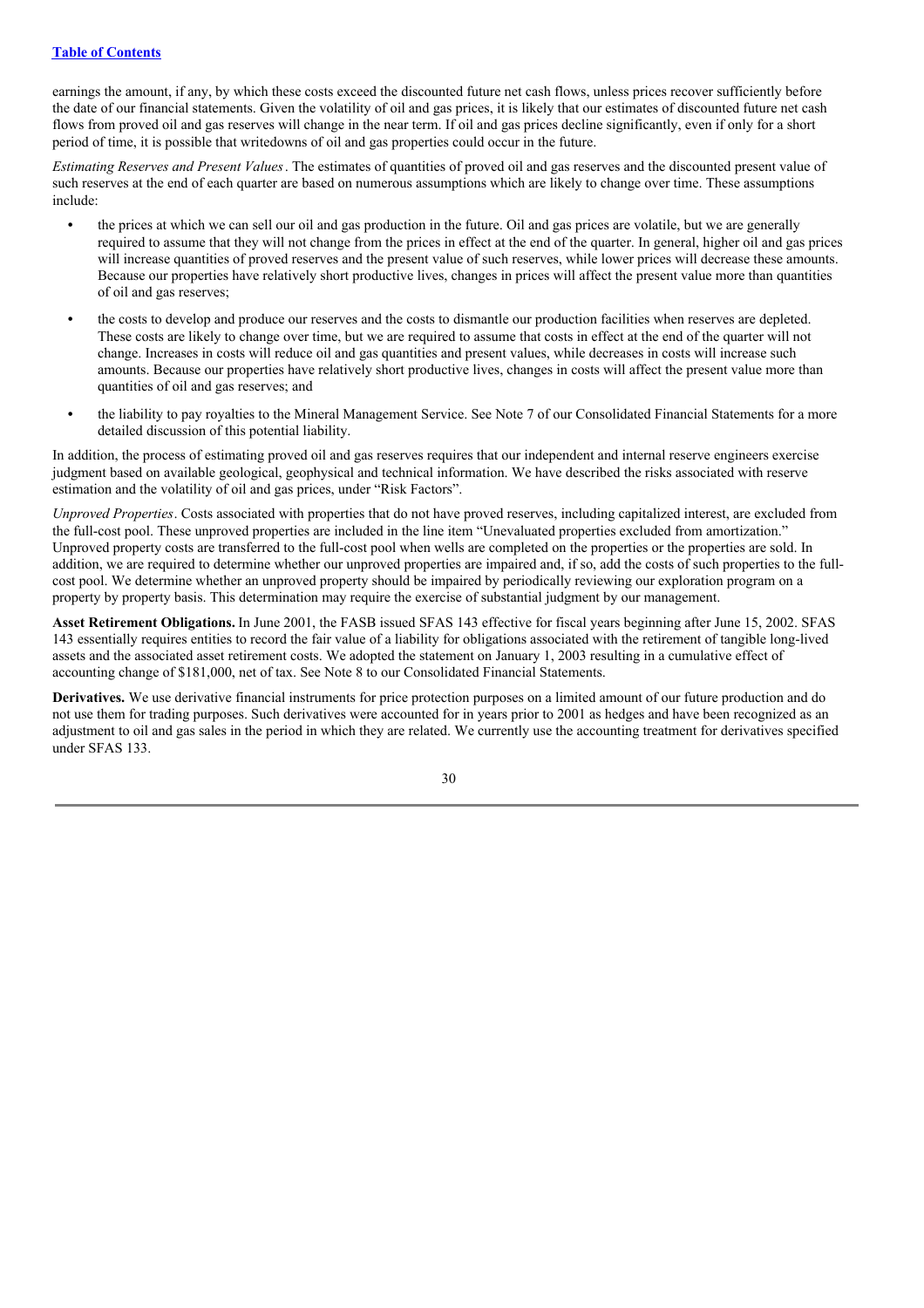See Note 6 to our Consolidated Financial Statements.

**Income Taxes.** We follow the asset and liability method of accounting for deferred income taxes prescribed by Statement of Financial Accounting Standards No. 109 ("SFAS 109") "Accounting for Income Taxes". The statement provides for the recognition of a deferred tax asset for deductible temporary timing differences, capital and operating loss carryforwards, statutory depletion carryforward and tax credit carryforwards, net of a "valuation allowance". The valuation allowance is provided for that portion of the asset, for which it is deemed more likely than not, that it will not be realized.

SFAS 109 provides for the weighing of positive and negative evidence in determining whether it is more likely than not that a deferred tax asset is recoverable. We incurred losses in 2002 and 2003 and had losses on an aggregate basis for the three-year period ended December 31, 2003. Because of these cumulative losses we established a full valuation allowance of \$11.5 million as of December 31, 2003.

As a result of production from our first two deepwater projects starting in November 2003, as well as refinancing our highest cost debt in 2004, we achieved profitable operations and had income on an aggregate basis for the three-year period ended December 31, 2004. As a result, we reversed the valuation allowance in 2004 which had a balance of \$7.0 million as of December 31, 2004. See Note 3 to the Consolidated Financial Statements for further disclosure.

#### **Liquidity and Capital Resources**

Historically, our primary sources of capital have been cash flows from operations, borrowings from financial institutions and the sale of debt and equity securities. Net cash and cash equivalents decreased during 2005 to \$2.6 million, down \$0.7 million. Cash provided from operating activities during 2005 totaled \$74 million, up 4% from \$71 million in 2004. Dividends paid on preferred stock in 2005 were \$318,000.

On June 15, 2004, we closed on a three-year senior secured credit facility underwritten by Union Bank of California, N.A. The credit facility includes a borrowing base, determined by the lender, of \$70 million, which may be adjusted semi-annually and could increase to a maximum of \$175 million. As of December 31, 2005 there were no borrowings outstanding under the facility and we had an aggregate of \$7.5 million in outstanding letters of credit issued under the credit facility. These letters of credit secure obligations under the outstanding hedging contracts described in Note 6 to the Consolidated Financial Statements. The outstanding letters of credit reduce the amount available for borrowings under the credit facility. As a result, \$62.5 million was available for future borrowings under the credit facility as of December 31, 2005.

In December 2003 and March 2004, we closed on our 9.75% senior notes due 2010 in the aggregate principal amount of \$200 million. The net proceeds from these notes and the public offering of 3,450,000 shares of common stock in the second quarter of 2004 were used to restructure our debt that was maturing in 2004 and 2005. See Note 5 to the Consolidated Financial Statements for a more detailed discussion of our debt restructure.

The indenture governing our 9.75% senior notes due 2010 and our senior secured credit facility contain various covenants including restrictions on additional indebtedness and payment of cash dividends. In addition, our senior secured credit facility contains covenants for maintenance of certain financial ratios. We were in compliance with these covenants at December 31, 2005.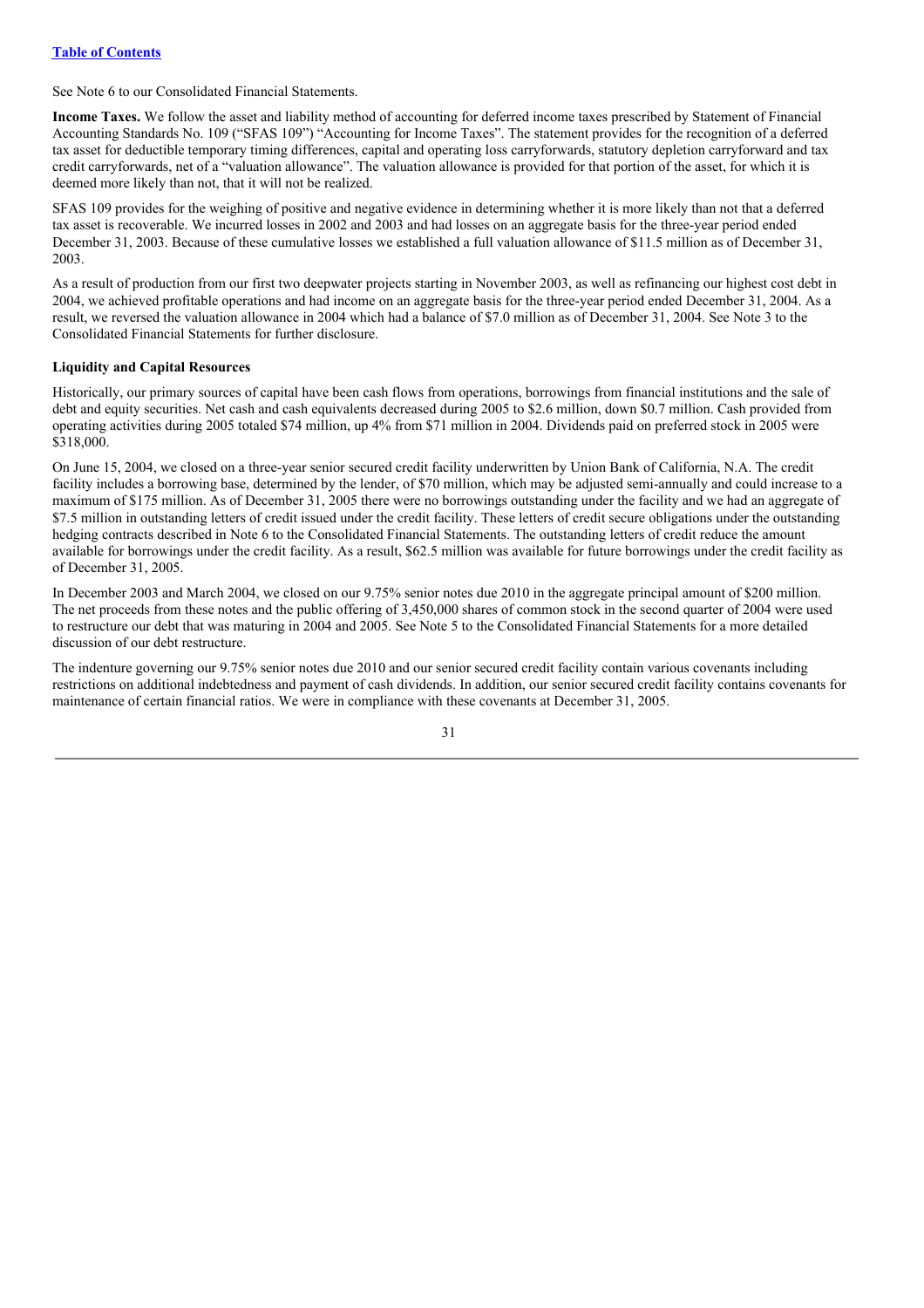Our oil and gas reserves as reported by Huddleston & Co., Inc. were 189 Bcfe of natural gas equivalents on December 31, 2005. Our cash flow from operations during 2005 was generated by the production of 18.8 Bcfe after incurring significant downtime at our major producing properties due to tropical storms and hurricanes during the last half of the year. Production of our reserves during 2006, without weather-related downtime, is projected to be higher than 2005 due to eight new discoveries scheduled to commence initial production during 2006 which will offset traditional declines from our current producing properties.

Our planned capital expenditures for 2006 total \$125 million. The current portion of our asset retirement obligation in the amount of \$21.7 million and capitalized interest and general and administrative expenses are included in the \$125 million. Capital expenditure plans for 2006 include:

- the completion and development of pre-2006 shelf discoveries;
- the discretionary drilling of approximately 18 shelf and onshore exploratory wells;
- drilling of three deepwater prospects;
- **•** lease and seismic acquisition; and
- **•** capitalized interest and overhead.

We believe that our operating cash flow and our credit facility will be adequate to meet our capital, debt repayment, and operating requirements for 2006. We fund our day-to-day operating expenses and capital expenditures from operating cash flows, supplemented as needed by borrowings under our credit facility. In addition, we have sold debt and equity in both public and private offerings in the past, and we expect that these sources of capital will continue to be available to us in the future. Because of the liquidity and capital resources alternatives available to us, including internally generated cash flows, our management believes that our short-term and long-term liquidity is adequate to fund operations, including our capital spending program, repayment of maturing debt and any amounts that may ultimately be paid in connection with contingencies.

Our cash flow, both in the short and long-term, is impacted by highly volatile oil and natural gas prices, production levels, industry trends impacting operating expenses and our ability to continue to acquire or find reserves at competitive prices. Cash flow forecasts for internal use by management are revised monthly in response to changing market conditions and production projections. We routinely adjust capital expenditure budgets within the planned total amount in response to the adjusted cash flow forecasts and market trends in drilling and acquisitions costs.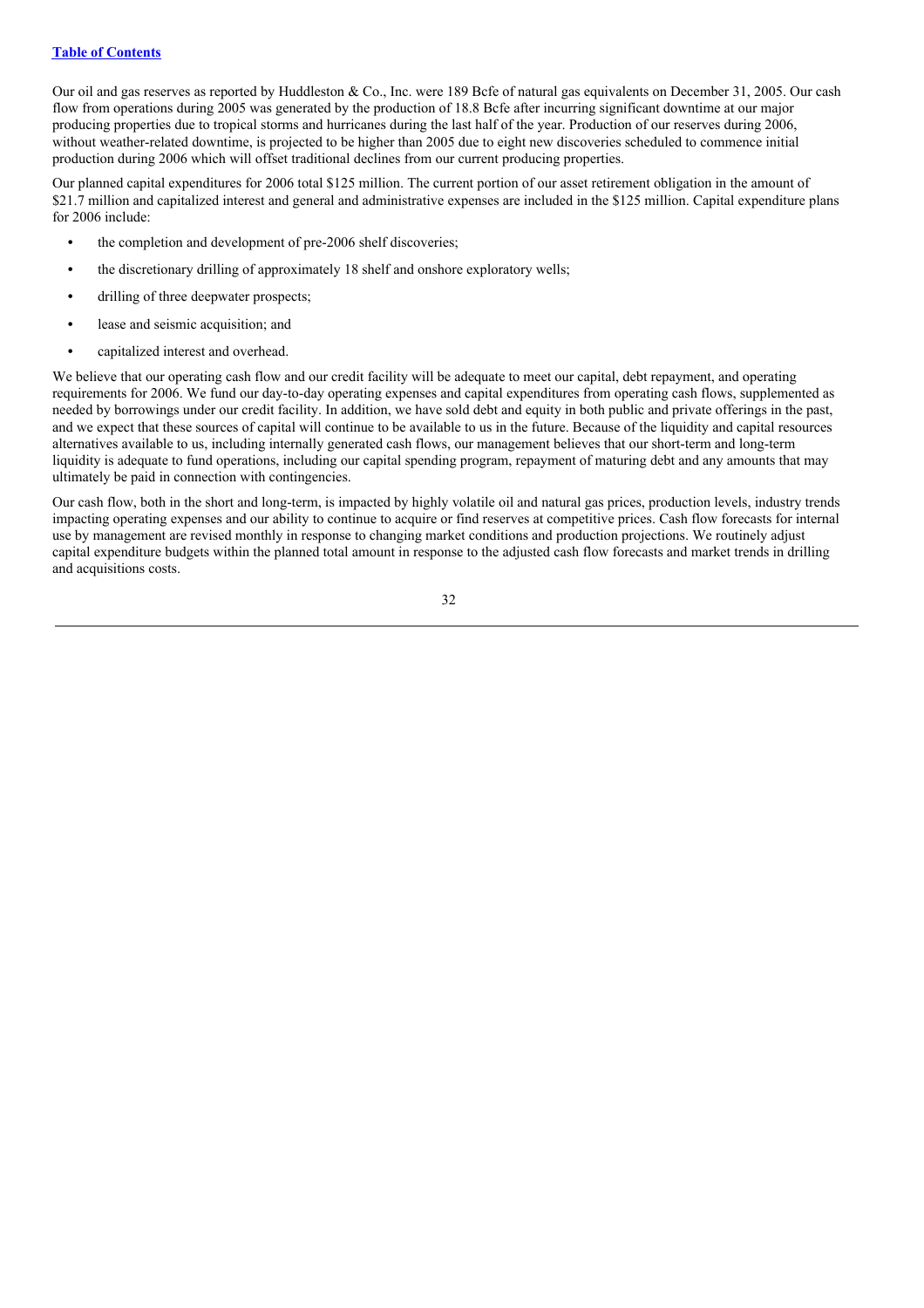The following table describes our outstanding contractual obligations (in thousands) as of December 31, 2005:

|                                         | <b>Payments due by Period</b> |                              |                           |                            |                                   |  |
|-----------------------------------------|-------------------------------|------------------------------|---------------------------|----------------------------|-----------------------------------|--|
| Contractual<br><b>Obligations</b>       | Total                         | Less Than<br><b>One Year</b> | <b>One-Three</b><br>Years | <b>Three-Five</b><br>Years | More<br><b>Than-Five</b><br>Years |  |
| Senior Secured Credit Facility          | Ж                             | ٠D                           |                           |                            |                                   |  |
| 9.75% Senior Notes                      | 200,000                       |                              |                           | 200,000                    |                                   |  |
| Capital lease (future minimum payments) | 1.710                         | 439                          | 577                       | 449                        | 245                               |  |
| Throughput Commitments:                 |                               |                              |                           |                            |                                   |  |
| Medusa Spar LLC                         | 12.684                        | 3,836                        | 5,532                     | 3,316                      |                                   |  |
| Medusa Oil Pipeline                     | 606                           | 206                          | 186                       | 113                        | 101                               |  |
|                                         | \$215,000                     | 4.481                        | 6.295                     | \$203,878                  | 346                               |  |

#### **Off-Balance Sheet Arrangements**

In December 2003, we announced the formation of a limited liability company, Medusa Spar LLC, which now owns a 75% undivided ownership interest in the deepwater spar production facilities on our Medusa Field in the Gulf of Mexico. We contributed a 15% undivided ownership interest in the production facility to Medusa Spar LLC in return for approximately \$25 million in cash and a 10% ownership interest in the LLC. The LLC will earn a tariff based upon production volume throughput from the Medusa area. We are obligated to process our share of production from the Medusa Field and any future discoveries in the area through the spar production facilities. This arrangement allows us to defer the cost of the spar production facility over the life of the Medusa Field. Our cash proceeds were used to reduce the balance outstanding under our senior secured credit facility. The LLC used the cash proceeds from \$83.7 million of non-recourse financing and a cash contribution by one of the LLC owners to acquire its 75% interest in the spar. On December 31, 2005, \$47.0 million of the financing was outstanding. The balance of Medusa Spar LLC is owned by Oceaneering International, Inc. and Murphy. We are accounting for our 10% ownership interest in the LLC under the equity method.

#### **2005 Hurricane Activity**

During 2005, we encountered numerous tropical storms and hurricanes which caused all of our fields located in the Gulf of Mexico area to be shut-in at various times during the year. Hurricanes Katrina and Rita, being the most devastating of these tropical weather systems, caused substantial downtime in the third and fourth quarter of 2005 which was primarily due to damage incurred to oil and gas transmission lines and production facilities owned by third parties.

Our major fields, Medusa, Habanero and Mobile Bay Blocks 863, 864, 907, 953 and 955, incurred damage; but the fields were repaired and brought back online in the fourth quarter of 2005. Our properties are insured and we expect to get reimbursed for most of our costs incurred for damage repairs, less our \$250,000 deductible per occurrence. We estimated that our cost to repair the hurricane damages will be approximately \$4.0 million. As of December 31, 2005, we had expensed \$1.2 million for damages related to tropical storms and hurricanes for deductibles and the costs of repairs not covered by our property insurance carrier.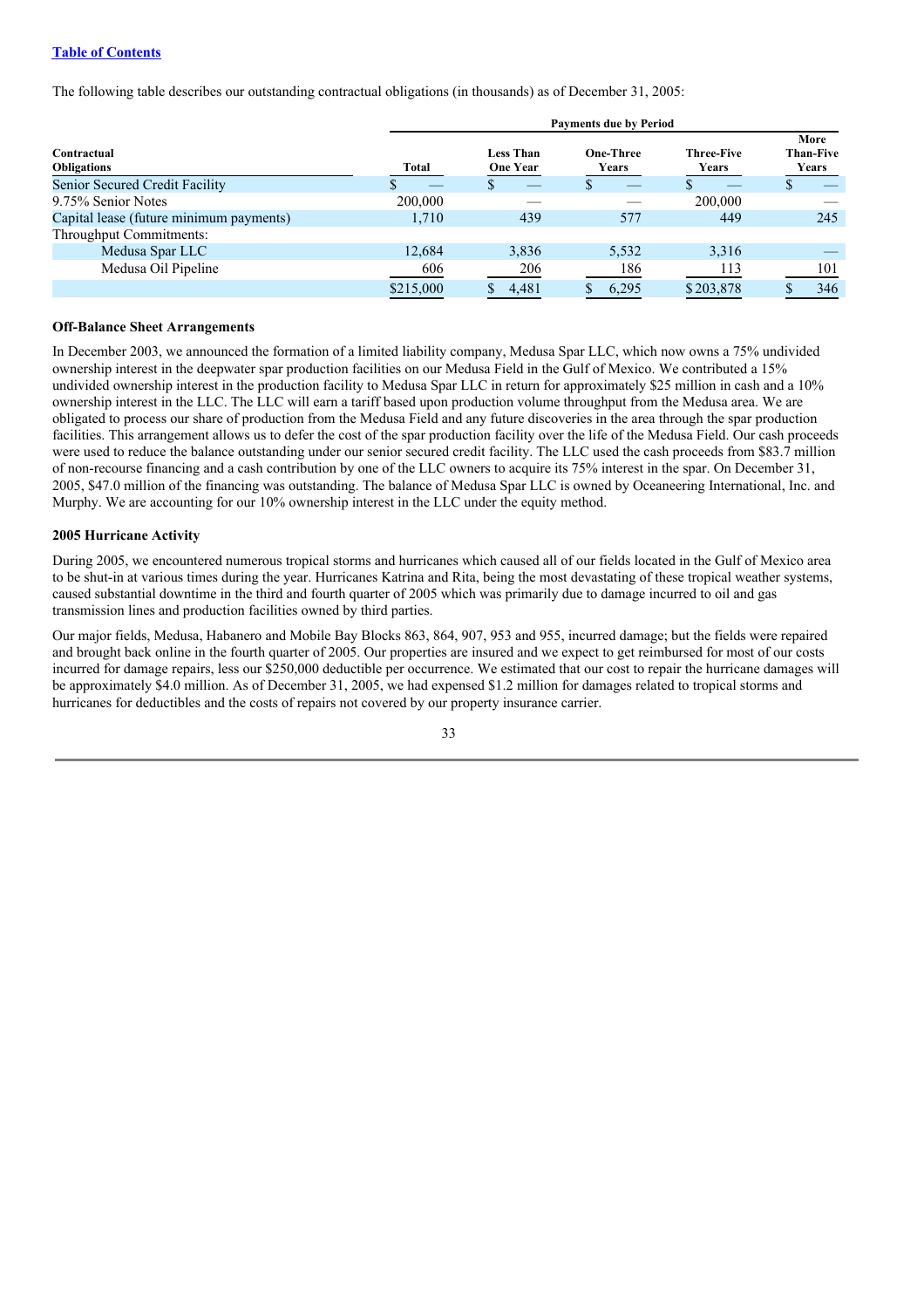The tropical storms and hurricanes during 2005 had a significant impact on our cash flows from properties. Scheduled below are our major properties which incurred lost production days:

| Field                 | Production Days Lost |
|-----------------------|----------------------|
| Medusa                | 102                  |
| Habanero              | 85                   |
| Mobile Block 864 Unit | 48                   |
| Mobile 953            | 48                   |
| Mobile 955            | 136                  |
| High Island 119       | 102                  |

These properties account for 86% of our production for 2005. In addition, initial production from our recent discoveries at North Padre Island Block 913 and East Cameron Block 90 were delayed due to equipment availability problems. See "Significant Properties" for more detail by property.

We are in the process of negotiating our insurance renewal for the year ended March 31, 2007. We expect our insurance premiums to increase but can not estimate the amount at this time.

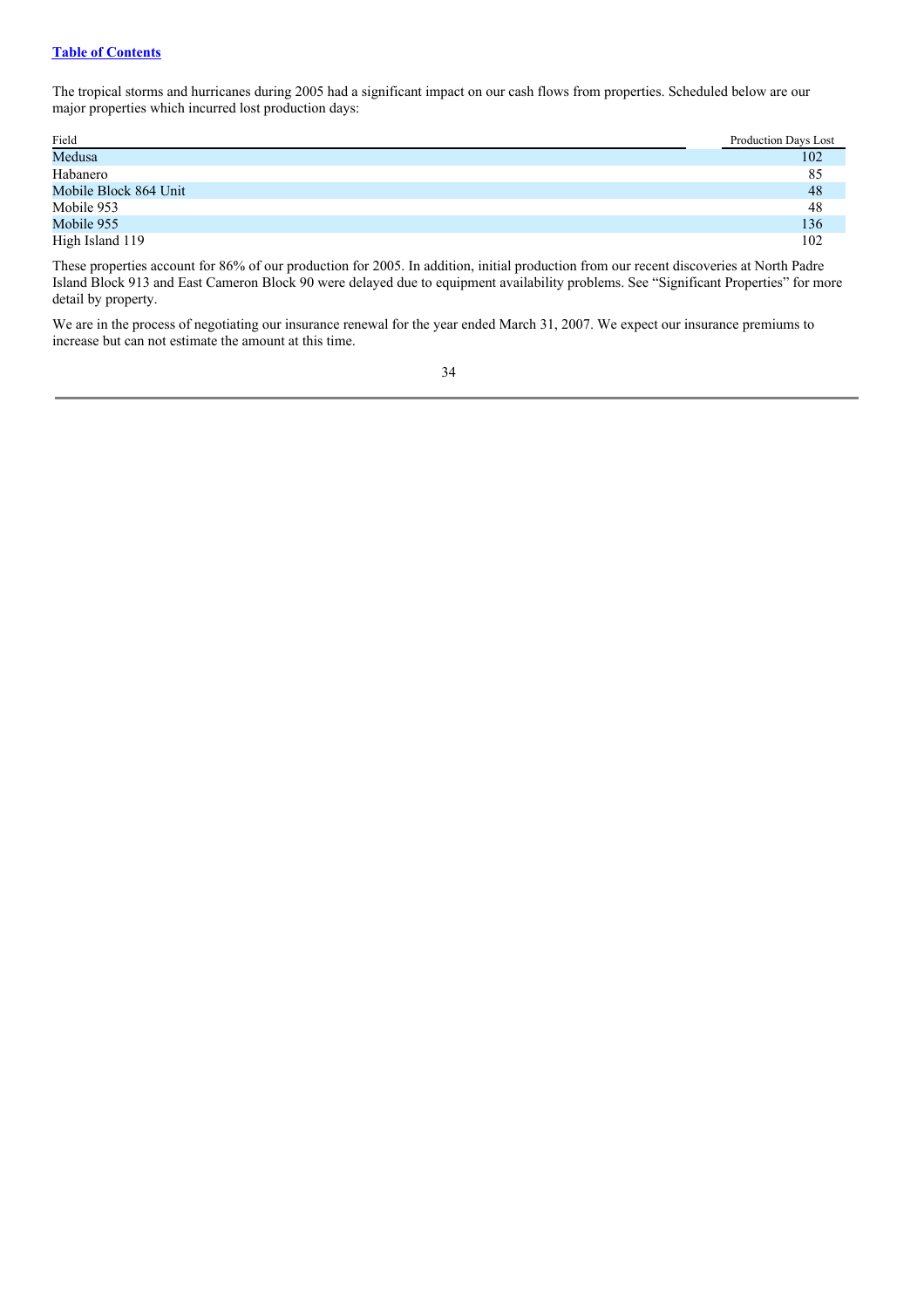## **Results of Operations**

The following table sets forth certain operating information with respect to our oil and gas operations for each of the three years in the period ended December 31, 2005.

|                                                                                                                 |                           | December 31, |               |           |              |          |
|-----------------------------------------------------------------------------------------------------------------|---------------------------|--------------|---------------|-----------|--------------|----------|
|                                                                                                                 |                           | 2005         |               | 2004      |              | 2003     |
| Production:                                                                                                     |                           |              |               |           |              |          |
| Oil (MBbls)                                                                                                     |                           | 1,837        |               | 1,736     |              | 268      |
| Gas (MMcf)                                                                                                      |                           | 7,768        |               | 11,387    |              | 12,315   |
| Total production (MMcfe)                                                                                        |                           | 18,787       |               | 21,801    |              | 13,923   |
| Average daily production (MMcfe)                                                                                |                           | 51.5         |               | 59.6      |              | 38.1     |
| Average sales price:                                                                                            |                           |              |               |           |              |          |
| Oil (per Bbl) (a)                                                                                               | $\mathbb{S}$              | 41.61        | <sup>\$</sup> | 28.71     |              | \$28.72  |
| Gas (per Mcf)                                                                                                   | \$                        | 8.35         | \$            | 6.15      | S.           | 5.36     |
| Total (per Mcfe)                                                                                                | \$                        | 7.52         | \$            | 5.50      | $\mathbb{S}$ | 5.29     |
| Oil and Gas revenues (in thousands):                                                                            |                           |              |               |           |              |          |
| Oil revenue                                                                                                     |                           | \$76,425     |               | \$49,826  |              | \$7,696  |
| Gas revenue                                                                                                     |                           | 64,865       |               | 69,976    |              | 66,001   |
| Total                                                                                                           |                           | \$141,290    |               | \$119,802 |              | \$73,697 |
|                                                                                                                 |                           |              |               |           |              |          |
| Oil and gas production costs (in thousands):                                                                    |                           |              |               |           |              |          |
| Lease operating expenses                                                                                        |                           | \$24,377     |               | \$22,308  |              | \$11,301 |
| Additional per Mcfe data:                                                                                       |                           |              |               |           |              |          |
| Sales price                                                                                                     | $\mathbb{S}$              | 7.52         | $\mathbb{S}$  | 5.50      | \$           | 5.29     |
| Lease operating expenses                                                                                        |                           | 1.30         |               | 1.02      |              | .81      |
| Operating margin                                                                                                | $\mathbb{S}$              | 6.22         | \$            | 4.48      | \$           | 4.48     |
|                                                                                                                 |                           |              |               |           |              |          |
| Depletion                                                                                                       | \$                        | 2.39         | \$            | 2.18      | \$           | 2.03     |
| Accretion                                                                                                       | $\boldsymbol{\mathsf{S}}$ | .19          | $\mathbb S$   | .16       | $\mathbb{S}$ | .21      |
| General and administrative (net of management fees)                                                             | \$                        | .43          | \$            | .40       | $\mathbb{S}$ | .34      |
| (a) Below is a reconciliation of the average NYMEX price to the average realized sales price per barrel of oil: |                           |              |               |           |              |          |
| Average NYMEX oil price                                                                                         | $\mathbb{S}$              | 56.57        | $\mathbb{S}$  | 41.38     |              | \$31.08  |
| Basis differential and quality adjustments                                                                      |                           |              |               | (4.60)    |              |          |
|                                                                                                                 |                           | (8.45)       |               |           |              | (1.94)   |
| Transportation                                                                                                  |                           | (1.26)       |               | (1.27)    |              | (0.42)   |
| Hedging                                                                                                         |                           | (5.25)       |               | (6.80)    |              |          |
| Average realized oil price                                                                                      | \$                        | 41.61        | \$            | 28.71     |              | \$28.72  |
| 35                                                                                                              |                           |              |               |           |              |          |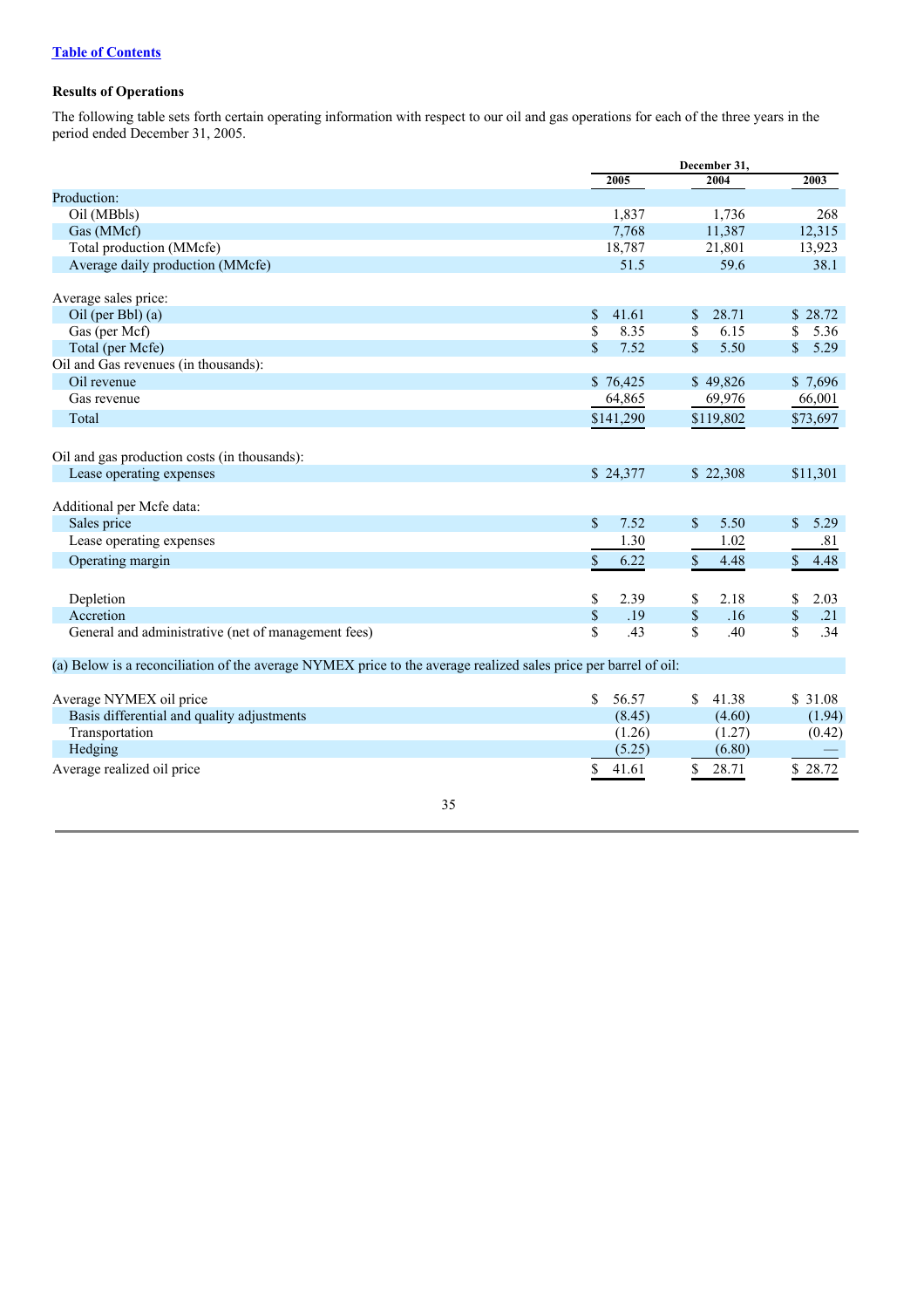# **Comparison of Results of Operations for the Years Ended December 31, 2005 and 2004**

### **Oil and Gas Revenues**

Total oil and gas revenues increased 18% from \$119.8 million in 2004 to \$141.3 million in 2005 primarily due to pricing. Total production for 2005 decreased by 14% versus 2004 as a result of downtime associated with the tropical storm and hurricane activity in 2005.

Gas production during 2005 totaled 7.8 Bcf and generated \$64.9 million in revenues compared to 11.4 Bcf and \$70.0 million in revenues during the same period in 2004. Average gas prices realized for 2005 were \$8.35 per Mcf compared to \$6.15 per Mcf during the same period last year. The decrease in production was primarily due to significant downtime related to tropical storm and hurricane activity and the normal and expected decline in production from our Mobile area fields and older properties. See our discussion of "Significant Properties" for a more detailed discussion by property of this downtime.

Oil production during 2005 totaled 1,837,000 barrels and generated \$76.4 million in revenues compared to 1,736,000 barrels and \$49.8 million in revenues for the same period in 2004. Average oil prices realized in 2005 were \$41.61 per barrel compared to \$28.71 per barrel in 2004. Oil production increased during 2005 despite significant downtime resulting from tropical storms and hurricanes. The increase was primarily attributable to our deepwater property Medusa which began production in 2003 from a single well with five others being brought online during 2004 and all six producing during 2005. In addition, our North Medusa discovery was completed and initial production commenced through the field facilities in April 2005. See our discussion of "Significant Properties" for more detail regarding production and downtime.

### **Lease Operating Expenses**

Lease operating expenses for 2005 increased by 9% to \$24.4 million compared to \$22.3 million for the same period in 2004. The increase was primarily due to lease operating expenses related to our deepwater discovery, Medusa, which had higher throughput charges as a result of higher production rates and the addition of our High Island Block 119 field, which began producing late in the third quarter of 2004.

In addition, lease operating expenses for 2005 included the costs of repairs to our properties for damages caused by tropical storms and hurricanes in the net amount of \$1.2 million. This amount covers the deductibles and an estimate of repairs not expected to be reimbursed by our property insurance carrier.

#### **Depreciation, Depletion and Amortization**

Depreciation, depletion and amortization for 2005 and 2004 were \$44.9 million and \$47.5 million, respectively. The 5% decrease was primarily due to lower production volumes for 2005 compared to 2004. The decrease was partially offset by a higher average depletion rate.

#### **Accretion Expense**

Accretion expense for 2005 and 2004 of \$3.5 million and \$3.4 million, respectively, represents accretion for our asset retirement obligations. The increase was due to the addition of plugging and abandonment obligations. See Note 8 to the Consolidated Financial Statements.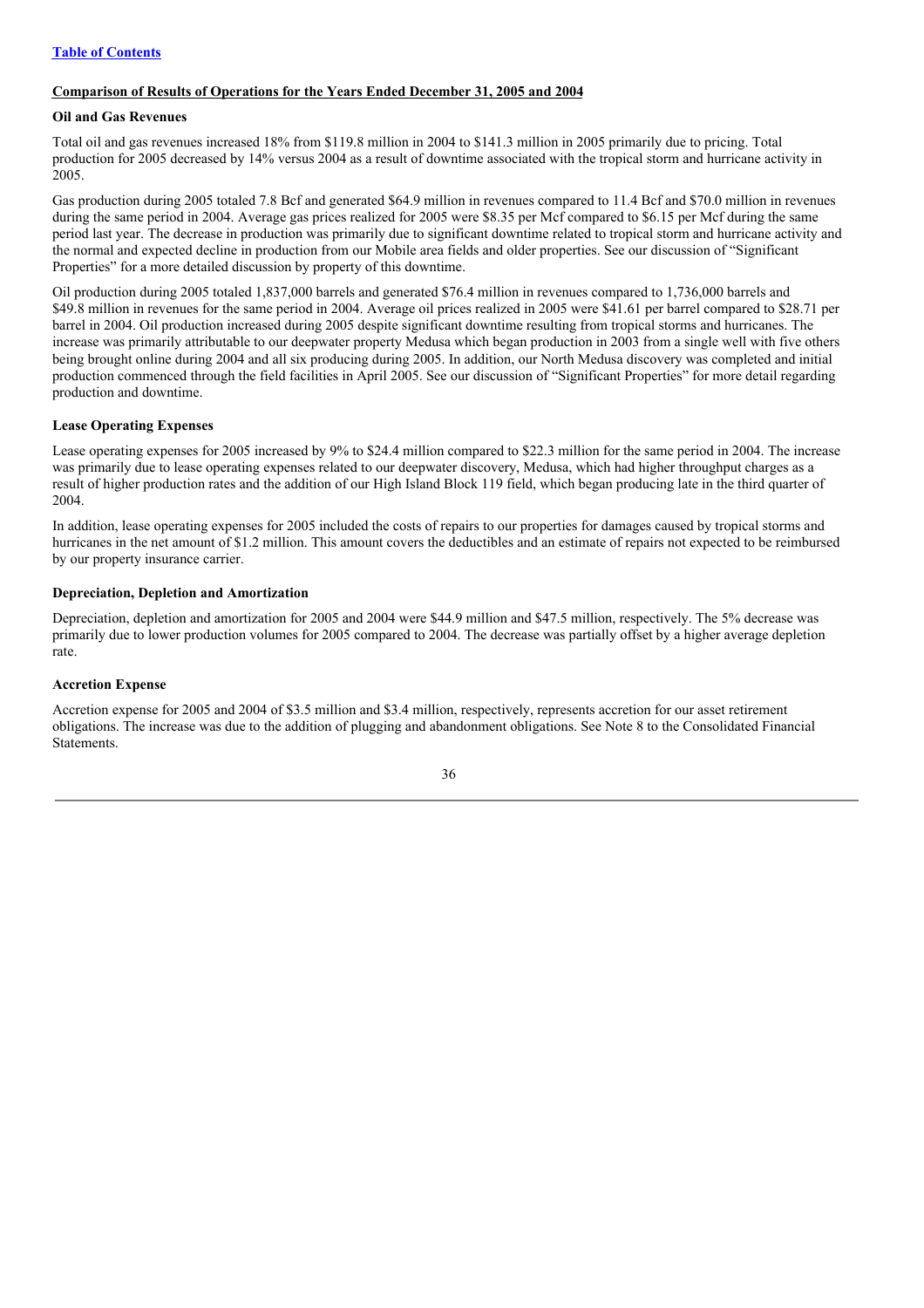# **General and Administrative**

General and administrative expenses for 2005, net of amounts capitalized, were \$8.1 million compared to \$8.8 million incurred in 2004. There was a charge in general and administrative expenses of \$2.6 million in the first quarter of 2004 for the early retirement of two executive officers of the Company. The decrease was partially offset by reduced capitalized overhead for 2005 and a non-cash charge during the second quarter of 2005 for the accelerated vesting of performance shares in the amount of \$930,000 for an executive officer and two directors of the Company, two of whom are deceased.

### **Interest Expense**

Interest expense decreased by 17% in 2005 to \$16.7 million compared to \$20.1 million in 2004. This decrease is primarily attributable to an equity offering completed in the second quarter of 2004 in which a portion of the proceeds were used to redeem \$33 million of 11% Senior Subordinated Notes .

### **Loss on Early Extinguishment of Debt**

A loss of \$3.0 million was incurred in 2004 for the write-off of deferred financing costs, pre-payment premiums and bond discounts associated with the early extinguishment of debt.

### **Income Taxes**

For 2005, we had an income tax expense of \$13.2 million compared to an income tax benefit of \$6.7 million in 2004. The income tax benefit for 2004 resulted primarily from the reversal of the valuation allowance established in 2003 against our deferred tax asset. As a result of production from the Company's first two deepwater projects starting in November 2003, as well as refinancing its highest cost debt in 2004, the Company achieved profitable operations and has income on an aggregate basis for the three-year period ended December 31, 2004 and the Company reversed the valuation allowance. See Note 3 to our Consolidated Financial Statements for a more detailed discussion.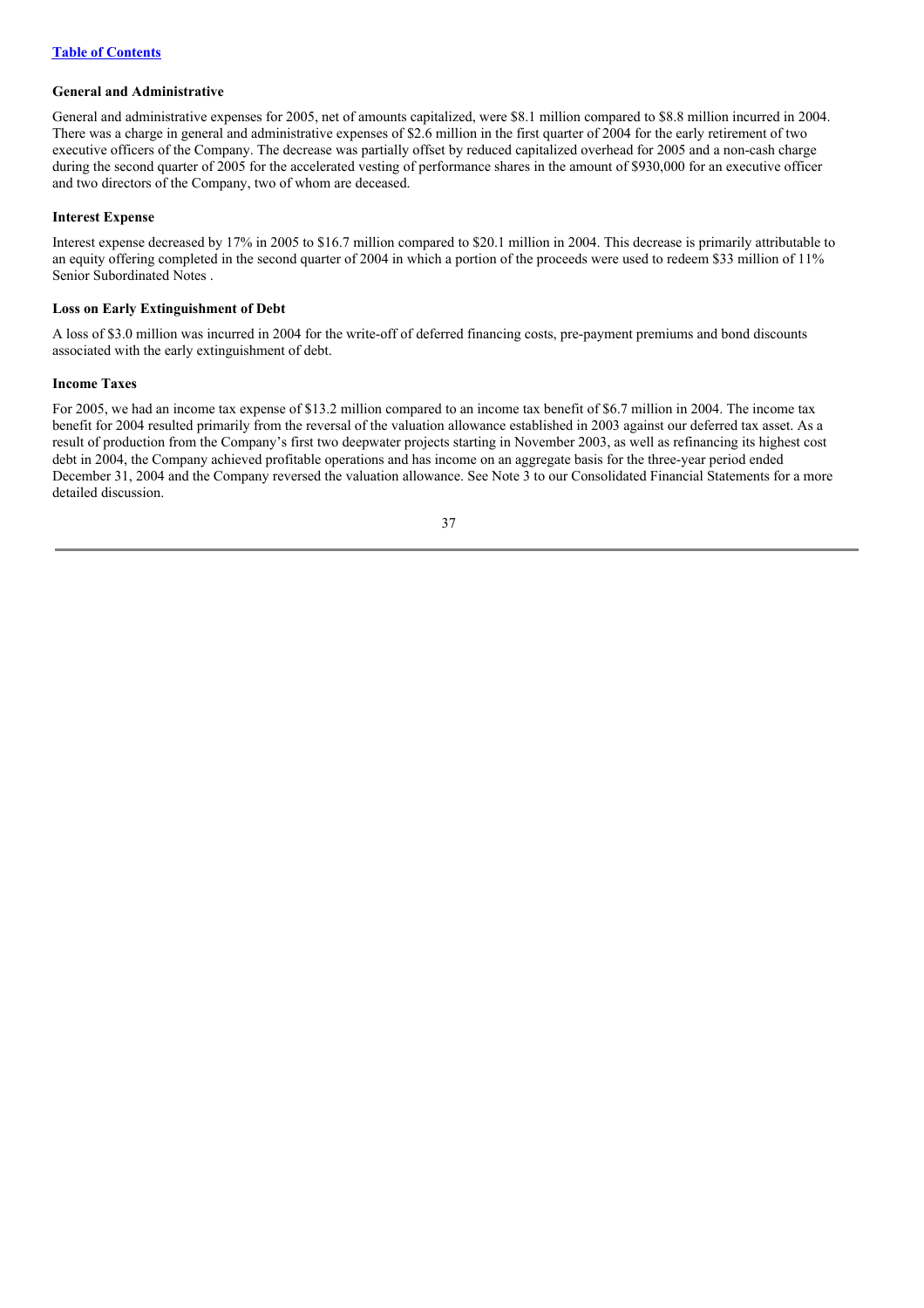# **Comparison of Results of Operations for the Years Ended December 31, 2004 and 2003**

### **Oil and Gas Revenues**

Total production for 2004 increased by 57% versus 2003 and total oil and gas revenues increased 63% from \$73.7 million in 2003 to \$119.8 million in 2004. Increased production was primarily due to our deepwater discoveries, Medusa and Habanero, which began producing late in the fourth quarter of 2003.

Gas production during 2004 totaled 11.4 Bcf and generated \$70.0 million in revenues compared to 12.3 Bcf and \$66.0 million in revenues during the same period in 2003. Average gas prices realized for 2004 were \$6.15 per Mcf compared to \$5.36 per Mcf during the same period the previous year. The decrease in production was primarily due to downtime for Hurricane Ivan and the normal and expected decline in production from our Mobile area fields and older properties. These factors were partially offset by production from Medusa and Habanero.

Oil production during 2004 totaled 1,736,000 barrels and generated \$49.8 million in revenues compared to 268,000 barrels and \$7.7 million in revenues for the same period in 2003. Average oil prices realized in 2004 were \$28.71 per barrel compared to \$28.72 per barrel in 2003. The increase in production was due to the initial production from our deepwater discoveries, Medusa and Habanero. The production increase was offset slightly by downtime for Hurricane Ivan and normal and expected declines in production from older properties.

### **Lease Operating Expenses**

Lease operating expenses for 2004 increased by 97% to \$22.3 million compared to \$11.3 million for the same period in 2003. The increase was primarily due to lease operating expenses related to our deepwater discoveries, Medusa and Habanero.

### **Depreciation, Depletion and Amortization**

Depreciation, depletion and amortization for 2004 and 2003 were \$47.5 million and \$28.3 million, respectively. The 68% increase was primarily due to higher production volumes for 2004 compared to 2003.

#### **Accretion Expense**

Accretion expense for 2004 and 2003 of \$3.4 million and \$2.9 million, respectively, represents accretion for our asset retirement obligations. The increase was due to the addition of plugging and abandonment obligations. See Note 8 to the Consolidated Financial Statements.

#### **General and Administrative**

General and administrative expenses for 2004, net of amounts capitalized, were \$8.8 million compared to \$4.7 million incurred in 2003. There was a charge in general and administrative expenses of \$2.6 million in the first quarter of 2004 for the early retirement of two executive officers of the Company. Also reduced capitalized overhead, higher directors' fees, and increased independent and internal audit costs resulting from the implementation of The Sarbanes-Oxley Act, Section 404 contributed to the increase in general and administrative expenses.

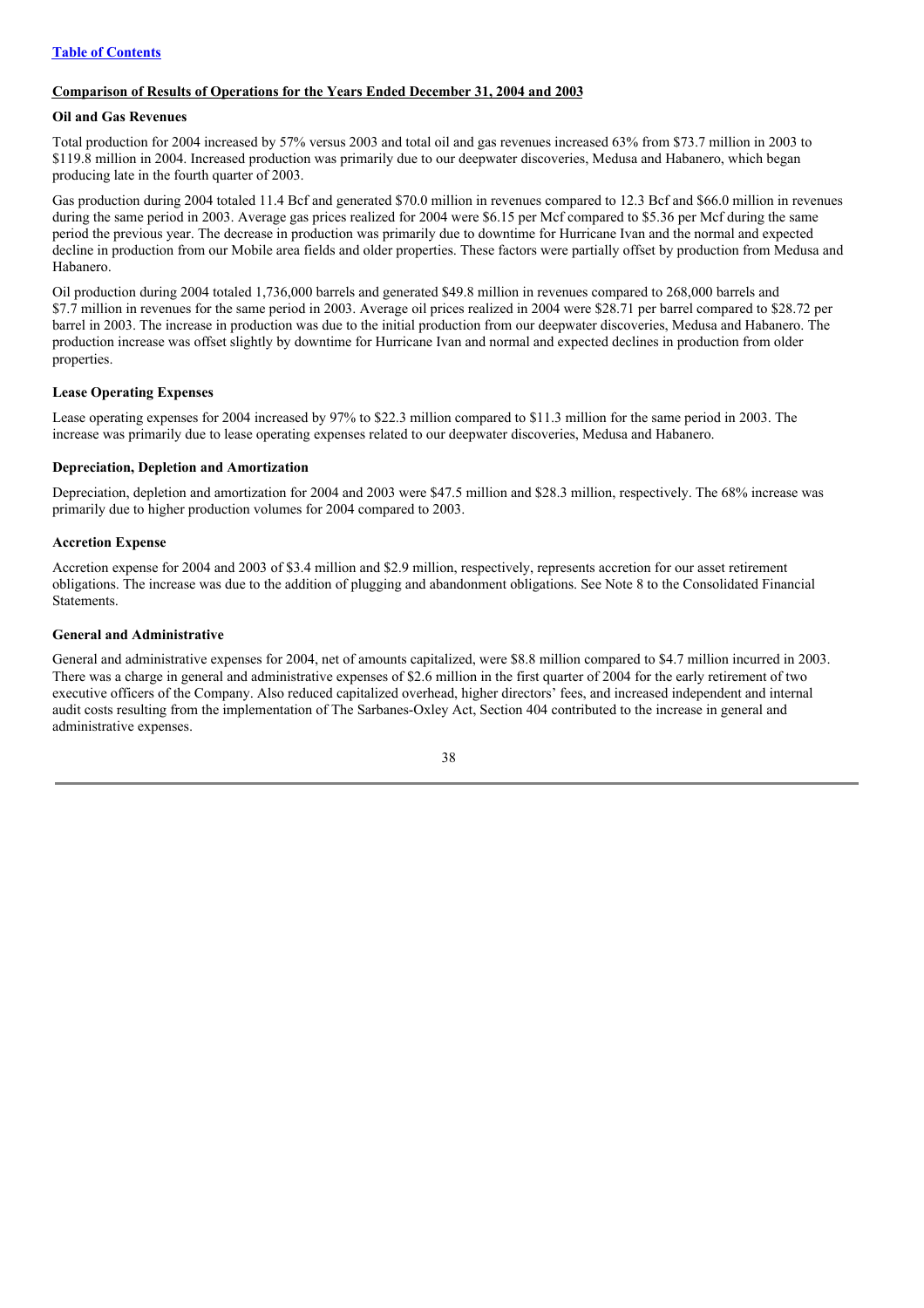# **Interest Expense**

Interest expense decreased by 34% in 2004 to \$20.1 million compared to \$30.6 million in 2003. This is a result of lower debt levels and lower interest rates due to the restructuring of debt in December 2003 and during the six-month period ended June 30, 2004 in additional to an equity offering completed in the second quarter of 2004. In addition, amortization of deferred financing costs and bond discounts decreased due to the write-off of unamortized deferred financing costs and bond discounts associated with the early extinguishment of debt.

### **Loss on Early Extinguishment of Debt**

A loss of \$3.0 million and \$5.6 million was incurred in 2004 and 2003, respectively. Both were incurred for the write-off of deferred financing costs, pre-payment premiums and bond discounts associated with the early extinguishment of debt.

#### **Income Taxes**

The income tax benefit of \$6.7 million in 2004 resulted primarily from the reversal of the valuation allowance established in 2003 against our deferred tax asset. As a result of production from the Company's first two deepwater projects starting in November 2003, as well as refinancing its highest cost debt in 2004, the Company achieved profitable operations and has income on an aggregate basis for the threeyear period ended December 31, 2004 and the Company reversed the valuation allowance. See Note 3 to our Consolidated Financial Statements for a more detailed discussion.

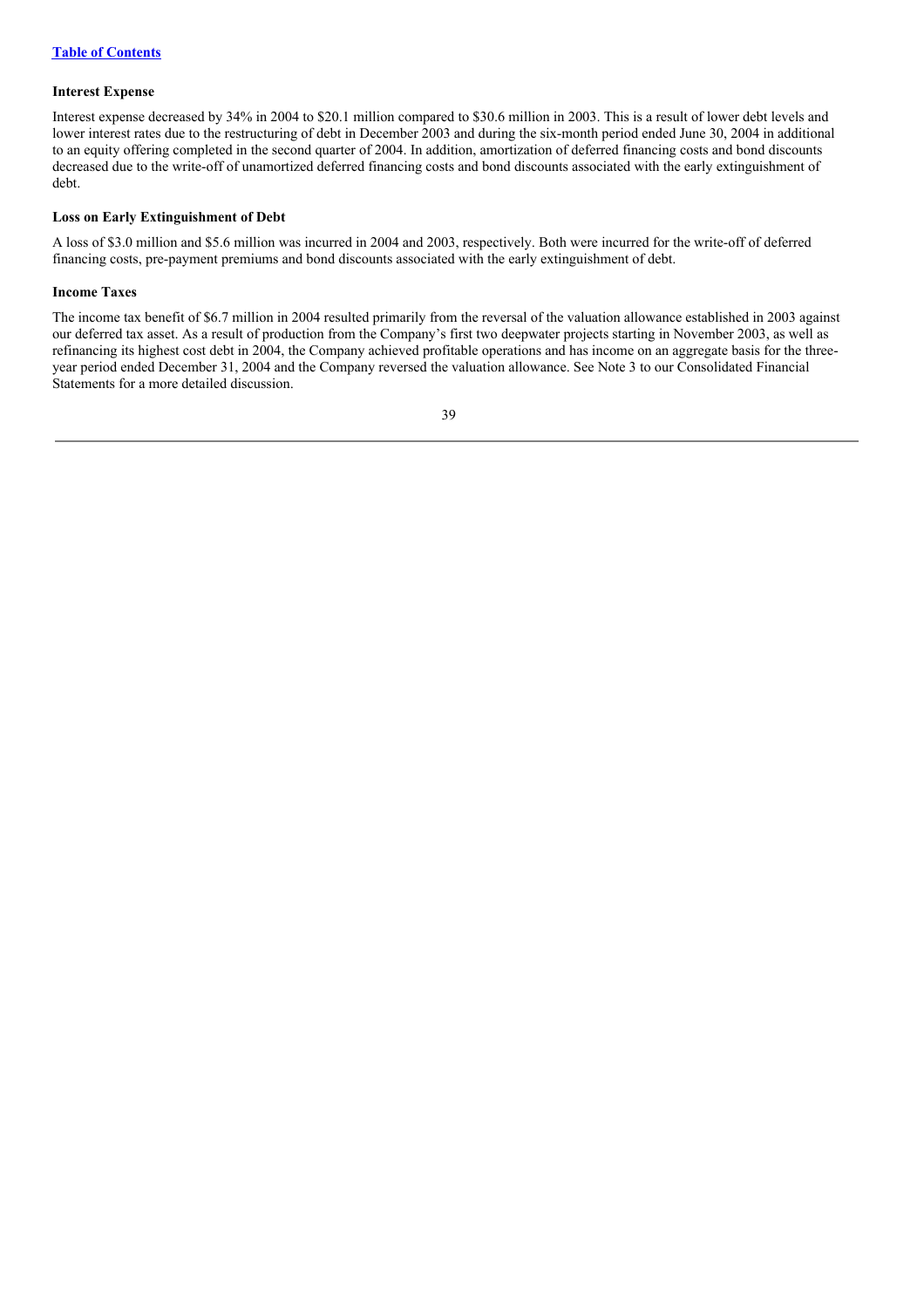# **ITEM 7A. QUANTITATIVE AND QUALITATIVE DISCLOSURES ABOUT MARKET RISKS**

The Company's revenues are derived from the sale of its crude oil and natural gas production. Recently the prices for oil and gas have increased; however, they remain extremely volatile and sometimes experience large fluctuations as a result of relatively small changes in supplies, weather conditions, economic conditions and government actions. The Company enters into short-term derivative financial instruments to hedge oil and gas price risks for the production volumes to which the hedge relates. The derivatives reduce the Company's exposure on the hedged volumes to decreases in commodity prices and limit the benefit the Company might otherwise have received from any increases in commodity prices on the hedged volumes.

The Company also enters into price "collars" to reduce the risk of changes in oil and gas prices. Under these arrangements, no payments are due by either party so long as the market price is above the floor price set in the collar and below the ceiling. If the price falls below the floor, the counter-party to the collar pays the difference to the Company and if the price is above the ceiling, the counter-party receives the difference from the Company. Another type of hedging contract Callon has entered into is a put contract. Under a put, if the price falls below the set floor price, the counter-party to the contract pays the difference to the Company. The Company enters into these various agreements to reduce the effects of volatile oil and gas prices and does not enter into hedge transactions for speculative purposes. See Note 6 to the Consolidated Financial Statements for a description of the Company's hedged position at December 31, 2005. There have been no significant changes in market risks faced by the Company since the end of 2005.

Based on projected annual sales volumes for 2006 (excluding forecast production increases over 2005), a 10% decline in the prices Callon receives for its crude oil and natural gas production would have an approximate \$18 million impact on our revenues.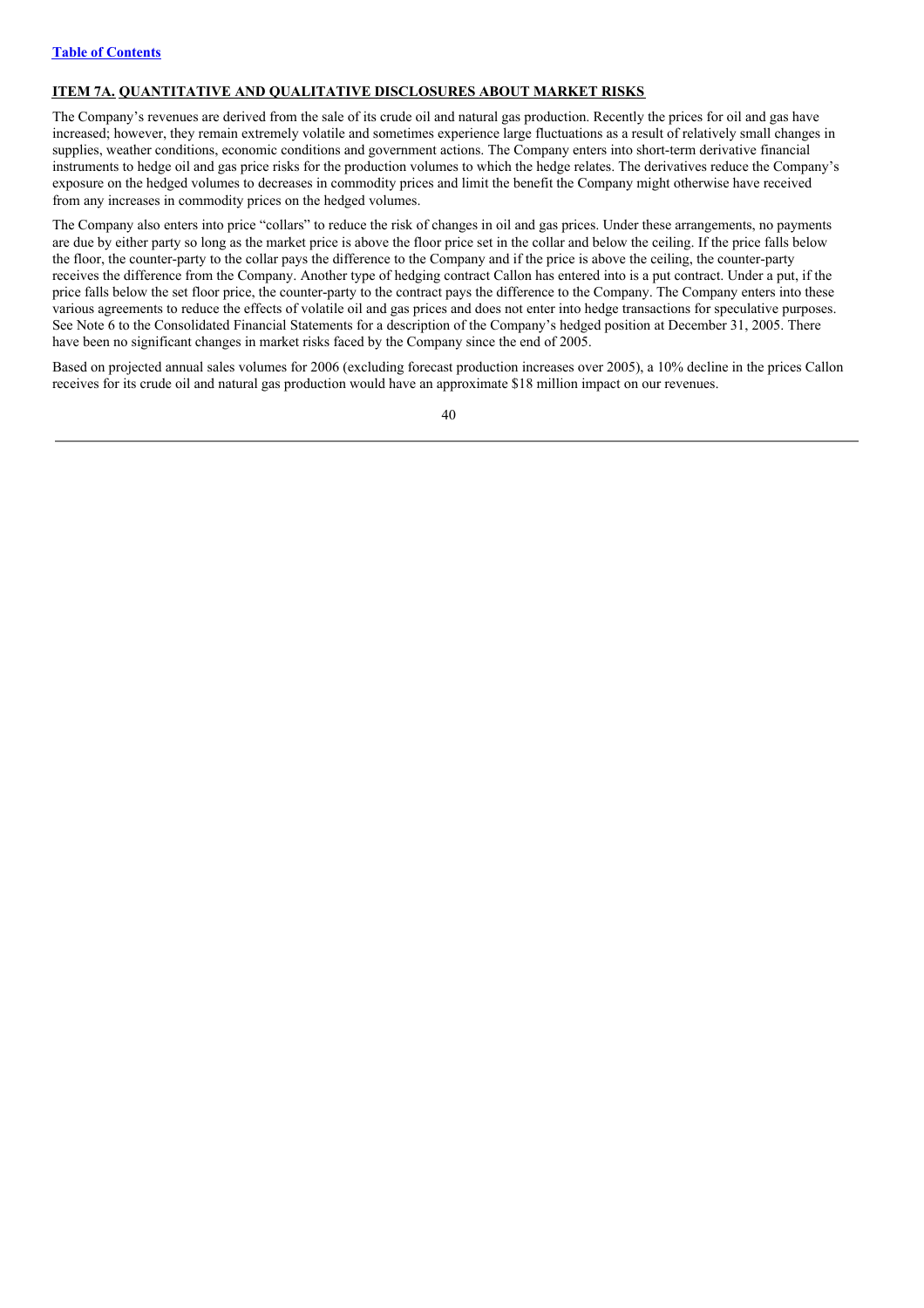# **ITEM 8. FINANCIAL STATEMENTS AND SUPPLEMENTARY DATA**

| Report of Independent Registered Public Accounting Firm                                                           | Page<br>42 |
|-------------------------------------------------------------------------------------------------------------------|------------|
|                                                                                                                   |            |
| Consolidated Balance Sheets as of December 31, 2005 and 2004                                                      | 43         |
| Consolidated Statements of Operations for Each of the Three Years in the Period Ended December 31, 2005           | 44         |
| Consolidated Statements of Stockholders' Equity for Each of the Three Years in the Period Ended December 31, 2005 | 45         |
| Consolidated Statements of Cash Flows for Each of the Three Years in the Period Ended December 31, 2005           | 46         |
| Notes to Consolidated Financial Statements                                                                        | 47         |
| 41                                                                                                                |            |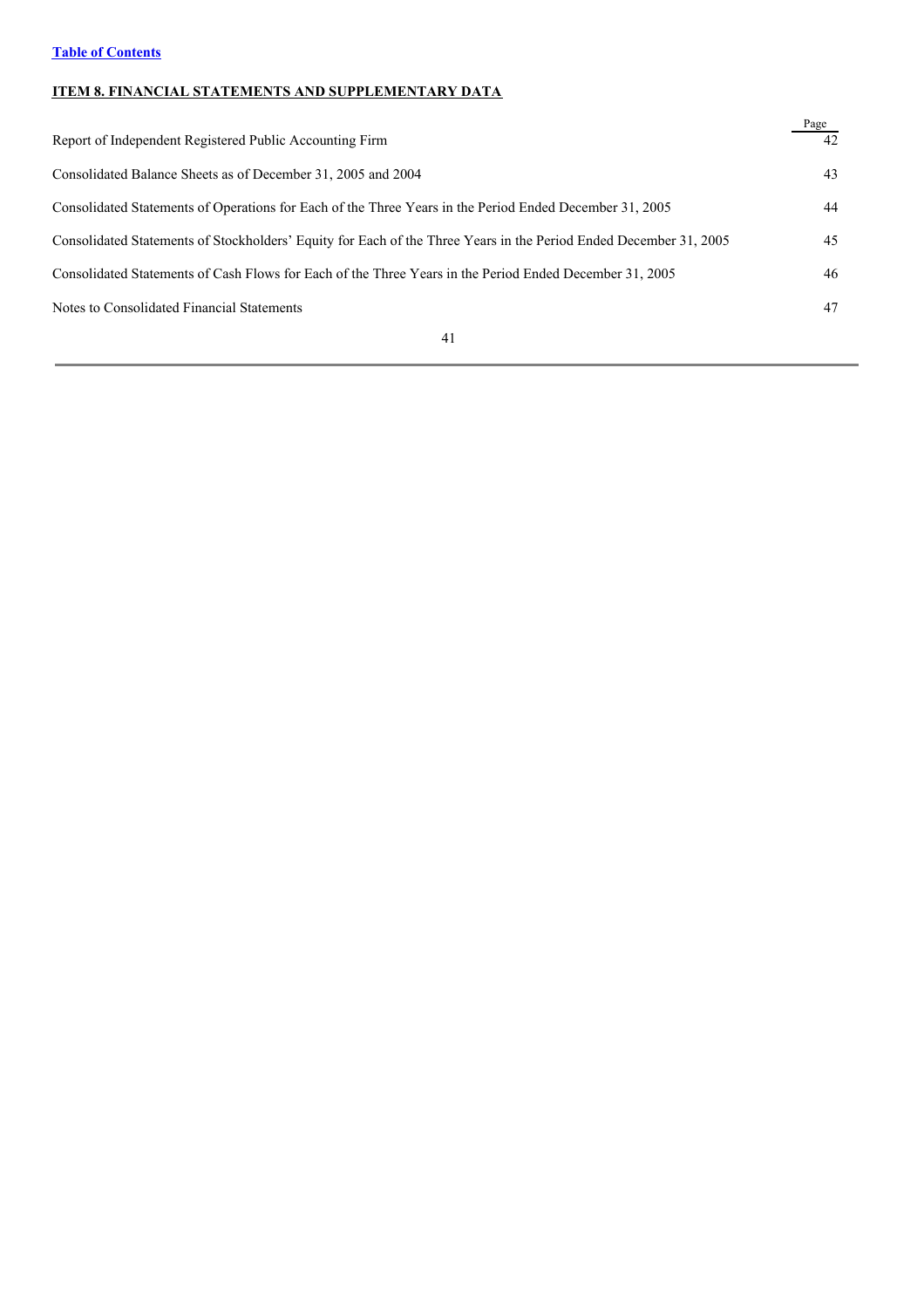#### Report of Independent Registered Public Accounting Firm

The Stockholders and Board of Directors Callon Petroleum Company

We have audited the accompanying consolidated balance sheets of Callon Petroleum Company as of December 31, 2005 and 2004, and the related consolidated statements of operations, stockholders' equity and cash flows for each of the three years in the period ended December 31, 2005. These financial statements are the responsibility of the Company's management. Our responsibility is to express an opinion on these financial statements based on our audits.

We conducted our audits in accordance with the standards of the Public Company Accounting Oversight Board (United States). Those standards require that we plan and perform the audit to obtain reasonable assurance about whether the financial statements are free of material misstatement. An audit includes examining, on a test basis, evidence supporting the amounts and disclosures in the financial statements. An audit also includes assessing the accounting principles used and significant estimates made by management, as well as evaluating the overall financial statement presentation. We believe that our audits provide a reasonable basis for our opinion.

In our opinion, the financial statements referred to above present fairly, in all material respects, the consolidated financial position of Callon Petroleum Company as of December 31, 2005 and 2004, and the results of its operations and its cash flows for each of the three years in the period ended December 31, 2005, in conformity with U.S. generally accepted accounting principles.

As discussed in Note 1 to the financial statements, effective January 1, 2003, the Company adopted Statement of Financial Accounting Standards No. 143, "Accounting for Asset Retirement Obligations".

We also have audited, in accordance with the standards of the Public Company Accounting Oversight Board (United States), the effectiveness of Callon Petroleum Company's internal control over financial reporting as of December 31, 2005, based on criteria established in Internal Control—Integrated Framework issued by the Committee of Sponsoring Organizations of the Treadway Commission and our report dated March 9, 2006, expressed an unqualified opinion thereon.

/s/Ernst & Young LLP

New Orleans, Louisiana March 9, 2006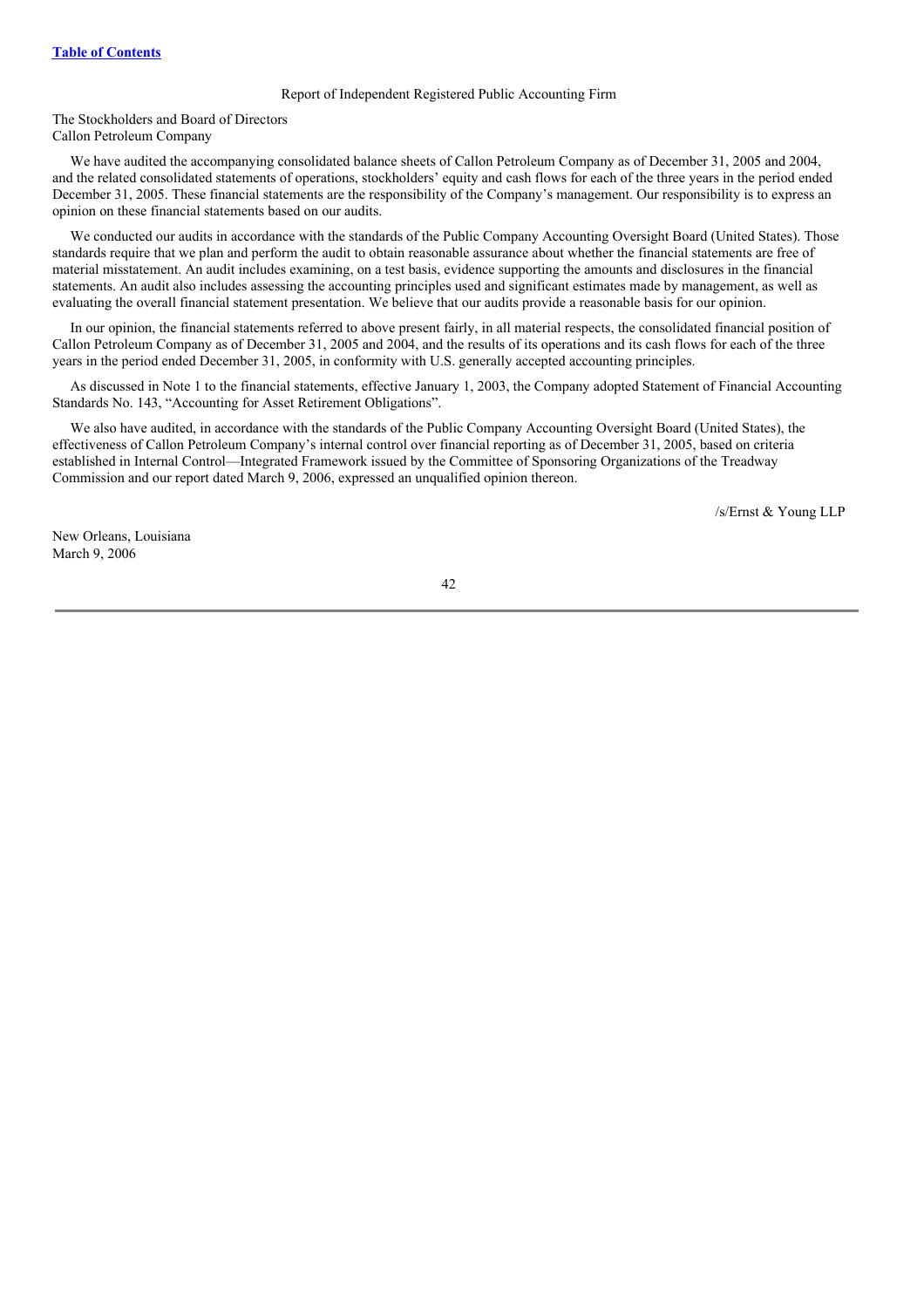# **CALLON PETROLEUM COMPANY CONSOLIDATED BALANCE SHEETS (In thousands, except share data)**

|                                                                                               | December 31,          |             |
|-----------------------------------------------------------------------------------------------|-----------------------|-------------|
|                                                                                               | 2005                  | 2004        |
| <b>ASSETS</b>                                                                                 |                       |             |
| Current assets:                                                                               |                       |             |
| Cash and cash equivalents                                                                     | $\mathbb{S}$<br>2,565 | 3,266<br>\$ |
| Accounts receivable                                                                           | 33,195                | 14,928      |
| Deferred tax asset-current                                                                    | 26,770                | 5,676       |
| Restricted investments-current                                                                | 4,110                 | 2,055       |
| Fair market value of derivatives                                                              | 889                   | 1,570       |
| Other current assets                                                                          | 1,998                 | 581         |
| Total current assets                                                                          | 69,527                | 28,076      |
|                                                                                               |                       |             |
| Oil and gas properties, full-cost accounting method:                                          |                       |             |
| <b>Evaluated</b> properties                                                                   | 937,698               | 862,101     |
| Less accumulated depreciation, depletion and amortization                                     | (539, 399)            | (494, 453)  |
|                                                                                               | 398,299               | 367,648     |
|                                                                                               |                       |             |
| Unevaluated properties excluded from amortization                                             | 49,065                | 39,042      |
| Total oil and gas properties                                                                  | 447,364               | 406,690     |
|                                                                                               |                       |             |
| Other property and equipment, net                                                             | 1,605                 | 1,541       |
| Deferred tax asset                                                                            |                       | 2,986       |
| Long-term gas balancing receivable                                                            | 403                   | 725         |
| Restricted investments                                                                        | 1,858                 | 5,687       |
| Investment in Medusa Spar LLC                                                                 | 11,389                | 9,787       |
| Other assets, net                                                                             | 1,630                 | 2,031       |
| Total assets                                                                                  | \$533,776             | \$457,523   |
| <b>LIABILITIES AND STOCKHOLDERS' EQUITY</b>                                                   |                       |             |
| Current liabilities:                                                                          |                       |             |
| Accounts payable and accrued liabilities                                                      | 39,323<br>\$          | \$15,728    |
| Fair market value of derivatives                                                              | 1,247                 | 2,993       |
| Undistributed oil and gas revenues                                                            | 721                   | 1,162       |
| Accrued net profits interest payable                                                          |                       | 1,927       |
| Suspended Medusa oil royalties                                                                |                       | 5,430       |
| Asset retirement obligations-current                                                          | 21,660                | 13,300      |
| Current maturities of long-term debt                                                          | 263                   | 576         |
| Total current liabilities                                                                     | 63,214                | 41,116      |
|                                                                                               |                       |             |
| Long-term debt                                                                                | 188,813               | 192,351     |
| Asset retirement obligations                                                                  | 16,613                | 24,982      |
| Deferred tax liability                                                                        | 31,633                |             |
| Accrued liabilities to be refinanced                                                          | 5,000                 |             |
| Other long-term liabilities                                                                   | 455                   | 762         |
| <b>Total liabilities</b>                                                                      | 305,728               | 259,211     |
|                                                                                               |                       |             |
| Stockholders' equity:                                                                         |                       |             |
| Preferred Stock, \$.01 par value; 2,500,000 shares authorized; - -0- and 596,671 shares of    |                       |             |
| Convertible Exchangeable Preferred Stock, Series A issued and outstanding at December 31,     |                       |             |
| 2005 and 2004, respectively                                                                   |                       | 6           |
| Common Stock, \$.01 par value; 30,000,000 shares authorized; 19,357,138 shares and 17,616,596 |                       |             |
| shares issued and outstanding at December 31, 2005 and 2004, respectively                     | 194                   | 176         |
| Unearned compensation-restricted stock                                                        | (3, 334)              | (5,352)     |
| Capital in excess of par value                                                                | 220,360               | 220,664     |
| Other comprehensive loss                                                                      | (331)                 | (1,883)     |
| Retained earnings (deficit)                                                                   | 11,159                | (15,299)    |
| Total stockholders' equity                                                                    | 228,048               | 198,312     |
| Total liabilities and stockholders' equity                                                    | \$533,776             | \$457,523   |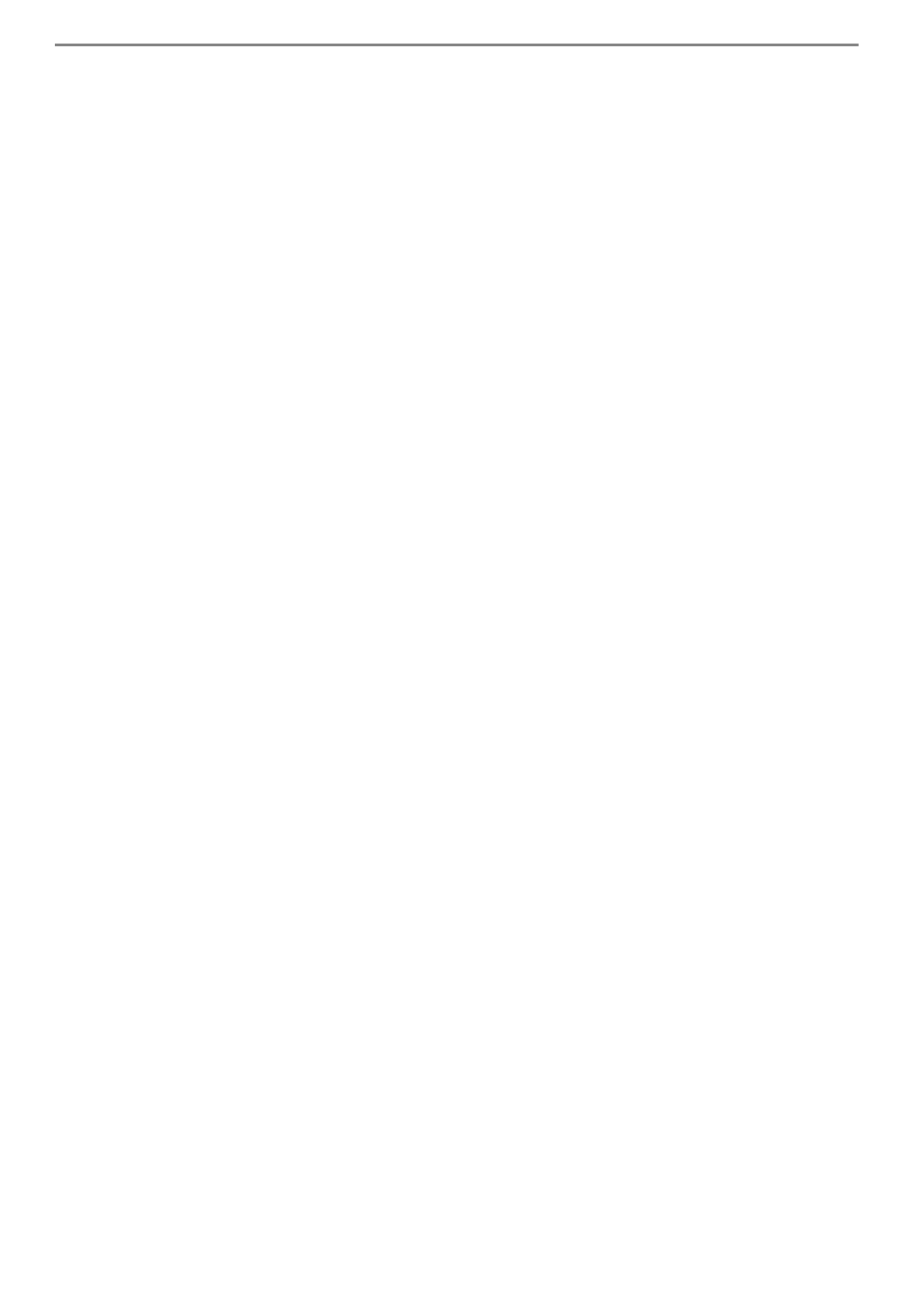# **Callon Petroleum Company Consolidated Statements of Operations For the Years Ended December 31, 2005, 2004 and 2003 (In thousands, except per share amounts)**

|                                                                                                                                                 | 2005                  | 2004                 | 2003                   |
|-------------------------------------------------------------------------------------------------------------------------------------------------|-----------------------|----------------------|------------------------|
| Operating revenues:                                                                                                                             |                       |                      |                        |
| Oil and gas sales                                                                                                                               | \$141,290             | \$119,802            | \$73,697               |
| Operating expenses:                                                                                                                             |                       |                      |                        |
| Lease operating expenses                                                                                                                        | 24,377                | 22,308               | 11,301                 |
| Depreciation, depletion and amortization                                                                                                        | 44,946                | 47,453               | 28,253                 |
| General and administrative                                                                                                                      | 8,085                 | 8,758                | 4,713                  |
| Accretion expense                                                                                                                               | 3,549                 | 3,400                | 2,884                  |
| Derivative expense                                                                                                                              | 6,028                 | 1,371                | 535                    |
| Total operating expenses                                                                                                                        | 86,985                | 83,290               | 47,686                 |
| Income from operations                                                                                                                          | 54,305                | 36,512               | 26,011                 |
| Other (income) expenses:                                                                                                                        |                       |                      |                        |
| Interest expense                                                                                                                                | 16,660                | 20,137               | 30,614                 |
| Other (income)                                                                                                                                  | (998)                 | (357)                | (444)                  |
| Loss on early extinguishment of debt                                                                                                            |                       | 3,004                | 5,573                  |
| Total other (income) expenses                                                                                                                   | 15,662                | 22,784               | 35,743                 |
|                                                                                                                                                 |                       |                      |                        |
| Income (loss) before income taxes                                                                                                               | 38,643                | 13,728               | (9, 732)               |
| Income tax expense (benefit)                                                                                                                    | 13,209                | (6,697)              | 8,432                  |
| Income (loss) before Medusa Spar LLC and cumulative effect of change in<br>accounting principle<br>Income (loss) on Medusa Spar LLC, net of tax | 25,434<br>1,342       | 20,425<br>1,076      | (18, 164)<br>(8)       |
| Income (loss) before cumulative effect of change in accounting principle                                                                        | 26,776                | 21,501               | (18, 172)              |
| Cumulative effect of change in accounting principle, net of tax                                                                                 |                       |                      | 181                    |
|                                                                                                                                                 |                       |                      |                        |
| Net income (loss)                                                                                                                               | 26,776                | 21,501               | (17,991)               |
| Preferred stock dividends                                                                                                                       | 318                   | 1,272                | 1,277                  |
| Net income (loss) available to common shares                                                                                                    | \$26,458              | \$ 20,229            | \$(19,268)             |
| Net income (loss) per common share:<br>Basic                                                                                                    |                       |                      |                        |
| Net income (loss) available to common before cumulative effect of change in                                                                     |                       |                      |                        |
| accounting principle                                                                                                                            | <sup>\$</sup><br>1.43 | \$<br>1.28           | \$<br>(1.42)           |
| Cumulative effect of change in accounting principle, net of tax                                                                                 |                       |                      | 0.01                   |
| Net income (loss) available to common share                                                                                                     | \$<br>1.43            | \$<br>1.28           | (1.41)<br>\$           |
|                                                                                                                                                 |                       |                      |                        |
| Diluted                                                                                                                                         |                       |                      |                        |
| Net income (loss) available to common before cumulative effect of change in<br>accounting principle                                             | $\sqrt{\ }$<br>1.28   | \$<br>1.22           | $\mathbb{S}$<br>(1.42) |
| Cumulative effect of change in accounting principle, net of tax                                                                                 |                       |                      | 0.01                   |
| Net income (loss) available to common share                                                                                                     | $\$$<br>1.28          | $\mathbb{S}$<br>1.22 | \$<br>(1.41)           |
| Shares used in computing net income (loss) per share amounts:                                                                                   |                       |                      |                        |
| <b>Basic</b>                                                                                                                                    | 18,453                | 15,796               | 13,662                 |
| Diluted                                                                                                                                         | 20,883                | 17,678               | 13,662                 |
|                                                                                                                                                 |                       |                      |                        |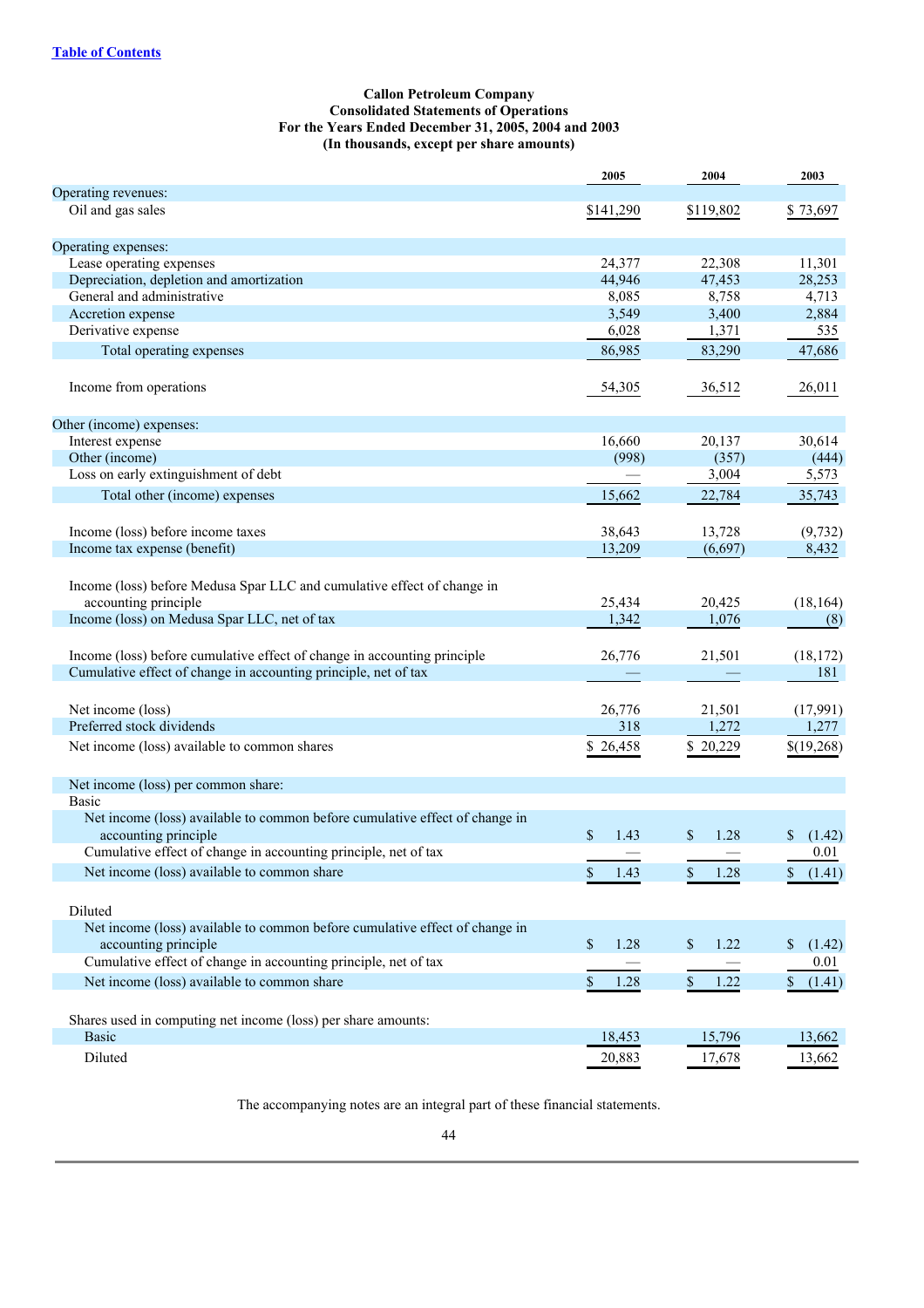# **CALLON PETROLEUM COMPANY CONSOLIDATED STATEMENTS OF STOCKHOLDERS' EQUITY (In thousands)**

|                                                               | Preferred<br>Stock       | Common<br>Stock | Unearned<br>Restricted<br>Stock<br>Compensation | Capital in<br>Excess of<br>Par Value | Accumulated<br>Other<br>Comprehensive<br>Income (Loss) | Retained<br>Earnings<br>(Deficit) | Total<br>Stock-<br>holders'<br>Equity |
|---------------------------------------------------------------|--------------------------|-----------------|-------------------------------------------------|--------------------------------------|--------------------------------------------------------|-----------------------------------|---------------------------------------|
| Balances, December 31, 2002                                   | 6<br>\$                  | \$<br>139       | (826)<br>\$                                     | \$158,370                            | \$<br>(469)                                            | \$(16,260)                        | \$140,960                             |
| Comprehensive income (loss):<br>Net loss                      |                          |                 |                                                 |                                      |                                                        | (17,991)                          |                                       |
| Other comprehensive<br>income                                 |                          |                 |                                                 |                                      | 449                                                    |                                   |                                       |
| Total comprehensive loss                                      |                          |                 |                                                 |                                      |                                                        |                                   | (17, 542)                             |
| Preferred stock dividends                                     |                          |                 | $\overline{\phantom{0}}$                        |                                      |                                                        | (1,277)                           | (1,277)                               |
| Shares issued pursuant to<br>employee benefit and             |                          |                 |                                                 |                                      |                                                        |                                   |                                       |
| option plan                                                   |                          | $\mathbf{1}$    |                                                 | 427                                  |                                                        |                                   | 428                                   |
| Employee stock purchase plan                                  |                          |                 |                                                 | 127                                  |                                                        |                                   | 127                                   |
| Restricted stock                                              | $\overline{\phantom{0}}$ | (1)             | 454                                             | (516)                                |                                                        |                                   | (63)                                  |
| Warrants                                                      |                          |                 |                                                 | 10,628                               |                                                        |                                   | 10,628                                |
| Balances, December 31, 2003                                   | 6                        | 139             | (372)                                           | 169,036                              | (20)                                                   | (35, 528)                         | 133,261                               |
| Comprehensive income (loss):                                  |                          |                 |                                                 |                                      |                                                        |                                   |                                       |
| Net income                                                    |                          |                 |                                                 |                                      |                                                        | 21,501                            |                                       |
| Other comprehensive (loss)                                    |                          |                 |                                                 |                                      | (1, 863)                                               |                                   |                                       |
| Total comprehensive income                                    |                          |                 |                                                 |                                      |                                                        |                                   | 19,638                                |
| Preferred stock dividend                                      | $\overline{\phantom{a}}$ | 35              |                                                 |                                      |                                                        | (1,272)                           | (1,272)                               |
| Sale of common stock<br>Shares issued pursuant to             |                          |                 |                                                 | 44,012                               |                                                        |                                   | 44,047                                |
| employee benefit and<br>option plan                           |                          | 1               |                                                 | 720                                  |                                                        |                                   | 721                                   |
| Employee stock purchase plan                                  |                          | $\overline{1}$  |                                                 | 208                                  |                                                        |                                   | 209                                   |
| Tax benefits related to stock                                 |                          |                 |                                                 |                                      |                                                        |                                   |                                       |
| compensation plans                                            |                          |                 |                                                 | 1,214                                |                                                        |                                   | 1,214                                 |
| Restricted stock                                              |                          |                 | (4,980)                                         | 5,474                                |                                                        |                                   | 494                                   |
|                                                               |                          |                 |                                                 |                                      |                                                        |                                   |                                       |
| Balances, December 31, 2004                                   | 6                        | 176             | (5, 352)                                        | 220,664                              | (1,883)                                                | (15,299)                          | 198,312                               |
| Comprehensive income (loss):                                  |                          |                 |                                                 |                                      |                                                        |                                   |                                       |
| Net income                                                    |                          |                 |                                                 |                                      |                                                        | 26,776                            |                                       |
| Other comprehensive<br>income                                 |                          |                 |                                                 |                                      | 1,552                                                  |                                   |                                       |
| Total comprehensive income                                    |                          |                 |                                                 |                                      |                                                        |                                   | 28,328                                |
| Preferred stock dividend                                      |                          |                 |                                                 |                                      |                                                        | (318)                             | (318)                                 |
| Conversion of preferred                                       |                          |                 |                                                 |                                      |                                                        |                                   |                                       |
| shares to common stock                                        | (6)                      | 13              |                                                 | (643)                                |                                                        |                                   | (636)                                 |
| Shares issued pursuant to<br>employee benefit and             |                          |                 |                                                 |                                      |                                                        |                                   |                                       |
| option plan                                                   |                          | $\mathbf{1}$    |                                                 | (325)                                |                                                        |                                   | (324)                                 |
| Employee stock purchase plan<br>Tax benefits related to stock |                          |                 |                                                 | (33)                                 |                                                        |                                   | (33)                                  |
| compensation plans                                            |                          |                 |                                                 | 1,029                                |                                                        |                                   | 1,029                                 |
| Restricted stock                                              |                          | $\sqrt{2}$      | 2,018                                           | (330)                                |                                                        |                                   | 1,690                                 |
| Warrants                                                      |                          | $\overline{c}$  |                                                 | (2)                                  |                                                        |                                   |                                       |
| Balances, December 31, 2005                                   | \$                       | \$<br>194       | $\mathbb{S}$<br>(3, 334)                        | \$220,360                            | \$<br>(331)                                            | \$11,159                          | \$228,048                             |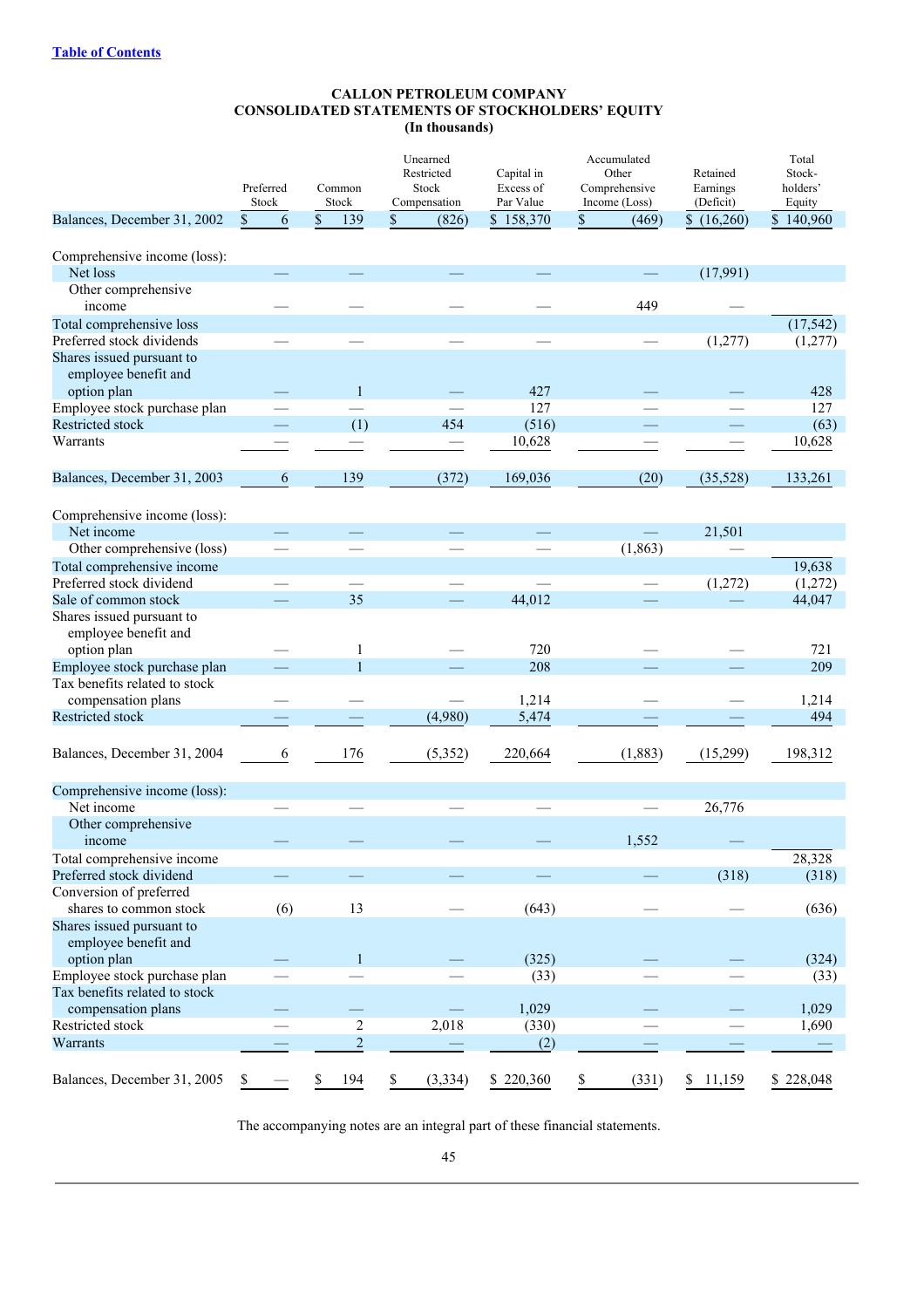# **CALLON PETROLEUM COMPANY CONSOLIDATED STATEMENTS OF CASH FLOWS For the Years Ended December 31, 2005, 2004 and 2003 (In thousands)**

|                                                                | 2005           | 2004                     | 2003           |
|----------------------------------------------------------------|----------------|--------------------------|----------------|
| Cash flows from operating activities:                          |                |                          |                |
| Net income (loss)                                              | 26,776<br>\$   | \$<br>21,501             | (17,991)<br>\$ |
| Adjustments to reconcile net income (loss) to cash provided by |                |                          |                |
| operating activities:                                          |                |                          |                |
| Depreciation, depletion and amortization                       | 45,657         | 48,164                   | 29,264         |
| Accretion expense                                              | 3,549          | 3,400                    | 2,884          |
| Amortization of deferred financing costs                       | 2,062          | 1,929                    | 6,568          |
| Non-cash loss on extinguishment of debt                        |                | 2,910                    | 4,423          |
| Income from investment in Medusa Spar, LLC                     | (1, 342)       | (1,076)                  |                |
| Cumulative effect of change in accounting principle            |                |                          | (181)          |
| Non-cash derivative expense                                    | 1,635          | (135)                    | 487            |
| Deferred income tax expense (benefit)                          | 13,209         | (6,697)                  | 8,432          |
| Non-cash charge related to compensation plans                  | 1,906          | 1,225                    | 858            |
| Changes in current assets and liabilities:                     |                |                          |                |
| Accounts receivable, trade                                     | (11, 169)      | (4, 495)                 | (1, 438)       |
| Other current assets                                           | 670            | 971                      | (2,667)        |
| Current liabilities                                            | (8,666)        | 2,903                    | 5,185          |
| Change in gas balancing receivable                             | 322            | 376                      | (340)          |
| Change in gas balancing payable                                | (289)          | 400                      | (491)          |
| Change in other long-term liabilities                          | (18)           | (20)                     | (15)           |
| Change in other assets, net                                    | (292)          | (448)                    | (349)          |
| Cash provided by operating activities                          | 74,010         | 70,908                   | 34,629         |
|                                                                |                |                          |                |
|                                                                |                |                          |                |
| Cash flows from investing activities:                          |                |                          |                |
| Capital expenditures                                           | (73, 072)      | (64, 649)                | (50,705)       |
| Distribution from Medusa Spar, LLC                             | 463            | 339                      | 24,908         |
| Proceeds from sale of pipeline and other facilities            |                |                          | 1,500          |
| Proceeds from sale of mineral interests                        |                |                          | 982            |
| Cash used by investing activities                              | (72, 609)      | (64,310)                 | (23,315)       |
|                                                                |                |                          |                |
| Cash flows from financing activities:                          |                |                          |                |
| Change in accrued liabilities to be refinanced                 | 5,000          | $\overline{\phantom{0}}$ | (3,861)        |
| Increase in debt                                               | 7,000          | 90,000                   | 198,000        |
| Payments on debt                                               | (12,000)       | (205, 915)               | (133,000)      |
| Restricted cash                                                |                | 63,345                   | (63, 345)      |
| Debt issuance cost                                             |                | (984)                    | (3,745)        |
| Issuance of common stock                                       | $\overline{2}$ | 44,047                   |                |
| Buyout of preferred stock                                      | (637)          |                          |                |
| Equity issued related to employee stock plans                  | (573)          | 199                      | 127            |
| Capital leases                                                 | (576)          | (1, 452)                 | (1,320)        |
| Cash dividends on preferred stock                              | (318)          | (1,272)                  | (1,277)        |
|                                                                |                |                          |                |
| Cash used by financing activities                              | (2,102)        | (12,032)                 | (8, 421)       |
| Net increase (decrease) in cash and cash equivalents           | (701)          | (5, 434)                 | 2,893          |
| Cash and short-term investments:                               |                |                          |                |
| Balance, beginning of period                                   |                |                          | 5,807          |
|                                                                | 3,266          | 8,700                    |                |
| Balance, end of period                                         | \$<br>2,565    | 3,266<br>$\mathbb{S}$    | \$<br>8,700    |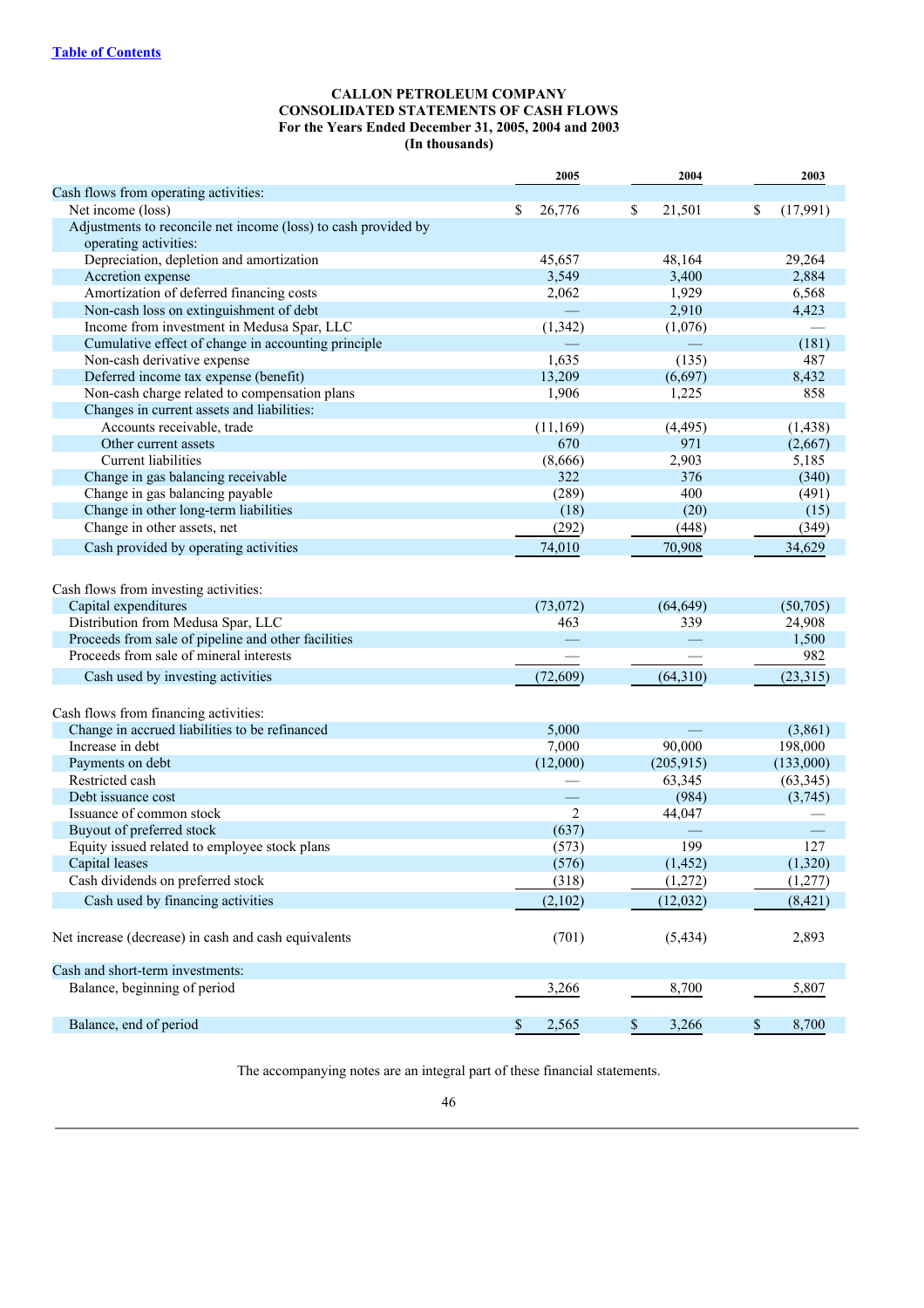# **CALLON PETROLEUM COMPANY NOTES TO CONSOLIDATED FINANCIAL STATEMENTS**

### **1. ORGANIZATION**

#### **General**

Callon Petroleum Company ("the Company" or "Callon") was organized under the laws of the state of Delaware in March 1994 to serve as the surviving entity in the consolidation and combination of several related entities (referred to herein collectively as the "Constituent Entities"). The combination of the businesses and properties of the Constituent Entities with the Company was completed on September 16, 1994 ("Consolidation").

As a result of the Consolidation, all of the businesses and properties of the Constituent Entities are owned (directly or indirectly) by the Company. Certain registration rights were granted to the stockholders of certain of the Constituent Entities. See Note 7.

The Company and its predecessors have been engaged in the acquisition, development and exploration of crude oil and natural gas since 1950. The Company's properties are geographically concentrated in Louisiana, Alabama and offshore Gulf of Mexico.

### **2. SUMMARY OF SIGNIFICANT ACCOUNTING POLICIES**

#### **Principles of Consolidation and Reporting**

The Consolidated Financial Statements include the accounts of the Company, and its subsidiary, Callon Petroleum Operating Company ("CPOC"). CPOC also has subsidiaries, namely Callon Offshore Production, Inc. and Mississippi Marketing, Inc. All intercompany accounts and transactions have been eliminated. Certain prior year amounts have been reclassified to conform to presentation in the current year.

#### **Use of Estimates**

The preparation of financial statements in conformity with generally accepted accounting principles requires management to make estimates and assumptions that affect the reported amounts of assets and liabilities and disclosure of contingent assets and liabilities at the date of the financial statements and the reported amounts of revenues and expenses during the reporting period. Actual results could differ from those estimates.

### **Asset Retirement Obligations**

In June 2001, the FASB issued Statement of Financial Accounting Standards No. 143, "Accounting for Asset Retirement Obligations" ("SFAS 143"), effective for fiscal years beginning after June 15, 2002. SFAS 143 essentially requires entities to record the fair value of a liability for obligations associated with the retirement of tangible long-lived assets and the associated asset retirement costs. Callon adopted SFAS 143 on January 1, 2003 resulting in a cumulative effect of accounting change of \$181,000, net of tax. See Note 8.

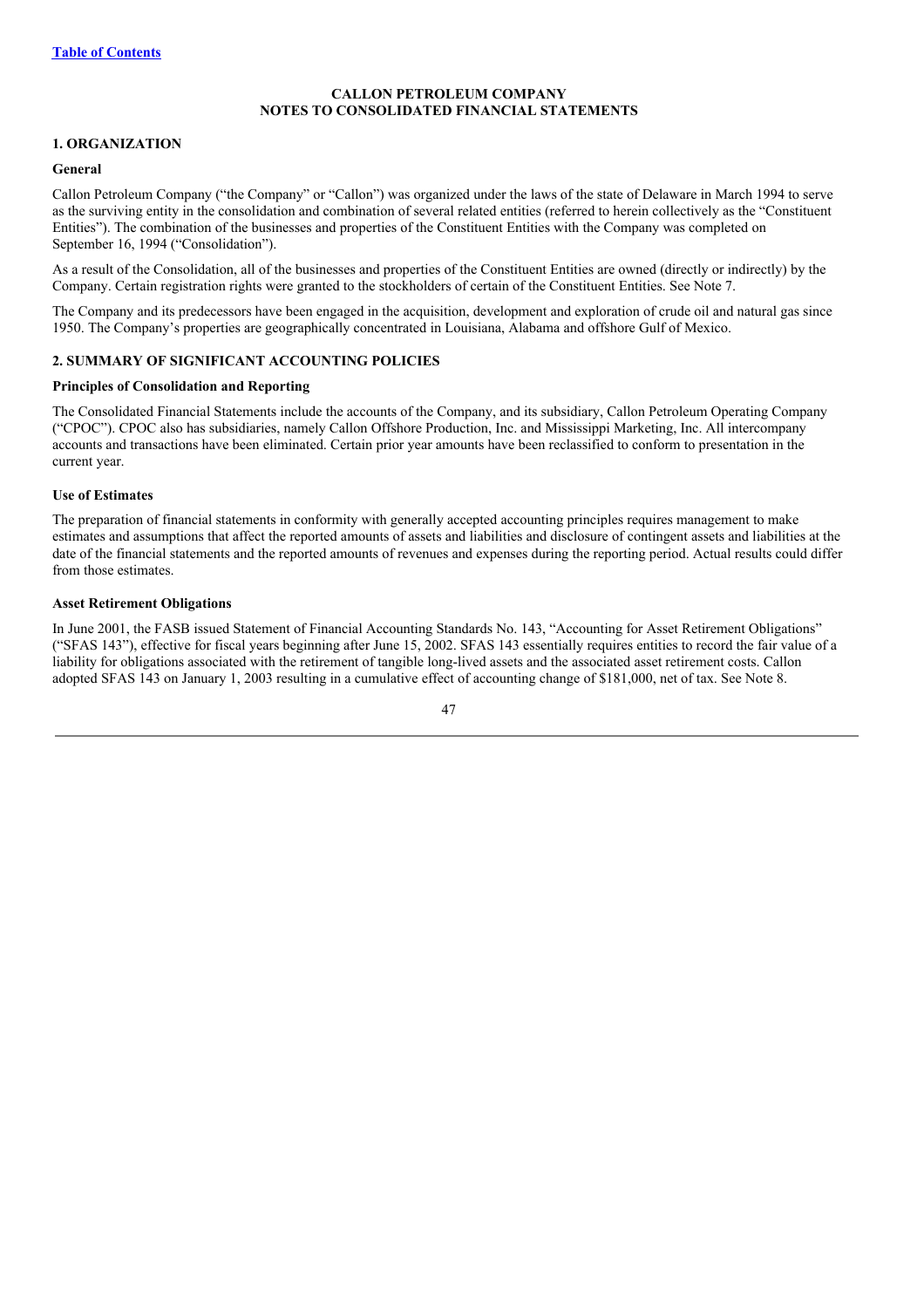# **Oil and Gas Properties**

The Company follows the full-cost method of accounting for oil and gas properties whereby all costs incurred in connection with the acquisition, exploration and development of oil and gas reserves, including certain overhead costs, are capitalized. Such amounts include the cost of drilling and equipping productive wells, dry hole costs, lease acquisition costs, delay rentals, interest capitalized on unevaluated leases and other costs related to exploration and development activities. General and administrative costs capitalized include salaries and related fringe benefits paid to employees directly engaged in the acquisition, exploration and/or development of oil and gas properties as well as other directly identifiable general and administrative costs associated with such activities. Such capitalized costs (\$7.1 million in 2005, \$7.2 million in 2004 and \$8.4 million in 2003) do not include any costs related to production or general corporate overhead. Costs associated with unevaluated properties, including capitalized interest on such costs, are excluded from amortization. Unevaluated property costs are transferred to evaluated property costs at such time as wells are completed on the properties, the properties are sold or management determines that these costs have been impaired.

Costs of properties, including future development and future site restoration, dismantlement and abandonment costs, which have proved reserves and properties which have been determined to be worthless, are depleted using the unit-of-production method based on proved reserves. If the total capitalized costs of oil and gas properties, net of accumulated amortization and deferred taxes relating to oil and gas properties, exceed the sum of (1) the estimated future net revenues from proved reserves at current prices discounted at 10% and (2) the lower of cost or market of unevaluated properties (the full-cost ceiling amount), net of tax effects, then such excess is charged to expense during the period in which the excess occurs. See Note 9.

Upon the acquisition or discovery of oil and gas properties, management estimates the future net costs to be incurred to dismantle, abandon and restore the property using available geological, engineering and regulatory data. Such cost estimates are periodically updated for changes in conditions and requirements. Such estimated amounts are considered as part of the full-cost pool subject to amortization upon acquisition or discovery. Until January 1, 2003, such costs were capitalized as oil and gas properties as the actual restoration, dismantlement and abandonment activities took place. As discussed above under "Asset Retirement Obligations," beginning January 1, 2003, the Company changed the method for which we account for such costs upon adoption of SFAS 143 and these costs are now capitalized to the full cost pool when the related liabilities are incurred in accordance with the provisions of SFAS 143. In accordance with the SEC issued Staff Accounting Bulleting No. 106, assets recorded in connection with the recognition of an asset retirement obligation pursuant to SFAS 143 are included as part of the costs subject to the full-cost ceiling limitation. The future cash outflows associated with settling the recorded asset retirement obligations are excluded from the computation of the present value of estimated future net revenues used in applying the ceiling test.

### **Property and Equipment**

Depreciation of other property and equipment is provided using the straight-line method over estimated lives of three to 20 years. Depreciation of pipeline and other facilities is provided using the straight-line method over estimated lives of 15 to 27 years. Depreciation expense of \$227,000, \$346,000 and \$578,000 relating to other property and equipment was included in general and administrative expenses in the Company's statements of operations for the years ended December 31, 2005, 2004 and 2003, respectively. The accumulated depreciation on other property and equipment was \$10.6 million and \$10.4 million as of December 31, 2005 and 2004, respectively.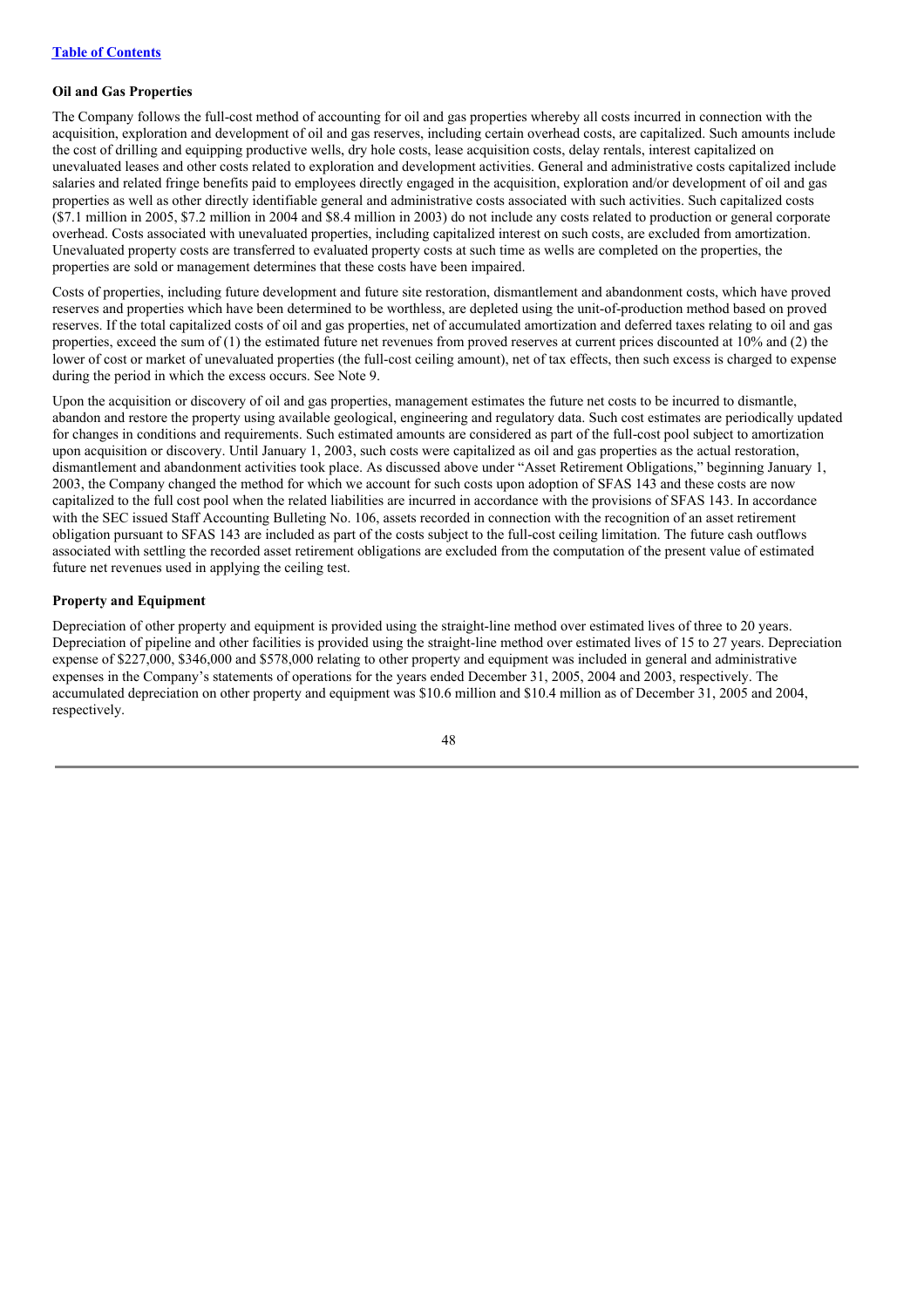### **Investment in Medusa Spar LLC**

In December 2003, the Company announced the formation of a limited liability company, Medusa Spar LLC, which now owns a 75% undivided ownership interest in the deepwater spar production facilities on Callon's Medusa Field in the Gulf of Mexico. The Company contributed a 15% undivided ownership interest in the production facility to Medusa Spar LLC in return for approximately \$25 million in cash and a 10% ownership interest in the LLC. The LLC will earn a tariff based upon production volume throughput from the Medusa area. Callon is obligated to process our share of production from the Medusa Field and any future discoveries in the area through the spar production facilities. This arrangement allows Callon to defer the cost of the spar production facility over the life of the Medusa Field. The Company's cash proceeds were used to reduce the balance outstanding under its senior secured credit facility. The LLC used the cash proceeds from \$83.7 million of non-recourse financing and a cash contribution by one of the LLC owners to acquire its 75% interest in the spar. On December 31, 2005, \$47.0 million of the financing was outstanding. The balance of Medusa Spar LLC is owned by Oceaneering International, Inc. (NYSE:OII) and Murphy Oil Corporation (NYSE:MUR). The Company is accounting for our 10% ownership interest in the LLC under the equity method.

#### **Natural Gas Imbalances**

The Company follows the entitlement method of accounting for its proportionate share of gas production on a well-by-well basis, recording a receivable to the extent that a well is in an "undertake" position and conversely recording a liability to the extent that a well is in an "overtake" position. Gas balancing receivables were \$403,000 and \$725,000 as of December 31, 2005 and 2004, respectively. Gas balancing payables were \$304,000 and \$594,000 as of December 31, 2005 and 2004, respectively.

#### **Derivatives**

The Company uses derivative financial instruments for price protection purposes on a limited amount of its future production and does not use them for trading purposes. Such derivatives are accounted for under Statement of Financial Accounting Standards No. 133, "Accounting for Derivative Instruments and Hedging Activities" ("SFAS 133") as amended. See Note 6.

#### **Income Tax**

The Company follows the asset and liability method of accounting for deferred income taxes prescribed by Statement of Financial Accounting Standards No. 109, "Accounting for Income Taxes" ("SFAS 109"). The statement provides for the recognition of a deferred tax asset for deductible temporary timing differences, capital and operating loss carryforwards, statutory depletion carryforward and tax credit carryforwards, net of a valuation allowance. The valuation allowance is provided for that portion of the asset for which it is deemed more likely than not will not be realized. See Note 3.

#### **Accounts Receivable**

Accounts receivable consists primarily of accrued oil and gas production receivables. The balance in the reserve for doubtful accounts included in accounts receivable was \$66,000 and \$103,000 at December 31, 2005 and 2004, respectively. Net charge offs recorded against the reserve for doubtful accounts were \$37,000 in 2005 and zero in 2004. There were no provisions to expense in the three-year period ended December 31, 2005.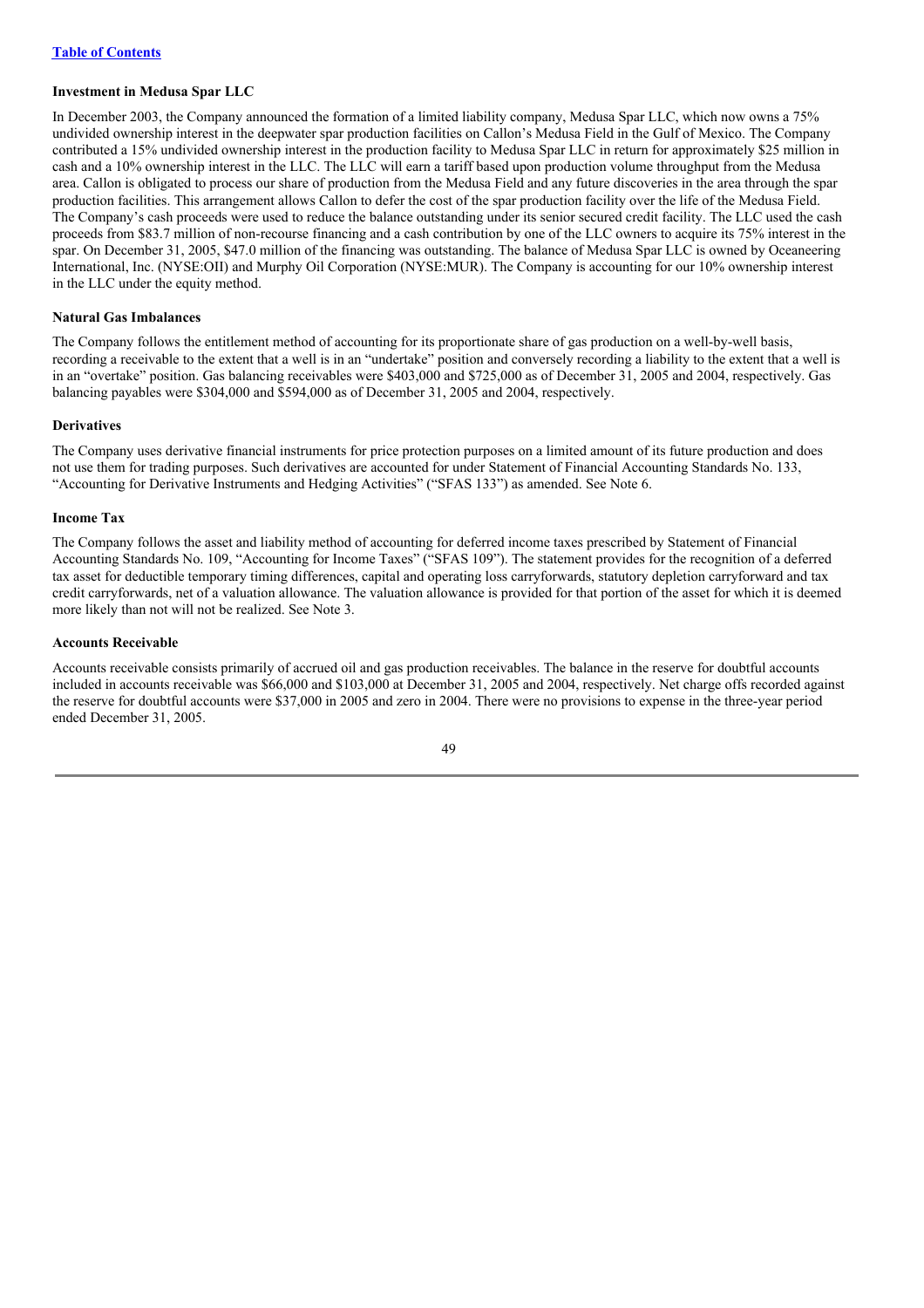# **Accrued Liabilities to be Refinanced**

Amounts included in accrued liabilities to be refinanced represent capital expenditures that were refinanced with the availability under the Company's senior secured credit facility subsequent to the end of the year.

### **Major Customers**

The Company's production is sold generally on month-to-month contracts at prevailing prices. The following table identifies customers to whom it sold a significant percentage of its total oil and gas production during each of the years ended:

|                                | December 31. |      |      |
|--------------------------------|--------------|------|------|
|                                | 2005         | 2004 | 2003 |
| <b>Shell Trading Company</b>   | 34%          | 30%  |      |
| Louis Dreyfus Energy Services  | 16%          | 23%  | 27%  |
| Plains Marketing, L.P.         | 16%          | 13%  |      |
| Chevron Texaco Natural Gas     | 10%          | 6%   |      |
| <b>Reliant Energy Services</b> |              | 6%   | 28%  |
| Prior Energy Corporation       |              |      | 20%  |

Because alternative purchasers of oil and gas are readily available, the Company believes that the loss of any of these purchasers would not result in a material adverse effect on its ability to market future oil and gas production.

# **Statements of Cash Flows**

For purposes of the Consolidated Financial Statements, the Company considers all highly liquid investments purchased with an original maturity of three months or less to be cash equivalents.

The Company paid no federal income taxes for the three years in the period ended December 31, 2005. During the years ended December 31, 2005, 2004 and 2003, the Company made cash payments for interest of \$19,854,000, \$23,197,000 and \$27,913,000, respectively.

#### **Accounting Pronouncements**

On December 16, 2004, the Financial Accounting Standards Board ("FASB") issued Statement of Financial Accounting Standards No. 123 (revised 2004), "Share-Based Payment" ("SFAS 123R"), which is a revision of Statement of Financial Accounting Standards No. 123, "Accounting for Stock-Based Compensation" ("SFAS 123"). SFAS 123R supersedes APB Opinion No. 25, Accounting for Stock Issued to Employees", and amends Statement of Financial Accounting Standards No. 95, "Statement of Cash Flows." Generally, the approach in SFAS 123R is similar to the approach described in SFAS 123. However, SFAS 123R requires all share-based payments to employees, including grants of employee stock options, to be recognized in the income statement based on their fair values. Pro forma disclosure is no longer an alternative.

In April 2005, the Securities and Exchange Commission ("SEC") delayed the effective date of SFAS 123R for public companies to no later than the beginning of the first fiscal year beginning after June 15, 2005. Early adoption is permitted in periods in which financial statements have not yet been issued. SFAS 123R permits public companies to adopt its requirements using one of two methods below: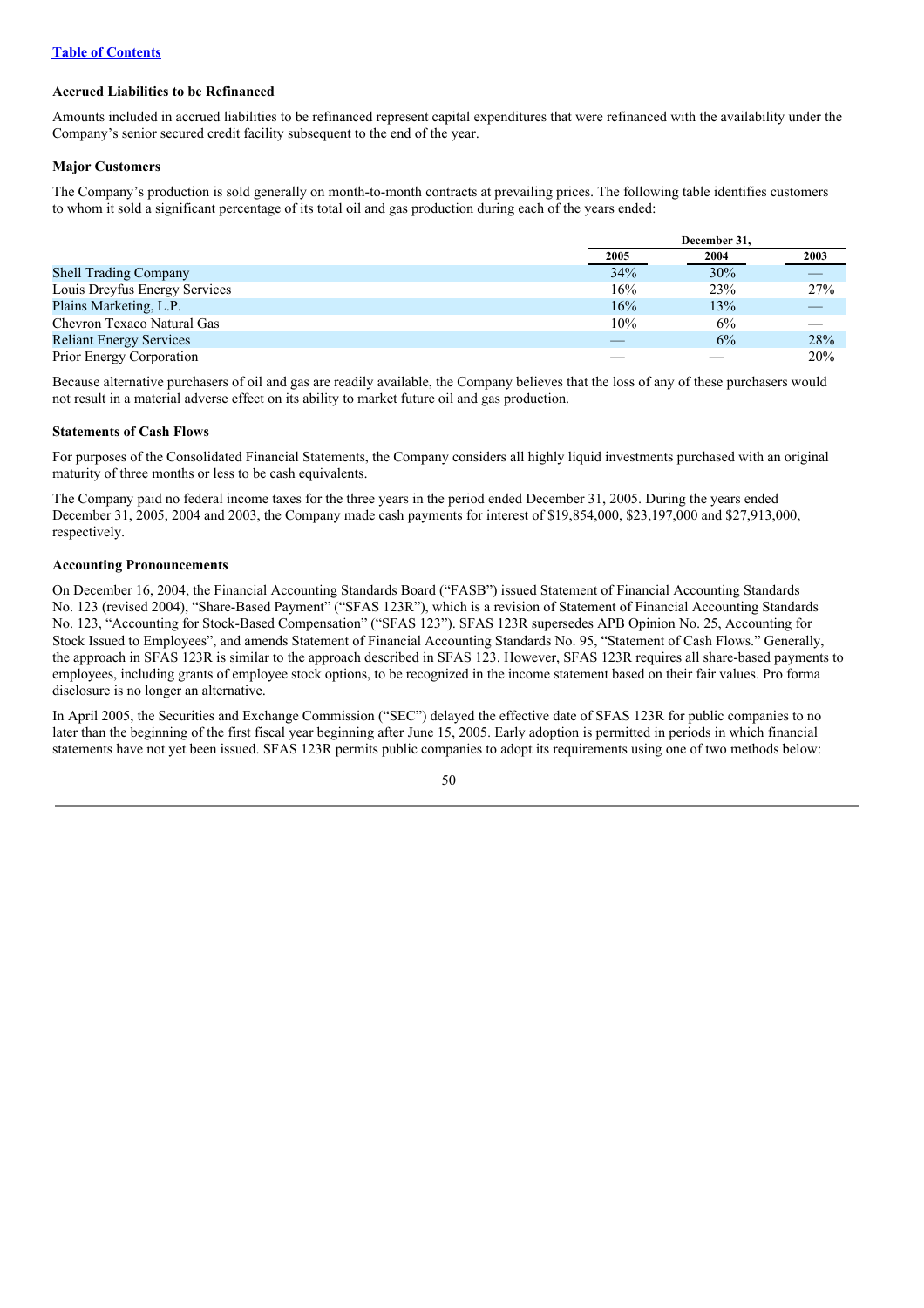- **•** A "modified prospective" method in which compensation cost is recognized beginning with the effective date (a) based on the requirements of SFAS 123R for all share-based payments granted after the effective date and (b) based on the requirements of SFAS 123 for all awards granted to employees prior to the effective date of SFAS 123R that remain unvested on the effective date; or
- **•** A "modified retrospective" method which includes the requirements of the modified prospective method described above, but also permits entities to restate based on the amounts previously recognized under SFAS 123 for purposes of pro forma disclosures either (a) all prior periods presented or (b) prior interim periods of the year of adoption.

As permitted by SFAS 123, through December 31, 2005, the Company accounted for share-based payments to employees using APB Opinion 25's intrinsic value method and, as such, generally recognized no compensation cost for employee stock options. Accordingly, the adoption of SFAS 123R's fair value method could have a significant impact on our result of operations, although it will have no impact on our overall financial position. The impact of SFAS 123R cannot be predicted at this time because it will depend on levels of share-based payments granted in the future. However, had we adopted SFAS 123R in prior periods, the impact of that standard would have approximated the impact of SFAS 123 as described in the disclosure of pro forma net income and earnings per share below under "Stock-Based Compensation." The Company adopted SFAS 123R on January 1, 2006 using the modified prospective method.

### **Stock-Based Compensation**

The Company's pro forma net income (loss) and net income (loss) per share of common stock for the years ended December 31, 2005, 2004 and 2003 had compensation costs been recorded using the fair value method in accordance with SFAS 123, as amended by Statement of Financial Accounting Standards No. 148, "Accounting for Stock-Based Compensation-Transition and Disclosure-an amendment of SFAS No. 123 ("SFAS 148"), are presented below pursuant to the disclosure requirements of SFAS 148 (in thousands except per share data):

|                                                                          |   | 2005     | 2004 |                                       |   | 2003      |  |
|--------------------------------------------------------------------------|---|----------|------|---------------------------------------|---|-----------|--|
|                                                                          |   |          |      | (In thousands, except per share data) |   |           |  |
| Net income (loss) available to common shares, as reported                | S | 26.458   | S    | 20,229                                | S | (19,268)  |  |
| Stock-based compensation expense included in net income as reported, net |   |          |      |                                       |   |           |  |
| of tax                                                                   |   | 1.313    |      | 348                                   |   |           |  |
| Deduct: Total stock-based compensation expense under fair value based    |   |          |      |                                       |   |           |  |
| method, net of tax                                                       |   | (1, 497) |      | (549)                                 |   | (247)     |  |
| Pro forma net income (loss) available to common shares                   |   | 26,274   |      | 20,028                                |   | (19, 498) |  |
|                                                                          |   |          |      |                                       |   |           |  |
| Basic earnings (loss) per share:<br>As Reported                          |   | 1.43     |      | 1.28                                  |   | (1.41)    |  |
| Pro Forma                                                                |   | 1.42     |      | 1.27                                  |   | (1.43)    |  |
| Diluted earnings (loss) per share: As Reported                           |   | 1.28     |      | 1.22                                  |   | (1.41)    |  |
| Pro Forma                                                                |   | 1.27     |      | 1.20                                  |   | (1.43)    |  |

See Note 11 for descriptions and additional disclosures related to the stock incentive plans.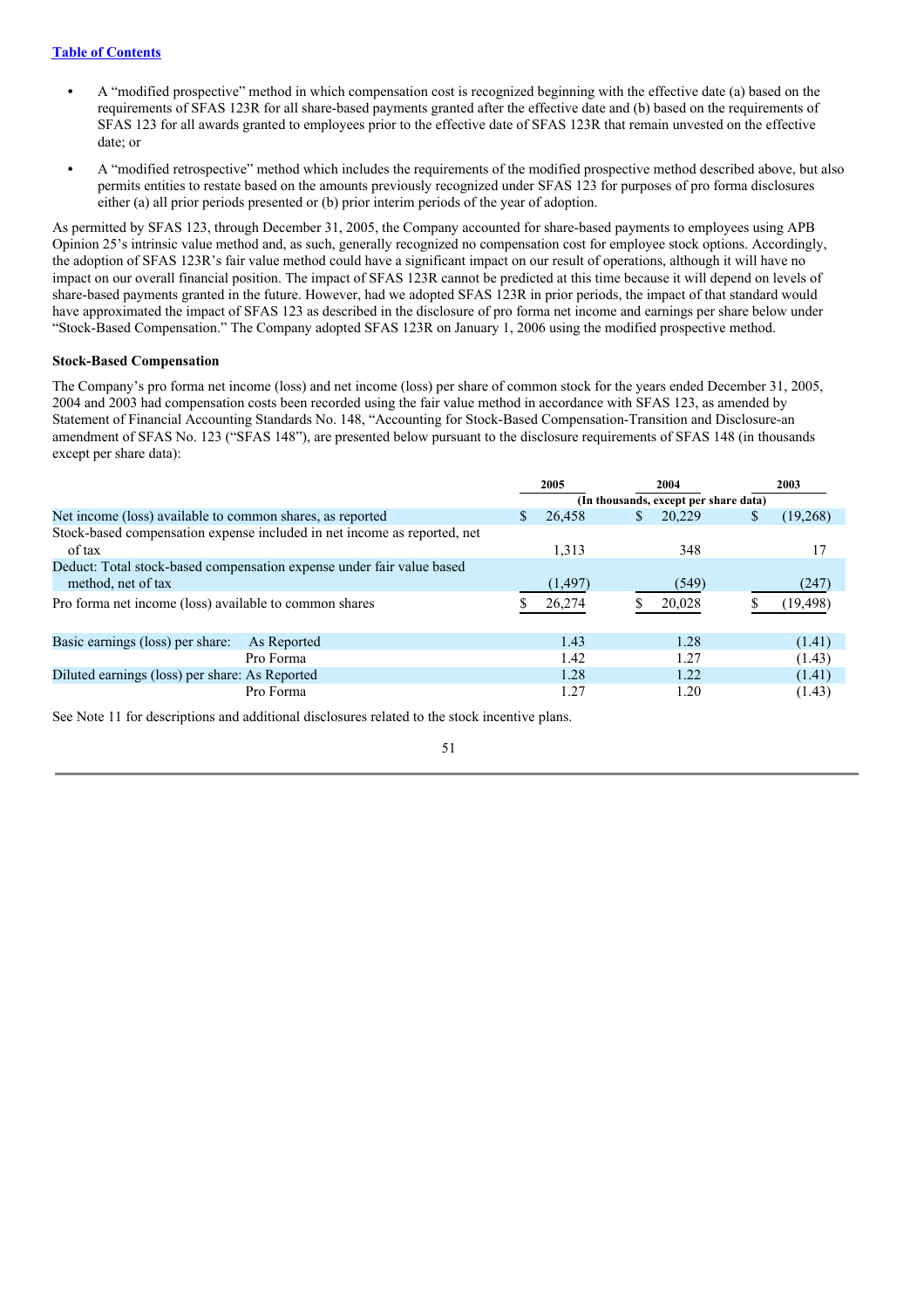# **Per Share Amounts**

Basic income or loss per common share was computed by dividing net income or loss by the weighted average number of shares of common stock outstanding during the year. Diluted income or loss per common share was determined on a weighted average basis using common shares issued and outstanding adjusted for the effect of stock options considered common stock equivalents computed using the treasury stock method and the effect of the convertible preferred stock (if dilutive). The conversion of the preferred stock was not included in the annual calculation for 2003 due to its antidilutive effect on diluted income or loss per common share. In addition, below are the shares relating to stock options, warrants and restricted stock that were not included in diluted shares for the year ended December 31, 2003 due to the fact that the Company had a loss for this period. The Company had net income for the years ended December 31, 2005 and 2004 and all such shares were included as described below.

|                         | <b>Twelve Months Ended December 31,</b> |
|-------------------------|-----------------------------------------|
|                         | (in thousands)                          |
|                         | 2003                                    |
| Stock options           | 03                                      |
| Warrants                | 424                                     |
| <b>Restricted Stock</b> | 248                                     |

A reconciliation of the basic and diluted per share computation is as follows (in thousands, except per share amounts):

|                                                                                                      | 2005                     |        | 2004         | 2003         |
|------------------------------------------------------------------------------------------------------|--------------------------|--------|--------------|--------------|
| (a) Net income (loss) available to common shares                                                     | 26,458<br>$\mathbb{S}^-$ |        | \$<br>20,229 | (19,268)     |
| Preferred dividends assuming conversion of preferred stock(if dilutive)                              |                          | 318    | 1,272        |              |
| (b) Income (loss) available to common shares assuming conversion of<br>preferred stock (if dilutive) |                          | 26,776 | 21,501       | (19,268)     |
| (c) Weighted average shares outstanding                                                              |                          | 18,453 | 15,796       | 13,662       |
| Dilutive impact of stock options                                                                     |                          | 348    | 233          |              |
| Dilutive impact of restricted stock                                                                  |                          | 69     | 75           |              |
| Dilutive impact of warrants                                                                          |                          | 1,375  | 894          |              |
| Convertible preferred stock (if dilutive)                                                            |                          | 638    | 680          |              |
| (d) Total diluted shares                                                                             |                          | 20,883 | 17,678       | 13,662       |
| Stock options and warrants excluded due to the exercise price being greater                          |                          |        |              |              |
| than the stock price                                                                                 |                          |        | 89           | 2,297        |
| Basic income (loss) per share $(a, c)$                                                               | \$                       | 1.43   | \$<br>1.28   | \$<br>(1.41) |
| Diluted income (loss) per share $(b,d)$                                                              | \$                       | 1.28   | \$<br>1.22   | \$<br>(1.41) |
| 52                                                                                                   |                          |        |              |              |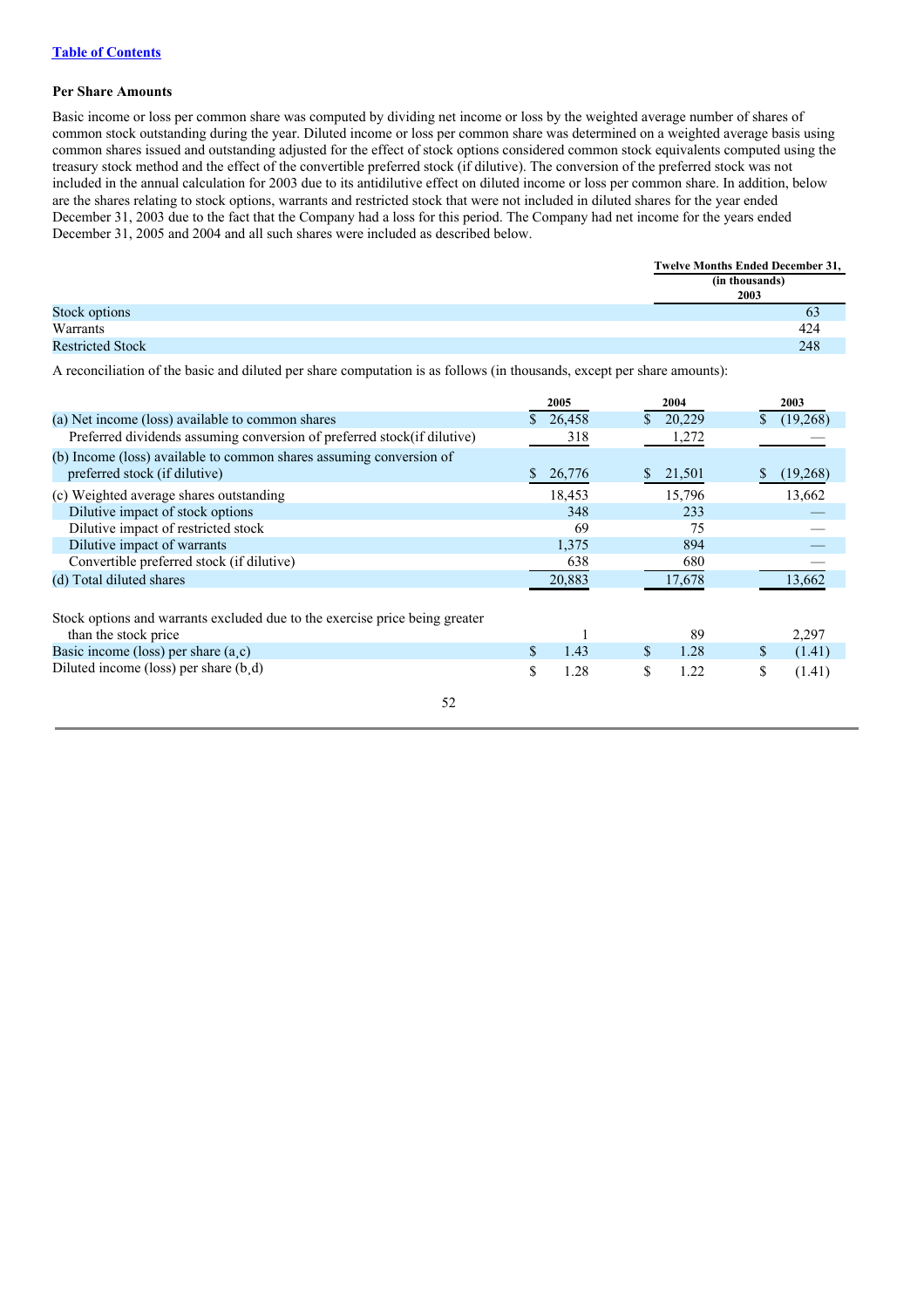# **Fair Value of Financial Instruments**

Fair value of cash, cash equivalents, accounts receivable, accounts payable, the capital lease and the senior secured credit facility approximates book value at December 31, 2005 and 2004. Fair value of long-term debt (specifically, the 9.75% Senior Notes) had an estimated fair value of 103% of face value at December 31, 2005.

# **3. INCOME TAXES**

The Company had a net current asset of \$26.8 million and a net long-term liability of \$31.6 million resulting in a net deferred tax liability of \$4.8 million at December 31, 2005. At December 31, 2004, the Company had a net current asset of \$5.7 million and a net long-term asset of \$3.0 million resulting in a net deferred tax asset of \$8.7 million. Below is an analysis of the net deferred tax asset (liability) as of December 31, 2005 and 2004.

|                                                    |               | December 31,   |
|----------------------------------------------------|---------------|----------------|
|                                                    | 2005          | 2004           |
|                                                    |               | (In thousands) |
| Deferred Tax Asset:                                |               |                |
| Federal net operating loss carryforwards           | \$<br>58,240  | S<br>56,271    |
| Statutory depletion carryforward                   | 4,443         | 4,124          |
| Alternative minimum tax credit carryforward        | 547           | 326            |
| SFAS 143-Asset Retirement Obligations              | 11,307        | 11,544         |
| Other                                              | 1,389         | 2,786          |
|                                                    |               |                |
| Total deferred tax asset                           | 75,926        | 75,051         |
|                                                    |               |                |
| Deferred Tax Liability:                            |               |                |
| Difference between book and tax basis for property | (80, 565)     | (66,277)       |
| Other                                              | (224)         | (112)          |
| Total deferred tax liability                       | (80, 789)     | (66,389)       |
|                                                    |               |                |
| Net deferred tax asset (liability)                 | \$<br>(4,863) | 8,662<br>S     |

If not utilized, the Company's federal net operating loss carryforwards will expire in 2013 through 2020. The Company has significant state net operating loss carryforwards that are not included in the deferred tax asset above, as the Company does not anticipate generating taxable state income in the states in which these loss carryforwards apply. The Company has very limited state taxable income as primarily all of its revenue is generated in federal waters not subject to state income taxes.

SFAS 109 provides for the weighing of positive and negative evidence in determining whether it is more likely than not that a deferred tax asset is recoverable. The Company achieved profitable operations in 2005 and 2004 and had income on an aggregate basis for the three-year period ended December 31, 2005. In addition, we expect 2006 production levels to meet or exceed 2005 levels. As a result, the Company has not provided a valuation allowance as of December 31, 2005.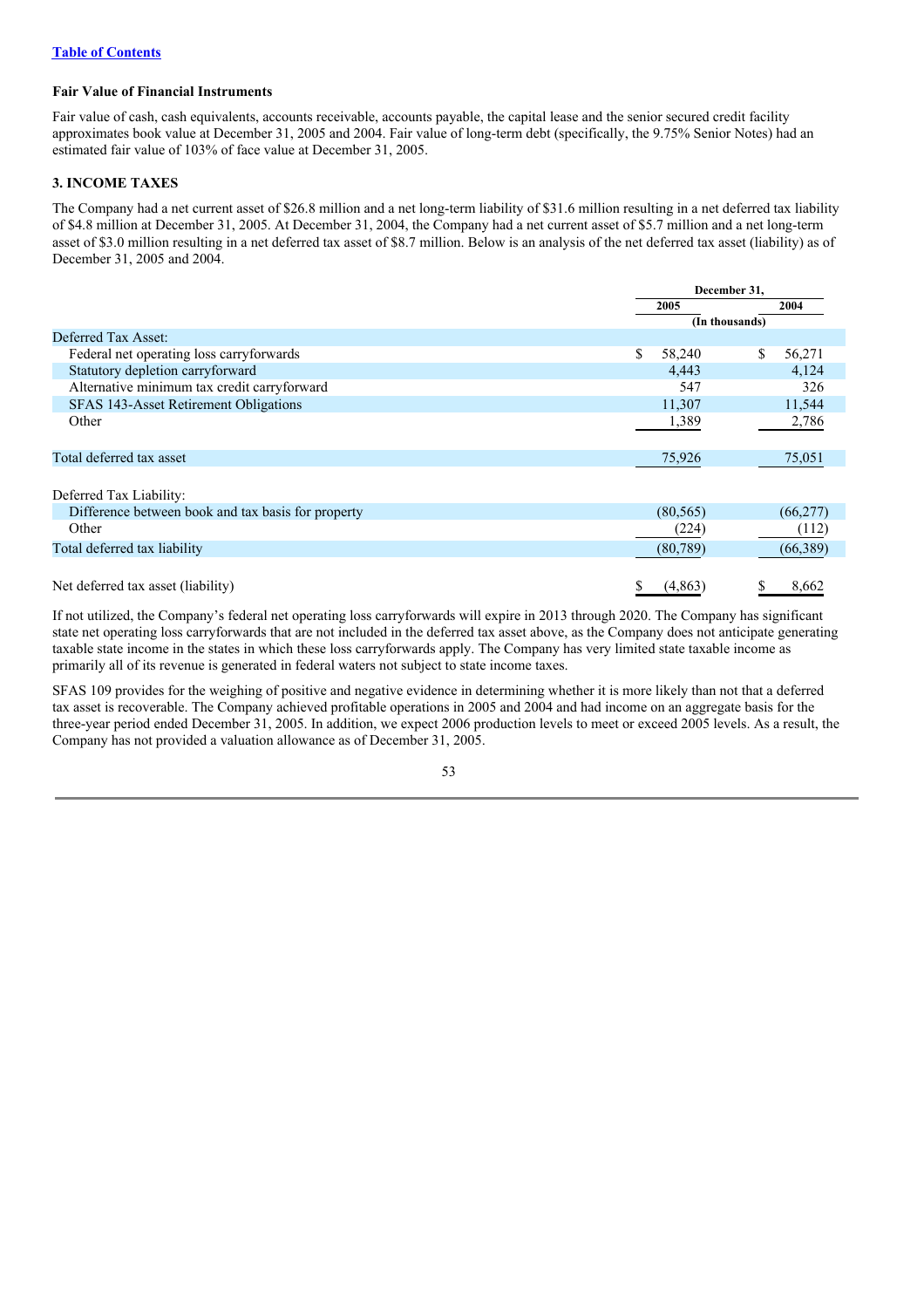The Company incurred losses in 2002 and 2003 and had losses on an aggregate basis for the three-year period ended December 31, 2003. Because of these cumulative losses the Company established a full valuation allowance of \$11.5 million as of December 31, 2003. For the three-year period ended December 31, 2004, the Company had income on an aggregate basis resulting from the Company achieving profitable operations in 2004 due to the Company's first two deepwater projects starting in November 2003 and the refinancing of the Company's highest cost debt. As a result, the Company reversed the valuation allowance, which had a balance of \$7.0 million, as of December 31, 2004.

Below is a reconciliation of the reported amount of income tax expense attributable to continuing operations for the year to the amount of income tax expense that would result from applying domestic federal statutory tax rates to pretax income from continuing operations.

|                                                                                | <b>Year Ended December 31,</b> |       |       |
|--------------------------------------------------------------------------------|--------------------------------|-------|-------|
|                                                                                | 2005                           | 2004  | 2003  |
| Income tax expense (benefit) computed at the statutory federal income tax rate | 35%                            | 35%   | (35%) |
| Change in valuation allowance                                                  |                                | (84)% | 118%  |
| Other                                                                          | (1%)                           |       | $4\%$ |
|                                                                                |                                |       |       |
| Effective income tax rate                                                      | 34%                            | (49)% | 87%   |
|                                                                                |                                |       |       |

# **4. OTHER COMPREHENSIVE INCOME**

The Company's other comprehensive income (loss) of \$1.6 million, \$(1.9 million) and \$449,000 for the years ended December 31, 2005, 2004 and 2003 respectively, relates to the change in fair value of its derivatives (other comprehensive income (loss) was net of tax of \$835,000, \$1.0 million and \$242,000 for the years ended December 31, 2005, 2004 and 2003, respectively). See Note 6.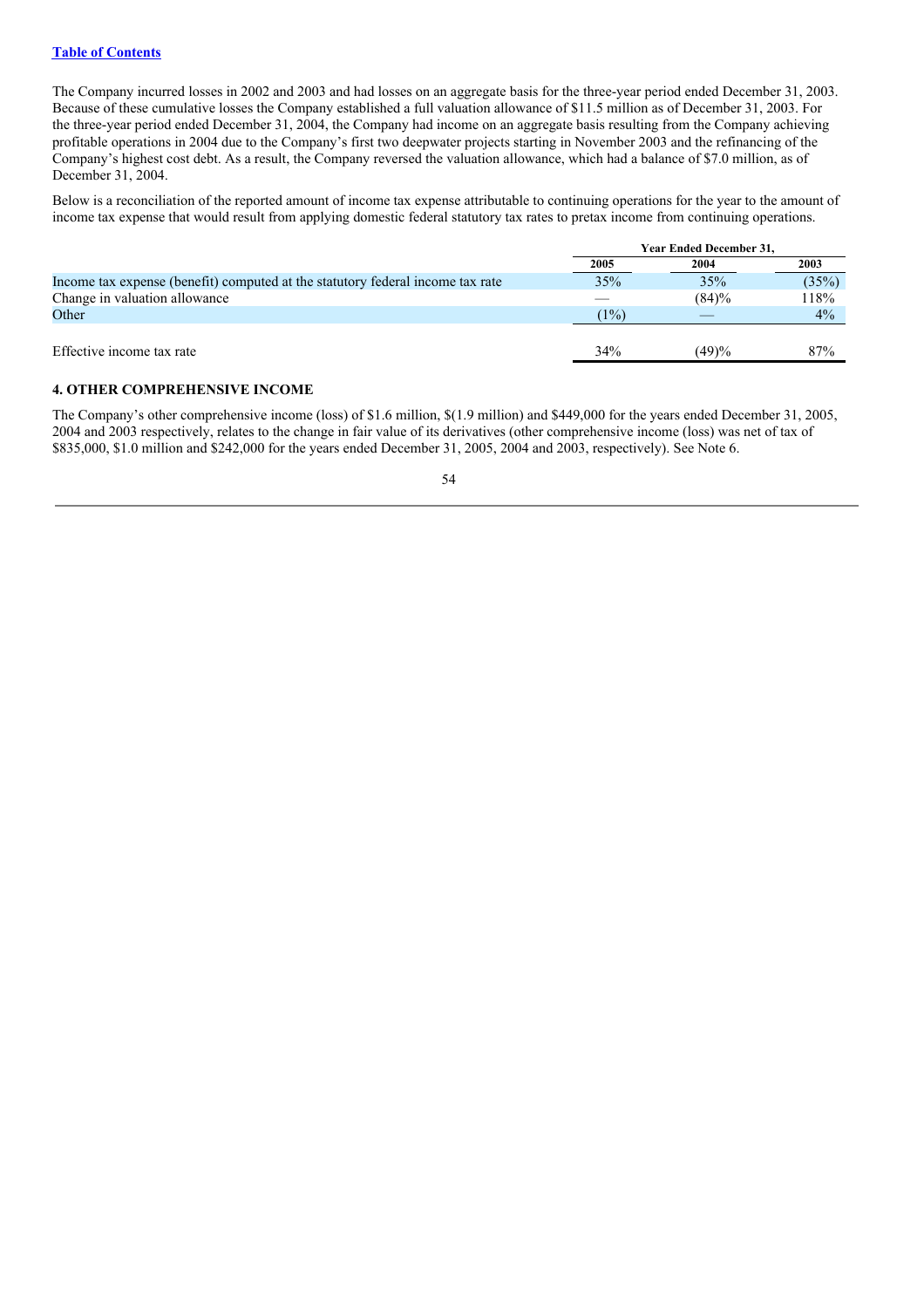# **5. LONG-TERM DEBT**

Long-term debt consisted of the following at:

|                                               | December 31,   |               |  |
|-----------------------------------------------|----------------|---------------|--|
|                                               | 2005           | 2004          |  |
|                                               | (In thousands) |               |  |
| Senior Secured Credit Facility                | S              | 5,000<br>S    |  |
| 9.75% Senior Notes (due 2010) net of discount | 187,941        | 186,216       |  |
| Capital Lease                                 | 1,135          | 1,711         |  |
| Total Long-term Debt                          | 189,076        | 192,927       |  |
| Less current portion                          | 263            | 576           |  |
| Long-term portion                             | 188,813<br>S   | 192,351<br>ъ. |  |

**Senior Secured Credit Facility**. On June 15, 2004, the Company closed on a three-year senior secured credit facility underwritten by Union Bank of California, N.A. ("Union Bank") to replace the Company's credit facility with Wachovia Bank, National Association ("Wachovia Bank") which was expiring June 30, 2004. The credit facility had an initial borrowing base of \$60 million, which was increased to \$70 million in the second quarter of 2005. The borrowing base is reviewed and redetermined semi-annually and can be increased to a maximum of \$175 million. Borrowings under the credit facility are secured by mortgages covering the Company's five largest fields. The credit facility bears interest at 0.25% above a defined base rate depending on utilization of the borrowing base or, at the option of the Company, LIBOR plus 1.5% to 2.25% based on utilization of the borrowing base. Under the senior secured credit facility, a commitment fee of 0.25% or 0.375% per annum, depending on the amount of the unused portion of the borrowing base, is payable quarterly.

The range of interest rates on the senior secured credit facility was 4.16% to 6.00% for the year ended December 31, 2005. The weighted average interest rate for the debt outstanding under the senior secured credit facility at December 31, 2004 was 4.16%. As of December 31, 2005 there were no borrowings outstanding under the facility; however, Callon had an aggregate of \$7.5 million in outstanding letters of credit issued under the credit facility. These letters of credit secure obligations under the outstanding hedging contracts described in Note 6. The outstanding letters of credit reduce the amount available for borrowings under the credit facility. As a result, \$62.5 million was available for future borrowings under the credit facility as of December 31, 2005.

Certain of the Company's subsidiaries guarantee the Company's obligations under the \$200 million 9.75% Senior Notes due 2010. The subsidiary guarantors are 100% owned, all of the guarantees are full and unconditional and joint and several, the parent company has no independent assets or operations and any subsidiaries of the parent company other than the subsidiary guarantors are minor.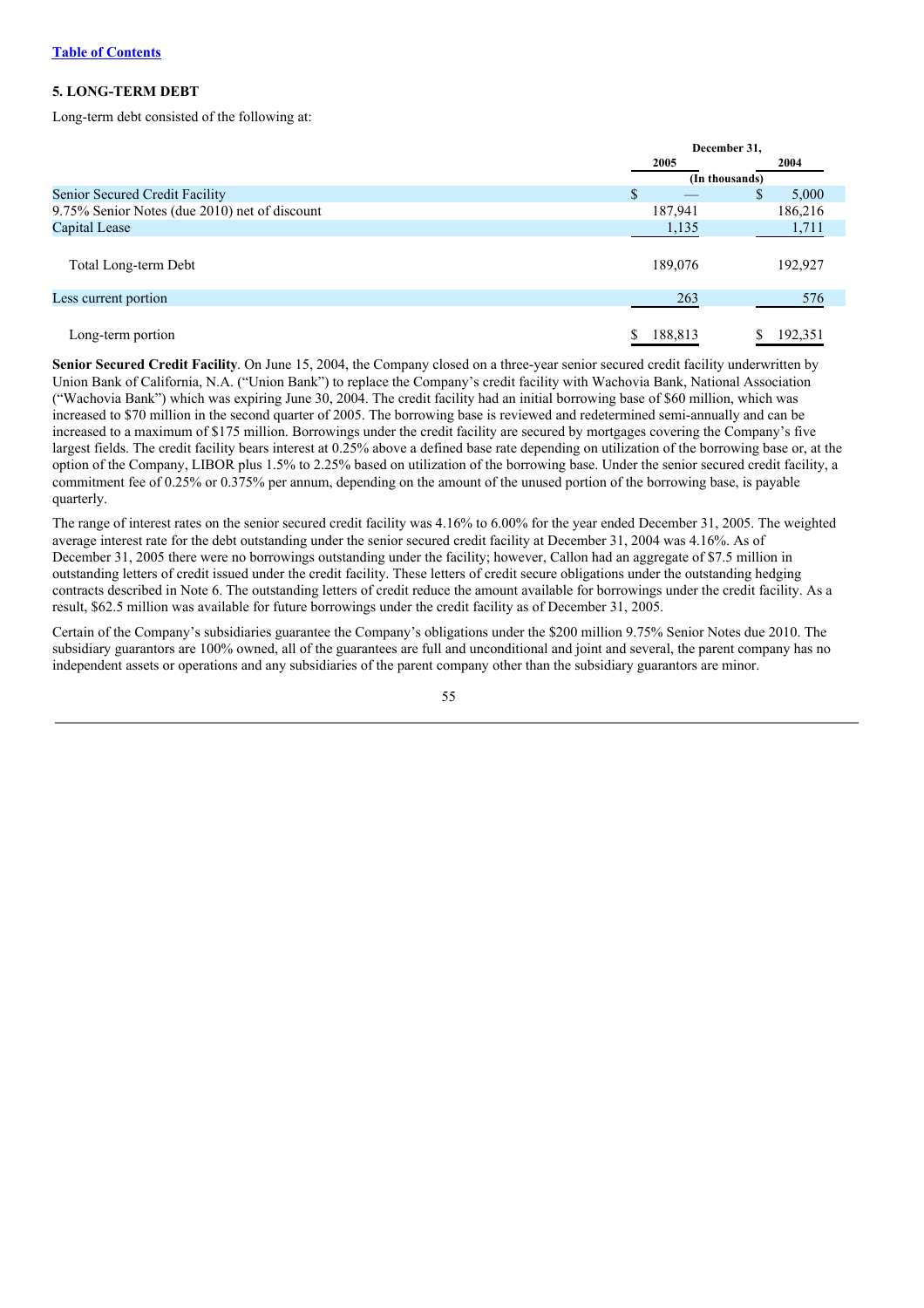**Restructured Debt**. In December 2003 and in the first half of 2004, the Company completed several transactions which restructured all debt that was maturing through 2005. A summary of these transactions is as follows:

- **•** borrowing \$185 million pursuant to a senior unsecured credit facility for a term of seven years at an interest rate of 9.75% in December 2003;
- the formation of Medusa Spar LLC in which the Company contributed its 15% ownership in the deepwater spar production facilities in return for a 10% interest in Medusa Spar LLC and approximately \$25 million in cash;
- **•** borrowing an additional \$15 million for a term of seven years at an interest rate of 9.75% pursuant to a senior unsecured credit agreement in the first quarter of 2004;
- **•** closing a three-year senior secured credit facility with an initial borrowing base of \$60 million in June 2004 which can be increased by the lender to \$175 million; and
- **•** closing the public offering of 3,450,000 shares of common stock priced at \$13.25 per share raising net proceeds of approximately \$44 million, after expenses, in June 2004.

Below is a list of the debt which was extinguished and restructured with the funds raised from the transactions above.

- the Company's \$22.9 million, 10.125% senior subordinated notes due in 2004
- the Company's \$40 million, 10.25% senior subordinated notes due in 2004
- the Company's \$95 million, 12% senior unsecured credit facility due in 2005
- the Company's \$33 million, 11% senior subordinated notes due in 2005

All of the above debt was extinguished before maturity which resulted in a loss on early extinguishment of debt for the years ended December 31, 2004 and 2003 of \$3.0 million and \$5.6 million, respectively. In addition to restructuring the Company's debt, Callon reduced the balance outstanding on its senior secured credit facility.

**9.75% Senior Notes (due 2010).** In December 2003 the Company borrowed \$185 million pursuant to a senior unsecured credit facility. The loans under the credit facility have a stated interest rate of 9.75% and a seven-year maturity. The net proceeds of \$181.3 million were used to redeem \$22.9 million of 10.125% senior subordinated notes due July 31, 2004, \$40 million of 10.25% senior subordinated notes due September 15, 2004 and \$85 million of our 12% senior loans due March 31, 2005 plus a 1% pre-payment premium of \$850,000, and to reduce the balance outstanding under the Company's senior secured credit facility. In conjunction with the new senior unsecured notes, the Company issued detachable warrants to purchase 2.775 million shares of it's common stock at an exercise price of \$10 per share and an expiration date of December 2010. The warrants were valued at \$10.6 million and were treated as a discount on the debt. This senior unsecured debt matures December 8, 2010 and has an effective interest rate of 11.4%. The Company recorded the issuance of these new securities at a fair value of \$171 million. Deferred costs of \$14 million associated with the notes will be amortized over the life of the notes.

During March 2004, Callon borrowed an additional \$15 million under its 9.75% senior unsecured credit facility bringing the total outstanding under the facility to \$200 million. The net proceeds of approximately \$14 million were primarily used to retire the remaining \$10 million of 12% senior loans due March 31, 2005 plus a 1% call premium of \$100,000. The Company recorded the issuance of these additional new securities at a fair value of \$14 million. Deferred costs of \$1 million associated with the notes will be amortized over the life of the notes.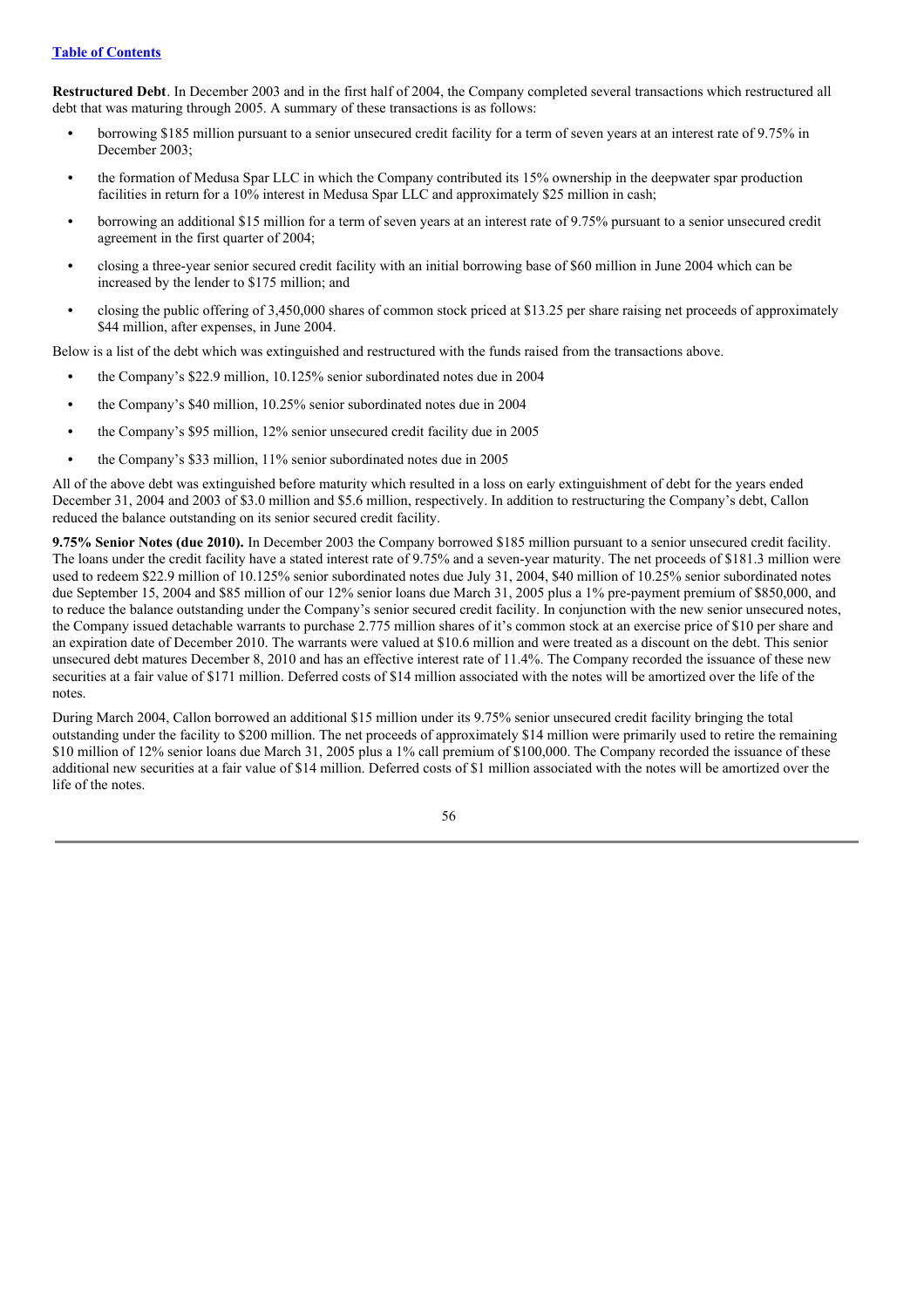In March 2004, the \$200 million in aggregate principal amount of loans outstanding under the 9.75% senior unsecured credit facility were exchanged for 9.75% Senior Notes due 2010, Series A, "Series A notes", issued pursuant to a senior indenture between Callon and American Stock Transfer & Trust Company dated March 15, 2004. On August 12, 2004, the Company completed an offer to exchange its 9.75% Senior Notes due 2010, Series B, that have been registered under the Securities Act of 1933, for all outstanding Series A notes.

In December 2005, 79,500 of the detachable warrants issued with the 9.75% Senior Notes due 2010 were exercised. In addition, 265,210 of \$0.01 warrants associated with the 12% senior unsecured credit facility due in 2005 were outstanding as of December 31, 2005.

**Capital Lease**. In December 2001, the Company entered into a 10-year gas processing agreement associated with a production facility on Callon's Mobile Block 952 Field with Hanover Compression Limited Partnership, which is being accounted for as a capital lease. Total minimum obligations are \$8.4 million with interest representing approximately \$2.8 million and the present value minimum obligations representing \$5.6 million.

**Restrictive Covenants**. The Indenture governing our 9.75% senior notes due 2010 and our senior secured credit facility contains various covenants including restrictions on additional indebtedness and payment of cash dividends. In addition, our senior secured credit facility contains covenants for maintenance of certain financial ratios. The Company was in compliance with these covenants at December 31, 2005.

Future minimum lease payments and debt maturities (in thousands) are as follows:

| Year       |   | <b>Capital Lease</b><br><b>Payments</b> | Debt    |
|------------|---|-----------------------------------------|---------|
| 2006       | Φ | 439                                     | Φ       |
| 2007       |   | 348                                     |         |
| 2008       |   | 228                                     |         |
| 2009       |   | 229                                     |         |
| 2010       |   | 220                                     | 200,000 |
| Thereafter |   | 245                                     |         |

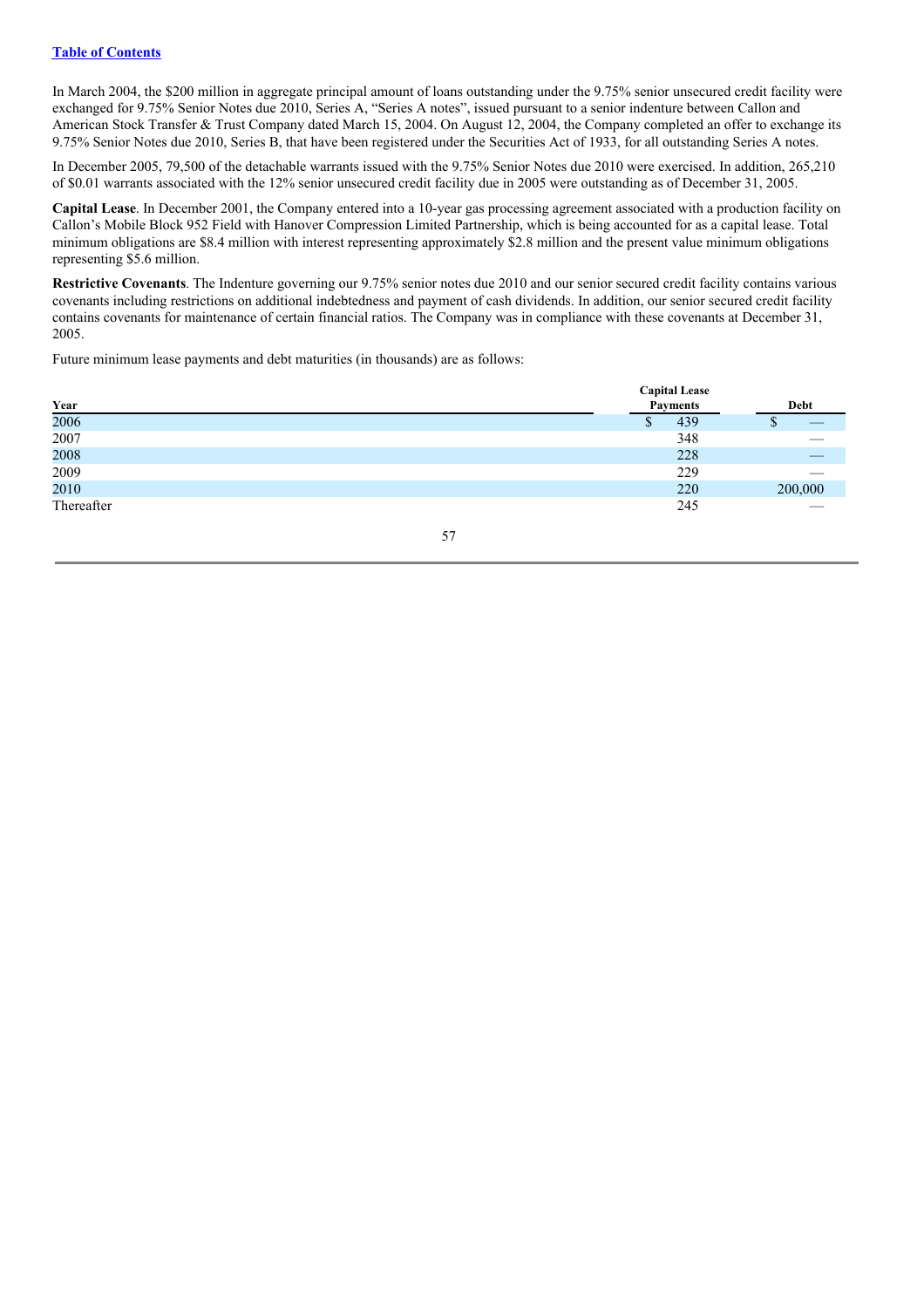# **6. DERIVATIVES**

The Company periodically uses derivative financial instruments to manage oil and gas price risk. Settlements of gains and losses on commodity price contracts are generally based upon the difference between the contract price or prices specified in the derivative instrument and a NYMEX price or other cash or futures index price.

The Company's derivative contracts that are accounted for as cash flow hedges under SFAS 133 are recorded at fair market value and the changes in fair value are recorded through other comprehensive income (loss), net of tax, in stockholders' equity. The cash settlements on these contracts are recorded as an increase or decrease in oil and gas sales. The changes in fair value related to ineffective derivative contracts are recognized as derivative expense (income). The cash settlement on these contracts is also recorded within derivative expense (income). The changes in fair value of the Company's derivative contracts that are not designated as effective cash flow hedges are recorded through the statement of operations as derivative expense (income).

Cash settlements on effective cash flow hedges for the years ended December 31, 2005, 2004 and 2003 resulted in a reduction of oil and gas sales in the amount of \$10.3 million, \$13.8 million and \$2.9 million, respectively. Cash settlements on ineffective derivative contracts were recorded as derivative expense in the amount of \$4.4 million and \$1.2 million for the years ended December 31, 2005 and 2004, respectively. These contracts were deemed ineffective as a result of a shortfall in production volumes due to downtime from the tropical storm activity in the third quarters of 2005 and 2004 impacting third and fourth quarter production volumes for the respective years.

The following table summarizes derivative expense for the periods presented (in thousands):

|                                                                             | December 31, |       |      |
|-----------------------------------------------------------------------------|--------------|-------|------|
|                                                                             | 2005         | 2004  | 2003 |
| Amortization of derivative contract premiums                                | 1.634        |       |      |
| Change in fair value and settlements of ineffective derivative contracts    | 4.394        | 1.209 |      |
| Change in fair value and settlements of non-designated derivative contracts |              | 162   | 535  |
|                                                                             |              |       |      |
|                                                                             | \$6,028      | 1,371 | 535  |
|                                                                             |              |       |      |
|                                                                             |              |       |      |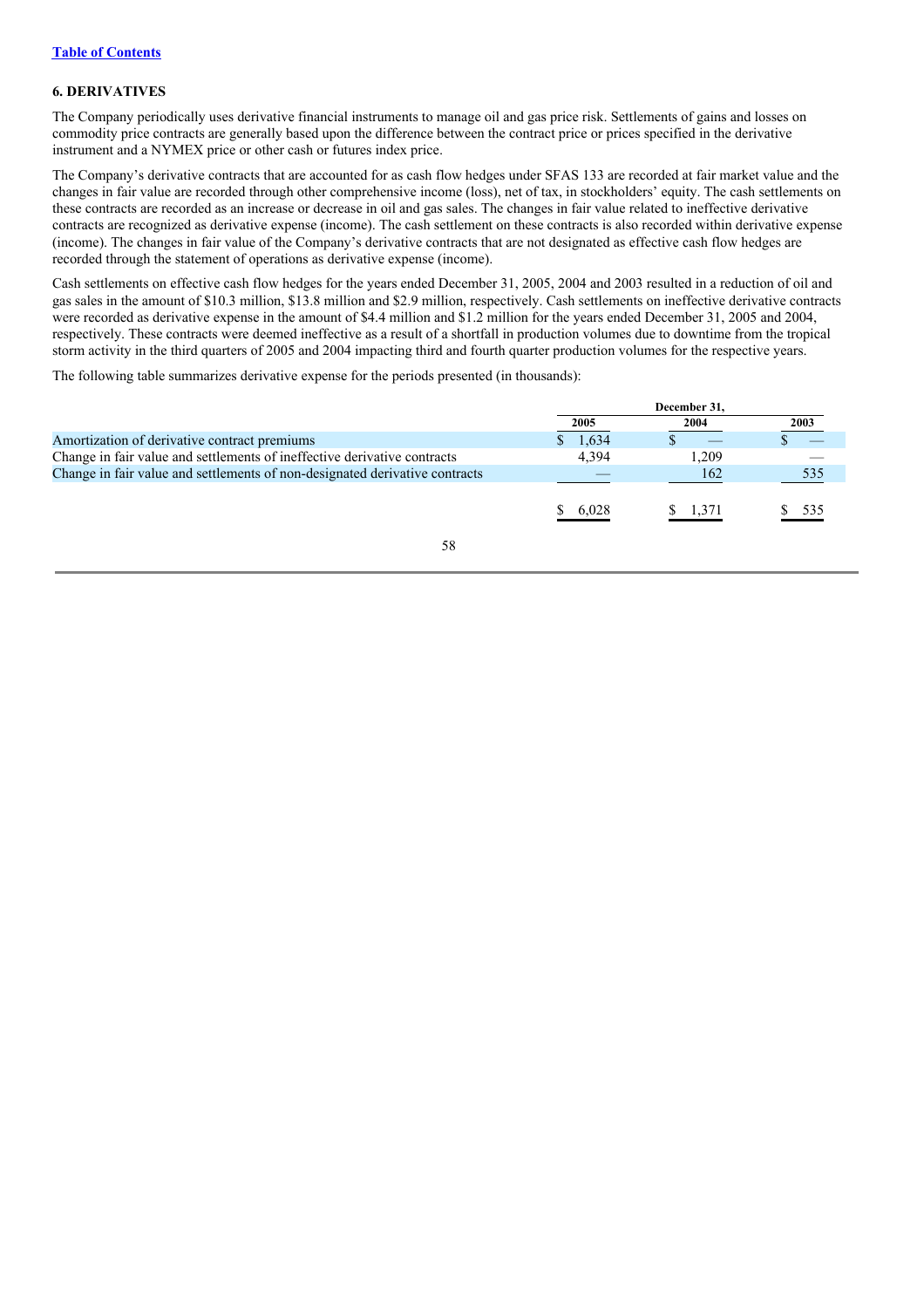The Company had a current liability of \$1.2 million and a current asset of \$889,000 relating to the fair value of its respective derivative contracts as of December 31, 2005.

Listed in the table below are the outstanding derivative contracts as of December 31, 2005:

Swaps

| Product         |                      | Volumes per<br>Month | Ouantity<br>Type          | Average<br>Price            | Period          |
|-----------------|----------------------|----------------------|---------------------------|-----------------------------|-----------------|
| O <sub>il</sub> |                      | 15,000               | <b>Bbls</b>               | 55.00                       | $01/06 - 06/06$ |
| Collars         |                      |                      |                           |                             |                 |
| Product         | Volumes per<br>Month | Ouantity<br>Type     | Average<br>Floor<br>Price | Average<br>Ceiling<br>Price | Period          |
| Oil             | 30,000               | <b>Bbls</b>          | \$60.00                   | \$77.10                     | $01/06 - 12/06$ |
| Natural Gas     | 200,000              | <b>MMBtu</b>         | \$10.00                   | \$16.00                     | $01/06 - 03/06$ |
| Natural Gas     | 100,000              | <b>MMBtu</b>         | \$8.33                    | \$11.93                     | 01/06-09/06     |

# **7. COMMITMENTS AND CONTINGENCIES**

From time to time, the Company, as part of the Consolidation and other capital transactions, entered into registration rights agreements whereby certain parties to the transactions are entitled to require the Company to register common stock of the Company owned by them with the Securities and Exchange Commission for sale to the public in firm commitment public offerings and generally to include shares owned by them, at no cost, in registration statements filed by the Company. Costs of the offering will not include broker's discounts and commissions, which will be paid by the respective sellers of the common stock.

The Company is involved in various claims and lawsuits incidental to its business. In the opinion of management, the ultimate liability thereunder, if any, will not have a material adverse effect on the financial position or results of operations of the Company.

The Company's Medusa deepwater property is eligible for royalty suspensions pursuant to the Deep Water Royalty Relief Act. In addition, the Company has several shallow water, deep natural gas properties and prospects that are eligible for royalty suspensions. However, the federal offshore leases covering these properties contain "price threshold" provisions for oil and gas prices. Under these "price threshold" provisions, if the average monthly New York Mercantile Exchange (NYMEX) sales price for oil or gas during a fiscal year exceeds the price threshold for oil or gas, respectively, then royalties on the associated production must be paid to the Minerals Management Service (MMS) at the rate stipulated in the lease. The price thresholds are adjusted annually by the implicit price deflator for the GDP. The determination of whether or not royalties are due as a result of the average NYMEX price exceeding the price threshold is made during the first quarter of the succeeding year. Any royalty payments due must be made shortly after this determination is made. If a royalty payment is due for all production during a year as a result of exceeding the price threshold, the lessee is required to make monthly royalty payments during the succeeding fiscal year for the succeeding year's production. If at the end of any year the average NYMEX price is below the price threshold, the lessee can apply for a refund for any associated royalties paid during that year and the lessee will not be required to pay royalties monthly during the succeeding year for the succeeding year's production.

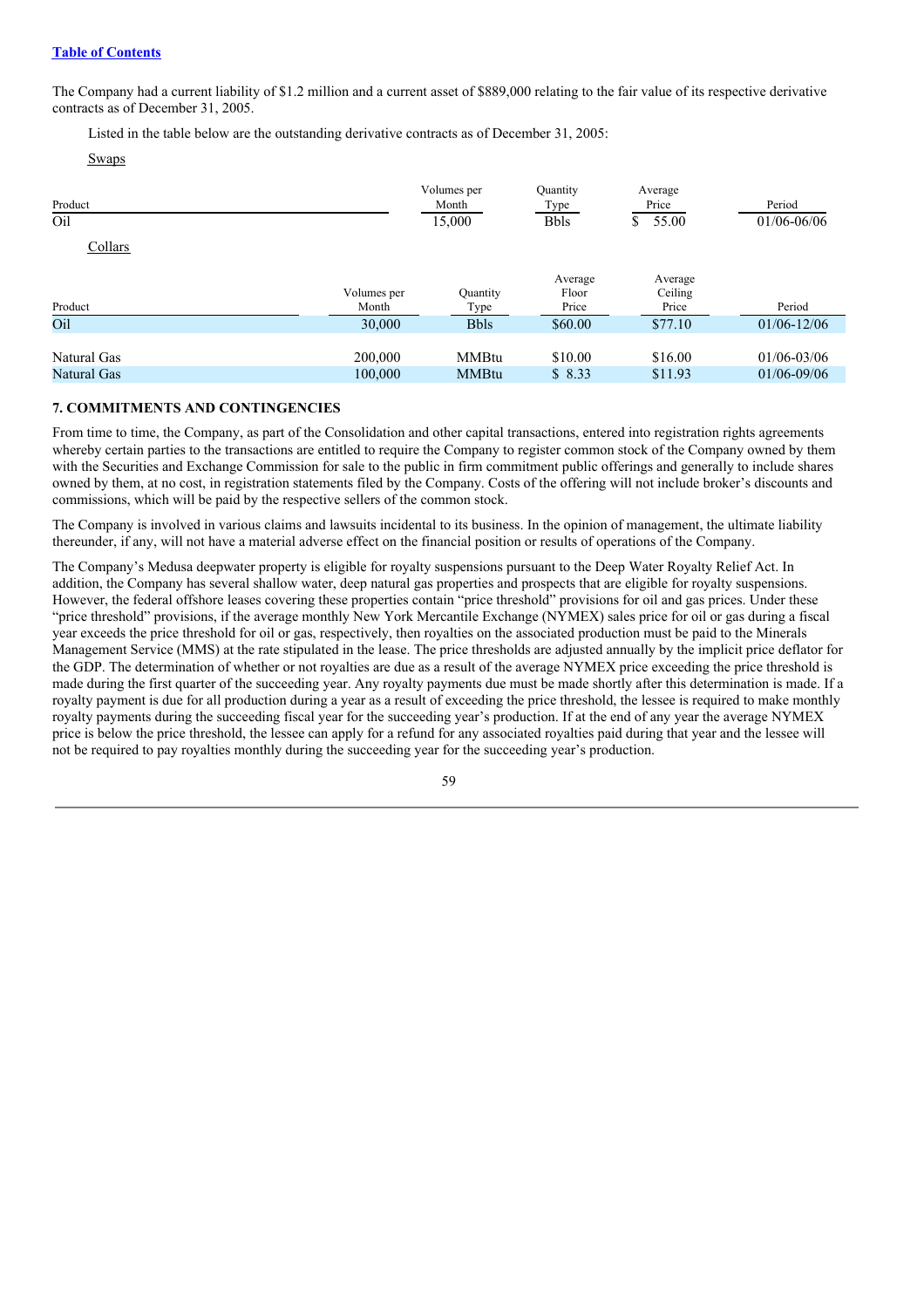The thresholds and actual average NYMEX for 2005 are in the table below.

|                                                   | 2005      |                                |
|---------------------------------------------------|-----------|--------------------------------|
|                                                   | Threshold | Actual Average<br><b>NYMEX</b> |
| Deepwater Oil Prices (\$/bbl)                     | 34.73     | 56.57                          |
| Deepwater Natural Gas Prices (\$/mmbtu)           | 4.34      | 8.96                           |
| Shallow Water, Deep Natural Gas Prices (\$/mmbtu) | 9.60      | 8.96                           |

The Company was required to make monthly royalty payments for 2005 deepwater oil and gas production and will be required to make monthly royalty payments for 2006. With regard to the shallow water, deep natural gas royalty relief, the Company will not be required to make monthly royalty payments for 2006.

In the year succeeding the year in which any of the Company's properties became subject to royalties as the result of the average NYMEX price exceeding the price threshold, the portion of reserves attributable to potential future royalties would not be included in a year-end reserve report. However, if the average NYMEX prices were below the price thresholds in subsequent years, our reserves would be increased to reflect reserves previously attributed to future royalties. As a result, reported oil and gas reserves could materially increase or decrease, depending on the relation of price thresholds versus the average NYMEX prices. The reduction in revenues resulting from an obligation to pay these royalties and subsequent reduction of proved reserves could have a material adverse effect on the Company's results of operations and financial condition. The Company's reserve report as of December 31, 2005 excluded oil and gas reserves for Medusa that are subject to MMS royalties as a result of the average 2005 NYMEX prices for oil and gas exceeding the price thresholds.

The Company's activities are subject to federal, state and local laws and regulations governing environmental quality and pollution control. Although no assurances can be made, the Company believes that, absent the occurrence of an extraordinary event, compliance with existing federal, state and local laws, rules and regulating the release of materials in the environment or otherwise relating to the protection of the environment will not have a material effect upon the capital expenditures, earnings or the competitive position of the Company with respect to its existing assets and operations. The Company cannot predict what effect additional regulation or legislation, enforcement polices thereunder, and claims for damages to property, employees, other persons and the environment resulting from the Company's operations could have on its activities.

### **8. ASSET RETIREMENT OBLIGATIONS**

As discussed in Note 2, the Company adopted SFAS 143 on January 1, 2003. The impact of adopting the statement resulted in a gain of \$181,000, net of tax, which was reported as a cumulative effect of change in accounting principle.

Approximately \$30.3 million was recorded as the present value of asset retirement obligations on January 1, 2003 with the adoption of SFAS 143 related to the Company's oil and gas properties. Interest is accreted on this amount and reported as accretion expense in the Consolidated Statements of Operations.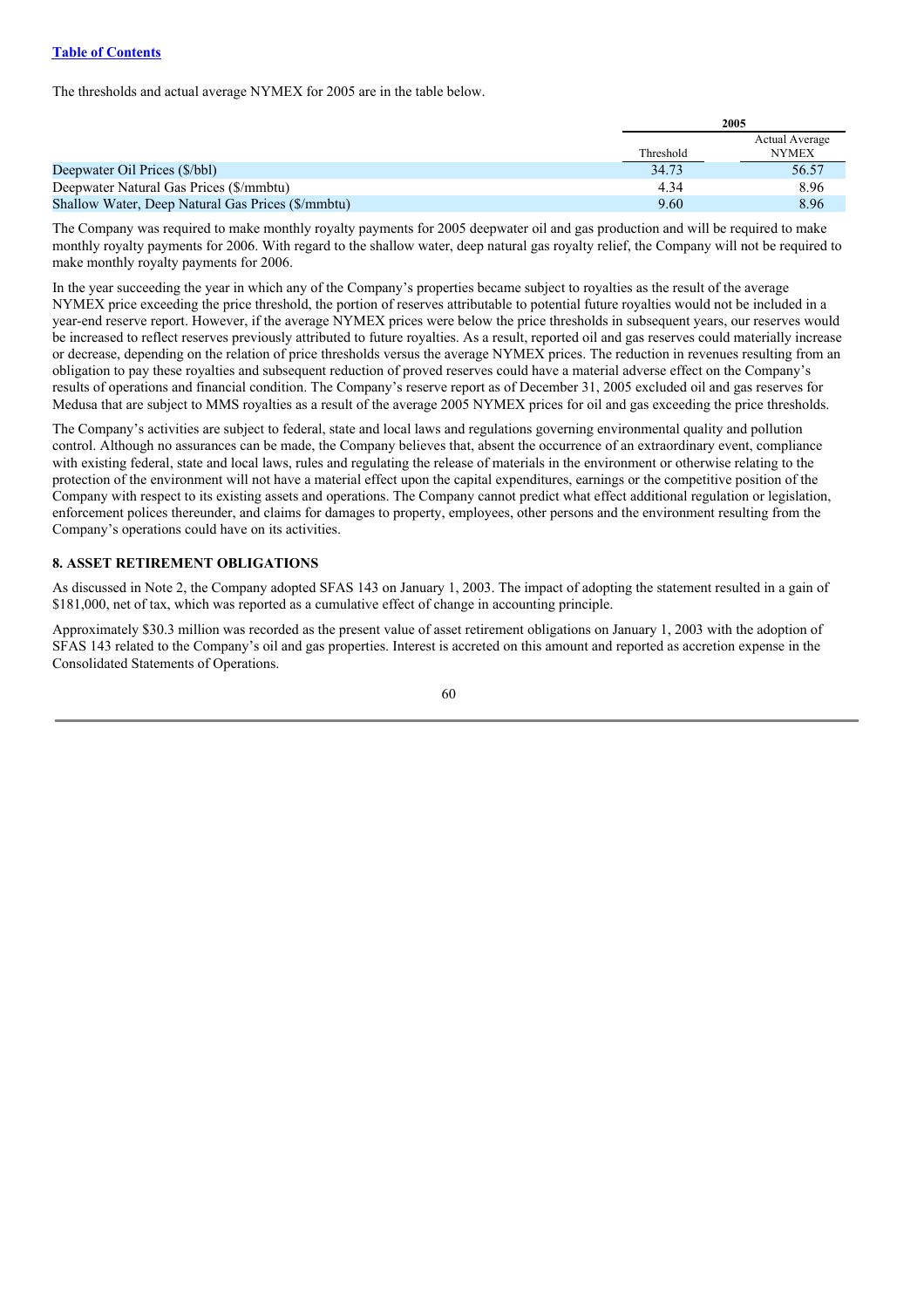Assets, primarily short-term U.S. Government securities, of approximately \$6.0 million at December 31, 2005, of which \$4.1 million was current, was recorded as restricted investments. These assets are held in abandonment trusts ("Trusts") dedicated to pay future abandonment costs of oil and gas properties in which the Company has sold a net profit interest ("NPI"). In September 2005, Callon purchased the NPI's which included the Trusts. See Note 10 to the Consolidated Financial Statements for more detail on the NPI transaction.

The following table summarizes the activity for the Company's asset retirement obligations:

|                                                     | <b>Twelve Months Ended</b> |                   |  |                   |
|-----------------------------------------------------|----------------------------|-------------------|--|-------------------|
|                                                     |                            | December 31, 2005 |  | December 31, 2004 |
| Asset retirement obligations at beginning of period |                            | 38,282            |  | 33,691            |
| Accretion expense                                   |                            | 3,549             |  | 3,400             |
| Net profits interest accretion                      |                            | 331               |  | 459               |
| Liabilities incurred                                |                            | 2,365             |  | 3,065             |
| Liabilities settled                                 |                            | (5, 184)          |  | (2,076)           |
| Revisions to estimate                               |                            | (1,070)           |  | (257)             |
| Asset retirement obligation at end of period        |                            | 38,273            |  | 38,282            |
| Less: current retirement obligations                |                            | (21,660)          |  | (13,300)          |
| Long-term retirement obligations                    |                            | 16,613            |  | 24,982            |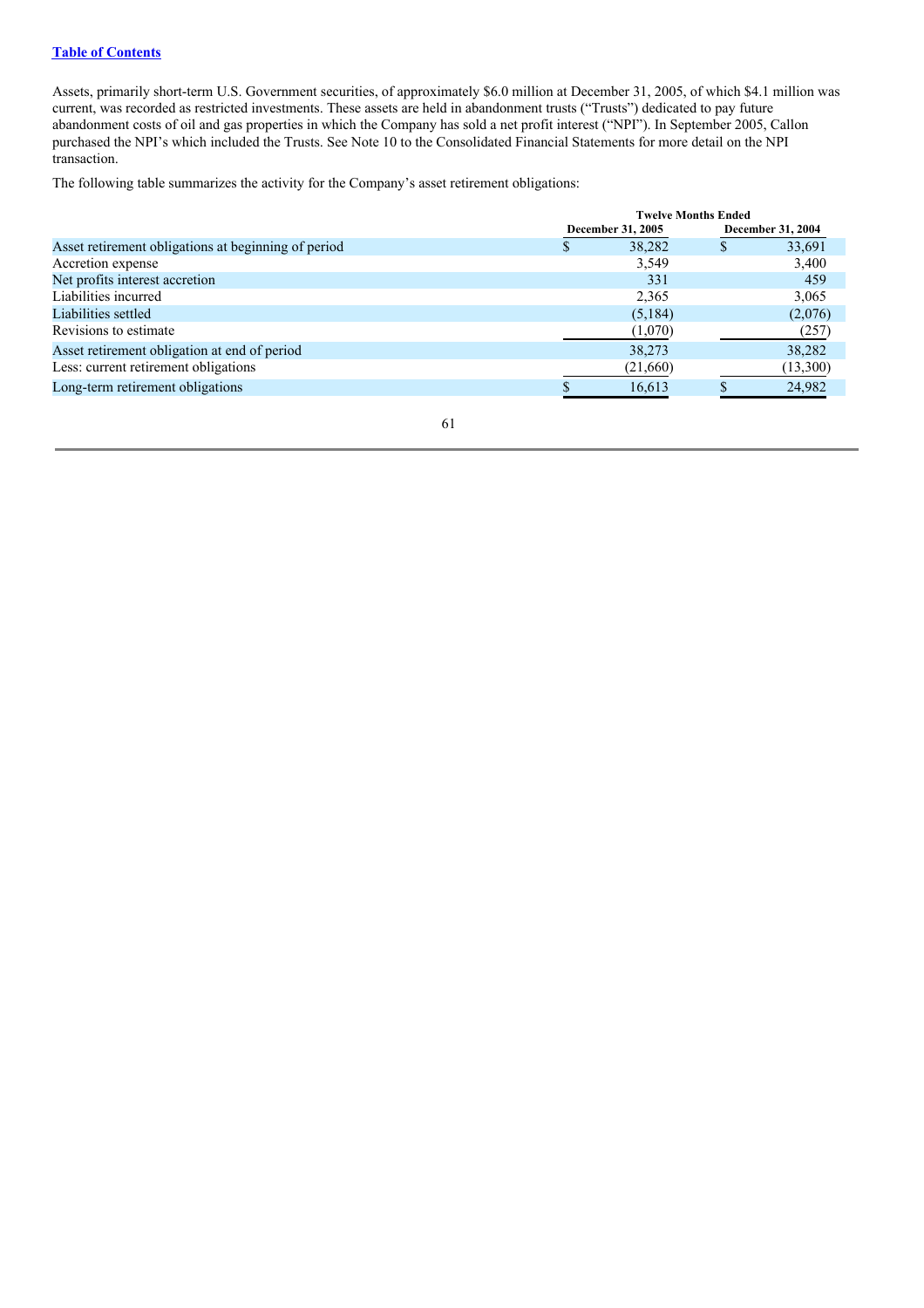# **9. OIL AND GAS PROPERTIES**

The following table discloses certain financial data relating to the Company's oil and gas activities, all of which are located in the United States.

|                                                       | <b>Years Ended December 31,</b> |                |               |  |
|-------------------------------------------------------|---------------------------------|----------------|---------------|--|
|                                                       | 2005                            | 2004           | 2003          |  |
|                                                       |                                 | (In thousands) |               |  |
| Capitalized costs incurred:                           |                                 |                |               |  |
| <b>Evaluated Properties-</b>                          |                                 |                |               |  |
| Beginning of period balance                           | \$<br>862,101                   | \$.<br>802,912 | 762,918<br>S. |  |
| Property acquisition costs                            | 6,627                           | 1.355          | 1,154         |  |
| <b>Exploration costs</b>                              | 46,379                          | 26,749         | 21,390        |  |
| Development costs                                     | 26,481                          | 32,004         | 33,972        |  |
| SFAS 143-Asset Retirement Obligation                  | (3,890)                         | (918)          | 18,002        |  |
| Medusa Spar transaction                               |                                 |                | (33, 542)     |  |
| Sale of mineral interests                             |                                 | (1)            | (982)         |  |
| End of period balance                                 | \$<br>937,698                   | \$<br>862,101  | 802,912<br>\$ |  |
| Unevaluated Properties (excluded from amortization) - |                                 |                |               |  |
| Beginning of period balance                           | \$<br>39,042                    | \$<br>34,251   | \$<br>40,997  |  |
| <b>Additions</b>                                      | 18,739                          | 16.367         | 5,228         |  |
| Capitalized interest                                  | 5,655                           | 4,577          | 4,862         |  |
| Transfers to evaluated                                | (14,371)                        | (16, 153)      | (16, 836)     |  |
| End of period balance                                 | 49,065<br>\$                    | 39,042         | 34,251        |  |
| Accumulated depreciation, depletion and amortization- |                                 |                |               |  |
| Beginning of period balance                           | 494,453<br>\$                   | 447,000<br>S   | \$<br>426,254 |  |
| Provision charged to expense                          | 44,946                          | 47,453         | 28,195        |  |
| Cumulative effect of change in accounting Principle   |                                 |                | (7,449)       |  |
| End of period balance                                 | 539,399<br>\$                   | 494,453<br>\$  | 447,000<br>\$ |  |

Unevaluated property costs, primarily lease acquisition costs incurred at federal and state lease sales, unevaluated drilling costs, capitalized interest and general and administrative costs being excluded from the amortizable evaluated property base, consisted of \$18.8 million incurred in 2005, \$7.8 million incurred in 2004 and \$22.5 million incurred in 2003 and prior. These costs are directly related to the acquisition and evaluation of unproved properties and major development projects. The excluded costs and related reserves are included in the amortization base as the properties are evaluated and proved reserves are established or impairment is determined. The Company expects that the majority of these costs will be evaluated over the next three to five-year period.

Depletion per unit-of-production (thousand cubic feet of gas equivalent) amounted to \$2.39, \$2.18 and \$2.03 for the years ended December 31, 2005, 2004, and 2003, respectively.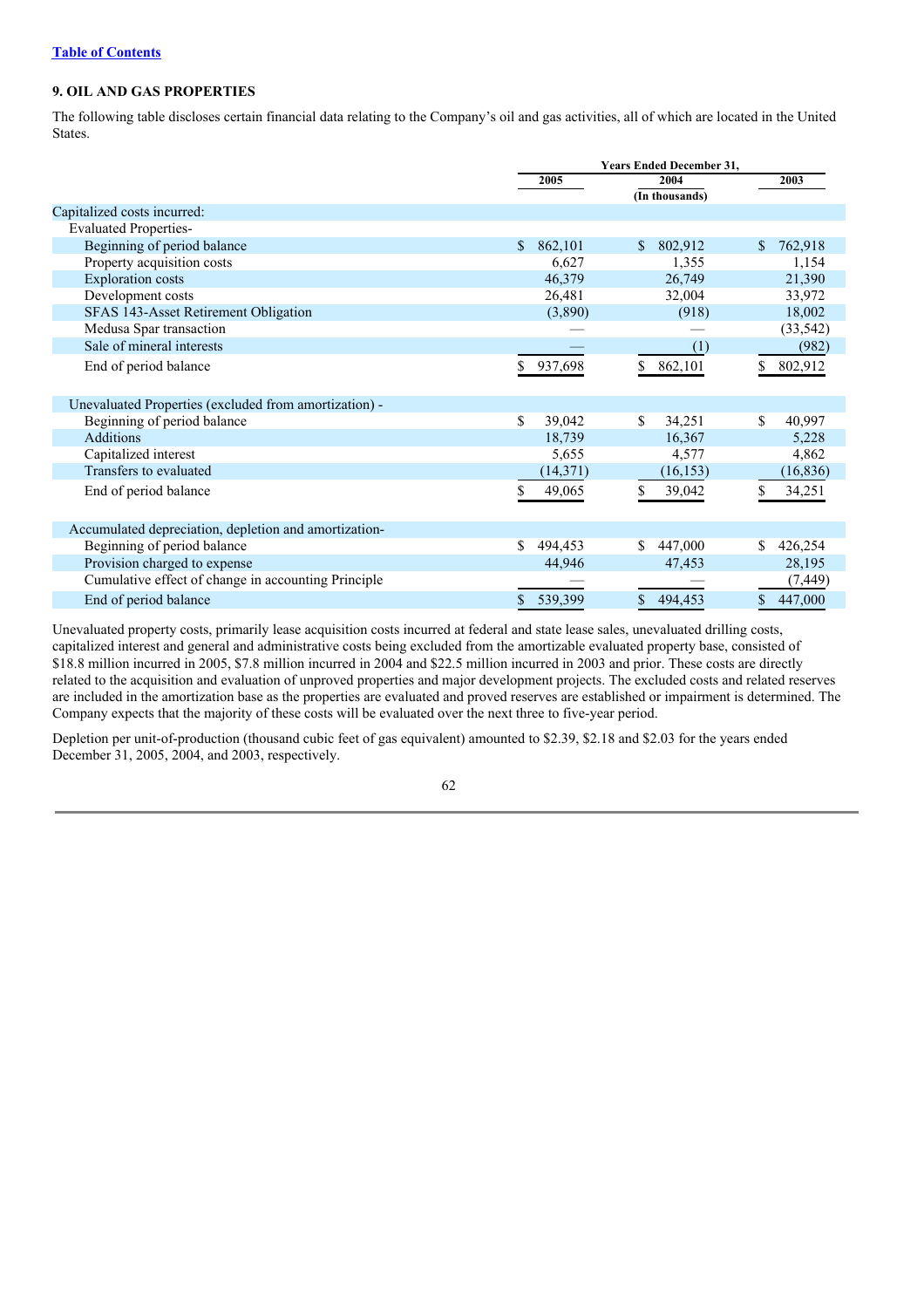Under the full-cost accounting rules of the SEC, the Company reviews the carrying value of its proved oil and gas properties each quarter. Under these rules, capitalized costs of proved oil and gas properties net of accumulated depreciation, depletion and amortization (DD&A) and deferred income taxes, may not exceed the present value of estimated future net cash flows from proved oil and gas reserves, discounted at 10 percent, plus the lower of cost or fair value of unproved properties net of related tax effects. These rules generally require pricing future oil and gas production at the unescalated market price for oil and gas at the end of each fiscal quarter and require a write-down if the "ceiling" is exceeded, unless prices recover sufficiently subsequent to the balance sheet date before the release of the financial statements. Given the volatility of oil and gas prices, it is reasonably possible that the Company's estimate of discounted future net cash flows from proved oil and gas reserves could change in the near term. If oil and gas prices decline significantly, even if only for a short period of time, it is possible that writedowns of oil and gas properties could occur in the future.

### **10. NET PROFITS INTEREST**

From 1989 through 1994, the Constituent Entities entered into separate agreements to purchase certain oil and gas properties with gross contract acquisition prices of \$170,000,000 (\$150,000,000 net as of closing dates) and in simultaneous transactions, entered into agreements to sell overriding royalty interests ("ORRI") in the acquired properties. These ORRI were in the form of NPI's equal to a significant percentage of the excess of gross proceeds over costs, as defined by the agreements, from the acquired oil and gas properties. In September 2005, the Company purchased the NPI's for \$5 million before intervening operations. Included in the transaction were the Trusts which were established at the inception of the NPI's for future plugging and abandonment liabilities.

The Company, pursuant to the purchase agreements, created the Trusts (see Note 8) whereby funds are provided out of gross production proceeds from the properties for the estimated amount of future abandonment obligations related to the working interests owned by the Company. The Trusts are administered by unrelated third party trustees for the benefit of the Company's working interest in each property. The Trust agreements limit disbursement of funds to the satisfaction of abandonment obligations. Any funds remaining in the Trusts after all restoration, dismantlement and abandonment obligations have been met will be distributed to Callon. Estimated future revenues and costs associated with the Trusts are also excluded from the oil and gas reserve disclosures at Note 13. As of December 31, 2005 and 2004, the Trusts' assets (all cash and investments) totaled \$6.0 million and \$7.7 million respectively, all of which will be available to the Company to pay the restoration, dismantlement and abandonment costs. SFAS 143, discussed in Note 2 and 8, does not allow the Trusts' assets to be used to offset the associated abandonment liability. The Company did not record any income or loss associated with the Trust asset or abandonment liability as a result of adoption of SFAS 143.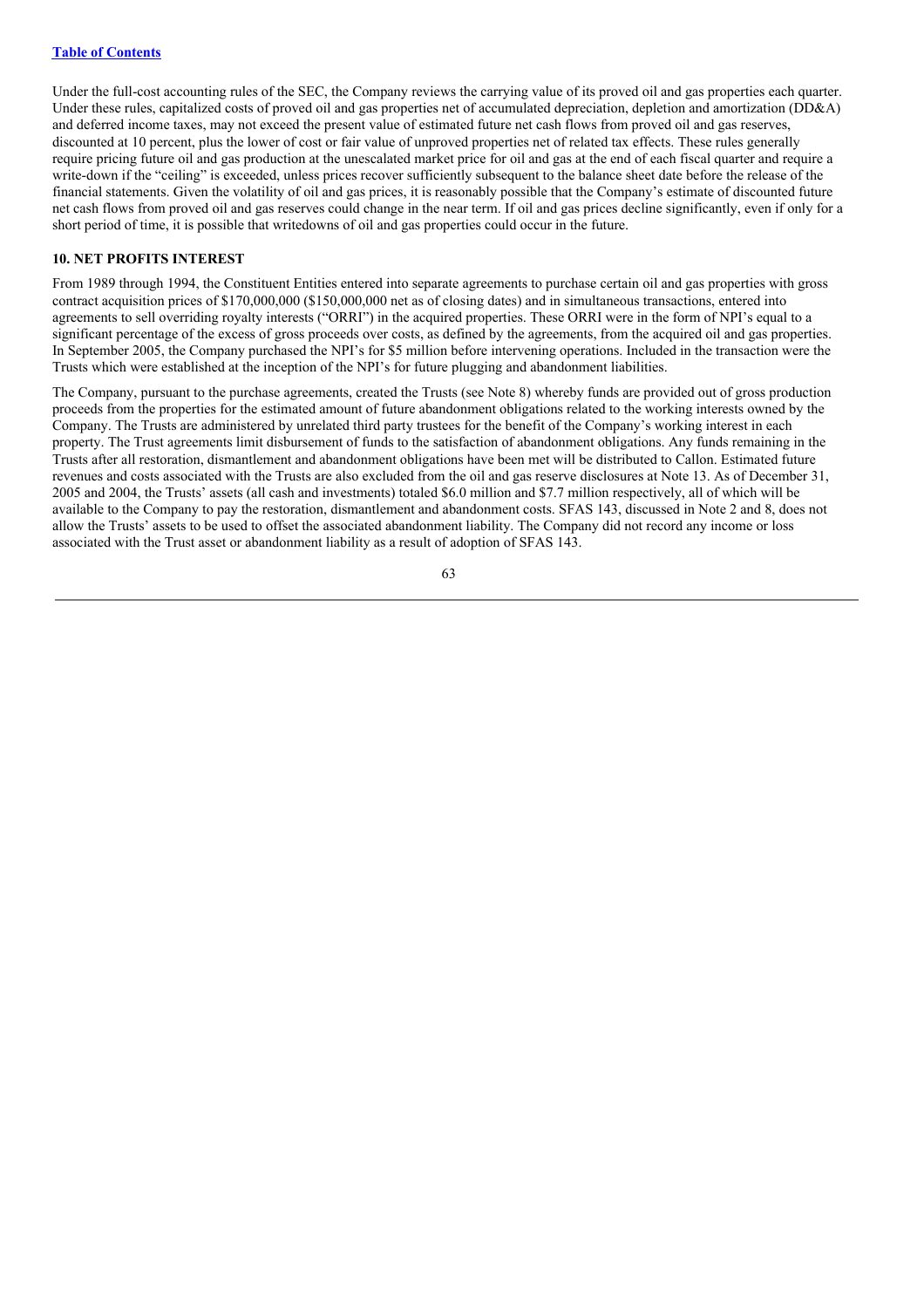# **11. EMPLOYEE BENEFIT PLANS**

The Company has adopted a series of incentive compensation plans designed to align the interest of the executives and employees with those of its stockholders. The following is a brief description of each plan:

### **Savings and Protection Plan**

The Savings and Protection Plan ("401-K Plan") provides employees with the option to defer receipt of a portion of their compensation and the Company may, at its discretion, match a portion of the employee's deferral with cash and Company Common Stock. The Company may also elect, at its discretion, to contribute a non-matching amount in cash and Company Common Stock to employees. The amounts held under the 401-K Plan are invested in various funds maintained by a third party in accordance with the directions of each employee. An employee is fully vested, including Company discretionary contributions, immediately upon participation in the 401-K Plan. The total amounts contributed by the Company, including the value of the common stock contributed, were \$557,000, \$528,000 and \$562,000 in the years 2005, 2004 and 2003, respectively.

### **1994 Stock Incentive Plan**

The 1994 Stock Incentive Plan (the "1994 Plan"), approved by the shareholders in 1994, provides for 600,000 shares of Common Stock to be reserved for issuance pursuant to such plan. Under the 1994 Plan, the Company may grant both stock options qualifying under Section 422 of the Internal Revenue Code and options that are not qualified as incentive stock options, as well as performance shares. These options have an expiration date of 10 years from the date of grant.

### **1996 Stock Incentive Plan**

On August 23, 1996, the Board of Directors of the Company approved and adopted the Callon Petroleum Company 1996 Stock Incentive Plan (the "1996 Plan"). The 1996 Plan was approved by the shareholders in 1997 and provides for the same types of awards as the 1994 Plan and is limited to a maximum of 1,200,000 shares (as amended from the original 900,000 shares) of common stock that may be subject to outstanding awards. Unvested options are subject to forfeiture upon certain termination of employment events and expire 10 years from the date of grant.

The Company granted 533,000 stock options to employees on March 23, 2000 and 120,000 stock options to directors on July 25, 2000 at \$10.50 per share. The March 23, 2000 grant was subject to shareholder approval of an amendment to the 1996 Stock Incentive Plan. The amendment, which was approved on May 9, 2000 at the Annual Meeting of Shareholders, increased the number of shares reserved for issuance under the 1996 plan to 2,200,000 shares. The excess of the market price over the exercise price on the approval date of the amendment was amortized over the three-year vesting period of the options. Compensation costs of \$27,000 were recognized in 2003, related to these options.

64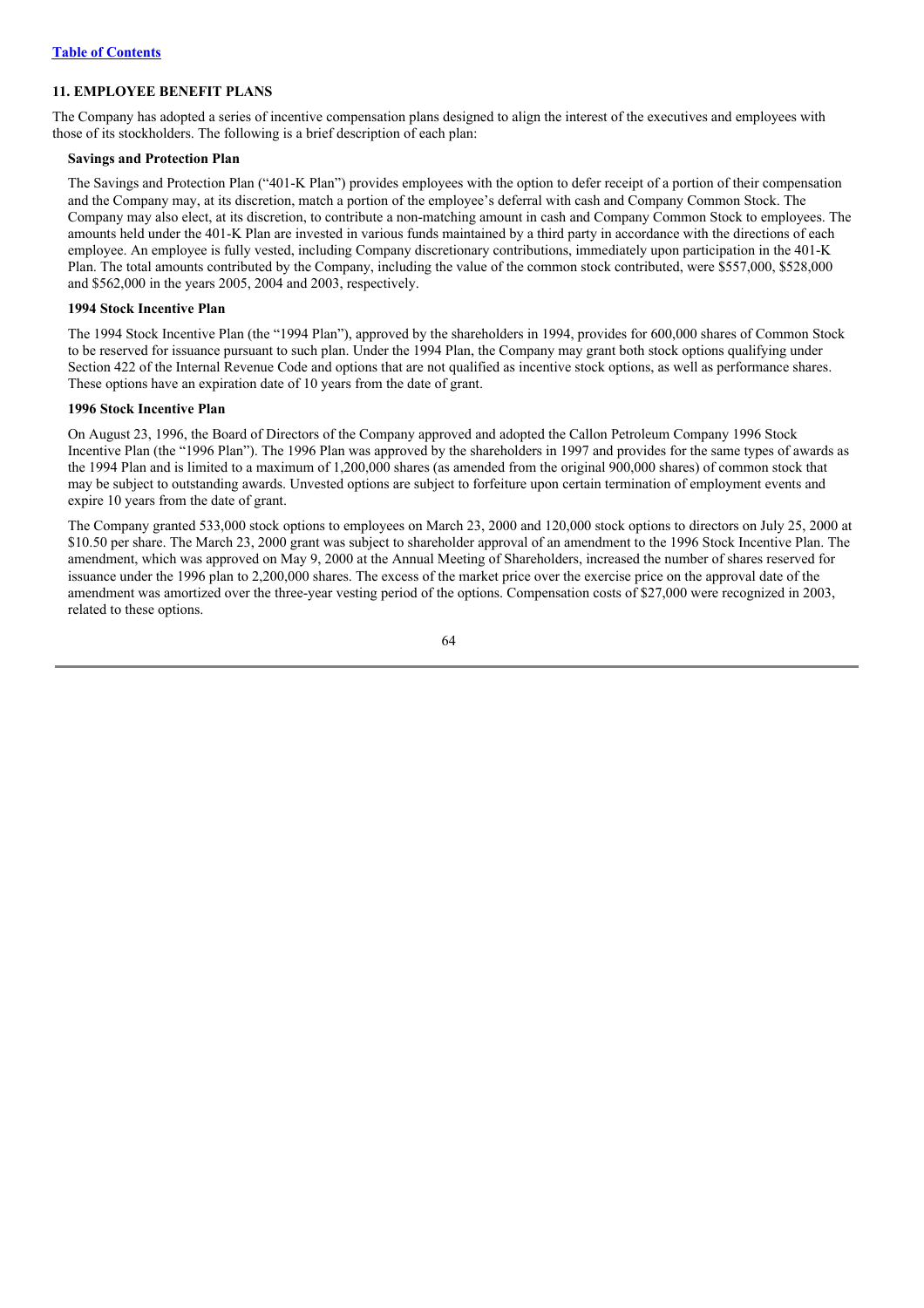In 2004, the Company awarded 455,000 performance shares from the 1994 and 1996 Plans. These shares vest to the recipients over a five-year period (one-fifth in each year) beginning in July 2005. The deferred compensation portion of this grant will be amortized to expense over the vesting period. The non-cash amortization expense in 2005 and 2004 was \$1,029,000 and \$532,000, respectively. In 2005, an additional non-cash expense of \$989,000 was recognized for accelerated vesting of performance shares for an executive officer and two directors of the Company, two of whom are deceased, and the retirement of an employee.

#### **2002 Stock Incentive Plan**

On February 14, 2002, the Board of Directors of the Company approved and adopted the 2002 Stock Incentive Plan (the "2002 Plan"). Pursuant to the 2002 Plan, 350,000 shares of common stock shall be reserved for issuance upon the exercise of options or for grants of stock options, stock appreciation rights or units, bonus stock, or performance shares or units. This Plan qualified as a "broadly based" plan under the provisions of the New York Stock Exchange's rules and regulations and therefore did not require shareholder approval. Because the 2002 Plan is a broadly based plan, the aggregate number of shares underlying awards granted to officers and directors cannot exceed 50% of the total number of shares underlying the awards granted to all employees during any three-year period.

In 2002, the Company awarded 300,000 shares of restricted stock from the 1996 and the 2002 Plan and 70,500 from treasury shares to be issued as vested. The issuance of the restricted stock using treasury shares did not require shareholder approval pursuant to the New York Stock Exchange's rules and regulations, and therefore shareholder approval was not sought. These shares vested to the recipients over a three-year period (one-third in each year) beginning in November 2002. The deferred compensation portion of this grant was amortized to expense over the vesting period. The non-cash amortization expense in 2004 and 2003 was \$374,000 and \$454,000, respectively.

#### **Employee Stock Purchase Plan**

In 1997, the Board of Directors authorized the implementation of the Callon Petroleum Company 1997 Employee Stock Purchase Plan (the "1997 ESPP"), which was approved by the Company's shareholders at the 1997 Annual Meeting. The 1997 ESPP provided eligible employees of the Company with the opportunity to acquire a proprietary interest in the Company through participation in a payroll deduction-based employee stock purchase plan. An aggregate of 250,000 shares of common stock were reserved for issuance over the10-year term of the 1997 ESPP. The purchase price per share at which common stock was purchased on the participant's behalf on each purchase date within an offering period was equal to 85 percent of the fair market value per share of common stock. As of December 31, 2004 there were no remaining shares available for purchase.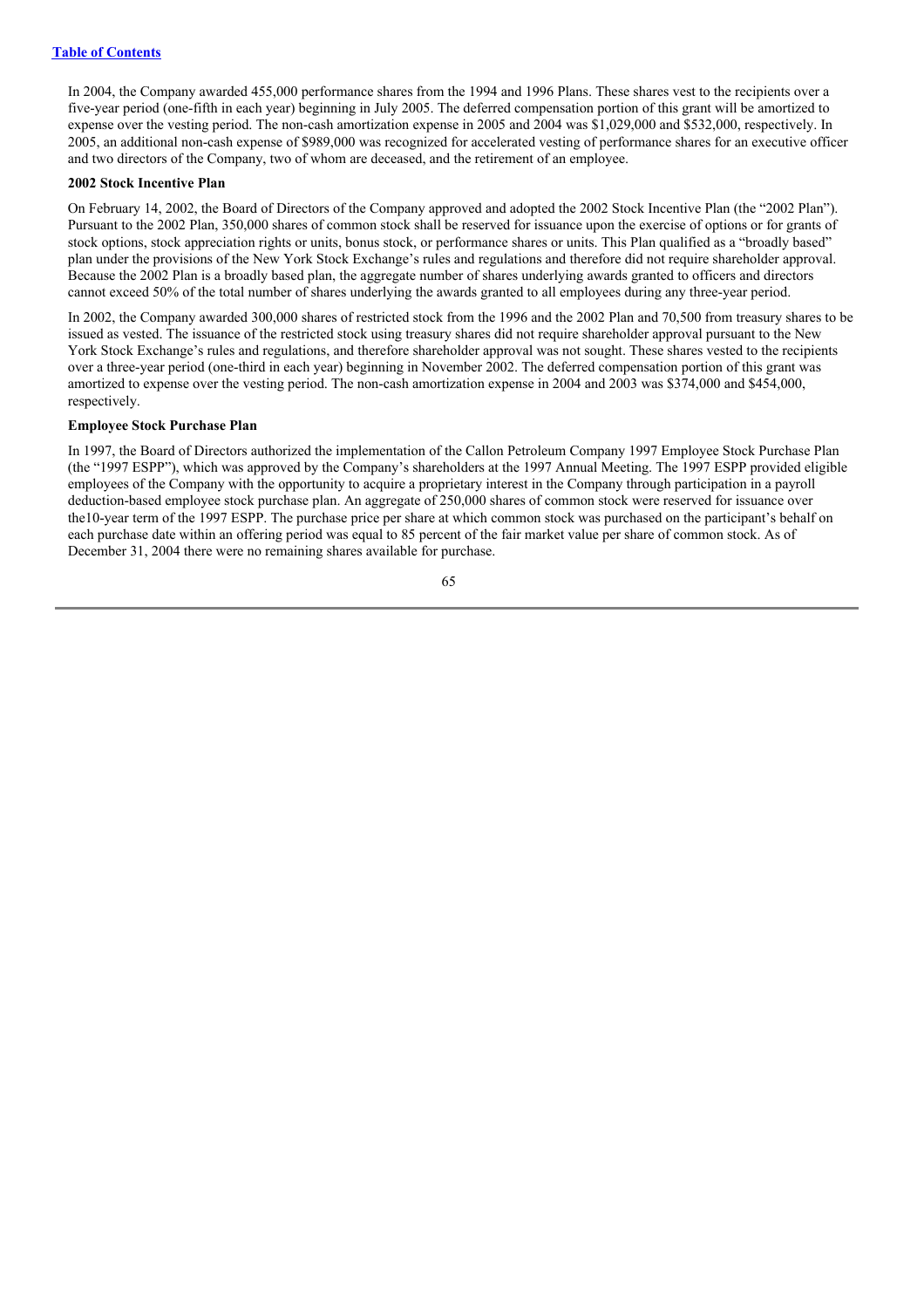A summary of the status of the Company's stock option plans for the three most recent years and changes during the years then ended is presented in the table and narrative below:

|                                                                  | 2005          |                            | 2004          |                            | 2003          |                            |
|------------------------------------------------------------------|---------------|----------------------------|---------------|----------------------------|---------------|----------------------------|
|                                                                  | <b>Shares</b> | Wtd Avg<br><b>Ex Price</b> | <b>Shares</b> | Wtd Avg<br><b>Ex Price</b> | <b>Shares</b> | Wtd Avg<br><b>Ex Price</b> |
| Outstanding, beginning of                                        |               |                            |               |                            |               |                            |
| year                                                             | 1,512,599     | \$<br>9.93                 | 2,450,867     | 9.84                       | 2,520,417     | 9.90<br>S                  |
| Granted (at market)                                              | 65,000        | 15.79                      | 25,000        | 12.40                      | 30,000        | 5.12                       |
| Exercised                                                        | (329, 441)    | 10.34                      | (437,918)     | 9.74                       | (500)         | 4.10                       |
| Forfeited                                                        |               |                            | (525, 350)    | 9.80                       | (99,050)      | 9.74                       |
| Expired                                                          | (42,600)      | 10.60                      |               |                            |               |                            |
| Outstanding, end of year                                         | 1,205,558     | 10.11                      | 1,512,599     | 9.93                       | 2,450,867     | 9.84                       |
| Exercisable, end of year                                         | 1,166,558     | 9.88                       | 1,446,486     | 10.20                      | 2,262,067     | 10.31                      |
| Weighted average fair value<br>of options granted (at<br>market) | 5.93          |                            | 4.48          |                            | 2.97          |                            |
|                                                                  |               |                            |               |                            |               |                            |

The following table sets forth additional information regarding options outstanding at December 31, 2005. Contractual life and exercise prices represent weighted averages for options outstanding and options exercisable.

|                    |             | <b>Options Outstanding</b> |          | Options Exercisable |          |
|--------------------|-------------|----------------------------|----------|---------------------|----------|
| Range of           | Number      | Contractual                | Exercise | Number              | Exercise |
| exercise prices    | Outstanding | Life (years)               | Price    | Exercisable         | Price    |
| \$3.70 to \$6.41   | 185.308     | 6.6                        | \$4.48   | 185,308             | \$4.48   |
| \$9.00 to \$12.40  | 905.250     | 3.1                        | \$10.64  | 905.250             | \$10.64  |
| \$13.56 to \$19.72 | 115.000     | 6.4                        | \$15.67  | 76,000              | \$14.11  |

The fair value of each option grant is estimated on the date of grant using the Black-Scholes option pricing model with the following weighted average assumptions used for options granted during the years presented are as follows:

|                         | 2005    | 2004     | 2003    |
|-------------------------|---------|----------|---------|
| Risk free interest rate | $4.3\%$ | $3.7\%$  | $4.0\%$ |
| Expected life (years)   | 4.5     | 5.0      | 5.0     |
| Expected volatility     | 37.5%   | $45.1\%$ | 65.3%   |
| Expected dividends      |         |          |         |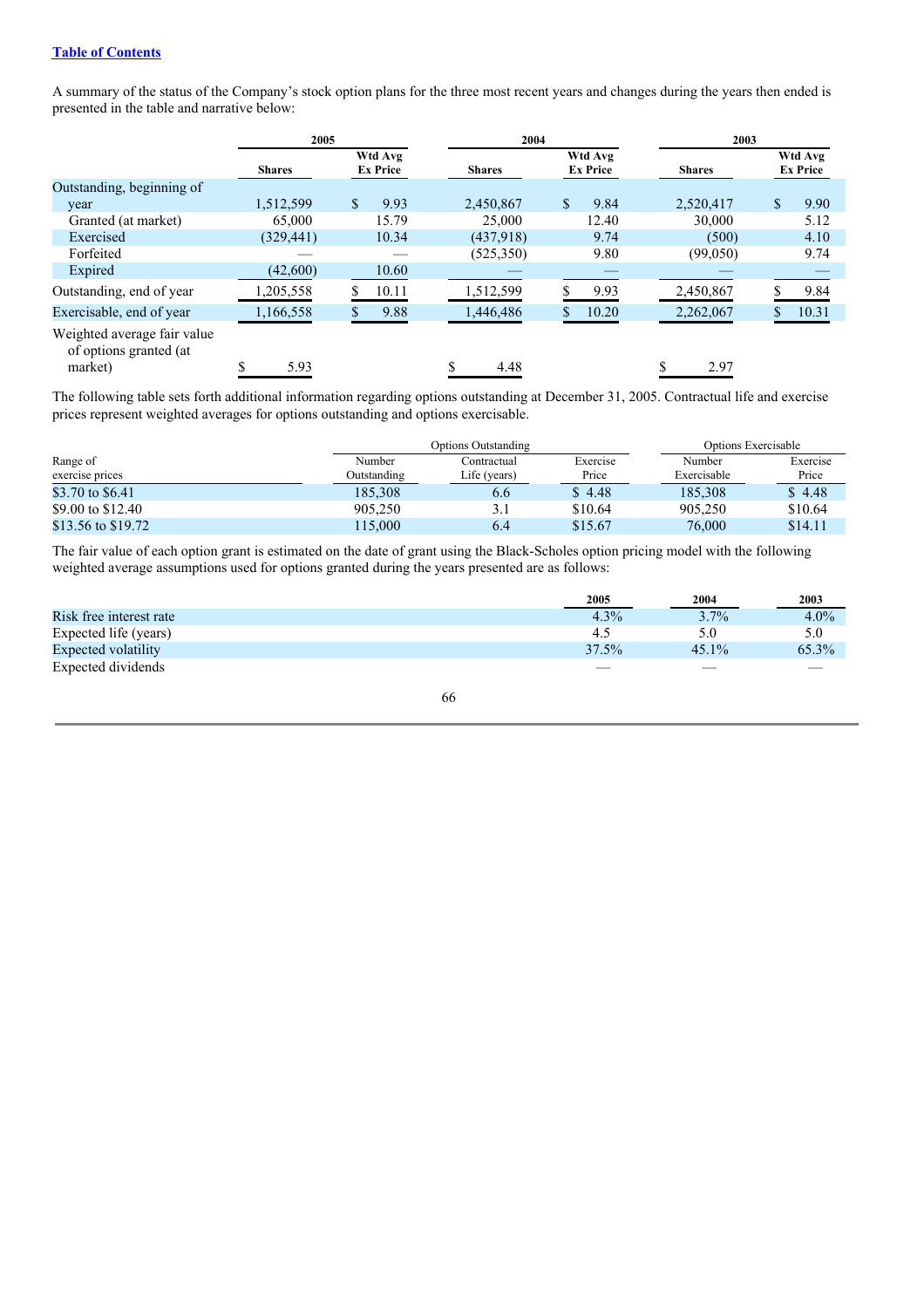# **12. EQUITY TRANSACTIONS**

On June 13, 2005, Callon called for redemption all of the Company's outstanding shares of \$2.125 Convertible Exchange Preferred Stock, Series A. A notice of redemption and letter of transmittal was mailed to all holders of record as of the close of business on June 10, 2005. Between June 13, 2005 and June 30, 2005, 180,173 shares of preferred stock were converted into 409,496 shares of the Company's common stock. Subsequent to June 30, 2005, 392,935 shares of preferred stock were converted into 893,076 shares of the Company's common stock. In addition, 23,563 shares of the Company's preferred stock were redeemed for \$606,000 on July 14, 2005. As a result of the redemption, we will benefit from an annual cash savings of \$1.3 million in dividend payments.

On June 22, 2004, we closed the public offering of three million shares of common stock priced at \$13.25 per share raising net proceeds of approximately \$38.2 million, after expenses. In addition, we granted the underwriter, Johnson Rice & Company L.L.C., an overallotment option to purchase an additional 450,000 shares. On June 30, 2004, the underwriter exercised the over-allotment option for an additional 450,000 shares priced at \$13.25 per share, raising the net proceeds of the offering by approximately \$5.7 million, after expenses. The proceeds from the transactions were used to redeem \$33 million of the 11% Senior Subordinated Notes due December 15, 2005 and for general corporate purposes.

The Company adopted a stockholder rights plan on March 30, 2000, designed to assure that the Company's stockholders receive fair and equal treatment in the event of any proposed takeover of the Company and to guard against partial tender offers, squeeze-outs, open market accumulations, and other abusive tactics to gain control without paying all stockholders a fair price. The rights plan was not adopted in response to any specific takeover proposal. Under the rights plan, the Company declared a dividend of one right ("Right") on each share of the Company's Common Stock. Each Right will entitle the holder to purchase one one-thousandth of a share of a Series B Preferred Stock, par value \$0.01 per share, at an exercise price of \$90 per one one-thousandth of a share.

The Rights are not currently exercisable and will become exercisable only in the event a person or group acquires, or engages in a tender or exchange offer to acquire, beneficial ownership of 15 percent or more (one existing stockholder was granted an exception for up to 21 percent) of the Company's Common Stock. After the Rights become exercisable, each Right will also entitle its holder to purchase a number of common shares of the Company having a market value of twice the exercise price. The dividend distribution was made to stockholders of record at the close of business on April 10, 2000. The Rights will expire on March 30, 2010.

# **13. SUPPLEMENTAL OIL AND GAS RESERVE DATA (UNAUDITED)**

The Company's proved oil and gas reserves at December 31, 2005, 2004 and 2003 have been estimated by Huddleston & Co., Inc. who are the Company's independent petroleum consultants. The reserves were prepared in accordance with guidelines established by the Securities and Exchange Commission ("SEC"). Accordingly, the following reserve estimates are based upon existing economic and operating conditions.

There are numerous uncertainties inherent in establishing quantities of proved reserves. The following reserve data represents estimates only and should not be construed as being exact. In addition, the standardized measure of discounted future net cash flows should not be construed as the current market value of the Company's oil and gas properties or the cost that would be incurred to obtain equivalent reserves. See Note 7 regarding the Deep Water Royalty Relief Act and the loss of reserves.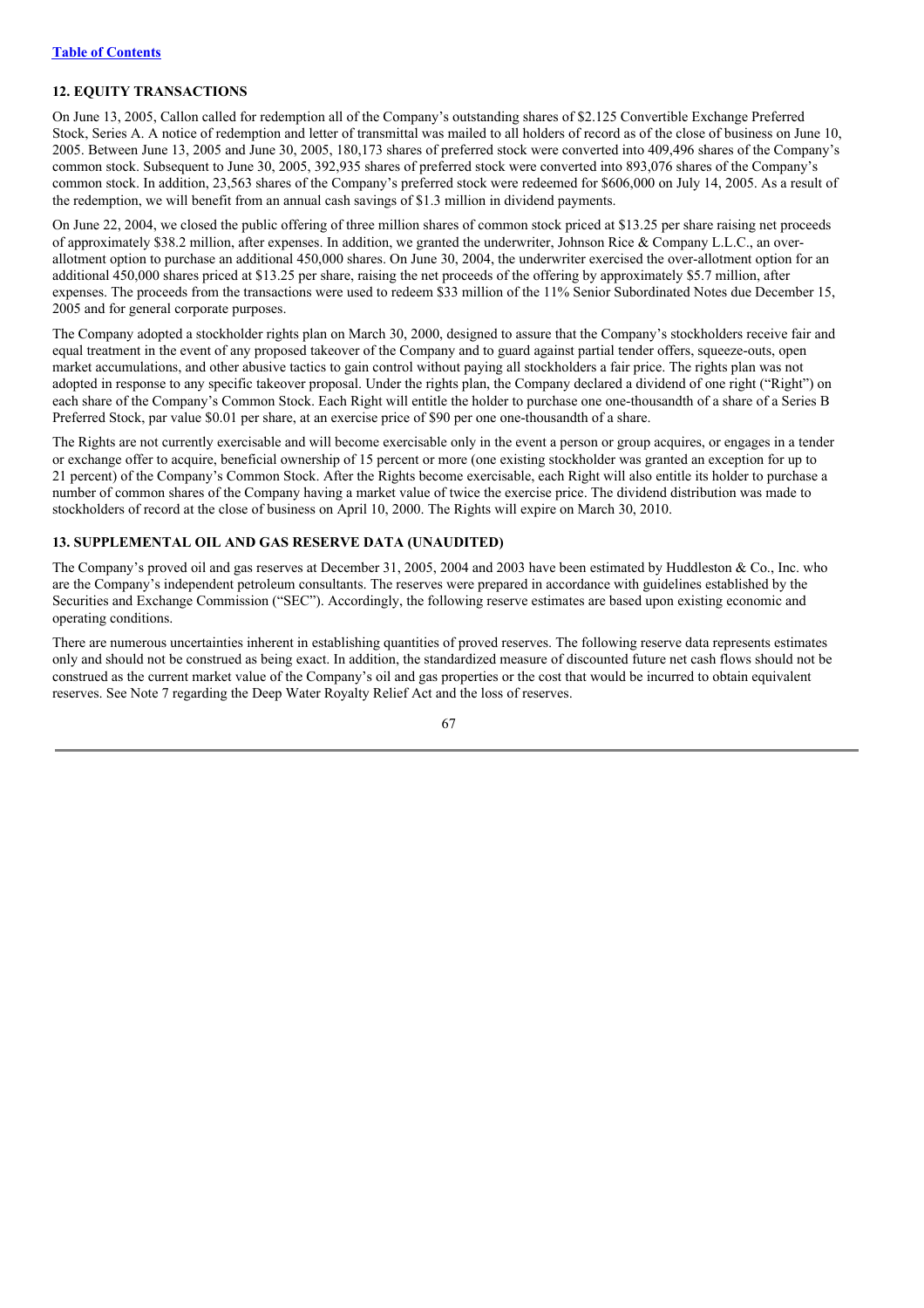# **Estimated Reserves**

Changes in the estimated net quantities of crude oil and natural gas reserves, all of which are located onshore and offshore in the continental United States, are as follows:

|                                            | <b>Reserve Quantities</b> |                                 |            |  |
|--------------------------------------------|---------------------------|---------------------------------|------------|--|
|                                            |                           | <b>Years Ended December 31,</b> |            |  |
|                                            | 2005                      | 2004                            | 2003       |  |
| Proved developed and undeveloped reserves: |                           |                                 |            |  |
| Crude Oil (MBbls):                         |                           |                                 |            |  |
| Beginning of period                        | 19,748                    | 23,709                          | 24,043     |  |
| Revisions to previous estimates            | 316                       | (2,370)(a)                      | (1)        |  |
| Purchase of reserves in place              | 71                        |                                 |            |  |
| Sales of reserves in place                 |                           |                                 | (65)       |  |
| Extensions and discoveries                 | 129                       | 145                             |            |  |
| Production                                 | (1, 836)                  | (1,736)                         | (268)      |  |
| End of period                              | 18,428                    | 19,748                          | 23,709     |  |
|                                            |                           |                                 |            |  |
| Natural Gas (MMcf):                        |                           |                                 |            |  |
| Beginning of period                        | 72,619                    | 74,691                          | 91,539     |  |
| Revisions to previous estimates            | (4,946)                   | 2,138                           | (6,407)(a) |  |
| Purchase of reserves in place              | 1,308                     |                                 |            |  |
| Sales of reserves in place                 |                           |                                 | (49)       |  |
| Extensions and discoveries                 | 16,808                    | 7,177                           | 1,923      |  |
| Production                                 | (7,768)                   | (11, 387)                       | (12,315)   |  |
| End of period                              | 78,021                    | 72,619                          | 74,691     |  |
|                                            |                           |                                 |            |  |
| Proved developed reserves:                 |                           |                                 |            |  |
| Crude Oil (MBbls):                         |                           |                                 |            |  |
| Beginning of period                        | 10,292                    | 9,919                           | 1,056      |  |
| End of period                              | 7,323                     | 10,292                          | 9,919      |  |
| Natural Gas (MMcf):                        |                           |                                 |            |  |
| Beginning of period                        | 33,982                    | 31,415                          | 37,631     |  |
| End of period                              | 30,982                    | 33,982                          | 31,415     |  |
|                                            |                           |                                 |            |  |
|                                            |                           |                                 |            |  |

(a) Includes Medusa royalty adjustment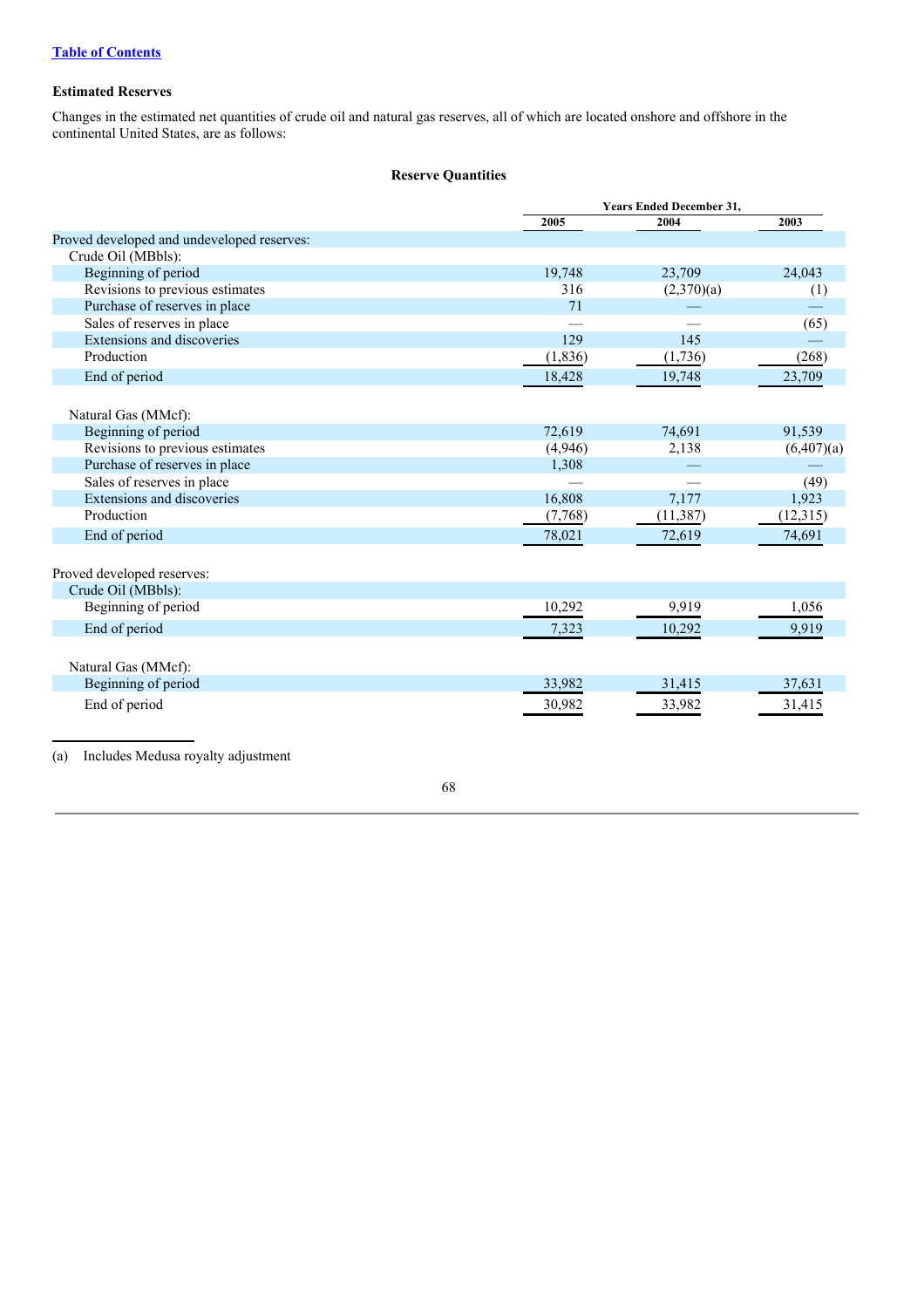# **Standardized Measure**

The following tables present the Company's standardized measure of discounted future net cash flows and changes therein relating to proved oil and gas reserves and were computed using reserve valuations based on regulations prescribed by the SEC. These regulations provide that the oil, condensate and gas price structure utilized to project future net cash flows reflects current prices (approximately \$10.13 per Mcf for natural gas and \$55.44 per Bbl for oil for the 2005 disclosures, \$6.51 per Mcf and \$36.72 per Bbl for 2004 disclosures, and \$5.99 per Mcf and \$30.50 per Bbl for 2003 disclosures) at each date presented and have not been escalated. Future production and development costs are based on current costs without escalation. The resulting net future cash flows have been discounted to their present values based on a 10% annual discount factor.

#### **Standardized Measure**

|                                                          | <b>Years Ended December 31.</b> |                |                 |  |
|----------------------------------------------------------|---------------------------------|----------------|-----------------|--|
|                                                          | 2005<br>2004                    |                | 2003            |  |
|                                                          |                                 | (In thousands) |                 |  |
| Future cash inflows                                      | 1,814,208<br>S.                 | \$1,198,096    | 1,170,118<br>S. |  |
| Future costs $-$                                         |                                 |                |                 |  |
| Production                                               | (238, 321)                      | (231,616)      | (219, 421)      |  |
| Development and net abandonment                          | (88,070)                        | (74, 335)      | (111, 850)      |  |
| Future net inflows before income taxes                   | 1,487,817                       | 892,145        | 838,847         |  |
| Future income taxes                                      | (379,287)                       | (166, 284)     | (89, 567)       |  |
| Future net cash flows                                    | 1,108,530                       | 725,861        | 749.280         |  |
| 10% discount factor                                      | (270, 978)                      | (209, 968)     | (230, 254)      |  |
| Standardized measure of discounted future net cash flows | 837,552                         | 515,893        | 519,026         |  |

#### **Changes in Standardized Measure**

|                                                                          | <b>Years Ended December 31,</b> |                |           |  |
|--------------------------------------------------------------------------|---------------------------------|----------------|-----------|--|
|                                                                          | 2005<br>2004                    |                | 2003      |  |
|                                                                          |                                 | (In thousands) |           |  |
| Standardized measure — beginning of period                               | 515.893                         | \$519.026      | 556,046   |  |
| Sales and transfers, net of production costs                             | (116,913)                       | (97, 494)      | (62,396)  |  |
| Net change in sales and transfer prices, net of production costs         | 391,570                         | 86,551         | (41, 011) |  |
| Exchange and sale of in place reserves                                   |                                 |                | (1,226)   |  |
| Purchases, extensions, discoveries, and improved recovery, net of future |                                 |                |           |  |
| production and development costs incurred                                | 127,848                         | 77.576         | 25,632    |  |
| Revisions of quantity estimates                                          | (17,241)                        | (41,314)       | (18,018)  |  |
| Accretion of discount                                                    | 61.259                          | 57,046         | 62,394    |  |
| Net change in income taxes                                               | (154, 460)                      | (45,262)       | 16,460    |  |
| Changes in production rates, timing and other                            | 29,596                          | (40, 236)      | (18, 855) |  |
| Standardized measure — end of period                                     | 837,552                         | 515,893        | 519,026   |  |

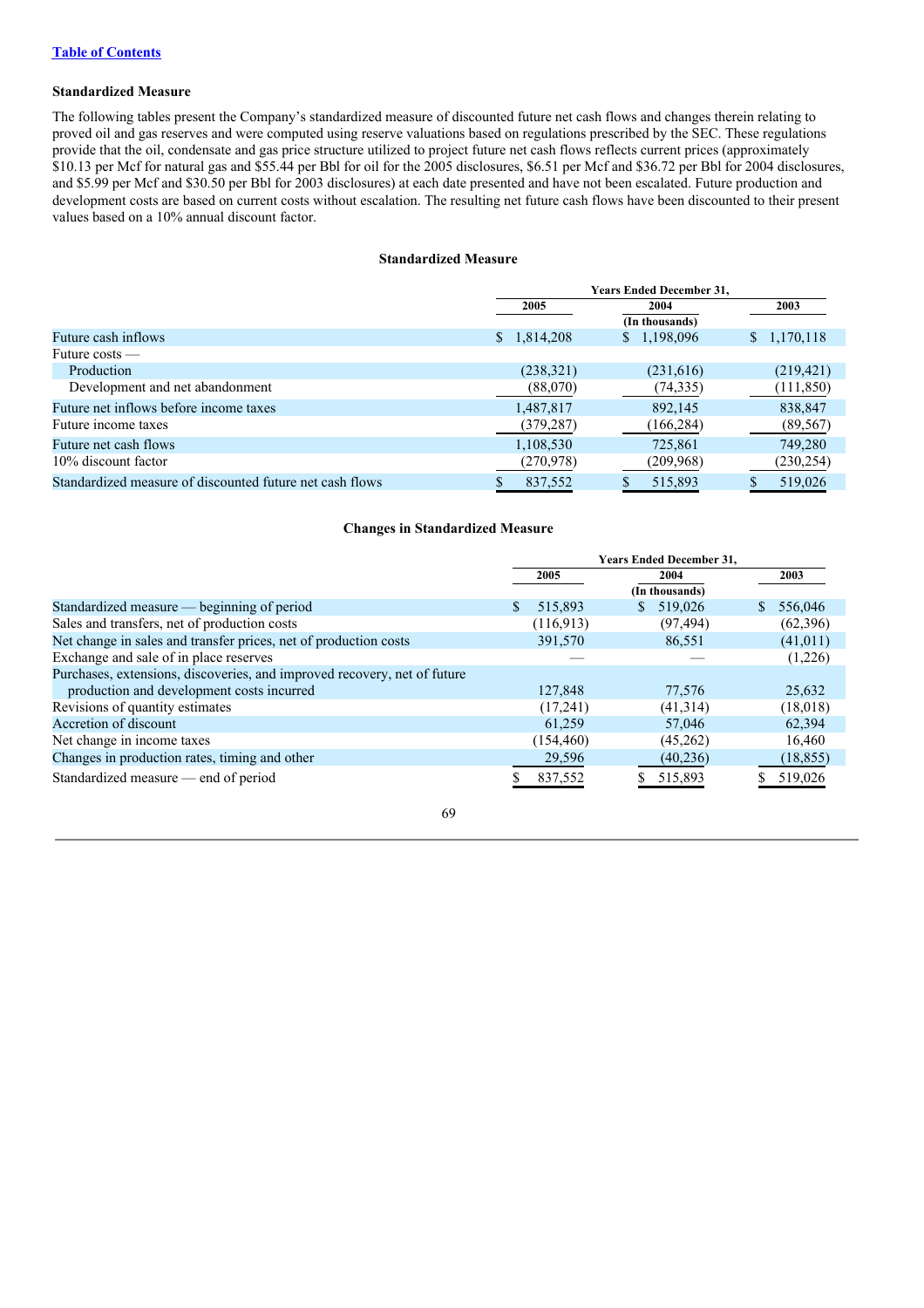# **14. SUMMARIZED QUARTERLY FINANCIAL INFORMATION (UNAUDITED)**

| 2005                                  | First<br>Quarter        | Second<br><b>Ouarter</b>              | Third<br>Quarter(a)     | Fourth<br>Quarter(a) |  |
|---------------------------------------|-------------------------|---------------------------------------|-------------------------|----------------------|--|
|                                       |                         | (In thousands, except per share data) |                         |                      |  |
| Total revenues                        | \$43,012                | \$41,668                              | \$ 31,722               | \$24,888             |  |
| Income from operations                | 18,134                  | 17,696                                | 8,692                   | 9,783                |  |
| Net income                            | 9,475                   | 9,311                                 | 3,683                   | 4,307                |  |
| Net income per common share — basic   | 0.52<br>S.              | \$<br>0.52                            | S.<br>0.19              | \$<br>0.22           |  |
| Net income per common share — diluted | 0.46                    | 0.46                                  | 0.17                    | 0.20                 |  |
| 2004                                  | First<br><b>Ouarter</b> | Second<br><b>Ouarter</b>              | Third<br><b>Ouarter</b> | Fourth<br>Quarter    |  |
|                                       |                         | (In thousands, except per share data) |                         |                      |  |
| Total revenues                        | \$31,919                | \$37,606                              | \$25,138                | \$25,139             |  |
| Income from operations                | 10,231                  | 14,543                                | 5,367                   | 6,371                |  |
| Net income                            | 2,102                   | 9,730                                 | 546                     | 9,123(b)             |  |
| Net income per common share-basic     | 0.13<br>S.              | S.<br>0.66                            | 0.01<br>S.              | 0.50(b)<br>S.        |  |
| Net income per common share-diluted   | 0.12                    | 0.58                                  | 0.01                    | 0.45(b)              |  |

<sup>(</sup>a) These quarters were impacted by tropical storm and hurricane activity.

<sup>(</sup>b) The fourth quarter of 2004 includes a tax benefit of \$6.7 million resulting from the elimination of the valuation allowance established in 2003. See Note 3.

<sup>70</sup>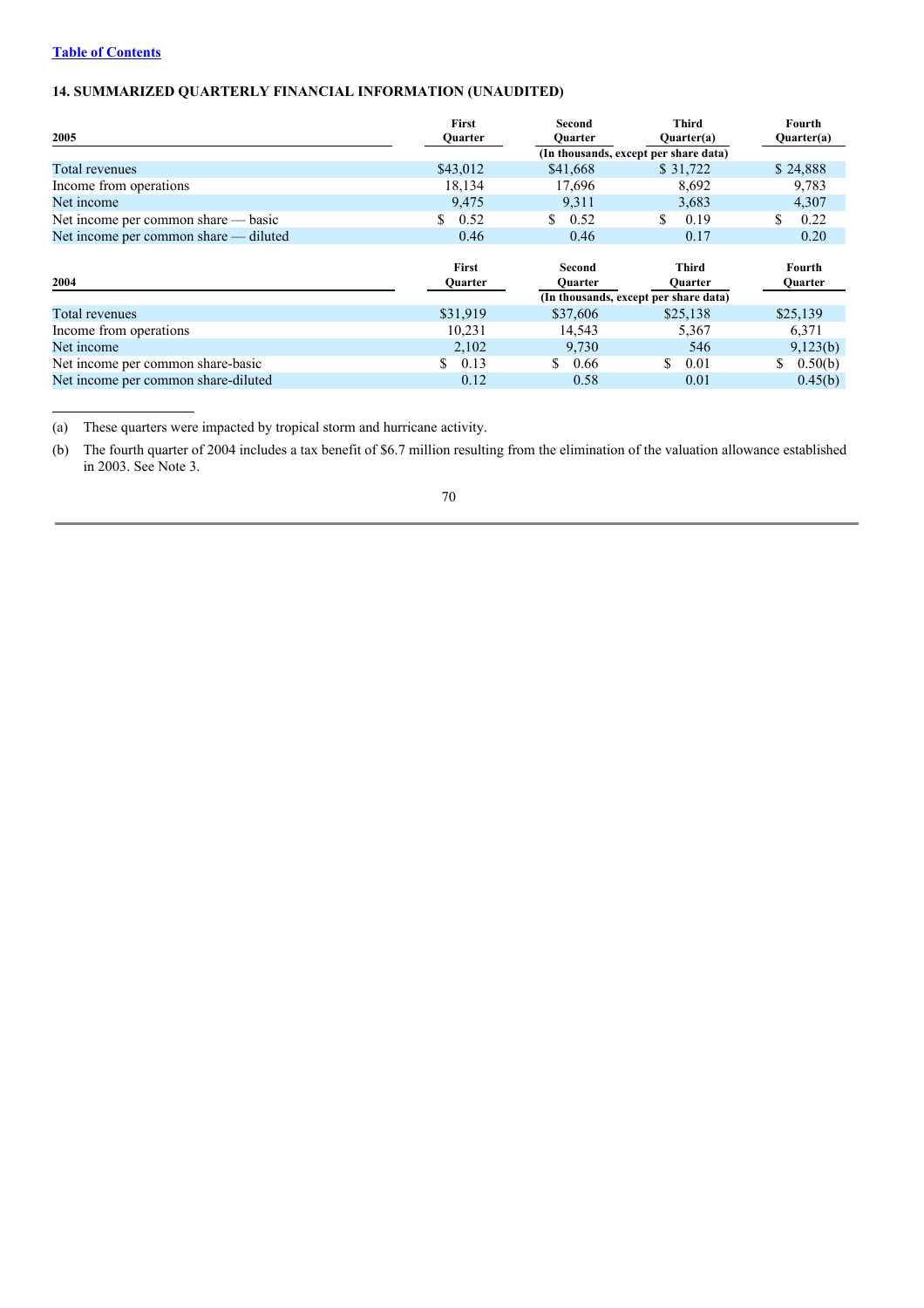# **ITEM 9. CHANGES IN AND DISAGREEMENTS WITH ACCOUNTANTS ON ACCOUNTING AND FINANCIAL DISCLOSURE**

There have been no disagreements with the independent auditors on any matters of accounting principles or practices, financial statement disclosure, or auditing scope or procedures.

### **ITEM 9.A CONTROLS AND PROCEDURES**

The term "disclosure controls and procedures" is defined in Rules 13a-15(e) and 15d-15(e) of the Securities Exchange Act of 1934, or the Exchange Act. This term refers to the controls and procedures of a company that are designed to ensure that information required to be disclosed by a company in the reports that it files or submits under the Exchange Act is recorded, processed, summarized and reported within the time periods specified by the Securities and Exchange Commission. Our management, including our Chief Executive Officer, has evaluated the effectiveness of our disclosure controls and procedures as of the end of the period covered by this annual report. Based upon that evaluation, our Chief Executive Officer has concluded that our disclosure controls and procedures were effective as of the end of the period covered by this annual report. There were no changes to our internal control over financial reporting during our last fiscal quarter that have materially affected, or are reasonable likely to materially affect, our internal control over financial reporting.

#### **Management's Report On Internal Control Over Financial Reporting**

Our management is responsible for establishing and maintaining adequate internal control over financial reporting, as such term is defined in Exchange Act Rules 13a-15(f). Under the supervision and with the participation of our management, including our principal executive and financial officer, we conducted an evaluation of the effectiveness of our internal control over financial reporting as of December 31, 2005 based on the frame work in the Internal Control-Integrated Framework issued by the Committee of Sponsoring Organizations of the Treadway Commission. Based on our evaluation under the framework in Internal Control-Integrated Framework, our management concluded that our internal control over financial reporting was effective as of December 31, 2005.

Ernst & Young LLP, our independent registered public accounting firm, has issued an attestation report on our management's assessment of the effectiveness of our internal control over financial reporting which is included herein.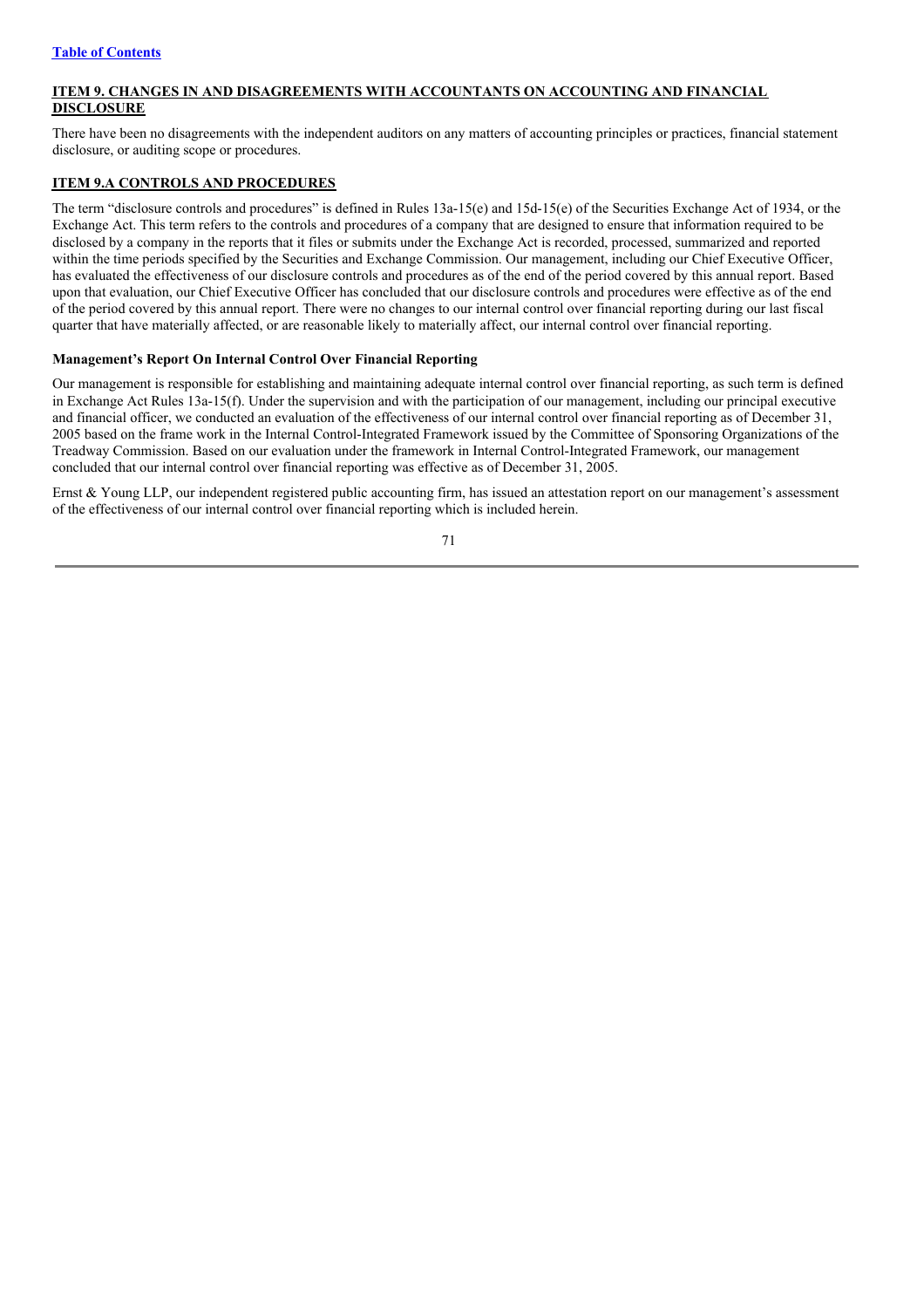#### Report of Independent Registered Public Accounting Firm

The Stockholders and Board of Directors Callon Petroleum Company

We have audited management's assessment, included in the accompanying Management's Report on Internal Control over Financial Reporting, that Callon Petroleum Company maintained effective internal control over financial reporting as of December 31, 2005, based on criteria established in Internal Control—Integrated Framework issued by the Committee of Sponsoring Organizations of the Treadway Commission (COSO). Callon Petroleum Company's management is responsible for maintaining effective internal control over financial reporting and for its assessment of the effectiveness of internal control over financial reporting. Our responsibility is to express an opinion on management's assessment and an opinion on the effectiveness of the Company's internal control over financial reporting based on our audit.

We conducted our audit in accordance with the standards of the Public Company Accounting Oversight Board (United States). Those standards require that we plan and perform the audit to obtain reasonable assurance about whether effective internal control over financial reporting was maintained in all material respects. Our audit included obtaining an understanding of internal control over financial reporting, evaluating management's assessment, testing and evaluating the design and operating effectiveness of internal control, and performing such other procedures as we considered necessary in the circumstances. We believe that our audit provides a reasonable basis for our opinion.

A company's internal control over financial reporting is a process designed to provide reasonable assurance regarding the reliability of financial reporting and the preparation of financial statements for external purposes in accordance with generally accepted accounting principles. A company's internal control over financial reporting includes those policies and procedures that (1) pertain to the maintenance of records that, in reasonable detail, accurately and fairly reflect the transactions and dispositions of the assets of the company; (2) provide reasonable assurance that transactions are recorded as necessary to permit preparation of financial statements in accordance with generally accepted accounting principles, and that receipts and expenditures of the company are being made only in accordance with authorizations of management and directors of the company; and (3) provide reasonable assurance regarding prevention or timely detection of unauthorized acquisition, use, or disposition of the company's assets that could have a material effect on the financial statements.

Because of its inherent limitations, internal control over financial reporting may not prevent or detect misstatements. Also, projections of any evaluation of effectiveness to future periods are subject to the risk that controls may become inadequate because of changes in conditions, or that the degree of compliance with the policies or procedures may deteriorate.

In our opinion, management's assessment that Callon Petroleum Company maintained effective internal control over financial reporting as of December 31, 2005, is fairly stated, in all material respects, based on criteria established in Internal Control—Integrated Framework issued by the Committee of Sponsoring Organizations of the Trading Commission. Also, in our opinion, Callon Petroleum Company maintained, in all material respects, effective internal control over financial reporting as of December 31, 2005, based on the COSO criteria.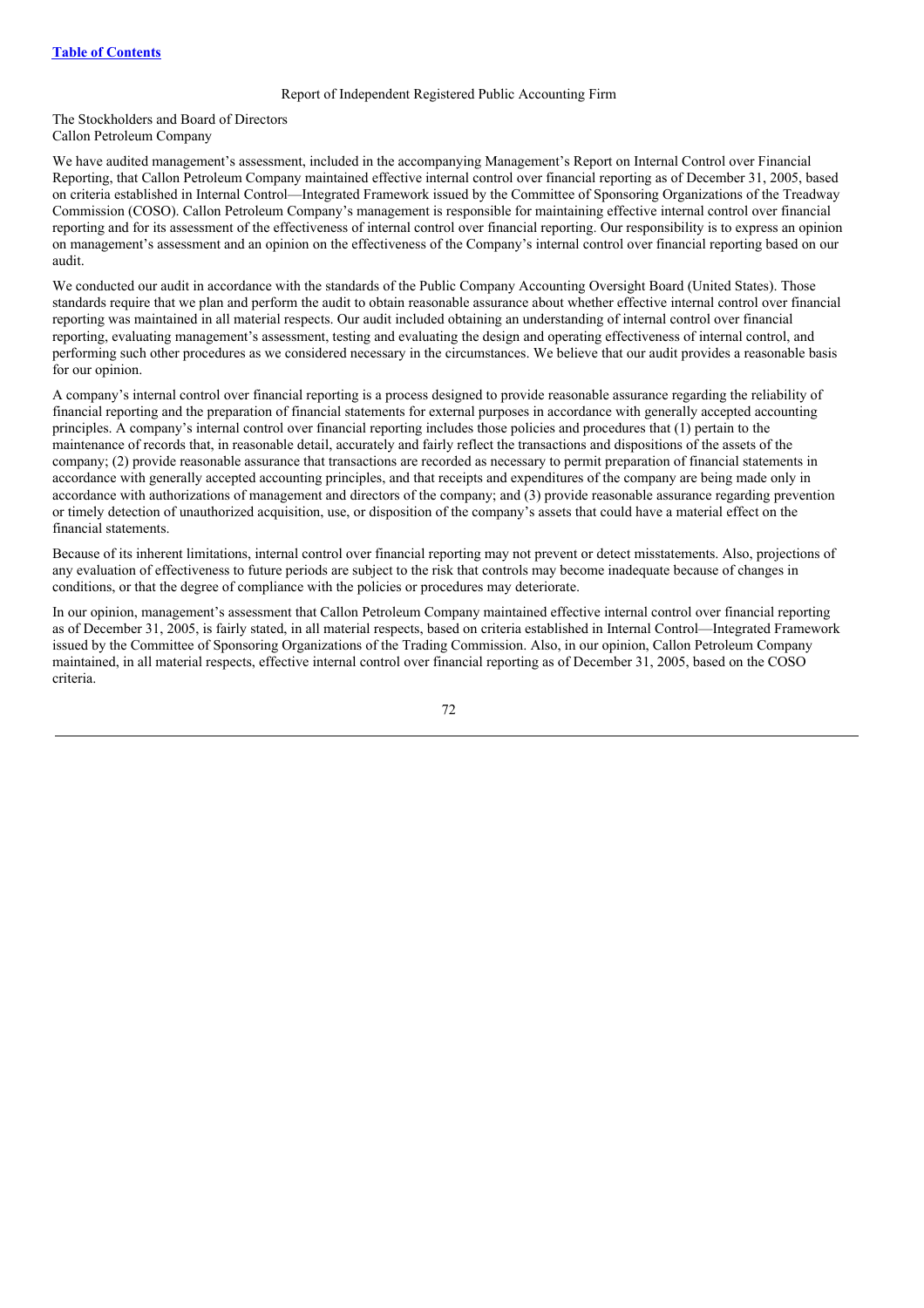We also have audited, in accordance with the standards of the Public Company Accounting Oversight Board (United States), the consolidated balance sheets of Callon Petroleum Company as of December 31, 2005 and 2004, and the related consolidated statements of operations, stockholders' equity and cash flows for each of the three years in the period ended December 31, 2005 of Callon Petroleum Company and our report dated March 9, 2006, expressed an unqualified opinion thereon.

/s/ Ernst & Young LLP

New Orleans, Louisiana March 9, 2006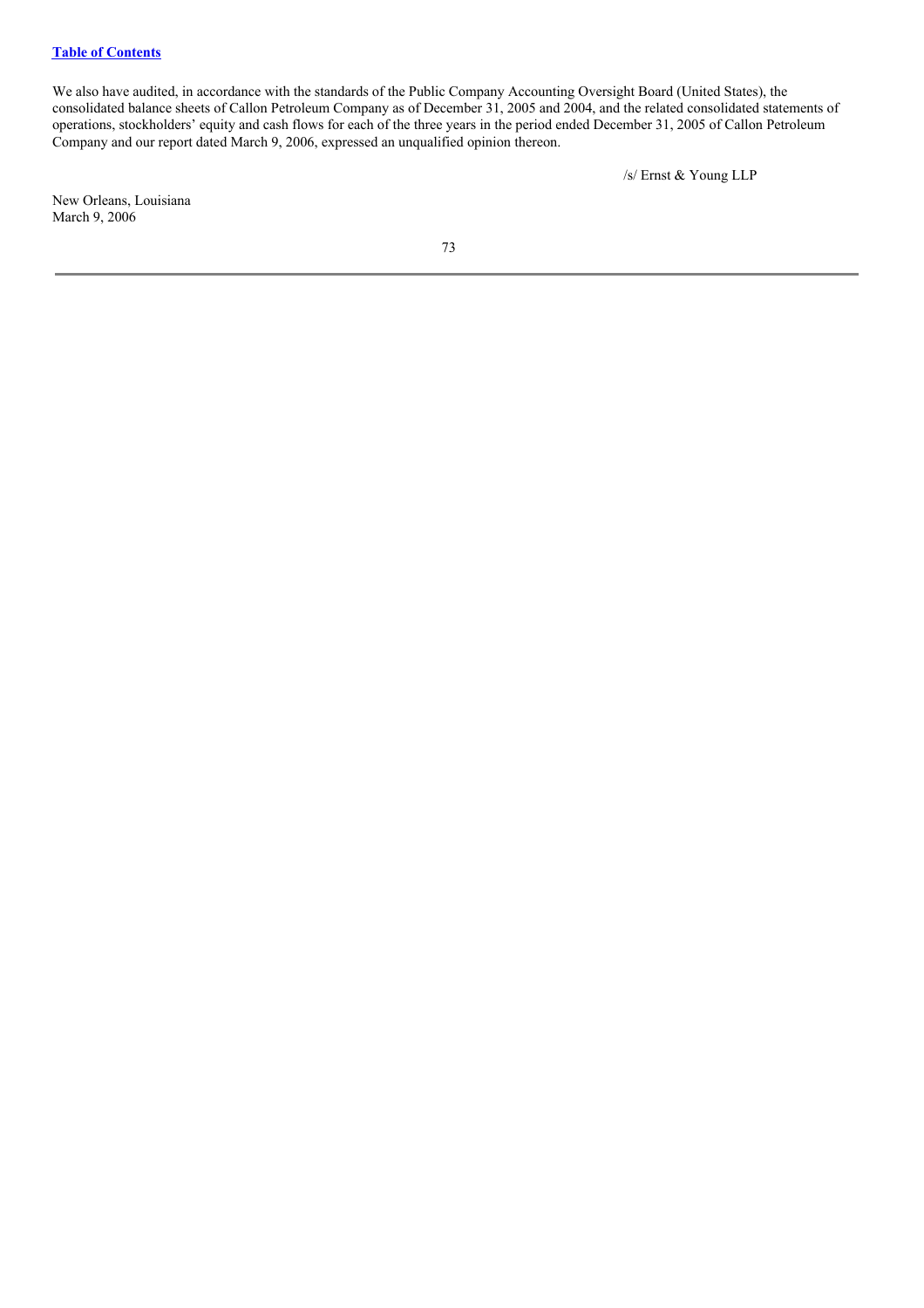# **ITEM 9.B OTHER INFORMATION**

We have disclosed all information required to be disclosed in a current report on Form 8-K during the fourth quarter of the year ended December 31, 2005 in previously filed reports on Form 8-K.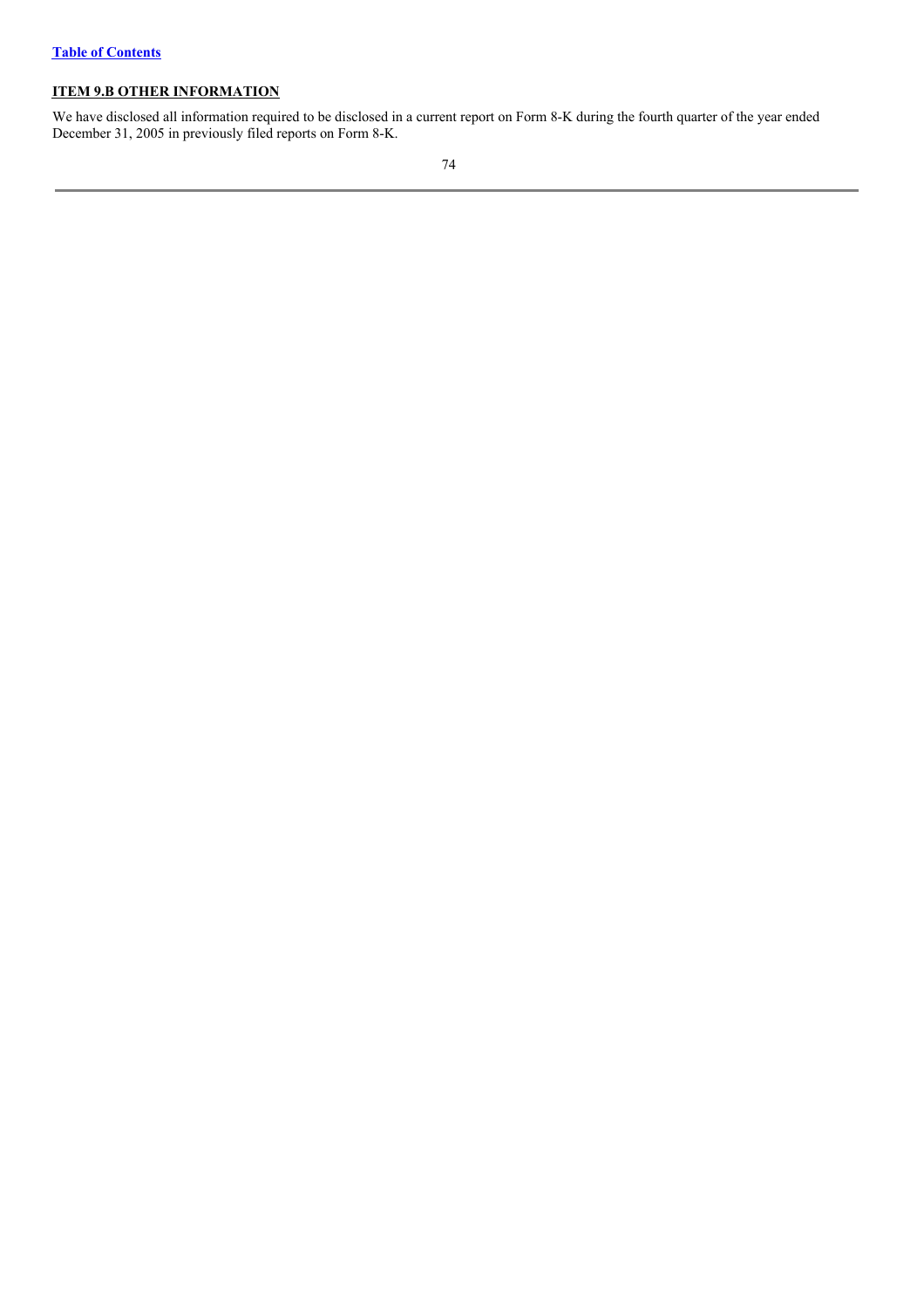### **PART III.**

# **ITEM 10. DIRECTORS AND EXECUTIVE OFFICERS OF THE REGISTRANT.**

For information concerning Item 10, see the definitive proxy statement of Callon Petroleum Company relating to the Annual Meeting of Stockholders on May 4, 2006 which will be filed with the Securities and Exchange Commission and is incorporated herein by reference.

The Company has adopted a code of ethics that applies to the Company's chief executive officer, chief financial officer and chief accounting officer. The full text of such code of ethics has been posted on the Company's website at ww.callon.com, and is available free of charge in print to any shareholder who requests it. Request for copies should be addressed to the Secretary at 200 North Canal Street, Natchez, Mississippi 39120.

### **ITEM 11. EXECUTIVE COMPENSATION.**

For information concerning Item 11, see the definitive proxy statement of Callon Petroleum Company relating to the Annual Meeting of Stockholders on May 4, 2006 which will be filed with the Securities and Exchange Commission and is incorporated herein by reference.

# **ITEM 12. SECURITY OWNERSHIP OF CERTAIN BENEFICIAL OWNERS AND MANAGEMENT AND RELATED STOCKHOLDER MATTERS.**

For information concerning the security ownership of certain beneficial owners and management, see the definitive proxy statement of Callon Petroleum Company relating to the Annual Meeting of Stockholders on May 4, 2006 which will be filed with the Securities and Exchange Commission and is incorporated herein by reference.

# **ITEM 13. CERTAIN RELATIONSHIPS AND RELATED TRANSACTIONS**

For information concerning Item 13, see the definitive proxy statement of Callon Petroleum Company relating to the Annual Meeting of Stockholders on May 4, 2006 which will be filed with the Securities and Exchange Commission and is incorporated herein by reference.

# **ITEM 14. PRINCIPAL ACCOUNTANT FEES AND SERVICES.**

For information concerning Item 14, see the definitive proxy statement of Callon Petroleum Company relating to the Annual Meeting of Stockholders on May 4, 2006 which will be filed with the Securities and Exchange Commission and is incorporated herein by reference.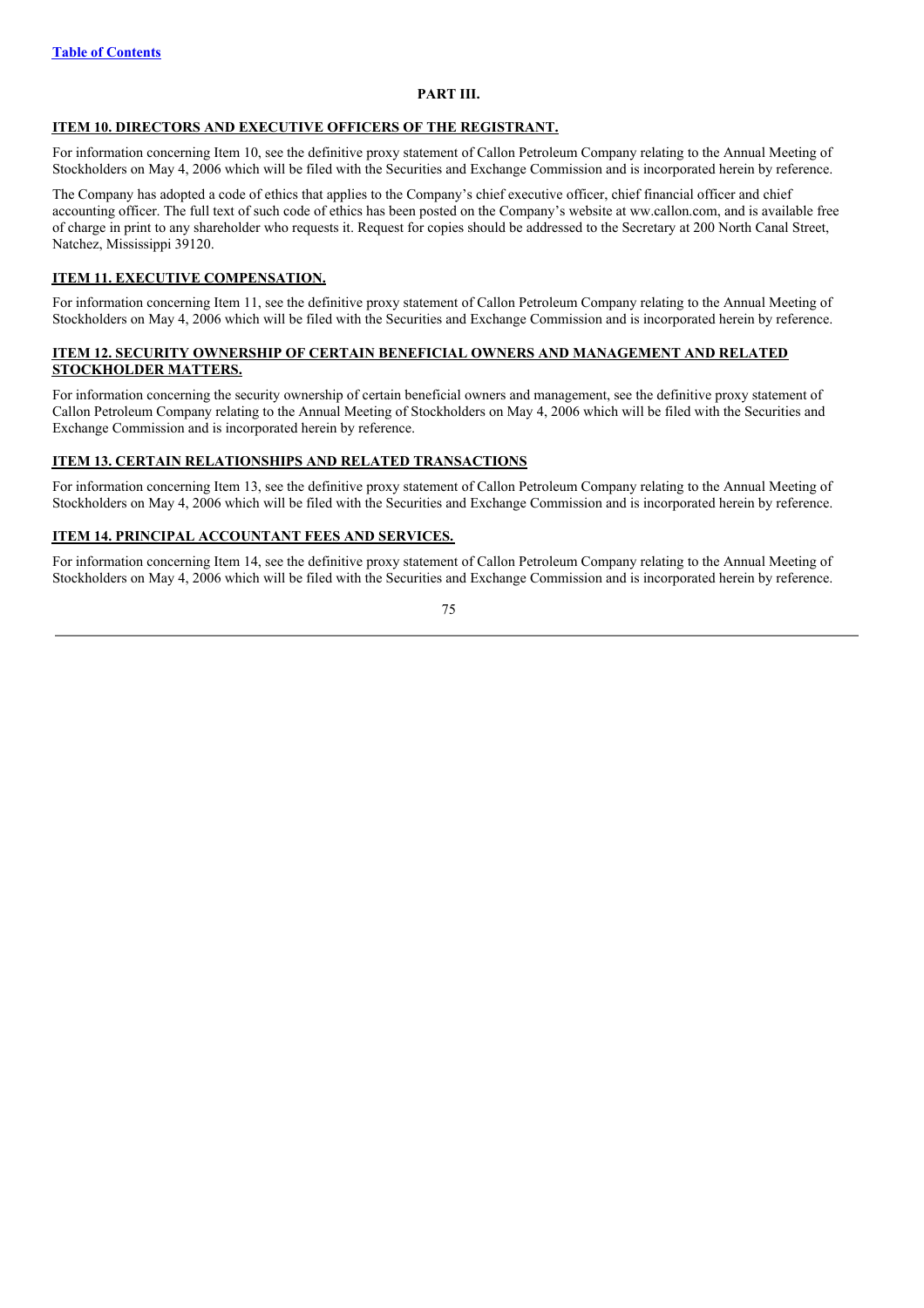# **PART IV.**

# **ITEM 15. EXHIBITS, FINANCIAL STATEMENT SCHEDULES AND REPORTS ON FORM 8-K**

(a) 1. The following is an index to the financial statements and financial statement schedules that are filed as part of this Form 10-K on pages 42 through 70.

Report of Independent Registered Public Accounting Firm

Consolidated Balance Sheets as of the Years Ended December 31, 2005 and 2004

Consolidated Statements of Operations for the Three Years in the Period Ended December 31, 2005

Consolidated Statements of Stockholders' Equity for the Three Years in the Period Ended December 31, 2005

Consolidated Statements of Cash Flows for the Three Years in the Period Ended December 31, 2005

Notes to Consolidated Financial Statements

(a) 2. Schedules other than those listed above are omitted because they are not required, not applicable or the required information is included in the financial statements or notes thereto.

(a) 3. Exhibits:

- 2. Plan of acquisition, reorganization, arrangement, liquidation or succession\*
- 3. Articles of Incorporation and Bylaws
	- 3.1 Certificate of Incorporation of the Company, as amended (incorporated by reference to Exhibit 3.1 of the Company's Annual Report on Form 10-K for the year ended December 31, 2003, File No. 001-14039)
	- 3.2 Bylaws of the Company (incorporated by reference from Exhibit 3.2 of the Company's Registration Statement on Form S-4, filed August 4, 1994, Reg. No. 33-82408)
	- 3.3 Certificate of Amendment to Certificate of Incorporation of the Company (incorporated by reference to Exhibit 3.3 of the Company's Annual Report on Form 10-K for the year ended December 31, 2003, File No. 001-14039)
- 4. Instruments defining the rights of security holders, including indentures
	- 4.1 Specimen Common Stock Certificate (incorporated by reference from Exhibit 4.1 of the Company's Registration Statement on Form S-4, filed August 4, 1994, Reg. No. 33-82408)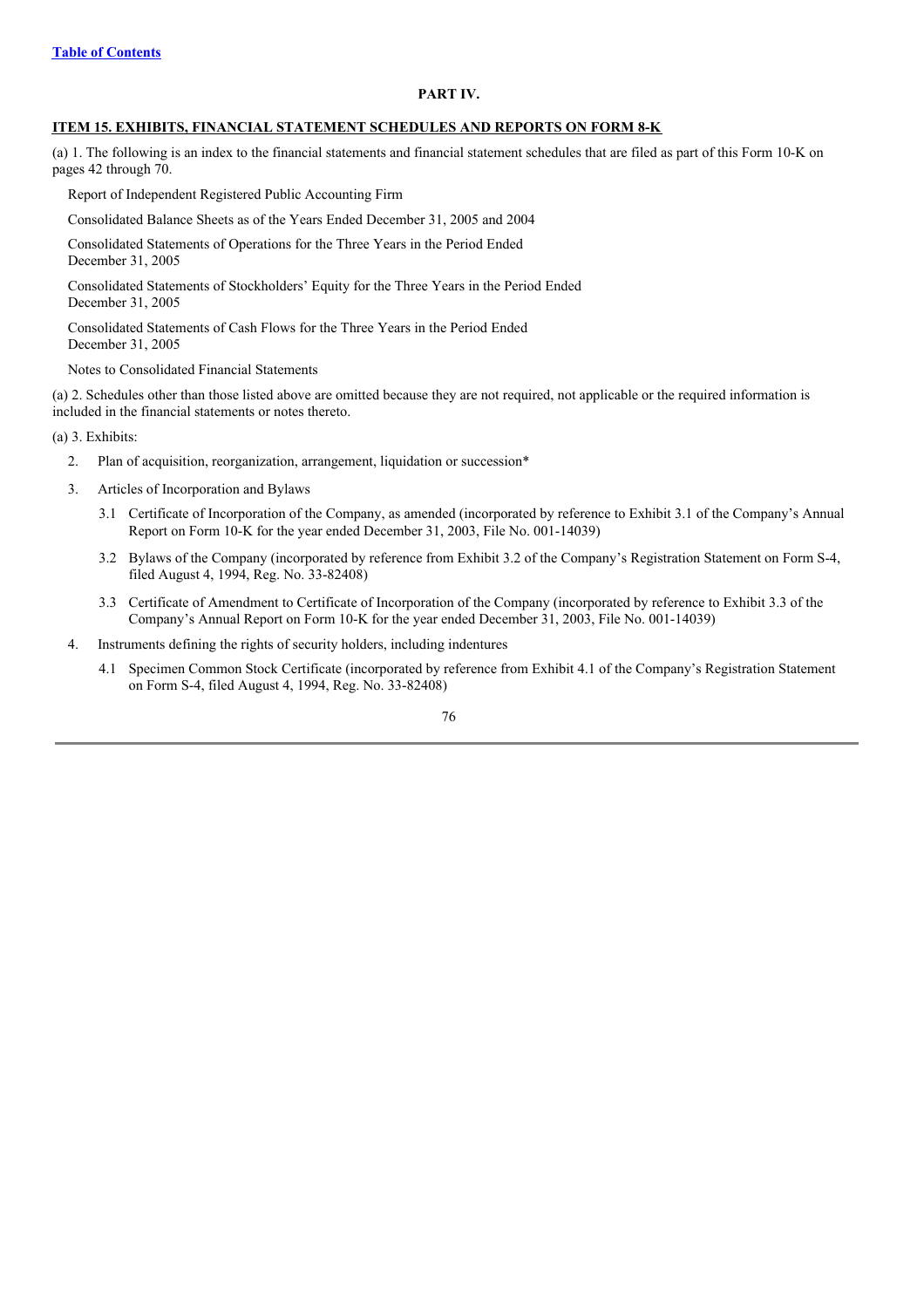- 4.2 Rights Agreement between Callon Petroleum Company and American Stock Transfer & Trust Company, Rights Agent, dated March 30, 2000 (incorporated by reference from Exhibit 99.1 of the Company's Registration Statement on Form 8-A, filed April 6, 2000, File No. 001-14039)
- 4.3 Warrant dated as of June 29, 2001 entitling Duke Capital Partners, LLC to purchase common stock from the Company. (incorporated by reference to Exhibit 4.11 of the Company's Quarterly Report on Form 10-Q for the period ended June 30, 2001, File No. 001-14039)
- 4.4 Form of Warrants dated December 8, 2003 and December 29, 2003 entitling lenders under the Company's \$185 million amended and restated senior unsecured credit agreement dated December 23, 2003 to purchase common stock from the Company (incorporated by reference to Exhibit 4.14 of the Company's Annual Report on Form 10-K for the year ended December 31, 2003, File No. 001-14039)
- 4.5 Indenture for the Company's 9.75% Senior Notes due 2010, dated March 15, 2004 between Callon Petroleum Company and American Stock Transfer and Trust Company (incorporated by reference to Exhibit 4.16 of the Company's Quarterly Report on Form 10-Q for the period ended March 31, 2004, File No. 001-14039)
- 9. Voting trust agreement

None.

10. Material contracts

- 10.1 Registration Rights Agreement dated September 16, 1994 between the Company and NOCO Enterprises, L. P. (incorporated by reference from Exhibit 10.2 of the Company's Registration Statement on Form 8-B filed October 3, 1994)
- 10.2 Counterpart to Registration Rights Agreement by and between the Company, Ganger Rolf ASA and Bonheur ASA. (incorporated by reference from Exhibit 10.2 of the Company's Report on Form 10-K for the fiscal year ended December 31, 2000, File No. 001-14039)
- 10.3 Registration Rights Agreement dated September 16, 1994 between the Company and Callon Stockholders (incorporated by reference from Exhibit 10.3 of the Company's Registration Statement on Form 8-B filed October 3, 1994)
- 10.4 Callon Petroleum Company 1994 Stock Incentive Plan (incorporated by reference from Exhibit 10.5 of the Company's Registration Statement on Form 8-B filed October 3, 1994
- 10.5 Callon Petroleum Company 1996 Stock Incentive Plan as amended on May 9, 2000 (incorporated by reference from Appendix I of the Company's Definitive Proxy Statement of Schedule 14A filed March 28, 2000)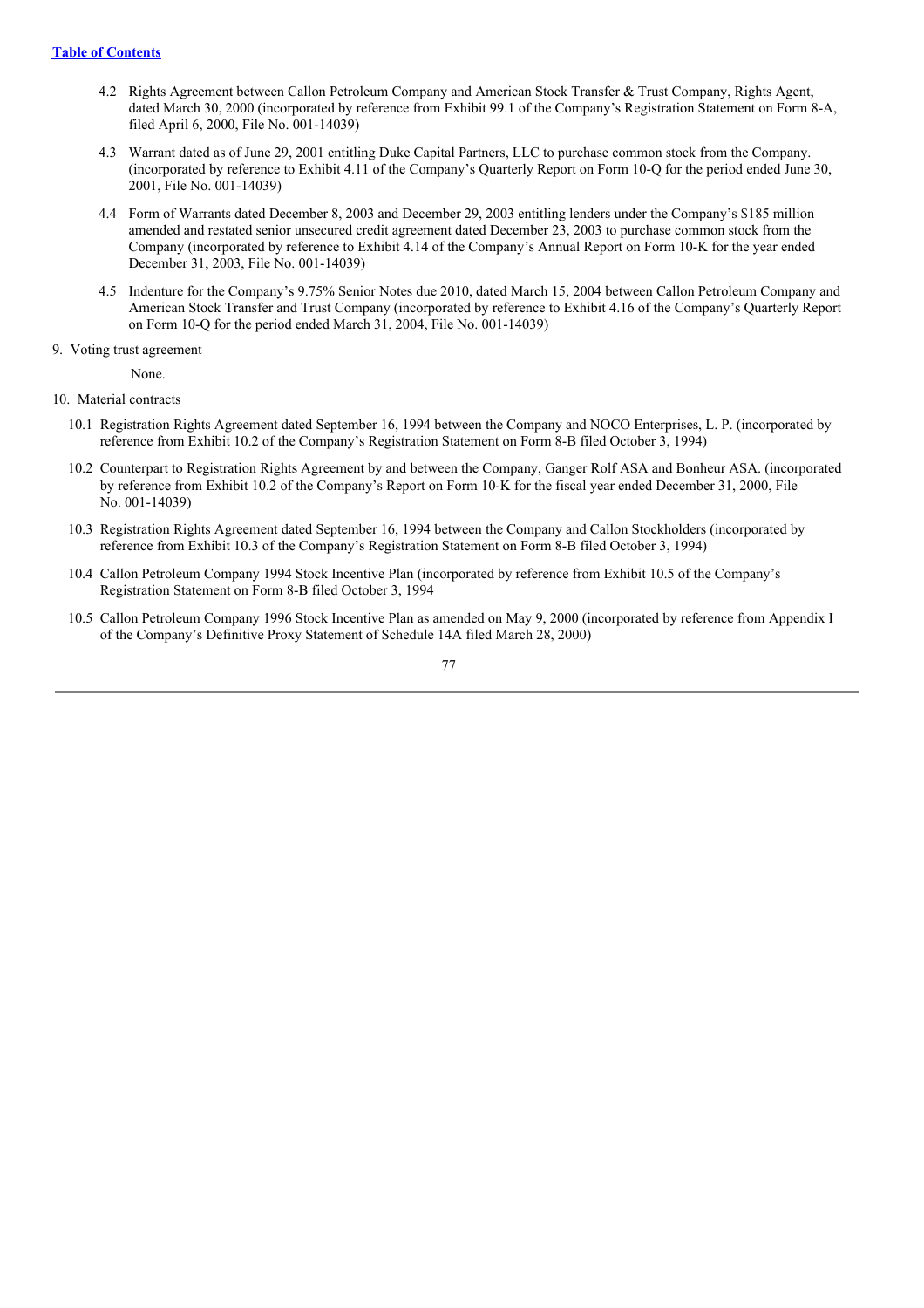- 10.6 Conveyance of Overriding Royalty Interest from the Company to Duke Capital Partners, LLC, dated June 29, 2001 (incorporated by reference to Exhibit 10.03 of the Company's Quarterly Report on Form 10-Q for the period ended June 30, 2001, File No. 001-14039)
- 10.7 Callon Petroleum Company 2002 Stock Incentive Plan (incorporated by reference to Exhibit 10.13 of the Company's Annual Report on Form 10-K for the year ended December 31, 2001, File No. 001-14039)
- 10.8 Change of Control Severance Compensation Agreement by and between Callon Petroleum Company and Fred L. Callon, dated January 1, 2002 (incorporated by reference to Exhibit 10.15 of the Company's Annual Report on Form 10-K for the year ended December 31, 2001, File No. 001-14039)
- 10.9 Medusa Spar Agreement dated as of August 8, 2003, among Callon Petroleum Operating Company, Murphy Exploration & Production Company-USA and Oceaneering International, Inc. (incorporated by reference to Exhibit 10.19 of the Company's Annual Report on Form 10-K for the year ended December 31, 2003, File No. 001-14039)
- 10.10 Credit Agreement dated as of December 18, 2003 among Medusa Spar LLC, The Bank of Nova Scotia, as Administrative Agent, Bank One, N.A., Sun Trust Bank, as Syndication Agents and other Lenders Party. (incorporated by reference to Exhibit 10.20 of the Company's Annual Report on Form 10-K for the year ended December 31, 2003, File No. 001-14039)
- 10.11 Credit Agreement dated as of June 14, 2004 between the Company and Union Bank of California, N.A., as Administrative Agent (incorporated by reference to Exhibit 10.1 of the Company's Current Report on Form 8-K dated June 14, 2004, File No. 001-14039)
- 10.12 Change of Control Severance Compensation Agreement by and between Callon Petroleum and John S. Weatherly dated January 1, 2002 (incorporated by reference to Exhibit 10.14 of the Company's Annual Report on Form 10-K for the year ended December 31, 2001, File No. 001-14039)
- 11. Statement re computation of per share earnings\*
- 12. Statements re computation of ratios\*
- 13. Annual Report to security holders, Form 10-Q or quarterly reports\*
- 14. Code of Ethics
	- 14.1 Code of Ethics for Chief Executive Officers and Senior Financial Officers (incorporated by reference to Exhibit 14.1 of the Company's Annual Report on Form 10-K for the year ended December 31, 2003, File No. 001-14039)
- 16. Letter re change in certifying accountant\*

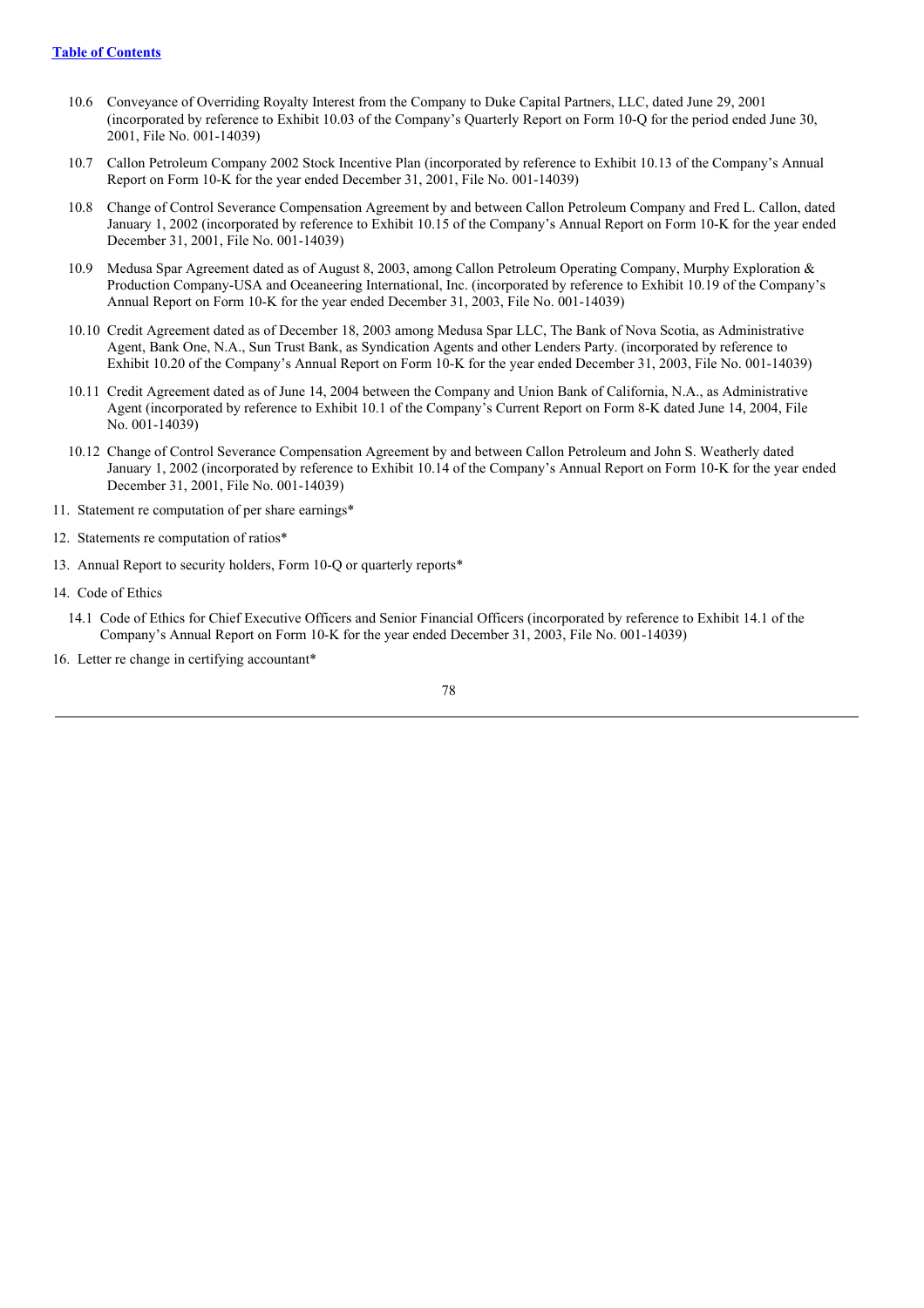#### **Table of [Contents](#page-0-0)**

- 18. Letter re change in accounting principles\*
- 21. Subsidiaries of the Company
	- 21.1 Subsidiaries of the Company (incorporated by reference from Exhibit 21.1 of the Company's Registration Statement on Form 8-B filed October 3, 1994)
- 22. Published report regarding matters submitted to vote of security holders\*
- 23. Consents of experts and counsel
	- 23.1 Consent of Ernst & Young LLP
	- 23.2 Consent of Huddleston & Co., Inc.
- 24. Power of attorney\*
- 31. Rule 13a-14(a) Certifications
	- 31.1 Certification of Chief Executive Officer pursuant to Rule 13(a)-14(a)
- 32 Section 1350 Certifications
	- 32.1 Certification of Chief Executive Officer pursuant to Rule 13(a)-14(b)
- 99. Additional Exhibits\*

\*Inapplicable to this filing.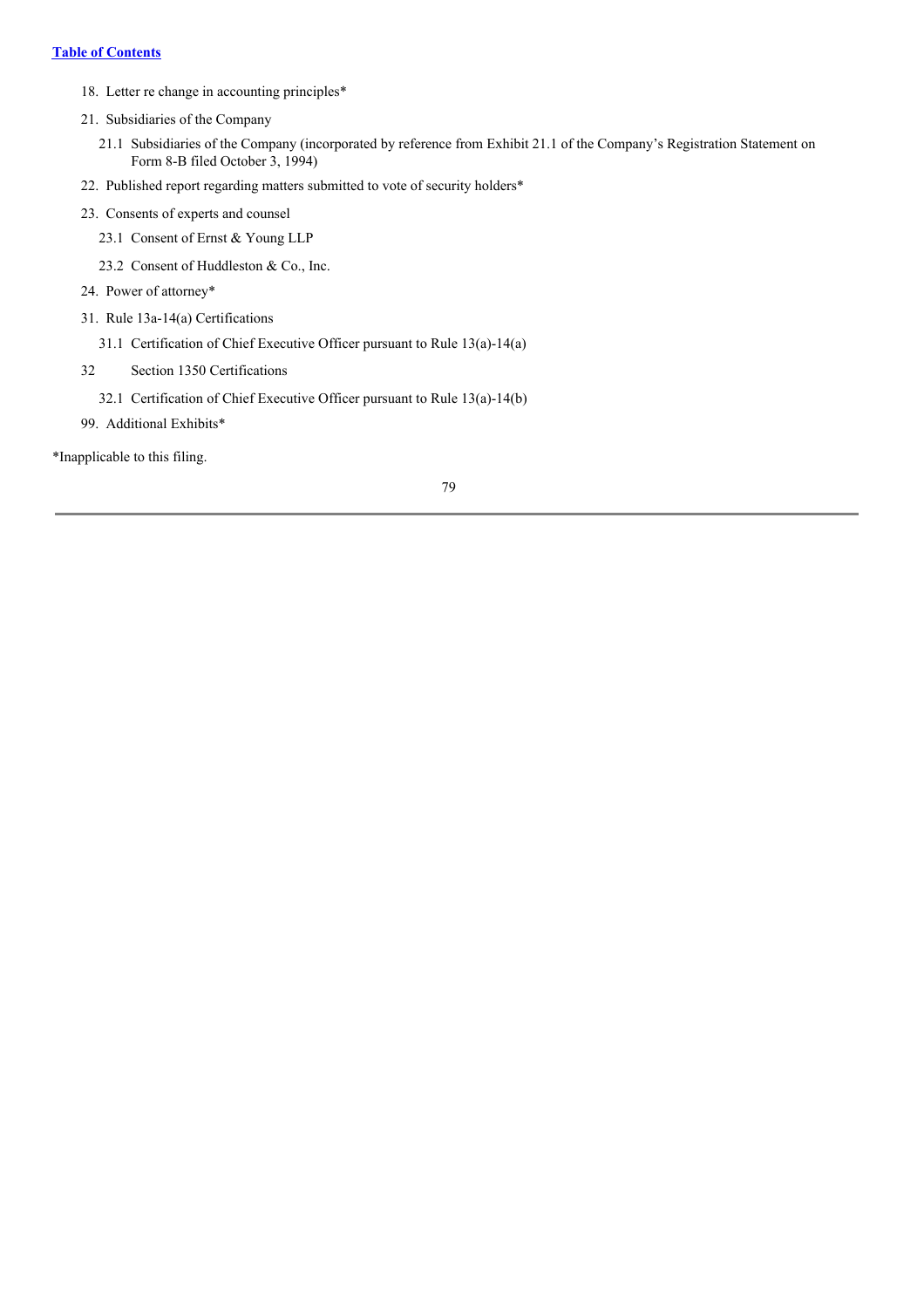# **SIGNATURES**

CALLON PETROLEUM COMPANY

Pursuant to the requirements of the Securities Exchange Act of 1934, this report has been signed below by the following persons on behalf of the registrant and in the capacities and on the dates indicated.

| Date: March 15, 2006 | /s/ Fred L. Callon                                                                        |
|----------------------|-------------------------------------------------------------------------------------------|
|                      | Fred L. Callon (principal executive officer, principal<br>financial officer and director) |
| Date: March 15, 2006 | /s/ Rodger W. Smith                                                                       |
|                      | Rodger W. Smith (principal accounting officer)                                            |
| Date: March 15, 2006 | /s/ Richard Flury                                                                         |
|                      | Richard Flury (director)                                                                  |
| Date: March 15, 2006 | /s/ John C. Wallace                                                                       |
|                      | John C. Wallace (director)                                                                |
| Date: March 15, 2006 | $/s/ B$ . F. Weatherly                                                                    |
|                      | B. F. Weatherly (director)                                                                |
| Date: March 15, 2006 | /s/ Richard O. Wilson                                                                     |
|                      | Richard O. Wilson (director)                                                              |
|                      | 80                                                                                        |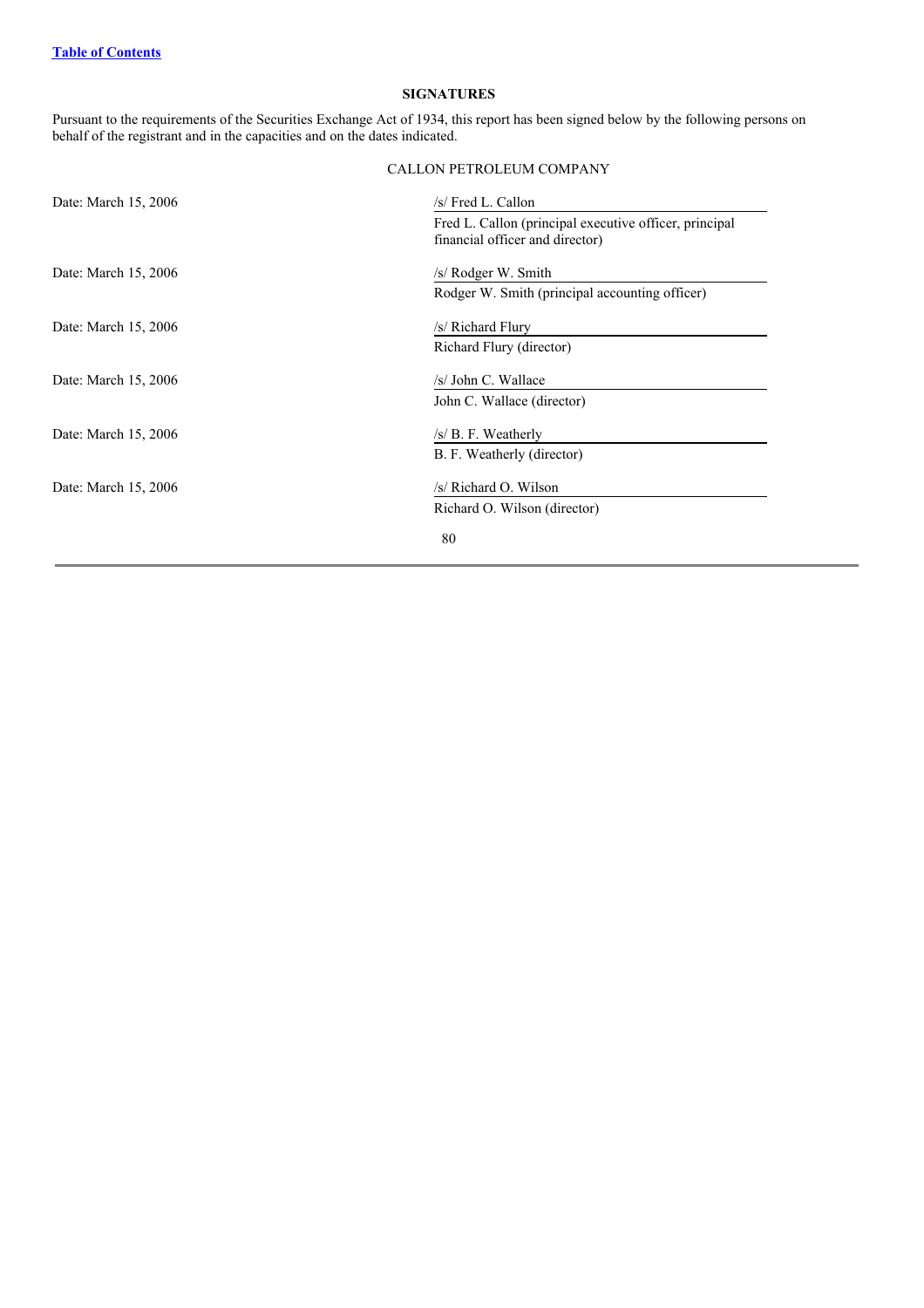Pursuant to the requirements of Section 13 or 15(d) of the Securities Exchange Act of 1934, the registrant has duly caused this report to be signed on its behalf by the undersigned, thereunto duly authorized.

Date: March 15, 2006 By: /s/ Fred L. Callon

CALLON PETROLEUM COMPANY

Fred L. Callon, President and Chief Executive **Officer**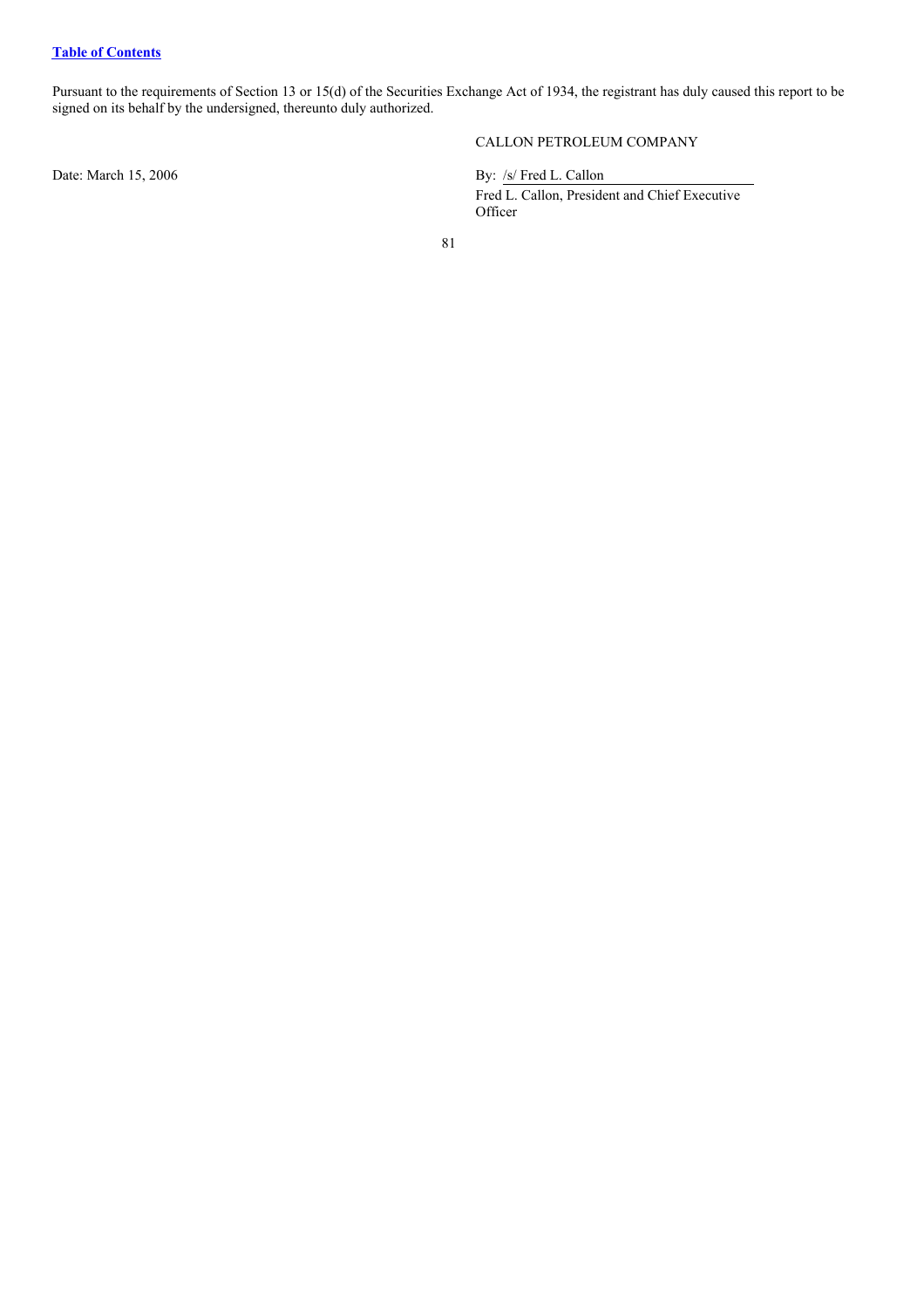# **CONSENT OF INDEPENDENT REGISTERED PUBLIC ACCOUNTING FIRM**

We consent to the incorporation by reference in the Registration Statements (File Nos. 333-100646, 333-87945, 333-60606, 333-47784, 333-29537, 333-29529, 333-90410, 333-109744 and 333-116308) of Callon Petroleum Company of our reports dated March 9, 2006, with respect to the consolidated financial statements of Callon Petroleum Company, Callon Petroleum Company management's assessment of the effectiveness of internal control over financial reporting, and the effectiveness of internal control over financial reporting of Callon Petroleum Company, included in this Annual Report (Form 10-K) for the year ended December 31, 2005.

/s/ Ernst & Young LLP

New Orleans, Louisiana March 13, 2006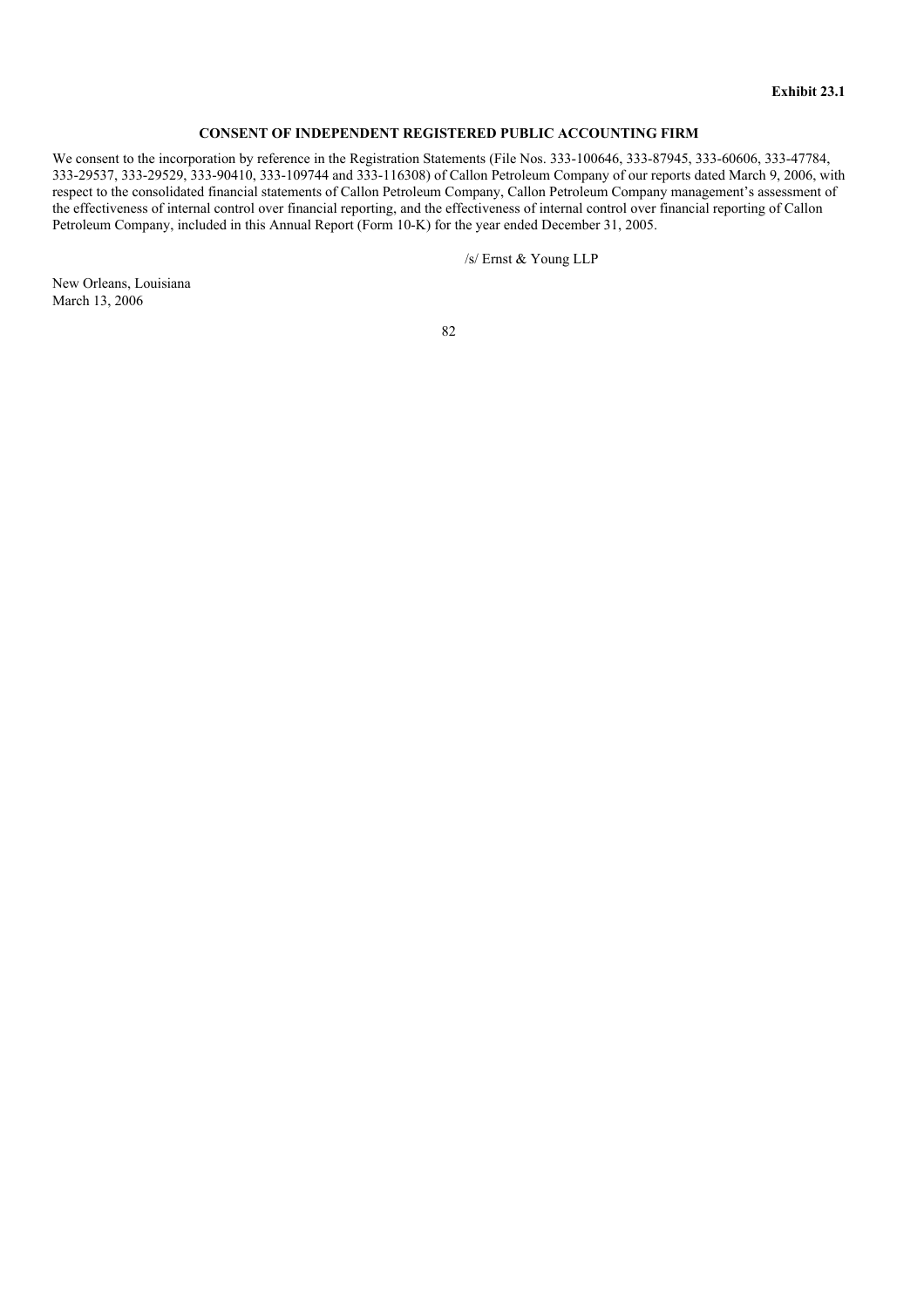### **CONSENT OF HUDDLESTON & CO., INC.**

We hereby consent to the references to us and our reserve reports for the years ended December 31, 2005, 2004 and 2003 in Callon Petroleum Company's Annual Report on Form 10-K for the year ended December 31, 2005 and the incorporation by reference in the current and future effective Registration Statements of Callon Petroleum Company of the reference to us and our reserve reports for the years ended December 31, 2005, 2004 and 2003.

HUDDLESTON & CO., INC.

Peter D. Huddleston, P.E. President

Houston, Texas March 3, 2006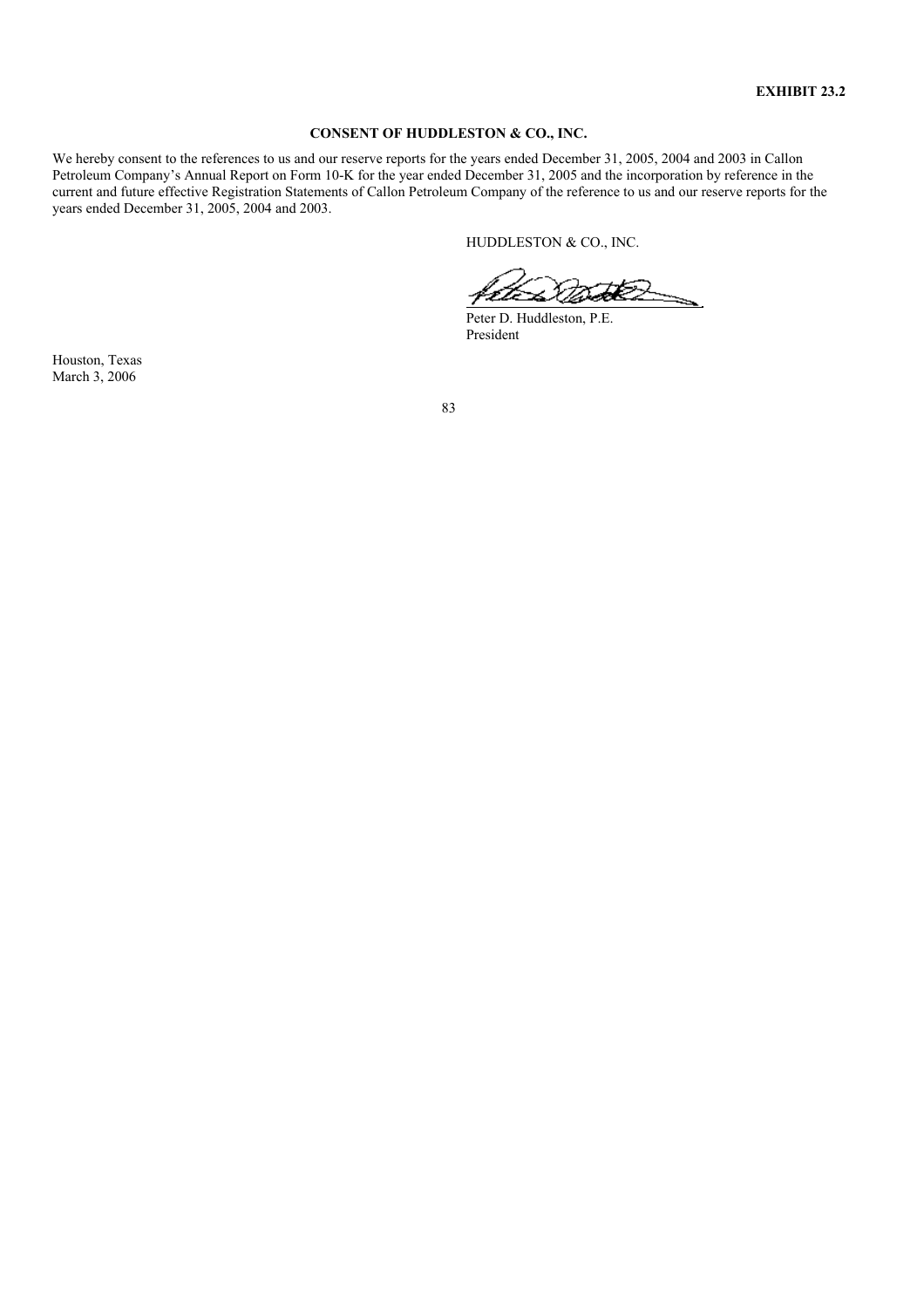#### **CERTIFICATIONS**

I, Fred L. Callon, certify that:

1. I have reviewed this Annual Report on Form 10-K of Callon Petroleum Company;

2. Based on my knowledge, this report does not contain any untrue statement of a material fact or omit to state a material fact necessary to make the statements made, in light of the circumstances under which such statements were made, not misleading with respect to the period covered by this report;

3. Based on my knowledge, the financial statements, and other financial information included in this report, fairly present in all material respects the financial condition, results of operations and cash flows of the registrant as of, and for, the periods presented in this report;

4. The registrant's other certifying officers and I are responsible for establishing and maintaining disclosure controls and procedures (as defined in Exchange Act Rules 13a-15(e) and 15d-15(e)) and internal control over financial reporting (as defined in Exchange Act Rules  $13a-15(f)$  and  $15d-15(f)$  for the registrant and have:

(a) Designed such disclosure controls and procedures, or caused such disclosure controls and procedures to be designed under our supervision, to ensure that material information relating to the registrant, including its consolidated subsidiaries, is made known to us by others within those entities, particularly during the period in which this report is being prepared;

(b) Designed such internal control over financial reporting, or caused such internal control over financial reporting to be designed under our supervision, to provide reasonable assurance regarding the reliability of financial reporting and the preparation of financial statements for external purposes in accordance with generally accepted accounting principles;

(c) Evaluated the effectiveness of the registrant's disclosure controls and procedures and presented in this report our conclusions about the effectiveness of the disclosure controls and procedures as of the end of the period covered by this report based on such evaluation; and

(d) Disclosed in this report any change in the registrant's internal control over financial reporting that occurred during the registrant's most recent fiscal quarter (the registrant's fourth fiscal quarter in the case of an annual report) that has materially affected, or is reasonably likely to materially affect, the registrant's internal control over financial reporting; and

5. The registrant's other certifying officers and I have disclosed, based on our most recent evaluation of internal control over financial reporting, to the registrant's auditors and the audit committee of registrant's board of directors (or persons performing the equivalent function):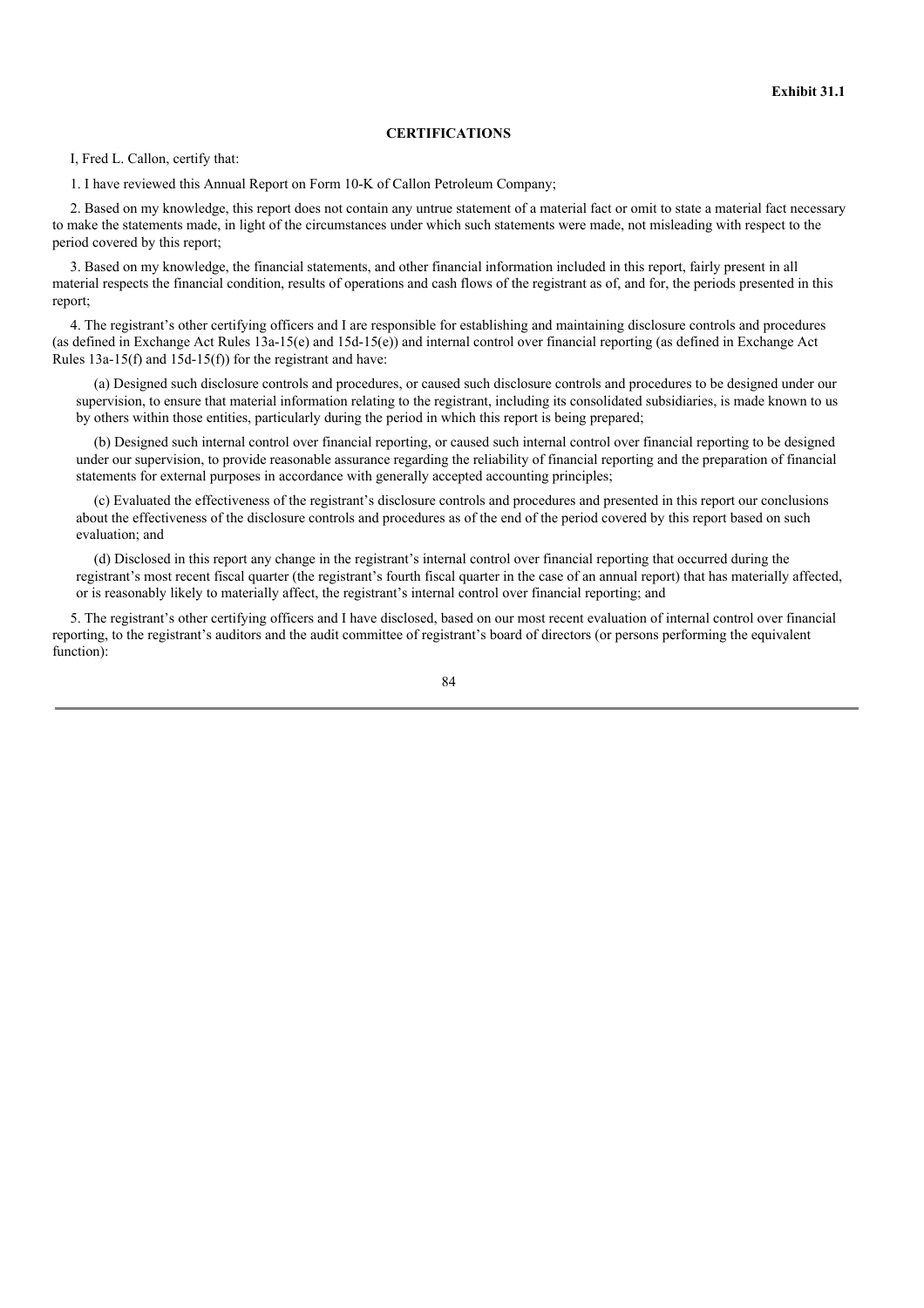(a) All significant deficiencies and material weaknesses in the design or operation of internal control over financial reporting which are reasonably likely to adversely affect the registrant's ability to record, process, summarize and report financial information; and

(b) Any fraud, whether or not material, that involves management or other employees who have a significant role in the registrant's internal controls over financial reporting;

Date: March 15, 2006

By: /s/ Fred L. Callon

Fred L. Callon, President and Chief Executive Officer (Principal Executive and Financial Officer)